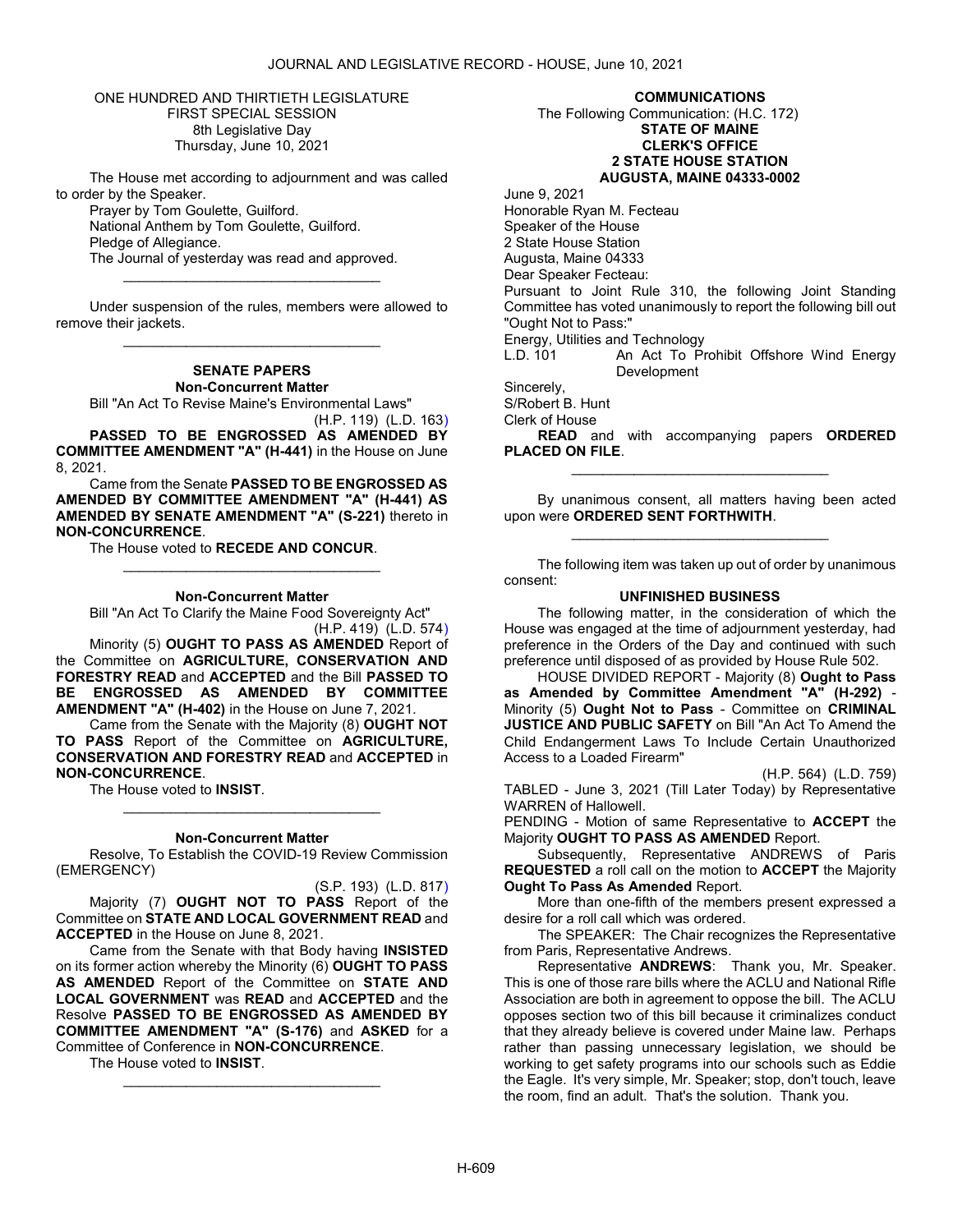The SPEAKER: The Chair recognizes the Representative from Dixfield, Representative Pickett.

Representative PICKETT: Thank you, Mr. Speaker, Ladies and Gentlemen of the House. I rise in the opposition to the motion before us. This overly-broad and unclear bill is opposed by the Criminal Law Advisory Commission, Maine Association of Criminal Defense Lawyers and the American Civil Liberties Union. Aside from the fact that this bill addresses situations where a loaded firearm is stored or left in a place where a child is likely to gain access to the firearm and certain negative consequences ensue and current law adequately covers the kind of conduct outlined in this bill, there are numerous other problems particular to this bill. LD 759 as amended describes an individual as acting with criminal negligence if he or she leaves a loaded firearm in a place under his or her control in a manner that allows a child to gain access. But what, exactly, does that mean? Title 17-A states that a person is not guilty of a crime unless that person acted knowingly, recklessly or negligently as the law defining the law currently specifies. The bill before us fails to define what constitutes acting with criminal negligence in such a situation. Other areas of the Statute relating to the endangering the welfare of a child require that an individual will have needed to act knowingly or recklessly, both of which seemingly provide a higher bar than the simple word; negligence.

There is no objective standard for what is and is not acceptable storage of a firearm in all situations, adding even more uncertainty. Uncertainty increased by the amendment which removes any affirmative defense to prosecution under this bill. In addition, whether or not an individual is guilty of this crime is dependent entirely upon the actions of the child. No crime is committed until the unauthorized child discharges the firearm or commits some other crime with it. This is not the case for other actions defined as endangering the welfare of a child, including furnishing alcohol, ammunition or tobacco. And in those instances, an individual would need to knowingly provide those items. A person is not guilty of furnishing alcohol only if the child drinks it or cigarettes only if the child is caught smoking; mere possession is a result of knowingly furnishing these products is the standard.

This bill could seemingly make a gun owner a criminal if a teenager broke into his/her home and stole his/her firearm or if, when having friends over for a visit, a child was to sneak through a closed door, locate a firearm without your knowledge and proceed to use the firearm. Where's the responsibility here of the parent or the guardian in such situations? My fellow colleagues, this bill would place a higher bar for ensuring the safety of a child on people without children than it does for people entrusted with their care. This should never happen. Please follow my light and join the Criminal Law Advisory Commission, Maine Association of Criminal Defense Lawyers and the American Civil Liberties Union by rejecting this motion.

The SPEAKER: The Chair recognizes the Representative from Hallowell, Representative Warren.

Representative WARREN: Thank you, Mr. Speaker. Mr. Speaker, Women and Men of the House, I'd like to share with you what the amendment of this bill does and I'd like to first say that the words quoted by the Criminal Law Advisory Commission are correct about the original bill. So, just a reminder, the Criminal Law Advisory Commission is made up by Maine's judges and prosecutors and defense attorneys and assistant attorney generals and, originally, they opposed the bill. And after the public hearing, they went to the sponsor and they said we oppose the bill because what you're attempting to change is already in Statute, so, we'll help you write an amendment.

So, this amendment that I'm going to read to you was actually drafted by the chair of the Criminal Law Advisory Commission, Mr. John Pelletier. The bill amends the Maine criminal code to provide that under certain circumstances a person is guilty of endangering the welfare of a child if the person stores or leaves a loaded firearm on premises that are under the person's control and a child gains access to the loaded firearm. This amendment amends that provision to specify that storing or leaving a loaded firearm on premises under a person's control with criminal negligence in a manner that allows a child to gain access to that firearm and the child, in fact, gains access to the loaded firearm and uses it is considered endangering the welfare of a child and is a class D, as in dog, class D misdemeanor crime.

Other examples of endangering the welfare of a child; furnish or give away to a child under 16 years of age any intoxicating liquor, tobacco product, air rifles, gunpowder, smokeless powder or ammunition for firearms. Violation of this paragraph is a class D, as in dog, misdemeanor crime. So, I just wanted to be clear that that's what this bill does. Thank you, Mr. Speaker.

The SPEAKER: The Chair recognizes the Representative from Carmel, Representative Thorne.

Representative THORNE: Thank you, Mr. Speaker. It is great to see the Honorable Dusty Fisher back in the State House. I have somewhat of a personal connection with him, he was a schoolteacher of my first wife and he went to my first wedding. Had I known at the time, I would've invited him to my second wedding as well. And he's also a co-member of the Bangor Troop Greeters with me and he always likes to introduce me as Jim Thorne, he served 20 years in the Air Force, that's almost the same thing as military.

The SPEAKER: The Chair recognizes the Representative from Readfield, Representative Hasenfus.

Representative HASENFUS: Mr. Speaker, I rise in support of the pending motion. Fear. When I was young, I thought I knew what fear was; then I had children. And for the first time in my life, I know what fear is. Nothing, absolutely nothing in this world that I fear more than having my child seriously injured or worse. Every parent knows the feeling deep inside your stomach when you realize that your child is in trouble. It is simply terrifying. Though I cannot protect them from everything, I try my hardest to reduce the risks they may find. I also think it is a fair request to ask others to take reasonable precautions to reduce the risks of death or serious injury that they pose to my children and the children of Maine.

This year alone has shown what can happen when reasonable precautions in the storage of firearms are not taken as our State has witnessed multiple accidents involving young children accidentally shooting loved ones by gaining access to firearms. The fear that a child could be lost due to careless gun ownership is real because it is happening in our backyard. I have many family members and friends, and I, myself, have had firearms. I know this law if passed will never affect the rights of my family or my friends or myself to keep and bear arms because they all take reasonable steps to make sure that the children that frequent their homes or their cars, including my own, don't gain access to a loaded firearm. Some store them in a locked safe, others in a nightstand with a lock, and a few simply separate the firearm from the ammunition in a place out of reach of children.

Those who take reasonable precautions to protect children that they know or have reason to believe will enter their house are excused from any liability under this law, as they should be. This bill is narrowly tailored to eliminate the egregious violations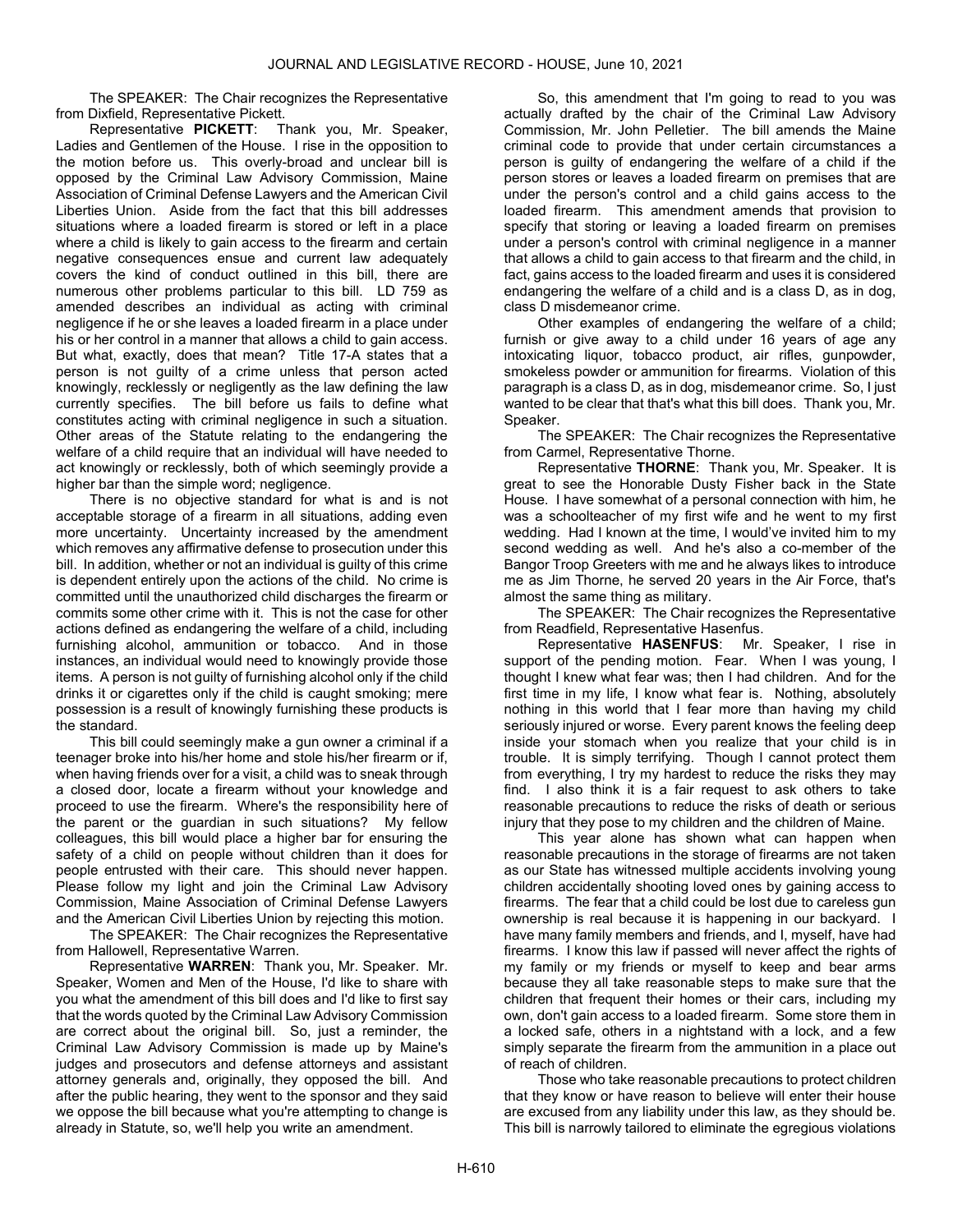where a custodian is careless by leaving a gun loaded and readily available for curious hands. The bill clearly expresses that to be prosecuted, one must with criminal negligence store or leave a loaded firearm in a manner that allows the child to gain access to the loaded firearm. Criminal negligence is a high bar, as a prosecutor must prove beyond a reasonable doubt that an individual grossly deviated from the standards of conduct that a reasonable and prudent person would observe in the same situation. Mr. Speaker, I will be voting to support this motion because this bill requiring reasonable safety precautions, if it is enacted, it just might keep one parent like me from realizing their greatest fear.

The SPEAKER: The Chair recognizes the Representative from Portland, Representative Zager.

Representative ZAGER: Thank you, Mr. Speaker. Mr. Speaker, Women and Men of the House, I too rise in support of this motion. When I took the Hippocratic Oath, I swore to use what I learned and experienced to reduce suffering. It's what physicians and surgeons do, whether we are trying to reduce deaths and disabilities due to cancer, COVID-19, heart attacks, accidents or anything else. And prevention is far and away the most important element in the whole package.

At the hearing on LD 759, Dr. Edward Walworth of the Maine Medical Association testified; as a surgeon who has treated gunshot wounds and who also has seen lifeless children brought to the emergency room following a firearm accident, I am in favor of this bill, the doctor wrote. Safe storage laws in other states have led to decreased rates of firearm injuries and suicide. Dr. Melissa Burch, a pediatrician in Bangor, testified about the experience that sparked her interest in safe firearm storage. Dr. Burch testified; I was called to the ER to see a 2 year-old. She and a 5-year-old brother had been left alone in a vehicle in a parking lot while the parent was gone for five minutes. The 5-year-old had picked up the loaded handgun from under the front seat of the pickup and pulled the trigger. shooting the 2-year-old girl. Dr. Burch also told of another child who survived a gunshot wound to the neck when she was four years old but will spend the rest of her life in a wheelchair. Both families will be changed forever. Both tragedies could've been avoided with safe storage.

A study in the Journal of Trauma, which is the medical journal for trauma surgeons, titled Injuries and Deaths Due to Firearms in the Home found that for every time a gun in the home was used in self-defense or a legally justifiable shooting, there were four unintentional shootings. Four unintentional shootings like what Drs. Burch and Woolworth described in a hearing. Plus, I should add, Mr. Speaker, there were 11 completed or attempted suicides for every one self-defense shooting. Mr. Speaker, are these acceptable ratios for this Body? Isn't there more we could do to make the constitutionallygranted right for adults to bear arms safer for Maine's children? I submit the answer is yes and I believe LD 759 would help the countless law-abiding, good people of this State who own firearms to understand and incorporate into their habits a healthy respect for this ratio of four accidental shootings per selfdefense shooting. Finally, Mr. Speaker, before I went to medical school, I served as a combatant in the military. I qualified on several types of firearms and was around safely-stored weapons a lot. It was drilled into us at the Marine Corps base in Quantico, Virginia, how important safe storage was and how a culture of firearm safety is essential. Protecting loved ones throughout Maine by fostering a culture of safe storage is at the heart of LD 759. Thank you, Mr. Speaker.

The SPEAKER: The Chair recognizes the Representative from Dixfield, Representative Pickett.

Representative PICKETT: Thank you, Mr. Speaker. I apologize for speaking a second time on this. Thank you very much for the opportunity. When I was young, and that was quite some time ago, I was taught by my parents to respect things. Guns were one of those things. To understand what they were, what they did, what they were used for, and to have a respect and a realization that in the hands of somebody that wants to do something wrong, they could hurt, and in the hands of somebody who knew nothing about them, they could cause an accident and kill somebody. I understand that. When I got older, had children of my own, I made sure they understood the same things that my folks told me and taught me and I took to heart. Accidents happen. A teenager going to school driving a car with not a whole lot of experience but yet they have a license and we entrust them to drive to school, have an accident and either somebody gets killed, them or someone else; that's a tragic accident, but that doesn't mean that the parents are responsible for that accident.

By closing, Mr. Speaker, if I may, I'd like to quote from or read part of the testimony of the Maine Association of Criminal Defense Lawyers in regards to this bill. MACDL opposes LD 759, the reason here is simple. If a loaded firearm is stored or left in a place where a child is likely to gain access to that firearm and bad things then happen, such conduct is already considered reckless and would be considered to be the crime of endangering the welfare of a child or reckless conduct. Like the Criminal Law Advisory Commission, MACDL believes that adding crimes that address specific conduct that is already criminalized under broader provisions of the criminal code already is unnecessary and duplicative. It also adds confusion to the already-broad Statute that further criminalizes the very conduct that this bill appears to be focused on. The last thing we need is more confusion in the criminal code, especially when Maine law makes that very conduct at issue here unquestionably criminal already. It doesn't have to be criminal negligence; if that type of thing happens, it already is reckless and can be dealt with in the law as it stands. Thank you very much, Mr. Speaker.

The SPEAKER: The Chair recognizes the Representative from Oakland, Representative Perkins.

Representative PERKINS: Good morning, Mr. Speaker, and Ladies and Gentlemen of the House. I rise in opposition to this, being a gun owner. I've had guns in my whole house forever and ever. About every door in my house has a gun right beside it to protect my family. My little 3-year-old granddaughter walks through the house and she knows not to go near the guns. When I was born and raised in our home, we had a gun cabinet probably 15 feet long, all kinds of guns, and my parents were parents who told us to leave the guns alone. It's the responsibility of the parent. The guns are there for our safety. We don't take forks away from our children because many children have died in our years by putting a fork in an outlet. Are we going to outlaw forks? We can't do that. We've got to be parents. We've got to stand up for the rights and make sure we do the right thing and discipline our children. Thank you, Mr. Speaker.

The SPEAKER: The Chair recognizes the Representative from Camden, Representative Doudera.

Representative DOUDERA: Thank you, Mr. Speaker, Ladies and Gentlemen of the House. LD 759 amends the child endangerment Statute to help protect children from unintentionally accessing and using a loaded firearm resulting in injury or death. The amended bill, and this is important, the amended bill incorporates suggestions from the chair of the Criminal Law Advisory Commission, CLAC, to cover criminally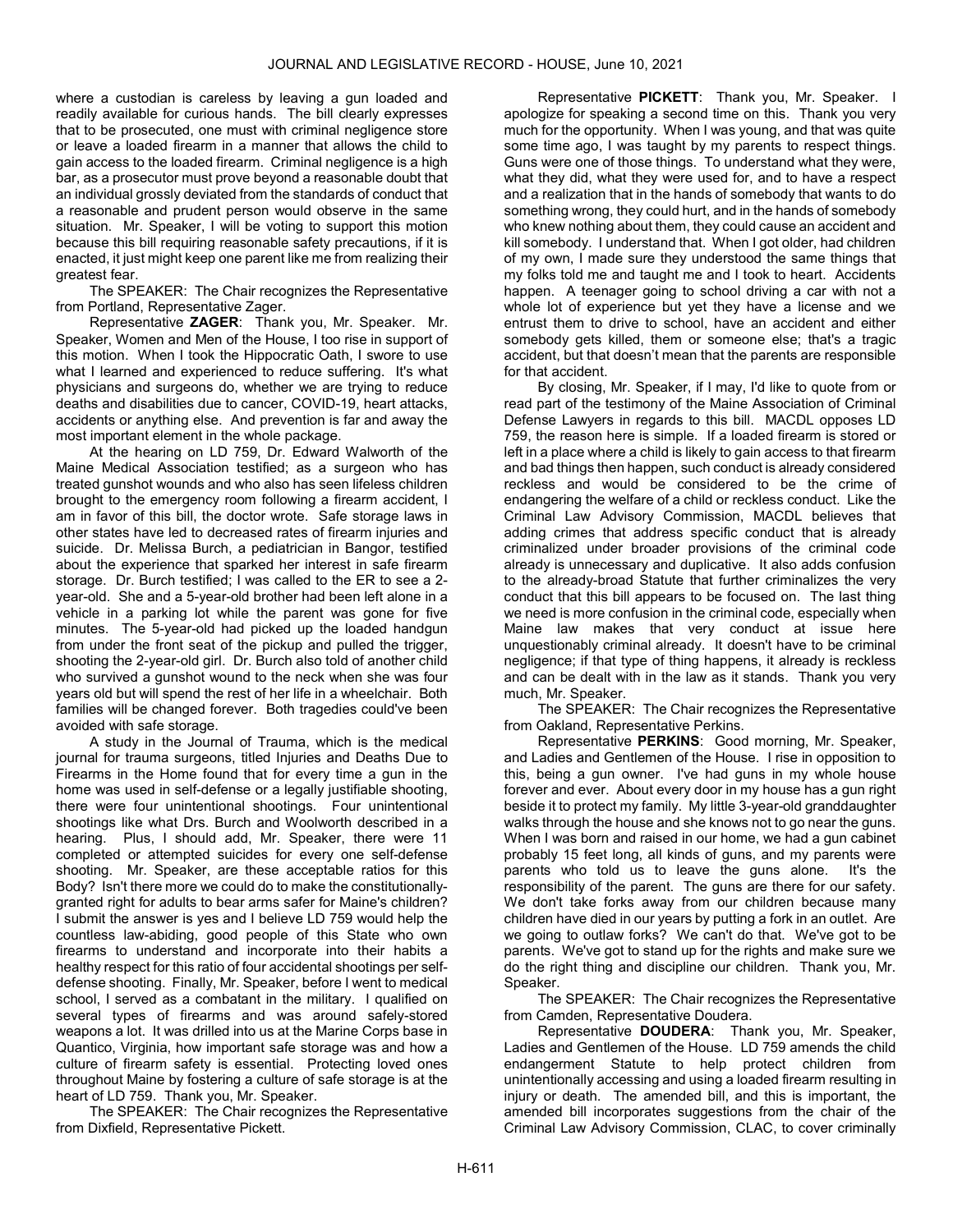negligent acts since reckless conduct is already covered by the existing law. Criminal negligence is different than reckless conduct and this distinction gives law enforcement another important tool. Why do we need this law? Young children are getting their hands on loaded guns in their own homes and they are injuring themselves and others; that's a fact. In May 2021, just last month, a 2-year-old child grabbed his parents' loaded handgun in their West Bath home and discharged it, striking both parents, while an infant sibling lay nearby. In April, an elementary school child in Richmond brought a loaded gun to school to show off to his classmates. Parents and teachers at that school are still thinking about what could've happened. And in January, an 8-year-old in Waterville accessed a loaded, unsecured firearm in the family home and accidentally shot his toddler brother in the head. That little boy is still in critical condition.

Mr. Speaker, these are incidents that happened this year here in Maine. There's many more examples from recent years from nearly every corner of our State; New Sharon, Lewiston, Belfast, Pittston, West Paris, Portland; all towns where children have gotten their hands on loaded firearms in their own homes. We know that kids are curious creatures. Studies show that no matter how much education a kid receives on gun safety, such as what the Representative from West Paris suggested, most will be inquisitive enough to handle a firearm. In a study published in developmental and behavioral pediatrics, researchers found that when young children are unsupervised, they frequently touch and play with real guns, even after receiving clear instructions not to do so. LD 759 is supported by Maine surgeons, doctors, pediatricians, teachers, school administrators, parents, firearm owners, and law enforcement because well-established medical research shows conclusively that safe storage of loaded firearms saves children's lives. Studies show that approaches like LD 759 that motivate adults to safely store their firearms may prevent up to 32% of firearm deaths, including youth suicide.

LD 759 does not infringe on the rights and liberties of gun owners. LD 759 does not affect the right of gun owners to obtain, use or own firearms. It would not lead to unlawful or unwarranted searches or seizures. It does not require nor allow law enforcement to search a gun owner's home to check on safe storage and it contains, despite what we have heard, numerous affirmative defenses to protect gun owners who do engage in safe conduct. Mr. Speaker, we've already shown bipartisan support for safe storage in this Body. LD 759 will complement a measure that will help firearm owners purchase safe storage devices. LD 759 will also bring clarity as to what constitutes safe storage and spur education around this life and death issue. Ladies and gentlemen, Mr. Speaker, this law is not for the responsible people we've heard about who already secure their firearms safely. I repeat; it's not for the responsible gun owners among us. It's for the children of the people who are not responsible. Those children need us to make it crystal-clear that loaded guns should not be left unsecured. We owe it to them. Please follow my light. Thank you.

The SPEAKER: The Chair recognizes the Representative from Old Orchard Beach, Representative Gramlich.

Representative GRAMLICH: Thank you, Mr. Speaker, Colleagues of the House. I rise in support of LD 759. I do so as a social worker, I do so as someone who has worked in the public health arena for decades and I do so as a mom. As parents, we all do everything that we can to protect our children. We have child safety locks, helmets for our children when they're riding their bicycles, cabinet locks so that our children cannot access dangerous substances like household cleaning

products, and I am sure that we all take precautions beyond these mentioned to protect our kids. Children are helpless and completely dependent on their parents and caregivers to protect them. We have laws about car seats for kids, we have laws regarding smoking in cars with children and we have laws about child abuse and neglect. LD 759 is a commonsense approach aimed at protecting children. It does what each and every one of us would do to protect our children. Please, Mr. Speaker, and Members of the House, please join me in voting to protect our children. Please join me in voting to pass LD 759. Thank you, Mr. Speaker.

The SPEAKER: The Chair recognizes the Representative from Fort Fairfield, Representative McCrea.

Representative McCREA: Thank you, Mr. Speaker, and Ladies and Gentlemen of the House. When I was young, my dad did a great job of teaching my brothers, and my sister, for that matter, the way to safely handle and store guns. He did a great job with that long before it was fashionable. And I think that's the way it should be. We've heard numerous times today on this floor that that's the way it should be, and I agree. What strikes me, though, is the examples that we have heard in the last 10 minutes of cases where that just didn't happen. It should've happened, but it didn't and kids or adults got hurt. That if those guns had been secured, those accidents wouldn't've happened. I know they're accidents, I don't expect a 2-year-old to go around shooting up people, but I strongly feel that had those guns been put in a safe manner, a safe storage, locked, whatever, that many of those, if not all of those, would've been avoided. So, I urge support of this bill. Thank you.

 The SPEAKER: A roll call has been ordered. The pending question before the House is Acceptance of the Majority Ought to Pass as Amended Report. All those in favor will vote yes, those opposed will vote no.

# ROLL CALL NO. 222

 YEA - Arford, Babbidge, Bailey, Bell, Berry, Blume, Brennan, Brooks, Bryant, Caiazzo, Cardone, Cloutier, Collings, Copeland, Crafts, Craven, Crockett, Cuddy, Dodge, Doore, Doudera, Evans, Geiger, Gere, Gramlich, Grohoski, Harnett, Hasenfus, Hepler, Hymanson, Kessler, Landry, Lookner, Madigan, Mathieson, Matlack, McCrea, McCreight, McDonald, Melaragno, Meyer, Millett, Morales, Moriarty, O'Connell, O'Neil, Osher, Paulhus, Pebworth, Perry A, Perry J, Pierce, Pluecker, Reckitt, Rielly, Riseman, Roberts, Roeder, Sachs, Salisbury, Sharpe, Sheehan, Stover, Supica, Sylvester, Talbot Ross, Tepler, Terry, Tucker, Tuttle, Warren, White, Williams, Wood, Zager, Zeigler, Mr. Speaker.

 NAY - Alley, Andrews, Austin, Bernard, Bickford, Blier, Carlow, Carmichael, Collamore, Connor, Corey, Costain, Dillingham, Dolloff, Downes, Drinkwater, Ducharme, Dunphy, Evangelos, Faulkingham, Fay, Fecteau, Foster, Gifford, Greenwood, Griffin, Hall, Hanley, Harrington, Head, Hutchins, Johansen, Kinney, Kryzak, Lemelin, Libby, Lyford, Lyman, Martin J, Martin R, Mason, Millett, Morris, Nadeau, Newman, O'Connor, Ordway, Parry, Perkins, Pickett, Poirier, Prescott, Quint, Roche, Rudnicki, Sampson, Skolfield, Stanley, Stearns, Stetkis, Theriault, Thorne, Tuell, Underwood, Wadsworth, Warren, White.

 ABSENT - Arata, Bradstreet, Cebra, Grignon, Haggan, Javner, Martin.

Yes, 77; No, 67; Absent, 7; Excused, 0.

 77 having voted in the affirmative and 67 voted in the negative, with 7 being absent, and accordingly the Majority Ought to Pass as Amended Report was ACCEPTED.

 The Bill was READ ONCE. Committee Amendment "A" (H-292) was READ by the Clerk and ADOPTED.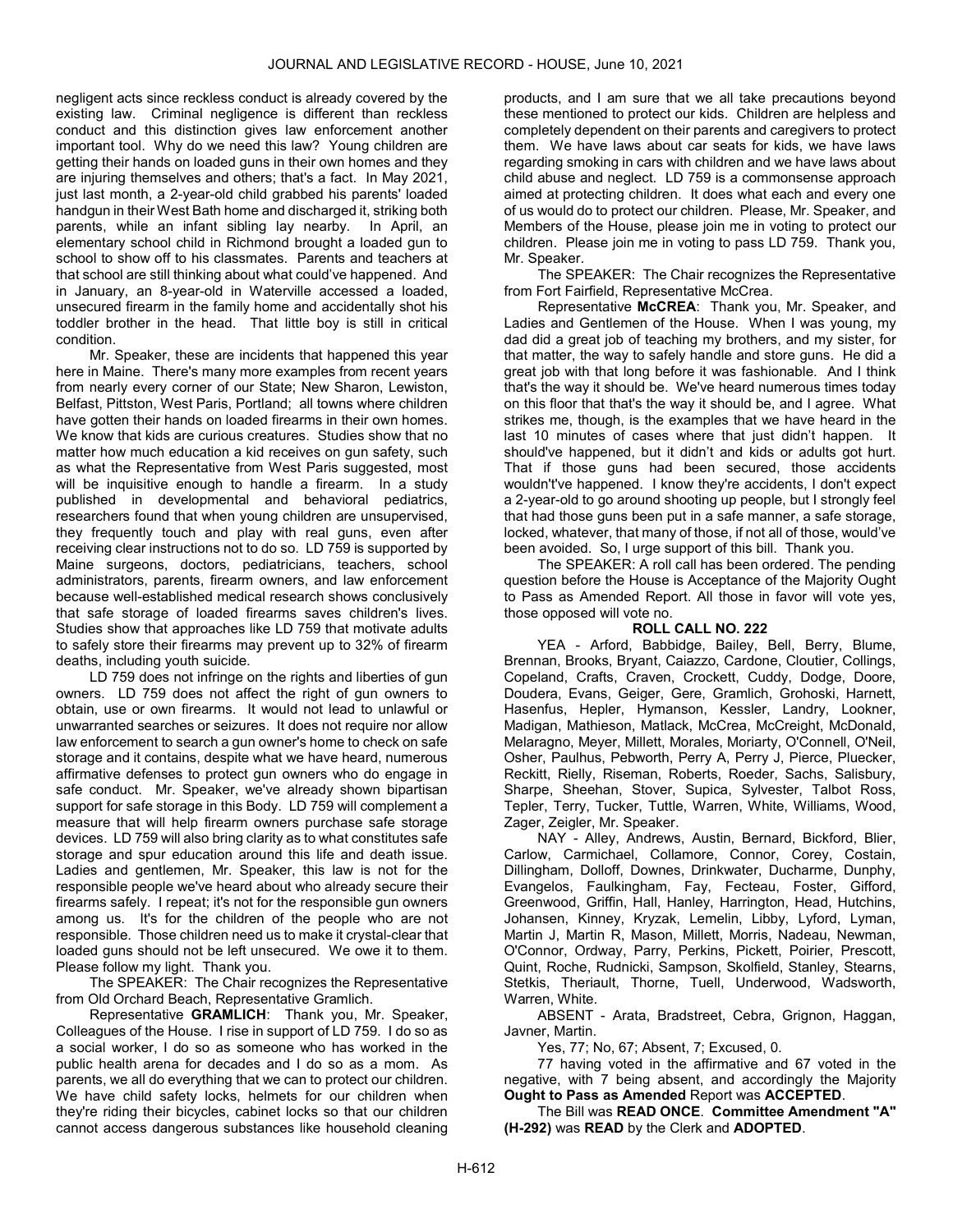Under suspension of the rules the Bill was given its SECOND READING WITHOUT REFERENCE to the Committee on Bills in the Second Reading.

 Under further suspension of the rules the Bill was PASSED TO BE ENGROSSED as Amended by Committee Amendment "A" (H-292) and sent for concurrence.

\_\_\_\_\_\_\_\_\_\_\_\_\_\_\_\_\_\_\_\_\_\_\_\_\_\_\_\_\_\_\_\_\_

 By unanimous consent, all matters having been acted upon were ORDERED SENT FORTHWITH. \_\_\_\_\_\_\_\_\_\_\_\_\_\_\_\_\_\_\_\_\_\_\_\_\_\_\_\_\_\_\_\_\_

#### REPORTS OF COMMITTEE Divided Reports Majority Report of the Committee on CRIMINAL JUSTICE

AND PUBLIC SAFETY reporting Ought Not to Pass on Bill "An Act To Strengthen Laws Protecting Members of Law Enforcement and Promote In-classroom Drug Use Avoidance Education"

(S.P. 472) (L.D. 1422)

 Signed: Senators:

 DESCHAMBAULT of York LAWRENCE of York

Representatives:

 WARREN of Hallowell LOOKNER of Portland MORALES of South Portland NEWMAN of Belgrade PLUECKER of Warren RECKITT of South Portland RUDNICKI of Fairfield SHARPE of Durham

 Minority Report of the same Committee reporting Ought to Pass as Amended by Committee Amendment "A" (S-219) on same Bill.

 Signed: Senator:

CYRWAY of Kennebec

Representatives:

 COSTAIN of Plymouth PICKETT of Dixfield

 Came from the Senate with the Majority OUGHT NOT TO PASS Report READ and ACCEPTED.

READ.

 On motion of Representative WARREN of Hallowell, the Majority Ought Not to Pass Report was ACCEPTED in concurrence.

\_\_\_\_\_\_\_\_\_\_\_\_\_\_\_\_\_\_\_\_\_\_\_\_\_\_\_\_\_\_\_\_\_

 Majority Report of the Committee on EDUCATION AND CULTURAL AFFAIRS reporting Ought to Pass as Amended by Committee Amendment "A" (S-211) on Resolve, Directing the Department of Education To Implement Diversity, Equity and Inclusion Training for Educators (S.P. 247) (L.D. 633)

Sianed: Senators:

> RAFFERTY of York DAUGHTRY of Cumberland

WOODSOME of York

Representatives:

 BRENNAN of Portland CROCKETT of Portland DODGE of Belfast LYMAN of Livermore Falls McCREA of Fort Fairfield MILLETT of Cape Elizabeth ROCHE of Wells SALISBURY of Westbrook STEARNS of Guilford

 Minority Report of the same Committee reporting Ought Not to Pass on same Resolve.

 Signed: Representative:

SAMPSON of Alfred

 Came from the Senate with the Majority OUGHT TO PASS AS AMENDED Report READ and ACCEPTED and the Resolve PASSED TO BE ENGROSSED AS AMENDED BY COMMITTEE AMENDMENT "A" (S-211).

READ.

 On motion of Representative BRENNAN of Portland, the Majority Ought to Pass as Amended Report was ACCEPTED.

 The Resolve was READ ONCE. Committee Amendment "A" (S-211) was READ by the Clerk and ADOPTED.

 Under suspension of the rules the Resolve was given its SECOND READING WITHOUT REFERENCE to the Committee on Bills in the Second Reading.

 Under further suspension of the rules the Resolve was PASSED TO BE ENGROSSED as Amended by Committee Amendment "A" (S-211) in concurrence.

\_\_\_\_\_\_\_\_\_\_\_\_\_\_\_\_\_\_\_\_\_\_\_\_\_\_\_\_\_\_\_\_\_

 Majority Report of the Committee on LABOR AND HOUSING reporting Ought to Pass as Amended by Committee Amendment "A" (S-215) on Bill "An Act To Improve Public Sector Labor Relations by Amending the Laws Governing Arbitration under Certain Public Employees Labor Relations Laws"

(S.P. 264) (L.D. 677)

 Signed: Senators: HICKMAN of Kennebec MIRAMANT of Knox

Representatives:

 SYLVESTER of Portland CUDDY of Winterport GERE of Kennebunkport PEBWORTH of Blue Hill ROEDER of Bangor WARREN of Scarborough

 Minority Report of the same Committee reporting Ought Not to Pass on same Bill.

Signed: Senator:

GUERIN of Penobscot

Representatives:

 BRADSTREET of Vassalboro DRINKWATER of Milford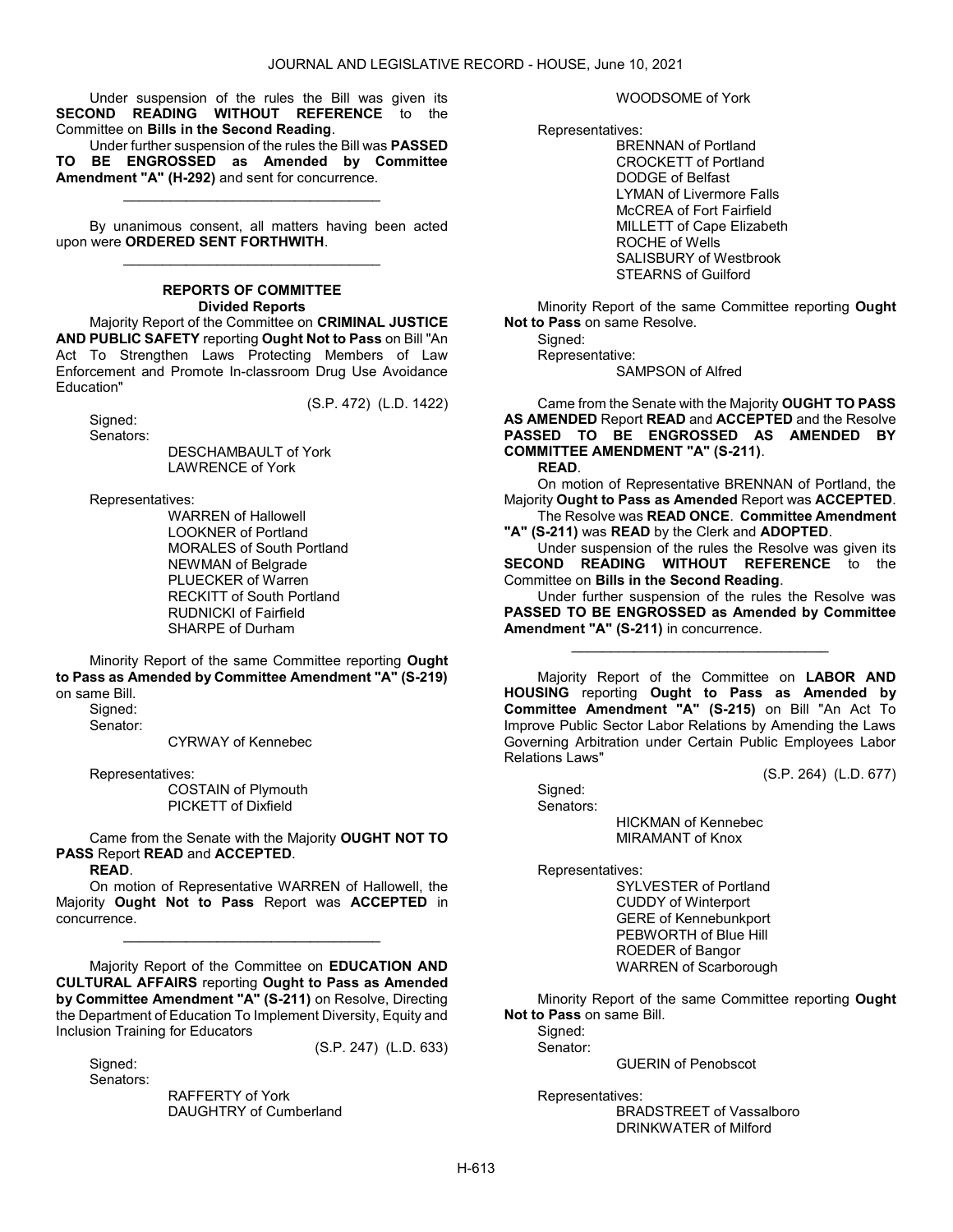## MORRIS of Turner PRESCOTT of Waterboro

 Came from the Senate with the Majority OUGHT TO PASS AS AMENDED Report READ and ACCEPTED and the Bill PASSED TO BE ENGROSSED AS AMENDED BY COMMITTEE AMENDMENT "A" (S-215).

READ.

 Representative SYLVESTER of Portland moved that the House ACCEPT the Majority Ought to Pass as Amended Report.

 On further motion of the same Representative, TABLED pending his motion to ACCEPT the Majority Ought to Pass as Amended Report and later today assigned.

\_\_\_\_\_\_\_\_\_\_\_\_\_\_\_\_\_\_\_\_\_\_\_\_\_\_\_\_\_\_\_\_\_

 Majority Report of the Committee on STATE AND LOCAL GOVERNMENT reporting Ought Not to Pass on Bill "An Act To Create Greater Accountability in the Office of County Sheriff" (S.P. 163) (L.D. 375)

 Signed: Senators:

 CLAXTON of Androscoggin ROSEN of Hancock

Representatives:

 MATLACK of St. George BRYANT of Windham DOORE of Augusta DOWNES of Bucksport GREENWOOD of Wales HEAD of Bethel PAULHUS of Bath RISEMAN of Harrison TUELL of East Machias

 Minority Report of the same Committee reporting Ought to Pass as Amended by Committee Amendment "A" (S-175) on same Bill.

Signed:

Senator:

BALDACCI of Penobscot

Representative:

COPELAND of Saco

 Came from the Senate with the Majority OUGHT NOT TO PASS Report READ and ACCEPTED.

READ.

 On motion of Representative MATLACK of St. George, the Majority Ought Not to Pass Report was ACCEPTED in concurrence.

\_\_\_\_\_\_\_\_\_\_\_\_\_\_\_\_\_\_\_\_\_\_\_\_\_\_\_\_\_\_\_\_\_

 Majority Report of the Committee on AGRICULTURE, CONSERVATION AND FORESTRY reporting Ought to Pass as Amended by Committee Amendment "A" (H-518) on Bill "An Act To Clarify the Law Enforcement Powers of the Bureau of Parks and Lands"

(H.P. 484) (L.D. 657)

#### Sianed:

Senators:

 DILL of Penobscot BLACK of Franklin

Representatives:

 BERNARD of Caribou GIFFORD of Lincoln HALL of Wilton LANDRY of Farmington McCREA of Fort Fairfield SKOLFIELD of Weld UNDERWOOD of Presque Isle

 Minority Report of the same Committee reporting Ought Not to Pass on same Bill.

 Signed: Senator: MAXMIN of Lincoln

 Representatives: O'NEIL of Saco OSHER of Orono PLUECKER of Warren

# READ.

 Representative O'NEIL of Saco moved that the House ACCEPT the Minority Ought Not to Pass Report.

 Representative HALL of Wilton REQUESTED a roll call on the motion to ACCEPT the Minority Ought Not to Pass Report. More than one-fifth of the members present expressed a

desire for a roll call which was ordered. Representative KINNEY of Knox REQUESTED that the

Clerk READ the Committee Report.

The Clerk **READ** the Committee Report in its entirety.

The SPEAKER: The Chair recognizes the Representative from Weld, Representative Skolfield.

Representative SKOLFIELD: Thank you, Mr. Speaker, Ladies and Gentlemen of the House. For the last decade or so, the folks of the Bureau of Parks and Lands who have traditionally been enforcement people have been declined that power, that authority. As people have retired over the last decade or so, they have not been replaced with those who are authorized to enforce park rules and regulations. The current bureau directors have decided to fall back on a policy that was initiated about a decade ago and this would clarify their ability to designate people. And I'd like to point out, Mr. Speaker, that a number of the people in the field have this as part of their task and job statements. They are required to do things and they have received recently, thanks to this Body, some modicum of training in order to do those things, but the bureau needs to understand that these folks need help. And, if you would allow me, Mr. Speaker, I have a couple of paragraphs from some testimony that reflects quite accurately the feeling of the people in the field. This individual said I've worked for the Maine Bureau of Parks and Lands for the last 23 years and I've served as a supervisor, a Park Ranger and in other various capacities. State Park staff deal with thousands of visitors daily. The reality of having a high volume of interactions with the public is that there are some interactions that are not positive. When I've had to speak with park visitors because I witnessed a rule or law violation or was following up on a complaint, I employed the techniques of educate and inform, which is what they should do, turning the enforcement action into a teachable moment for the visitor. I've enforced park rules during a lot of my interactions.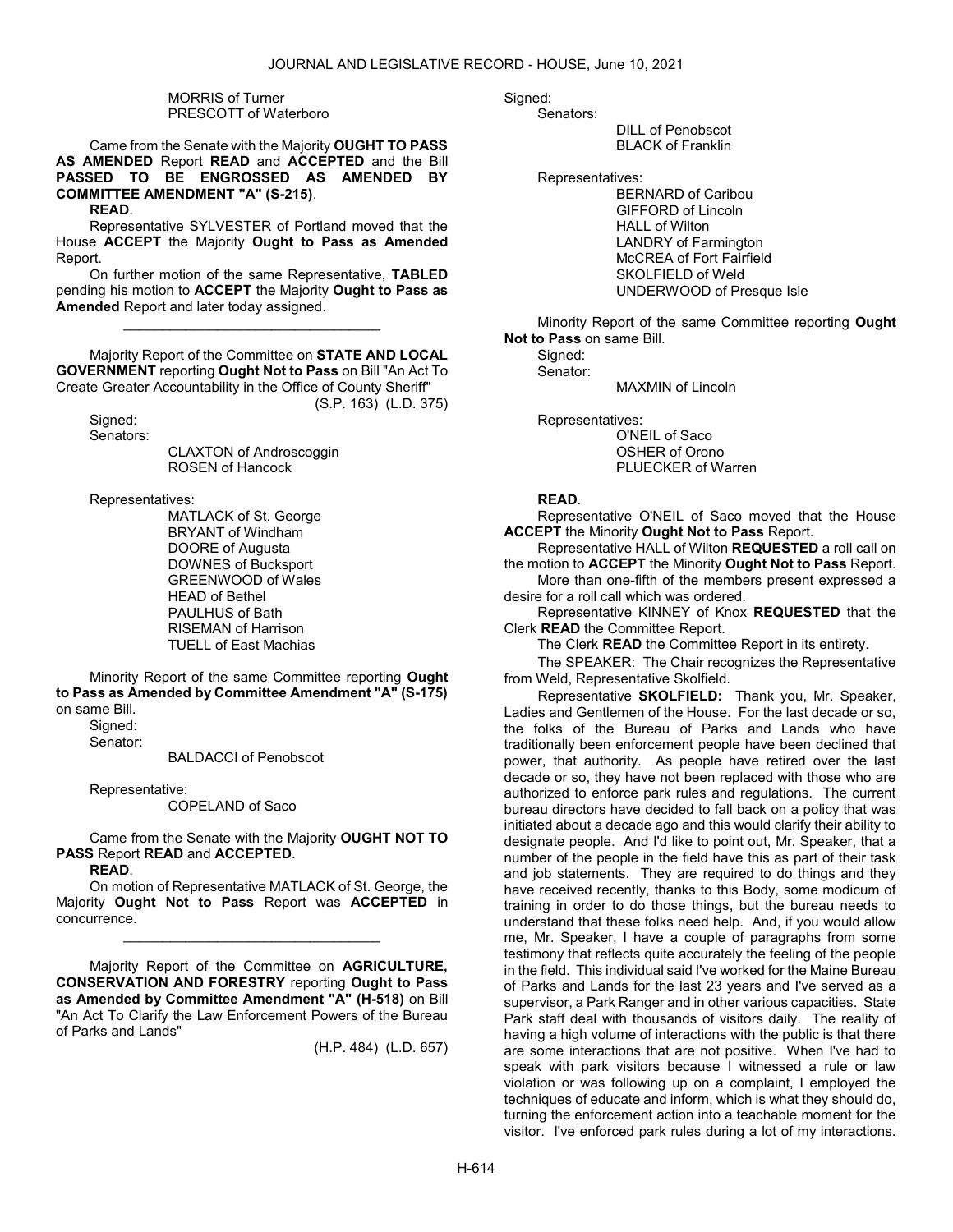These were rarely documented as incidents because it went well. However, every interaction has the potential to escalate. I often tell Rangers in training that the public brings their personal lives and their personal problems along with them when they come into a park and you don't know that person's story when you interact with them. During my time in Parks, I've responded to domestic disputes, assaults, fights, brawls, including weapons, motor vehicle accidents, watercraft accidents, cardiac events, traumatic injuries, drug overdoses, reports of lost child and elder abuse, poaching, theft, vandalism, missing persons, drunk and disorderly conduct, psychotic episodes and public sexual acts. On multiple occasions, I and my staff have enforced rule violations and evictions only to find out that individuals were wanted on felony charges or were out on bail for charges that included assault. As law enforcement officers, Park Rangers and managers should have the ability to request identification, run criminal history checks and have the knowledge to do their job safely and properly. During the course of my work as a park manager, I have needed to direct traffic, occasionally request identification from individuals and I've asked people to stay put when I suspected they had knowledge or involvement of an incident within the park. Without a law enforcement designation, I did not have the full authority to stand in the road, control vehicles, nor were the public required to and present identification to me or to remain in the area on my request. In fact, Mr. Speaker, anyone could walk away with no repercussions.

We have an expression in Parks, says this individual, we have an expression in Parks that comes from the fact that our uniform shirts are gray and we wear a badge. We say that we live in the gray zone. We are or are we not enforcement? We are trying to do a job that we really are given certification and protections to perform. This is a perception by the public that we are law enforcement officers and we should act accordingly. We do not act and when we do not act, we should be given the training and certification commensurate with the job that we do. And this individual goes on to say that he's been part of the law enforcement training within the bureau for a number of years and I can only say, Mr. Speaker, that if we give these people the authority we ask them in their task statements and their performance standards to perform a certain job, they should be given the authority to do it. So, Mr. Speaker, I oppose the current motion and ask you to vote this measure down. Thank you very much.

The SPEAKER: The Chair recognizes the Representative from East Machias, Representative Tuell.

Representative TUELL: Thank you, Mr. Speaker. I also rise in opposition to the pending motion and to support my good friend from Weld. Several years ago, when I was trying to get legislation passed to armor Forest Rangers, which I will, for the record right now, state, are different from Park Rangers. The Representative from Weld and I had long conversations about the park services and the stress and strain that they were under and all of the things that they see during the summer months, well, year-round, actually. And through the course of those conversations, it came to light that this time of year, in particular, some of our campgrounds and campsites are just like municipalities and you've got a limited number of people being asked to do a lot of law enforcement things that otherwise would be covered in our municipalities and counties. I can imagine that's only gotten worse with the pandemic, as more people have taken it outdoors, so to speak. So, with that, I think it's important that we oppose the pending motion and listen to our state employees and listen to veterans of the park services, like the Representative from Weld, and others who care deeply

about our conservation law community, as I do, as I know many in this Body do, and have shown throughout the years of doing. So, I would encourage you all to vote down the pending motion and move on to another. Thank you.

The SPEAKER: The Chair recognizes the Representative from Saco, Representative O'Neil.

Representative O'NEIL: Thank you, Mr. Speaker. Mr. Speaker, I hate to be on the opposite side of an issue from my good friend from Weld. Some things that I want to share about this process. First was that staff was divided on this topic. You have a lot of folks that say that if we moved in this direction, they wouldn't want to do this job anymore. I wouldn't have wanted to do this job and work for the state park system if I would've had to be a law enforcement officer. I liked being outside, I would wear a pair of Carhartt shorts and a t-shirt and talk to people and do projects and I really, really liked that job. The department can already do this, and they do, in specific circumstances, when it's needed, at their discretion. During the, you know, during the public hearing and work session process, I didn't hear a clear need articulated and so, I requested a more methodical process that would formally survey parks, that would see who is a certain distance from a call to a law enforcement officer, and really just go through the incident reports and assess what the need is by talking to staff. Because I do want to support our staff in what they're interested in. But the gist of it is that DACF hasn't done this for 10 years, they could do it if they wanted to, but they haven't. We already can do this and the department hasn't felt it was needed and I really do think this is a recruitment and retention issue. So, thank you, Mr. Speaker.

 The SPEAKER: A roll call has been ordered. The pending question before the House is Acceptance of the Minority Ought Not to Pass Report. All those in favor will vote yes, those opposed will vote no.

# ROLL CALL NO. 223

 YEA - Arford, Babbidge, Bailey, Bell, Berry, Blume, Brennan, Brooks, Bryant, Caiazzo, Cloutier, Copeland, Crafts, Craven, Cuddy, Dodge, Doore, Doudera, Evangelos, Evans, Fay, Geiger, Gere, Gramlich, Grohoski, Harnett, Hasenfus, Hepler, Hymanson, Kessler, Lookner, Madigan, Mathieson, Matlack, McCrea, McCreight, McDonald, Melaragno, Meyer, Millett, Morales, Moriarty, O'Connell, O'Neil, Osher, Paulhus, Pebworth, Perry, Pierce, Pluecker, Reckitt, Rielly, Riseman, Roberts, Roeder, Sachs, Salisbury, Sharpe, Sheehan, Stover, Supica, Sylvester, Talbot Ross, Tepler, Terry, Tucker, Warren C, Warren S, White, Williams, Wood, Zager, Zeigler, Mr. Speaker.

 NAY - Alley, Andrews, Austin, Bernard, Bickford, Blier, Cardone, Carlow, Carmichael, Collamore, Collings, Connor, Corey, Costain, Dillingham, Dolloff, Downes, Drinkwater, Ducharme, Dunphy, Faulkingham, Fecteau, Foster, Gifford, Greenwood, Griffin, Hall, Hanley, Harrington, Head, Hutchins, Johansen, Kinney, Kryzak, Landry, Lemelin, Libby, Lyford, Lyman, Martin J, Martin R, Mason, Millett, Morris, Nadeau, Newman, O'Connor, Ordway, Parry, Perkins, Perry, Pickett, Poirier, Prescott, Quint, Roche, Rudnicki, Sampson, Skolfield, Stanley, Stearns, Stetkis, Theriault, Thorne, Tuell, Tuttle, Underwood, Wadsworth, White.

 ABSENT - Arata, Bradstreet, Cebra, Crockett, Grignon, Haggan, Javner, Martin.

Yes, 74; No, 69; Absent, 8; Excused, 0.

 74 having voted in the affirmative and 69 voted in the negative, with 8 being absent, and accordingly the Minority Ought Not to Pass Report was ACCEPTED and sent for concurrence.

\_\_\_\_\_\_\_\_\_\_\_\_\_\_\_\_\_\_\_\_\_\_\_\_\_\_\_\_\_\_\_\_\_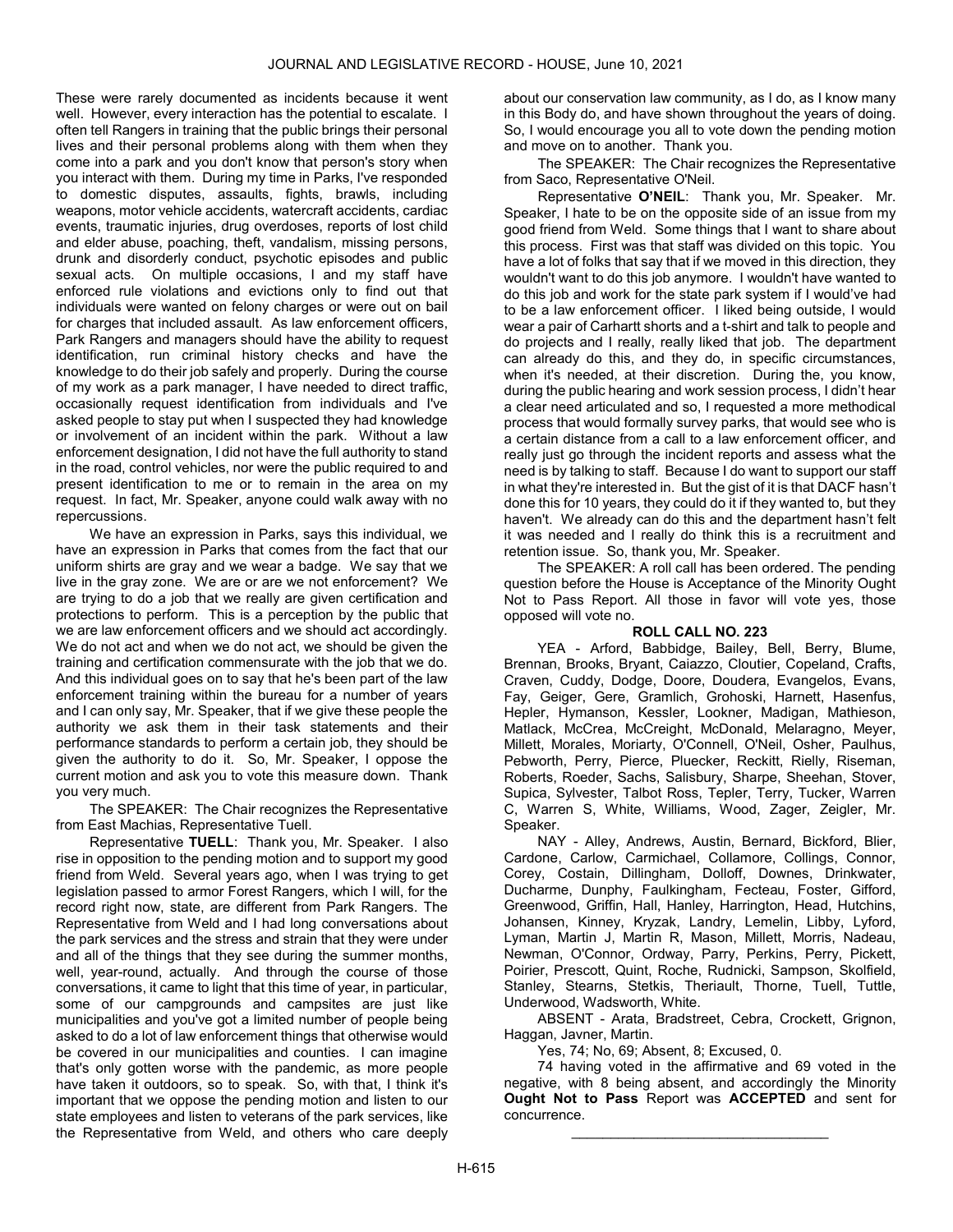Majority Report of the Committee on AGRICULTURE, CONSERVATION AND FORESTRY reporting Ought Not to Pass on Bill "An Act To Establish the Maine Forest Advisory Board"

(H.P. 1154) (L.D. 1549)

 Signed: Senator:

BLACK of Franklin

Representatives:

 BERNARD of Caribou GIFFORD of Lincoln HALL of Wilton LANDRY of Farmington SKOLFIELD of Weld UNDERWOOD of Presque Isle

 Minority Report of the same Committee reporting Ought to Pass as Amended by Committee Amendment "A" (H-519) on same Bill.

 Signed: Senators:

 DILL of Penobscot MAXMIN of Lincoln

Representatives:

 O'NEIL of Saco McCREA of Fort Fairfield OSHER of Orono PLUECKER of Warren

## READ.

 Representative O'NEIL of Saco moved that the House ACCEPT the Minority Ought to Pass as Amended Report.

 Representative HALL of Wilton REQUESTED a roll call on the motion to **ACCEPT** the Minority **Ought to Pass as** Amended Report.

 More than one-fifth of the members present expressed a desire for a roll call which was ordered.

The SPEAKER: The Chair recognizes the Representative from Wilton, Representative Hall.

Representative HALL: Mr. Speaker and Ladies and Gentlemen of the House, this bill will require establishing a new board of 18 people, an advisory board. The bill is not needed because it's only an advisory board that is aimed to micromanage the bureau that is already in place and is doing the job that the Agriculture, Conservation, and Forestry Department is directing them to do. Please follow my light and oppose this motion.

The SPEAKER: The Chair recognizes the Representative from Saco, Representative O'Neil.

Representative O'NEIL: Thank you, Mr. Speaker. Mr. Speaker, this session our committee has spent hours facilitating public conversations that balance different points of view on issues concerning forestry. The many voices that we have heard reflect the fact that Maine forests are a vitally important resource and play many roles. Our forests support Maine's 8.5 billion forest products industry, they clean our air and our water, and they absorb 60% of Maine's annual greenhouse gas emissions and provide vital habitat for plants and animals. Our forest provides critical biodiversity and resilience in the face of climate change.

Maine forest is certainly of statewide and perhaps global importance. Its health and its future are integral to the wellbeing of Maine's people, wildlife, communities and economy. Maine forests are the heart of the largest, most intact temperate forests in North America. Its complex topography makes it especially resilient and its intact character makes it a critical ecological link in the region. Yet Maine forests face serious threats ranging from competition and changing markets for forest products to conversion of land uses to threats posed by insects and disease. Maine loses an estimated 10,000 acres of forest per year. If we want to retain the forest that defines and sustains us, we must act. That's why a diverse group of stakeholders expressed support for this concept, including Senators Jackson, Hickman, Bennett, and organizations --

The SPEAKER: The Member will defer. The Chair will remind the Member that you cannot refer to support or the motives of other members from the other Body.

 The Chair advised Representative O'NEIL of Saco that it is inappropriate to refer to the potential action of the office of the executive or the other Body in order to influence the vote of the House.

The SPEAKER: The Member may proceed.

Representative O'NEIL: Thank you, Mr. Speaker. And organizations ranging from Unlimited to AMC and NRCM. LD 1549 would create a public forum for diverse perspectives to be heard and to participate in the shaping of forest policy to ensure future forest health and the health of the many people and businesses who rely on it. The Maine Forest Advisory Board would be made up of stakeholder members, including those who derive their living from the forest, commercial and nonprofit landowners, professional logging contractors, small woodland owners, a Wabanaki member, biologists and ecologists. These members would also be joined by nonvoting representatives of state agencies.

Following stakeholder conversations, I proposed an amendment to take in what I heard from small woodland owners and from professional logging contractors. This idea is similar to other advisory committees that are created to ensure that multiple voices are engaged in the development of state-level policy, particular areas that engender strongly-held positions. It would create formal and open public meetings with agenda items and the opportunity for the public to listen and engage. Examples of other advisory committees in Maine state government include the Marine Resources Advisory Council, IF&W Wildlife Advisory Council, which would have a little more power than what I'm proposing here, and the Right to Know advisory committee. Fifteen states have similar forest advisory boards, including here in New England; Vermont, Connecticut and New Hampshire. Maine, the most forested state in the nation, should join their ranks to further promote public participation and stakeholder input to further promote the sustainable use and protection of Maine forests. Thank you, Mr. Speaker.

The SPEAKER: The Chair recognizes the Representative from Presque Isle, Representative Underwood.

Representative UNDERWOOD: Thank you, Mr. Speaker and Ladies and Gentlemen of the 130th Legislature. The Department of Agriculture, Conservation and Forestry did not ask to be regulated. Vote this amendment before us down. Thank you, Mr. Speaker.

 The SPEAKER: A roll call has been ordered. The pending question before the House is Acceptance of the Minority Ought to Pass as Amended Report. All those in favor will vote yes, those opposed will vote no.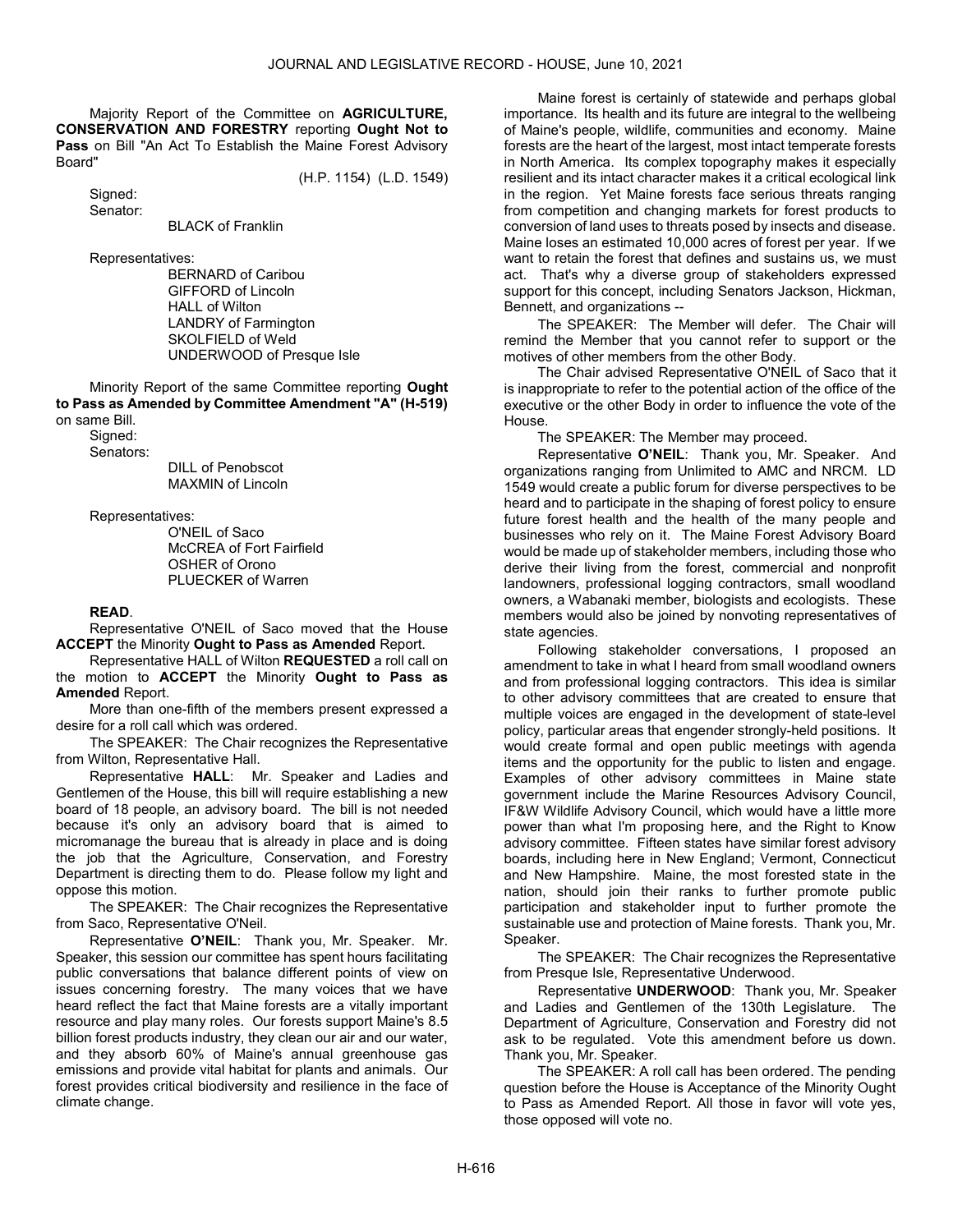#### ROLL CALL NO. 224

 YEA - Alley, Arford, Babbidge, Bailey, Bell, Berry, Blume, Brennan, Brooks, Bryant, Caiazzo, Cloutier, Collings, Copeland, Crafts, Craven, Crockett, Cuddy, Dodge, Doore, Doudera, Evangelos, Evans, Geiger, Gere, Gramlich, Grohoski, Harnett, Hasenfus, Kessler, Lookner, Madigan, Mathieson, Matlack, McCrea, Melaragno, Meyer, Millett, Morales, Moriarty, O'Neil, Osher, Paulhus, Pebworth, Perry A, Perry J, Pierce, Pluecker, Reckitt, Rielly, Riseman, Roeder, Sachs, Salisbury, Sharpe, Sheehan, Stover, Supica, Sylvester, Talbot Ross, Tepler, Terry, Tuttle, Warren C, Warren S, White, Williams, Wood, Zager, Mr. Speaker.

 NAY - Andrews, Austin, Bernard, Bickford, Blier, Cardone, Carlow, Carmichael, Collamore, Connor, Corey, Costain, Dillingham, Dolloff, Downes, Drinkwater, Ducharme, Dunphy, Faulkingham, Fay, Fecteau, Foster, Gifford, Greenwood, Griffin, Hall, Hanley, Harrington, Head, Hepler, Hutchins, Hymanson, Johansen, Kinney, Kryzak, Landry, Lemelin, Libby, Lyford, Lyman, Martin J, Martin R, Mason, McCreight, McDonald, Millett, Morris, Nadeau, Newman, O'Connor, Ordway, Parry, Perkins, Pickett, Poirier, Prescott, Roberts, Roche, Rudnicki, Sampson, Skolfield, Stanley, Stearns, Stetkis, Theriault, Thorne, Tucker, Tuell, Underwood, Wadsworth, White, Zeigler.

 ABSENT - Arata, Bradstreet, Cebra, Grignon, Haggan, Javner, Martin, O'Connell, Quint.

Yes, 70; No, 72; Absent, 9; Excused, 0.

 70 having voted in the affirmative and 72 voted in the negative, with 9 being absent, and accordingly the Minority Ought to Pass as Amended Report was NOT ACCEPTED.

 Subsequently, on motion of Representative O'NEIL of Saco, the Majority Ought Not to Pass Report was ACCEPTED and sent for concurrence.

\_\_\_\_\_\_\_\_\_\_\_\_\_\_\_\_\_\_\_\_\_\_\_\_\_\_\_\_\_\_\_\_\_

 Majority Report of the Committee on AGRICULTURE, CONSERVATION AND FORESTRY reporting Ought Not to Pass on Bill "An Act To Establish A Maine Pesticide Sales and Use Registry"

(H.P. 1188) (L.D. 1599)

 Signed: Senators:

 DILL of Penobscot BLACK of Franklin

Representatives:

 BERNARD of Caribou GIFFORD of Lincoln HALL of Wilton LANDRY of Farmington SKOLFIELD of Weld UNDERWOOD of Presque Isle

 Minority Report of the same Committee reporting Ought to Pass as Amended by Committee Amendment "A" (H-521) on same Bill.

Signed:

Senator:

MAXMIN of Lincoln

Representatives:

 O'NEIL of Saco McCREA of Fort Fairfield OSHER of Orono PLUECKER of Warren

#### READ.

 On motion of Representative O'NEIL of Saco, TABLED pending **ACCEPTANCE** of either Report and later today assigned.

\_\_\_\_\_\_\_\_\_\_\_\_\_\_\_\_\_\_\_\_\_\_\_\_\_\_\_\_\_\_\_\_\_

 Majority Report of the Committee on EDUCATION AND CULTURAL AFFAIRS reporting Ought to Pass as Amended by Committee Amendment "A" (H-504) on Bill "An Act To Ensure Student Success"

(H.P. 176) (L.D. 255)

 Signed: Senators:

 RAFFERTY of York DAUGHTRY of Cumberland WOODSOME of York

Representatives:

 BRENNAN of Portland CROCKETT of Portland DODGE of Belfast LYMAN of Livermore Falls McCREA of Fort Fairfield MILLETT of Cape Elizabeth ROCHE of Wells SALISBURY of Westbrook STEARNS of Guilford

 Minority Report of the same Committee reporting Ought Not to Pass on same Bill.

Signed: Representative: SAMPSON of Alfred

# READ.

 On motion of Representative BRENNAN of Portland, the Majority Ought to Pass as Amended Report was ACCEPTED.

 The Bill was READ ONCE. Committee Amendment "A" (H-504) was READ by the Clerk and ADOPTED.

 Under suspension of the rules the Bill was given its SECOND READING WITHOUT REFERENCE to the Committee on Bills in the Second Reading.

 Under further suspension of the rules the Bill was PASSED TO BE ENGROSSED as Amended by Committee Amendment "A" (H-504) and sent for concurrence.

\_\_\_\_\_\_\_\_\_\_\_\_\_\_\_\_\_\_\_\_\_\_\_\_\_\_\_\_\_\_\_\_\_

 Majority Report of the Committee on EDUCATION AND CULTURAL AFFAIRS reporting Ought to Pass as Amended by Committee Amendment "A" (H-506) on Bill "An Act To Improve Operations at the Department of Education"

(H.P. 270) (L.D. 386)

 Signed: Senators:

> RAFFERTY of York DAUGHTRY of Cumberland WOODSOME of York

Representatives:

 BRENNAN of Portland CROCKETT of Portland DODGE of Belfast McCREA of Fort Fairfield MILLETT of Cape Elizabeth SALISBURY of Westbrook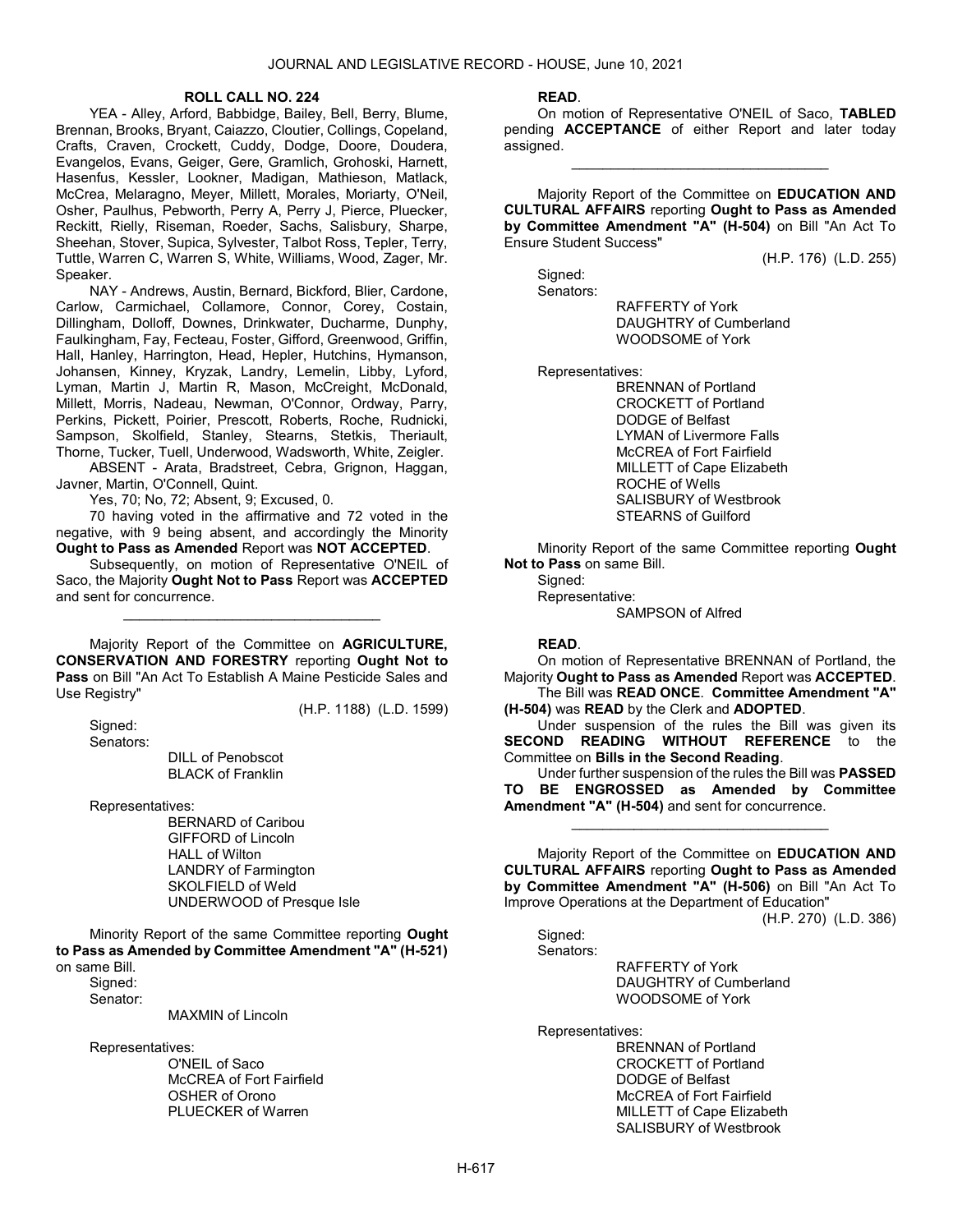#### STEARNS of Guilford

 Minority Report of the same Committee reporting Ought Not to Pass on same Bill.

Signed:

Representatives:

 LYMAN of Livermore Falls ROCHE of Wells SAMPSON of Alfred

# READ.

 On motion of Representative BRENNAN of Portland, the Majority Ought to Pass as Amended Report was ACCEPTED.

 The Bill was READ ONCE. Committee Amendment "A" (H-506) was READ by the Clerk and ADOPTED.

 Under suspension of the rules the Bill was given its SECOND READING WITHOUT REFERENCE to the Committee on Bills in the Second Reading.

 Under further suspension of the rules the Bill was PASSED TO BE ENGROSSED as Amended by Committee Amendment "A" (H-506) and sent for concurrence.

\_\_\_\_\_\_\_\_\_\_\_\_\_\_\_\_\_\_\_\_\_\_\_\_\_\_\_\_\_\_\_\_\_

 Majority Report of the Committee on ENERGY, UTILITIES AND TECHNOLOGY reporting Ought to Pass as Amended by Committee Amendment "A" (H-528) on Bill "An Act To Promote Oversight of and Competitive Parity among Video Service Providers"

Signed:

(H.P. 676) (L.D. 920)

 Senators: LAWRENCE of York VITELLI of Sagadahoc

Representatives:

 BERRY of Bowdoinham CUDDY of Winterport GROHOSKI of Ellsworth KESSLER of South Portland WOOD of Portland ZEIGLER of Montville

 Minority Report of the same Committee reporting Ought Not to Pass on same Bill.

Sianed:

Senator:

STEWART of Aroostook

Representatives:

 CARLOW of Buxton FOSTER of Dexter WADSWORTH of Hiram

# READ.

 Representative BERRY of Bowdoinham moved that the House ACCEPT the Majority Ought to Pass as Amended Report.

 On further motion of the same Representative, TABLED pending his motion to ACCEPT the Majority Ought to Pass as Amended Report and later today assigned.

\_\_\_\_\_\_\_\_\_\_\_\_\_\_\_\_\_\_\_\_\_\_\_\_\_\_\_\_\_\_\_\_\_

 Majority Report of the Committee on ENERGY, UTILITIES AND TECHNOLOGY reporting Ought to Pass as Amended by Committee Amendment "A" (H-509) on Bill "An Act To Allow a Customer with a Net Energy Billing Arrangement To Annually Donate Any Unused Kilowatt-hour Credits"

(H.P. 763) (L.D. 1025)

 Signed: Senator:

VITELLI of Sagadahoc

Representatives:

 BERRY of Bowdoinham CUDDY of Winterport GROHOSKI of Ellsworth KESSLER of South Portland WOOD of Portland ZEIGLER of Montville

 Minority Report of the same Committee reporting Ought Not to Pass on same Bill.

Sianed:

Senator:

STEWART of Aroostook

Representatives:

 CARLOW of Buxton FOSTER of Dexter WADSWORTH of Hiram

#### READ.

 Representative BERRY of Bowdoinham moved that the House ACCEPT the Majority Ought to Pass as Amended Report.

 Representative FOSTER of Dexter REQUESTED a roll call on the motion to ACCEPT the Majority Ought to Pass as Amended Report.

 More than one-fifth of the members present expressed a desire for a roll call which was ordered.

The SPEAKER: The Chair recognizes the Representative from Dexter, Representative Foster.

Representative FOSTER: Thank you, Mr. Speaker, Ladies and Gentlemen of the House. Currently, net energy billing customers can designate their credits that are left over to go to another customer's account, even multiple accounts. This could be changed each month. Any unused credits expire after 12 months on a rolling basis. So, in other words, not by a calendar year, but if you had a credit and it's left over, say, from June, the following June, that would expire if not used or if it didn't go to another customer's account that you had designated. During the hearings on this bill, both the consumer-owned utilities and the investor-owned utilities expressed concerns about managing an already complex system with this additional language. It will likely add administrative costs which will be passed on to all ratepayers. In the Public Utility Commission's neither for nor against testimony at the hearing, they also made that point. They also raised concerns about how this bill might cause conflicts in the wholesale retail energy supply markets. This bill is not needed and I ask that you follow my light. Thank you, Mr. Speaker.

The SPEAKER: The Chair recognizes the Representative from Bowdoinham, Representative Berry.

Representative BERRY: Thank you, Mr. Speaker. Mr. Speaker and Men and Women of the House, I do always appreciate the perspective of the Good Representative from Dexter and his concern about cost. He's been an incredible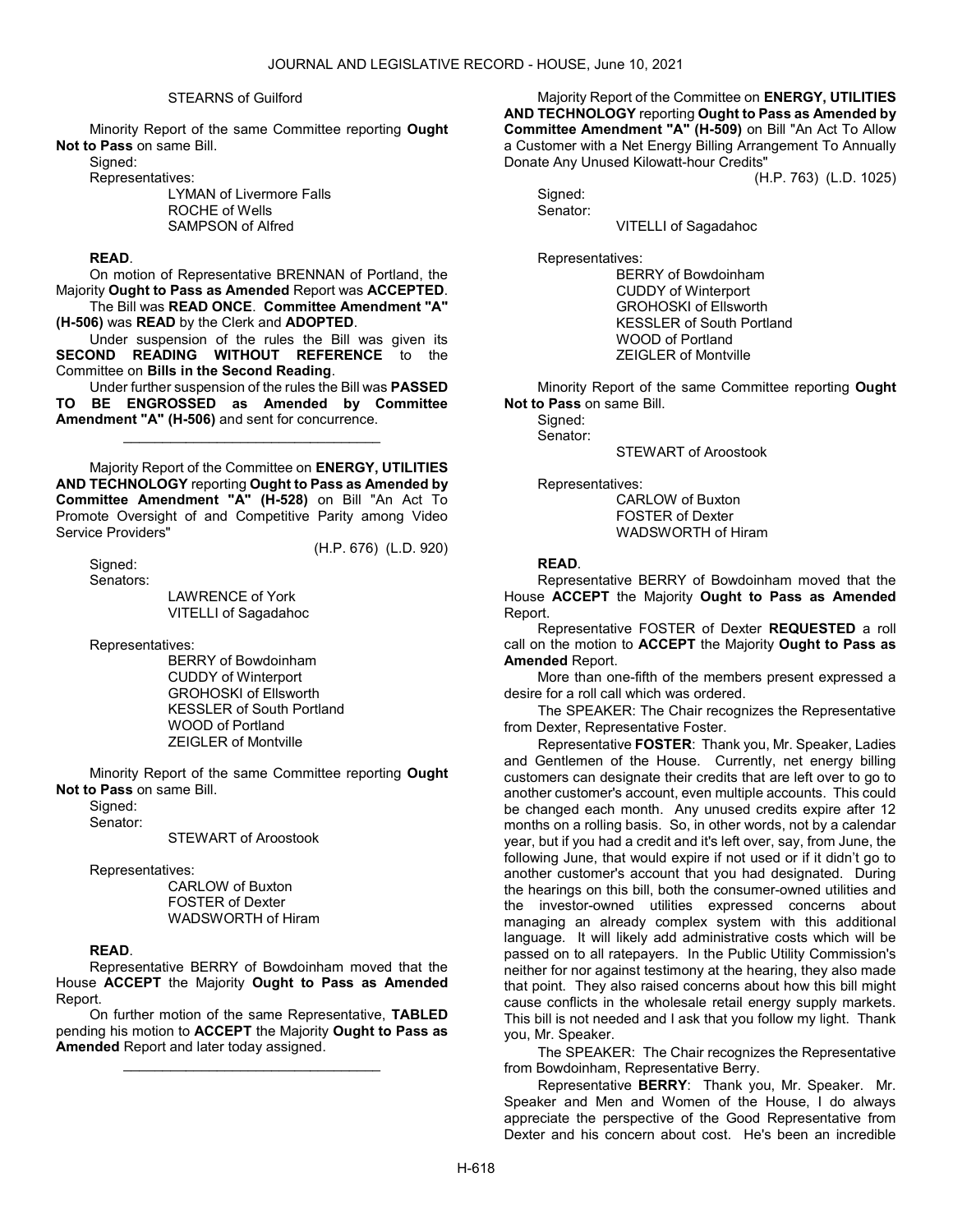member of our committee and I think his comments today reflect that yet again. We did, Mr. Speaker, hear the concerns that were expressed and simplified the bill significantly in an amendment that will be coming before us shortly if the current motion passes. Thank you.

 The SPEAKER: A roll call has been ordered. The pending question before the House is Acceptance of the Majority Ought to Pass as Amended Report. All those in favor will vote yes, those opposed will vote no.

#### ROLL CALL NO. 225

 YEA - Alley, Arford, Babbidge, Bailey, Bell, Berry, Blume, Brennan, Brooks, Bryant, Caiazzo, Cardone, Cloutier, Collings, Copeland, Corey, Crafts, Craven, Crockett, Cuddy, Dodge, Doore, Doudera, Dunphy, Evangelos, Evans, Fay, Geiger, Gere, Gramlich, Grohoski, Harnett, Hasenfus, Hepler, Hymanson, Kessler, Landry, Lookner, Madigan, Martin J, Martin R, Mathieson, Matlack, McCrea, McCreight, McDonald, Melaragno, Meyer, Millett, Morales, Moriarty, O'Neil, Osher, Paulhus, Pebworth, Perry A, Perry J, Pierce, Pluecker, Reckitt, Rielly, Riseman, Roberts, Roeder, Sachs, Salisbury, Sharpe, Sheehan, Stover, Supica, Sylvester, Talbot Ross, Tepler, Terry, Tucker, Tuttle, Warren C, Warren S, White, Williams, Wood, Zager, Zeigler, Mr. Speaker.

 NAY - Andrews, Austin, Bernard, Bickford, Blier, Carlow, Carmichael, Collamore, Connor, Costain, Dillingham, Dolloff, Downes, Drinkwater, Ducharme, Faulkingham, Fecteau, Foster, Gifford, Greenwood, Griffin, Hall, Hanley, Harrington, Head, Hutchins, Johansen, Kinney, Kryzak, Lemelin, Libby, Lyford, Lyman, Mason, Millett, Morris, Nadeau, Newman, O'Connor, Ordway, Parry, Perkins, Pickett, Poirier, Prescott, Quint, Roche, Rudnicki, Sampson, Skolfield, Stanley, Stearns, Stetkis, Theriault, Thorne, Tuell, Underwood, Wadsworth, White.

 ABSENT - Arata, Bradstreet, Cebra, Grignon, Haggan, Javner, Martin, O'Connell.

Yes, 84; No, 59; Absent, 8; Excused, 0.

 84 having voted in the affirmative and 59 voted in the negative, with 8 being absent, and accordingly the Majority Ought to Pass as Amended Report was ACCEPTED.

 The Bill was READ ONCE. Committee Amendment "A" (H-509) was READ by the Clerk and ADOPTED.

 Under suspension of the rules the Bill was given its SECOND READING WITHOUT REFERENCE to the Committee on Bills in the Second Reading.

 Under further suspension of the rules the Bill was PASSED TO BE ENGROSSED as Amended by Committee Amendment "A" (H-509) and sent for concurrence.

\_\_\_\_\_\_\_\_\_\_\_\_\_\_\_\_\_\_\_\_\_\_\_\_\_\_\_\_\_\_\_\_\_

 Majority Report of the Committee on HEALTH AND HUMAN SERVICES reporting Ought Not to Pass on Bill "An Act To Ensure Parents' Access to Their Minor and Adult Children with Special Needs" (EMERGENCY)

(H.P. 739) (L.D. 1001)

 Signed: Senators:

> CLAXTON of Androscoggin BALDACCI of Penobscot

Representatives:

 MEYER of Eliot CRAVEN of Lewiston MADIGAN of Waterville MELARAGNO of Auburn PERRY of Calais STOVER of Boothbay

#### ZAGER of Portland

 Minority Report of the same Committee reporting Ought to Pass as Amended by Committee Amendment "A" (H-529) on same Bill.

 Signed: Senator:

MOORE of Washington

Representatives:

 CONNOR of Lewiston GRIFFIN of Levant JAVNER of Chester

#### READ.

 Representative MEYER of Eliot moved that the House ACCEPT the Majority Ought Not to Pass Report.

 Representative DILLINGHAM of Oxford REQUESTED a roll call on the motion to ACCEPT the the Majority Ought Not to Pass Report.

 More than one-fifth of the members present expressed a desire for a roll call which was ordered.

The SPEAKER: The Chair recognizes the Representative from Chelsea, Representative Lemelin.

Representative LEMELIN: Thank you, Mr. Speaker. I'm hitting this like 50 times and for some reason this is the first time it's allowed me to speak, so, I think it's; should I just stand up the next time it doesn't work for me, sir?

The SPEAKER: The Chair would answer in the affirmative. The member may proceed.

Representative LEMELIN: Thank you. Mr. Speaker, it's going to be a little difficult for me to talk about this because it's such a serious thing and it affects my own life, but I'm going to give it my best shot. I developed this bill because last November, I witnessed on the local news a mom, Millie Coombs. She brought her daughter, Nikki, to the hospital, who has severe disabilities and is nonverbal. And because of COVID, she was told that she could not stay with her child. Her child is an adult child, 36 years old, and for 36 years her or her husband never left the side of the child any time they went to the hospital, which was hundreds of times. I can relate to this because I've gone through the same thing. In the first two years of my son's life, he had 18 operations and no matter what, I never left his side. The reason I never left his side is because he can't communicate. Because you could see the fear in his eyes if somebody wasn't there just to hold his hand. He needed to feel that love, he needed to feel safe. I cannot imagine what this woman went through all because of COVID. And as I've told this Body in the past, Mr. Speaker, it's not COVID that's the culprit, it's how we're dealing with COVID. This is the year 2020 and 2021. By now, we should know how to deal with COVID and we should be able to handle this situation.

Millie's daughter, just like my son, she was scared. She was frightened. She can't hit the call button, she can't tell anybody if she's in pain, she can't tell anybody anything and the doctors and the nurses have to guess. Why should they have to guess? Why should a child of any age have to sit in a hospital by themselves in fear? Why?

Mr. Speaker, and I said this before and I'll say it again, this is commonsense, if a nurse or a doctor can be in the room safely, then they can prepare a parent in an extreme condition like this to be safe with their child. The hospitals justified their action because they feel that it's a safety issue and that they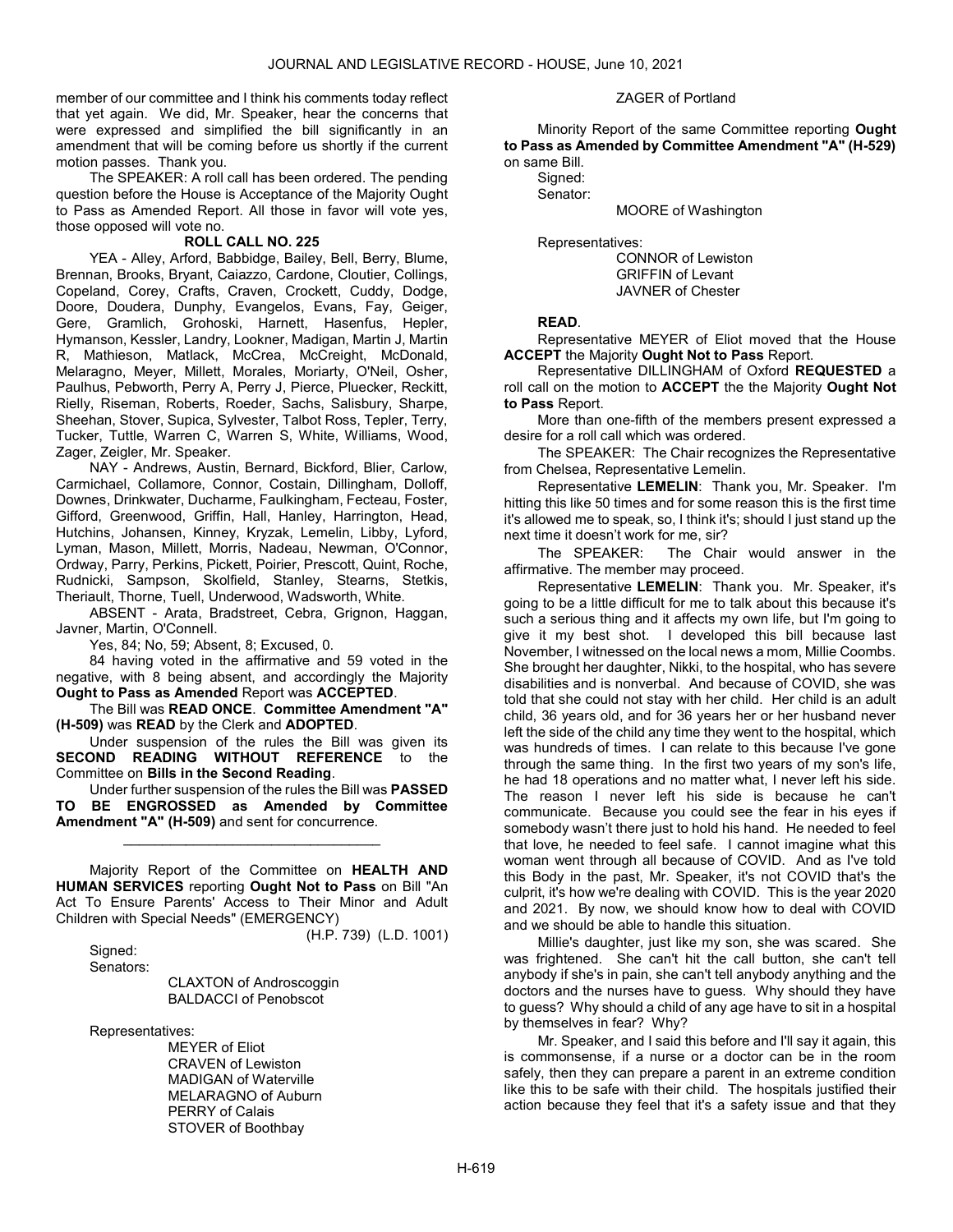must follow certain unsubstantiated safety protocols set by Medicare, etcetera, which is not true.

Remember, Mr. Speaker, that the CDC said that 99.986% of anyone under 70 unless they have a condition; have only had mild-to-moderate reactions to the COVID virus. So, why would we stop a parent from being with these little children? Why? I cannot send my child to the hospital right now. No matter what happens, he's not going to the hospital. The hospital is going to have to come to my house because my house is safe. My house, you don't have to worry about all these extreme measures. My kid's not going to the hospital because I'm not going to leave him there because what's going to happen is if you try to do something to my son and he doesn't think he's safe, he's going to do what's normal, he's going to fight you because he doesn't know what you're doing or why you're doing it to him. And they're going to have to restrain my son. There is no way, Mr. Speaker, that somebody is going to restrain my son when there's no need for it. My son is the sweetest, kindest little boy you'll ever meet. To have him restrained because they won't let me in the hospital. This is beyond understanding. Imagine, okay, the Good Representative, I think from Readfield, and if I'm wrong, I apologize, he said there's nothing worse than seeing your child seriously hurt. Mr. Speaker, I'd like to correct the gentleman. There is one thing worse, and that's seeing your son or child seriously hurt, brought to the hospital and then you've got to leave him there. You have to abandon him. You have to look into their eyes and see the fear in their eyes as you walk away, abandoning your child because in the year 2021 doctors and nurses can't follow safety protocols and have you be in the room? I don't get it.

The Representative from Portland said he took an oath to prevent pain. I would like somebody here to tell me what greater pain is there than the pain of the heart when you're leaving your precious gem of a child in a hospital by themselves? It's inhuman. Mr. Speaker, the ADA and several other organizations, including hospitals, have testified that there are protocols in place. That's true, there are protocols in place. Millie Coombs tried them all. The ADA failed. She was still not able to see her child. They provided her with an attorney, the attorney talked to the hospital, that's it, done. The hospital says oh, we have protocols. Millie Coombs still couldn't see her child. So, are there really protocols in place, Mr. Speaker? The answer is no. Because if they fail over and over and over again, those aren't protocols. And, lastly, Mr. Speaker, well, two things, no, just one. Mr. Speaker, this bill is a test. Jesus is watching and this bill is a test to see who exactly has love in their hearts. Thank you, Mr. Speaker.

The SPEAKER: The Chair recognizes the Representative from Penobscot, Representative Hutchins.

Representative HUTCHINS: Thank you, Mr. Speaker, Ladies and Gentlemen of the House. I know exactly where the Good Representative is coming from. I had an older sister that was a special needs child that couldn't be left alone, a love of a person. And because of that, when she did have to go to a hospital, somebody had to be with her. She was very healthy most all of her life and so never had to go much, so, that was very fortunate. But the rest of us cannot be so afraid of dying that we let the rest of us stop living. And that's what's been going on, I think, for the past year. And it was understandable for a month or two because we really were terrified with this COVID and didn't know what was coming, but for quite a few months now, we've had a pretty good handle on it and we've come to discover that doctors and nurses go in and work on patients and they come back out and do the rest of their life's work. And, so, loved ones can go in and should be able to go in. I went home

the other night after our last vote on a similar bill and found out that one of my cousins, a twin, she is, was in the hospital with cancer and her twin sister can't go in and visit her. They've been together for about 65 years because they're both old maids; is it still okay to say that? I'm not sure it is, but they wouldn't mind a bit. But I don't believe they've ever been apart a day in their life. Again, you know, not being able to go in and visit, that's difficult. We need to correct this. Thank you.

The SPEAKER: The Chair recognizes the Representative from Skowhegan, Representative Poirier.

Representative POIRIER: Thank you, Mr. Speaker. I rise in opposition to the pending motion and in complete support and agreement with the Good Representative from Chelsea.

I rise because my day job is actually coordinating services for adults with intellectual disabilities, so, this does directly impact the people that I work with on a daily basis. Some of the concerns that I have are people that I work with, some of which whom are deaf, have moderate-to-severe intellectual disabilities, autism who could be nonverbal. Some of the instances that would come to my mind that could cause them harm in a hospital are the inability to communicate with physicians and nursing staff as far as pain levels and what's actually going on without having a guardian or parent there with them who is the person that is with them 24/7 and knows how they communicate; how will that physician know how to treat them appropriately? Those are major concerns that this bill would help alleviate. So, I would definitely hope that people would consider that when they cast their vote. Thank you.

The SPEAKER: The Chair recognizes the Representative from Pittston, Representative Hanley.

Representative HANLEY: Thank you, Mr. Speaker, Ladies and Gentlemen of the House. I can relate to this because 20 years ago I had a grandson born with double cleft palate. And I can't count the number of times I took him to the Children's Hospital in Boston. And I could not imagine leaving that child there with the surgeries he had to go through at the age that he had to suffer through this. So, he and one of his parents and I would take him to these hospital visits and operations. I can't imagine the terror and fear of a child, a baby, waking up from anesthesia and held down by all the things they had to do to protect his face from any damage but not having someone he knew and loved there with him. This is a test. Thank you, Mr. Speaker.

The SPEAKER: The Chair recognizes the Representative from Stonington, Representative McDonald.

Representative McDONALD: Mr. Speaker, permission to address a question through the Chair.

The SPEAKER: The member may proceed.

Representative McDONALD: Thank you. I have a question I genuinely do not know the answer to but we have numerous members of the medical community in this Body. If a parent or a guardian followed the COVID protocols, were they permitted to stay with their child, their special needs child when they were hospitalized?

 The SPEAKER: The Representative from Stonington, Representative McDonald has posed a question to any member who may care to respond. The Chair recognizes the Representative from Hodgdon, Representative Quint.

Representative QUINT: I'm sorry, Mr. Speaker. I didn't hear the end of the question. Can you repeat it for me, please?

The SPEAKER: Will the Member please pose her question again?

Representative McDONALD: Thank you. So, my question was during the COVID pandemic, if a parent or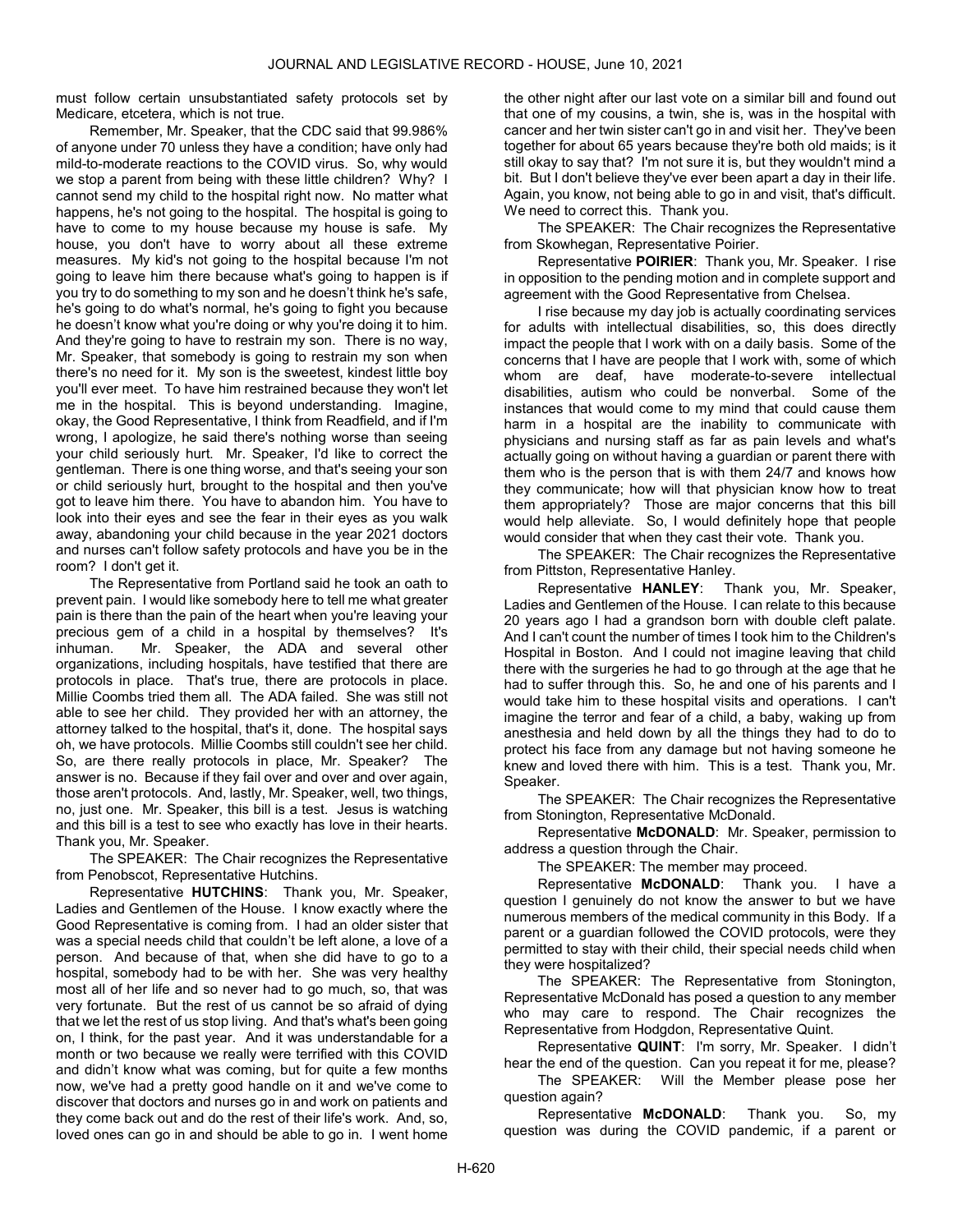guardian abided by the COVID protocols, were they permitted to stay with their special needs child in the event they were hospitalized or for a doctor's appointment, so on and so forth?

The SPEAKER: The Chair recognizes the Representative from Hodgdon, Representative Quint.

Representative QUINT: For my knowledge, the answer to that is no.

The SPEAKER: The Chair recognizes the Representative from Pittsfield, Representative Collomore.

Representative COLLOMORE: Thank you, Mr. Speaker. I am not a medical professional, but as a parent with a special needs child, I can affirmatively say that that answer is no. I had to cancel multiple doctor's appointments because I was unable to be in with him and he cannot go by himself.

The SPEAKER: The Chair recognizes the Representative from South Berwick, Representative Roberts.

Representative ROBERTS: Thank you, Mr. Speaker. In response to the Good Representative from Stonington's question, it may vary from facility to facility, but I was a foster parent during COVID at the time and had a child that was in severe mental health crisis. I was able to, following all protocol, accompany her to the residential unit, get her settled in there, and then visit her on the weekends, socially distanced, with PPE.

The SPEAKER: The Chair recognizes the Representative from Portland, Representative Zager.

Representative ZAGER: Thank you, Mr. Speaker. In response to the question that was posed to any Member of House, I would say that, a couple of thoughts. One, is that, the question was regarding COVID specifically but the bill actually does not limit itself to COVID. I've served with the Representative from Chelsea on the HHS committee and I've met few people in my life who are as devoted and passionate, which I think is a great credit to the Member. Health care professionals are frequently in this State having to weigh, at least, to many and often many difficult things. Weighing an individual's need versus another individual's needs or an individual's versus the public. It's painful. Because agony and pain is part of the human experience. And given that the bill would pertain to anything, any infectious illness, Ebola or something unnamed, and given that we, in this most recent circumstance and in any potential future circumstance, could be flying blind; not knowing what is safe. We've actually been rather lucky in this most recent pandemic that something as simple as a mask affords tremendous protection, not entirely, and neither do the vaccine, but that is my answer to the question that was posed to any Member of the House. Thank you, Mr. Speaker.

The SPEAKER: The Chair recognizes the Representative from Eliot, Representative Meyer.

Representative MEYER: Thank you, Mr. Speaker. Mr. Speaker, Esteemed Colleagues of the House, over the course of this 15-month-long pandemic, our hospitals and nursing facilities, along with parents and guardians of children and adults with disabilities requiring treatment or care in health care settings have had to develop safe, creative means by which to facilitate communication with, between, and sometimes for parents and patients. Our health care facilities have encouraged the use of virtual Facetime, Zoom, and the like, and phone contact in an effort to minimize the spread of a highly contagious disease with life-threatening consequences. The clear legislative intent of LD 1001, to require in-person visitation in all cases, under all circumstances, places our healthcare facilities, their staff and other patients at risk as well as in the position of having to choose between violating federal guidance or breaking a state law. Visitation in health care settings during a public health emergency or disease outbreak that risks the health and lives of patient and staff must be thoughtfully and carefully managed to balance exposure to infectious disease with the important role visitors have in supporting patients. National CDC guidance provides an overarching framework for visitor policies that support the safety of staff and patients. The regulations are rigorous to protect patients but also recognize the need to allow compassionate care visits and visits under the Disability Rights Law. Our hospitals, nursing facilities and other health care settings, consider on a case-by-case basis, these difficult situations involving pediatric and disabled patients for whom a visit to the hospital is often difficult and frightening. I ask you to support Maine's health care facilities, the science used to keep all Mainers safe under all circumstance and the Ought Not to Pass motion. Thank you.

The SPEAKER: The Chair recognizes the Representative from Auburn, Representative Bickford.

Representative BICKFORD: Thank you, Mr. Speaker, may I pose a question through the Chair?

The SPEAKER: The Member may proceed.

Representative BICKFORD: Do health care professionals wearing the proper PPE along with the parent of a child wearing the same PPE; do those health care professionals have some sort of superman immune system that is different than the parent? Can someone please explain that?

The SPEAKER: The Representative from Auburn, Representative Bickford has posed a question to any member who may care to respond. The Chair recognizes the Representative from Auburn, Representative Libby.

Representative LIBBY: Thank you, Mr. Speaker. I would also like to pose a question through the Chair.

The SPEAKER: The Member may proceed.

Representative LIBBY: Thank you. In my 15 years at the bedside as a nurse, I can only recall a very small handful of cases that would fit this very narrow definition. I would like to read it; a person with intellectual disability or autism who is unable to communicate with anyone other than a family member or guardian. That is a very, extremely narrow category, so, my question would be can anyone answer me the percentage of patients that come in and out of our health care facilities that would fit that very precise description.

The SPEAKER: The Representative from Auburn, Representative Libby has posed a question to any member who may care to respond. The Chair recognizes the Representative from Carmel, Representative Thorne.

Representative THORNE: Thank you, Mr. Speaker. In Judiciary Committee, I let my colleagues know I'm not a lawyer, so, my questions will tend not to be as technical. And I stand in opposition of this bill. I'm not a medical professional, I don't question my colleagues that are medical professionals. However, in light of a lot of what we're seeing evidence come out now from some in the CDC, their view and stance on these are different. There are variables from within the protection criteria. If cloth masks were the absolute, these would not be authorized by the CDC. So, there are variables of what one person says is safe to wear and the other one is saying more effective to wear, but either way, they're both acceptable.

As my colleague from Hodgdon said, if somebody comes in and nurses are able to come and go, certainly a parent with a special needs child should be able to come and go as the medical professionals are able to come and go, spend time with their family, go shop, come back to the office, work with patients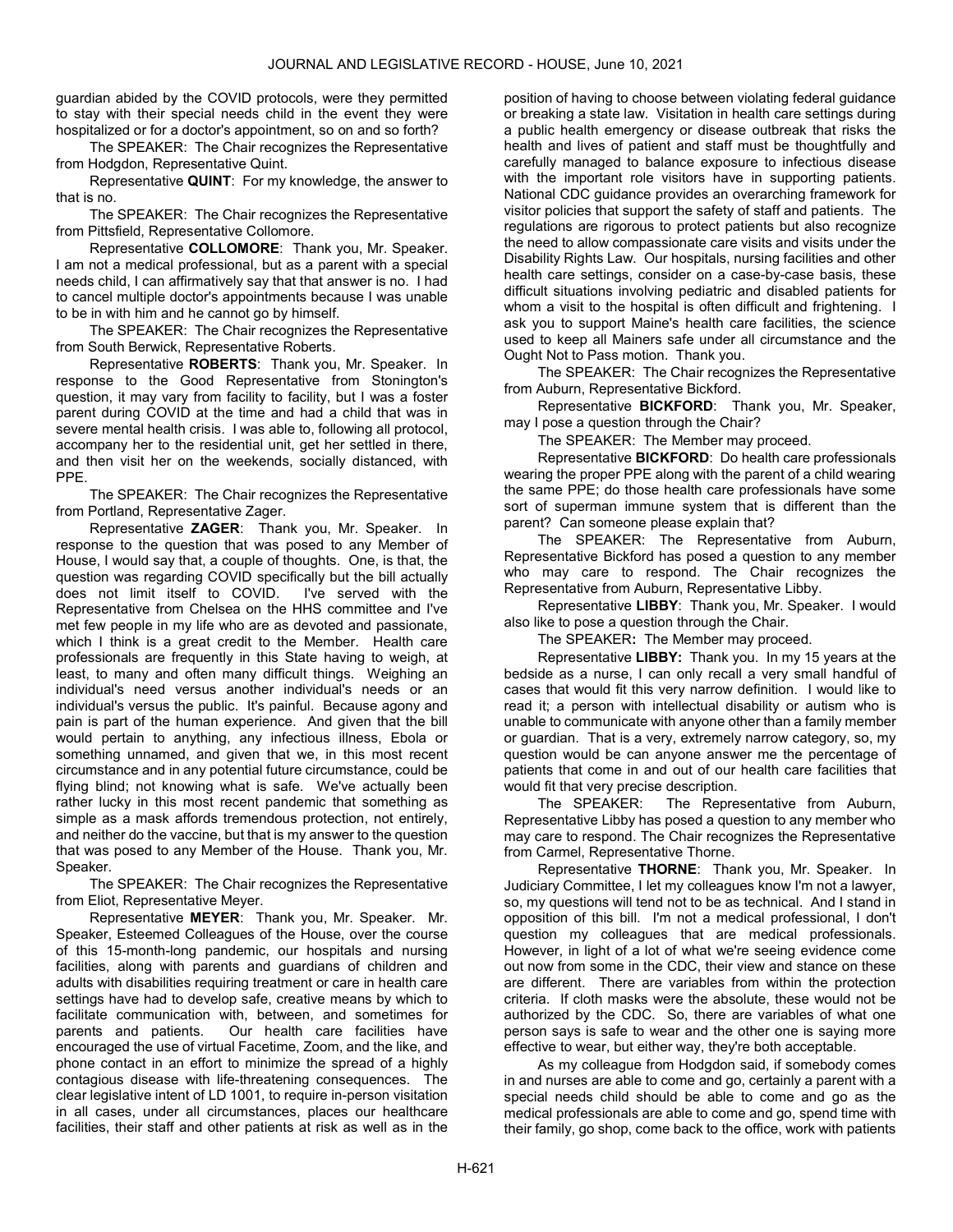and leave and do the same thing over and over again, day after day. So, this isn't about medical procedures, it just has to do within some cases, some special needs people. I was in the Air Force for 21 years. There was always a waiver for every rule. There was always an exception to policy. We here in the chamber have our rules. Occasionally, the Good Speaker will suspend the rules and allow us to take off our jackets. It's a rule. Mr. Speaker, you could also suspend the rule on wearing masks if you chose to. It's just another rule. But where it affects these peoples' lives and these special needs children, I urge you and beg you to vote no on this pending measure to help these poor people who need a little extra help in their life. Thank you, Mr. Speaker.

The SPEAKER: The Chair recognizes the Representative from Dexter, Representative Foster.

Representative FOSTER: Thank you, Mr. Speaker, Ladies and Gentlemen of the House. As was said by the Good Representative earlier that we need to help our medical professionals, by not passing this bill, I would recommend that we can help them by passing it. My wife, also a registered nurse, worked in the area nursing homes training students for CNA licenses and she heard from a lot of the folks that she worked with during the pandemic when they were not allowed to enter the nursing homes that a lot of cases where people were denied access to their loved ones. And it was especially hard on those who had to enforce that, who worked in those nursing homes, who knew the situations personally and who had the training to follow the proper protocols to allow that person to come in and make that visitation. And I would suggest that we can help our medical professionals by passing this bill, giving them the opportunity to, under those circumstances, follow proper protocols, safety measures, and knowing the situation personally, knowing the details of each one, allow those visitations where appropriate. Thank you, Mr. Speaker.

The SPEAKER: The Chair recognizes the Representative from Dover-Foxcroft, Representative Evans.

Representative EVANS: Thank you, Mr. Speaker. I've been listening to the conversations throughout the morning and a lot of these stories are heart wrenching, they're heartbreaking. I understand that. I think that if anyone did not feel the pain that people have, then we have a separate problem altogether. I have been practicing medicine and surgery going on for nearly 40 years and I think we have to keep in mind at this point that the restrictions that are in place are because we are dealing with a novel virus; something that I have never seen in all of my years of practice. When you have situations of infectious diseases of the magnitude that has been expanded around the world, something totally new, you have to adjust your practices based on the science. As time goes by, science learns more, we make policies and we adjust to those situations. Under ordinary circumstances, patients who have disabilities and special needs will be allowed to be accompanied by a family member. Now, even under those circumstances, noninfectious or not, if a patient requires a surgery, as a surgeon, I'm going to allow that family member to accompany that patient as close to the operating room as possible. But there's a certain point beyond that you can't go. And that's not because we're trying to keep you or separate you from a family member. We understand and we will do our very best to take care of your loved person.

I've had the same situations in my household and in my family life. So, we will take that patient or I will take that patient into the operating room. I cannot have you in the operating room. If we're going to do that, then I may as well take off my gown and my gloves and my mask and I operate with my bare

hands. This is a public health issue. It's also an issue of protecting the safety and wellbeing of our fellow citizens. So, although these things have happened to people, I understand it. Everybody in my profession, we understand your concerns, we will always, always try to do the best that we can to protect your families and your loved ones. And I also want to add that it's not as easy as you think for everybody to be gowned and gloved and put in PPE. Things happen so fast. One physician may be taking care of four to six to even 10 patients. You move from one bed to the next bed, something has changed, and it's a critical situation. You don't have the time to address anything else or anybody else except that issue in that moment because the next moment there's something happening in the next bed. Throughout this whole process, we often forget that at least 3600 health care workers have lost their lives because of the pandemic. They've lost their lives to give service and try to protect the rest of us. So, I would ask you, and I would reinforce that I understand where you are coming from. It hurts everybody. It hurts me as a surgeon. I'm not going to go into another issue, but once you've been in those situations, you understand, you never forget and you never take anything for granted. So, I ask you to humbly support the Ought Not to Pass on this regulation. Thank you, Mr. Speaker.

The SPEAKER: The Chair recognizes the Representative from Rockland, Representative Geiger.

Representative GEIGER: Thank you, Mr. Speaker. Thank you, Members of this House. This is a heartbreaking discussion. As a mom, as a nurse, I can't imagine anything more terrible than not being able to be with your child when they are ill. I understand completely the agony that people are talking about. And if this bill had a loophole, if it was not so absolute, I would be happy to support it. Because 99% of the time, I absolutely agree that we in the medical field must find a way to allow parents to be with their children. But I think we're forgetting the early days of COVID, when we didn't understand exactly how it spread, when there were high rates of spread among medical personnel, when it was sweeping through nursing homes and hospitals, when medical personnel were dying, when there was a lack of PPE available, when we saw and still see around the world lines of morgue trucks, lines of ambulances waiting to drop off family. We didn't know what we were dealing with. Now, we do. Now, we can make it safe. But this bill presumes that that will always be the case, that we won't have some new virus that shows up. So, as much as I hate to do it, I will vote against this bill because it is too absolute. Bring me back a bill that would allow me to say in another emergency, in another time when we have a virus we have never seen before, we could put different restrictions in place. But there's nothing here. Thank you.

The SPEAKER: The Chair recognizes the Representative from Chelsea, Representative Lemelin.

Representative LEMELIN: Mr. Speaker, thank you for your indulgence in allowing me to speak a second time. I appreciate it. I understand what I've been hearing. The Representative who's a surgeon, I get everything he's been saying and I get the Good Representative that just spoke. But there's a tiny little piece of the puzzle that's missing and I want everybody to have that piece before they make this decision. And that is everything the Good Representative said is 100 percent true. But the situation is this; in the past, when I was with my son, holding his hand, I held his hand all the way as far as I could, just like the Representative said, and they allowed it. And then finally they said okay, it's time. Most of those times when they say it's time, my son's asleep. He no longer needs me, he's asleep and he's in the care of the physician operating.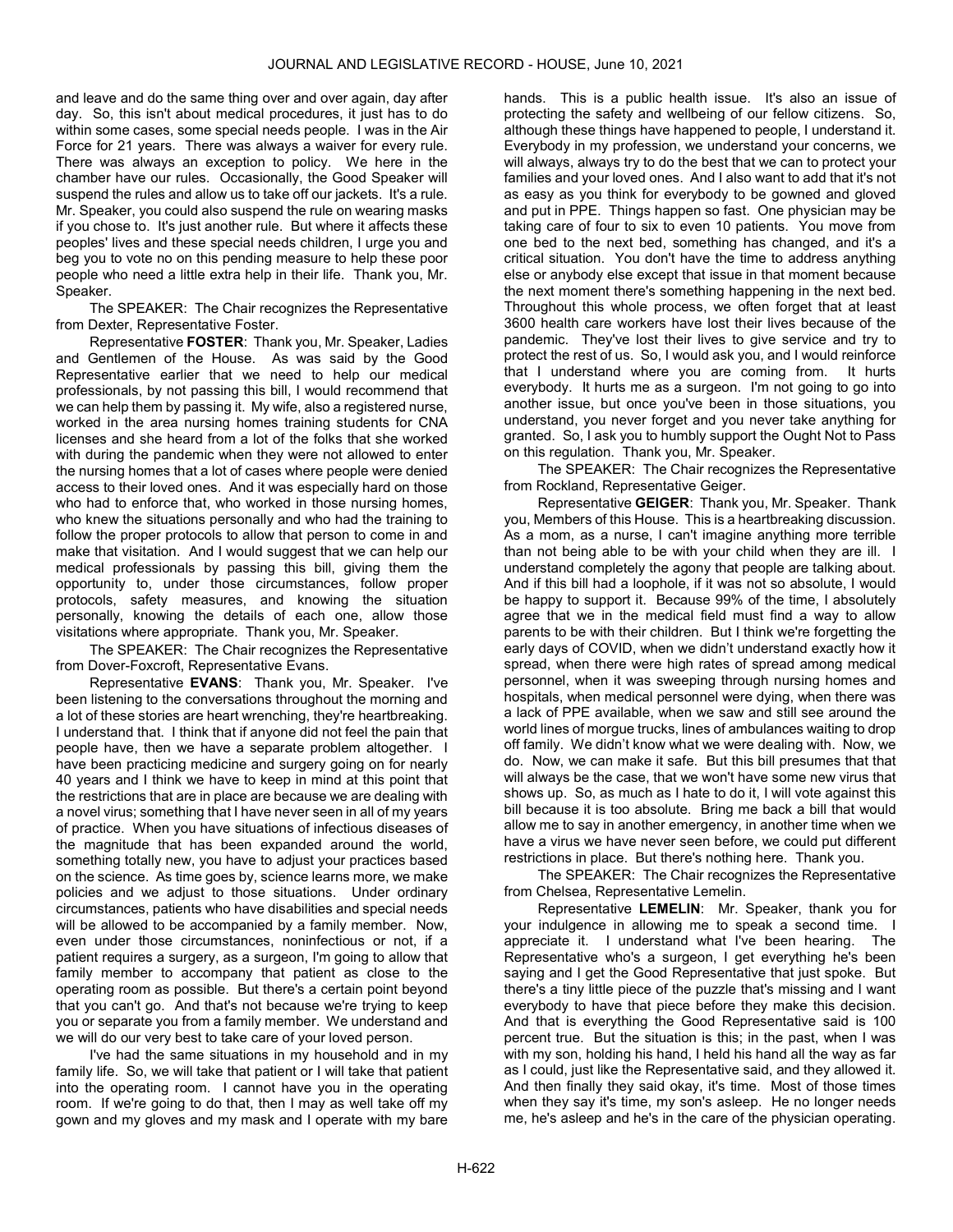When it was a minor surgery, though, I was still there. They didn't want me there, but I was still there.

And as far as the pandemic goes, I'll say it again; yes, the pandemic, we didn't know much about it, but we knew enough to protect the health care workers. Now, as far as my life goes, I would rather die of COVID than abandon my child; all day long. It's just like if you're watering the lawn, Mr. Speaker, and you look and your house is on fire and your babies are in there, well, you should follow safety protocol and wait for the firemen to arrive and they'll go in and get your baby. But who's going to do that, Mr. Speaker? Name one person in this chamber that's going to do that. None. They're going to run in and they're going to forget about safety protocols and they're going to go save their child. It's a little different, but it's the same. And, again, Mr. Speaker, if even at the very beginning of COVID, I don't care if they put me in a space suit, I'm safe. As long as I don't have to abandon my child in fear. I'm not sure, Mr. Speaker, why the synapses aren't firing here. Mr. Speaker, this is nonsensical. If one person can be protected, everyone can. And this bill is not as outrageous as people say. It is talking about the nonverbal, special needs people who need someone there, period. So, Mr. Speaker, even though I heard all this testimony, it makes no sense. I respect peoples' opinions but it makes no sense. I'm not talking about opinion; I'm talking about life experiences. And I'm willing to bet you that 99.9% of the people, Mr. Speaker, if they were in my position, and they're not, they would see my light. They would have to. If they don't, then, Mr. Speaker, I'm sorry, I don't mean to be rude, but they can't have a heartbeat.

 The SPEAKER: The Chair would remind the Member once again, do not question the motives of other Members of this Body. The Chair advised Representative Lemelin of Chelsea that it is inappropriate to refer to the potential action of the office of the executive or the other Body in order to influence the vote of the House.

The SPEAKER: The Chair recognizes the Representative from Scarborough, Representative Warren.

Representative WARREN: Thank you, Mr. Speaker. I rise against this motion and in support of the bill. I have a lot of respect and have been listening closely, it seems like there's very strong views on (INAUDIBLE) I'm not sure have been addressed quite yet or at least form my perspective. I feel there has been mention that we want to protect our different health care systems and, to be frank with you, I can remember some really difficult; many difficult conversations (INAUDIBLE) and then finding out ultimately that their anecdotal evidence was true that Maine Health had been giving their COVID supply in part to their board before their own health care workers and before folks in the public. I feel that when we're here to represent Maine people and to do what's in their best interest and to (INAUDIBLE) systems of the people and in our recovery perhaps trying to learn from this situation to create a better health care system. I think that this is a very difficult and complex issue and how we would go about ensuring it is difficult and in a future novel situation how that would be implemented is certainly difficult, I appreciate that. But I think of this bill sort of; actually, I'm akin to a rebuttal presumption that all else being equal, you assume that a parent or guardian has that right and that you have to work really hard to disprove or (INAUDIBLE) I think it just speaks to where our values at. And, another thing, speaking of those values and what we learned through this pandemic in trying to build better health care system going forward, I have immediate family members, my sister included, who was an essential health care worker through this period of time and I'm so proud of her, she's a hero of mine. I have so much respect. I can't imagine (INAUDIBLE) going through our

health care workers but we do have evidence and it continues to compound that it was line cook workers and other workingclass people who experienced the highest rates of mortality and death. It was agricultural workers and other direct service workers. So, I just think that we have to consider who truly suffered in this period of time, who was protected, and understand that these are difficult choices, but to change these paradigms, I think it's these types of bills that (INAUDIBLE) our values and to make them true.

The SPEAKER: The Chair recognizes the Representative from Berwick, Representative O'Connor.

Representative O'CONNOR: Thank you, Mr. Speaker, Ladies and Gentlemen of the House. I guess I'm rising in opposition to this motion.

It appears to me that there is often inconsistency in the way that protocol is used. This January, my father had a traumatic brain injury. We didn't think he was going to survive. None of us were allowed to see him in the hospital, at all. Daily phone calls, he became more despondent, and we decided to break him out and bring him home because that particular hospital would not let him, let any of us in to see him, we knew he would die of loneliness and heartbreak because we had abandoned him. He couldn't think. He certainly needed help and he was not getting the love and care that he needed. We brought him home and I had to take him to multiple different appointments at multiple different hospitals and services. When they saw that he was incapacitated and couldn't communicate, I was allowed in at every one of those appointments because those particular hospitals saw the necessity of love and compassion as an avenue to healing. When protocols are inhumane, they should be stopped immediately. Love is a cure.

The SPEAKER: The Chair recognizes the Representative from Bangor, Representative Roeder.

Representative ROEDER: Thank you very much, Mr. Speaker. I want to speak a little bit to the Good Representative from Berwick's concerns. I do think that there were some protocol inconsistencies that we could fix. And to concur with the Good Representative from Rockland, bring me a bill that addresses those inconsistencies so that we can fix them. They need to be fixed. I am a mother, and like the Good Representative from Chelsea, I would move heaven and earth for my kid. I don't want to be faced with that choice. I live a couple of blocks away from St. Joseph's Hospital and I remember at the beginning of the pandemic, we were asking hairdressers and tattoo artists to donate their PPE to a hospital that didn't have enough. Back then, I would not have expected to walk into that hospital with my child, even though I would've wanted to, even though I would've torn through bricks with my hands and my teeth to get there. There wasn't enough PPE to keep me safe at that time. However, a few months later, I was asked to accompany a friend of mine who is on the spectrum when he had chest pains to the ER and I was admitted with a mask like this. Because we knew better then. I feel like this bill opens up the possibility for us not to consider the early days of a situation like COVID-19 when we didn't have the PPE, when we weren't able to keep people safe. Bring me a bill that gets rid of that open door and I will support it with my whole heart. Thank you.

 The SPEAKER: A roll call has been ordered. The pending question before the House is Acceptance of the Majority Ought Not to Pass Report. All those in favor will vote yes, those opposed will vote no.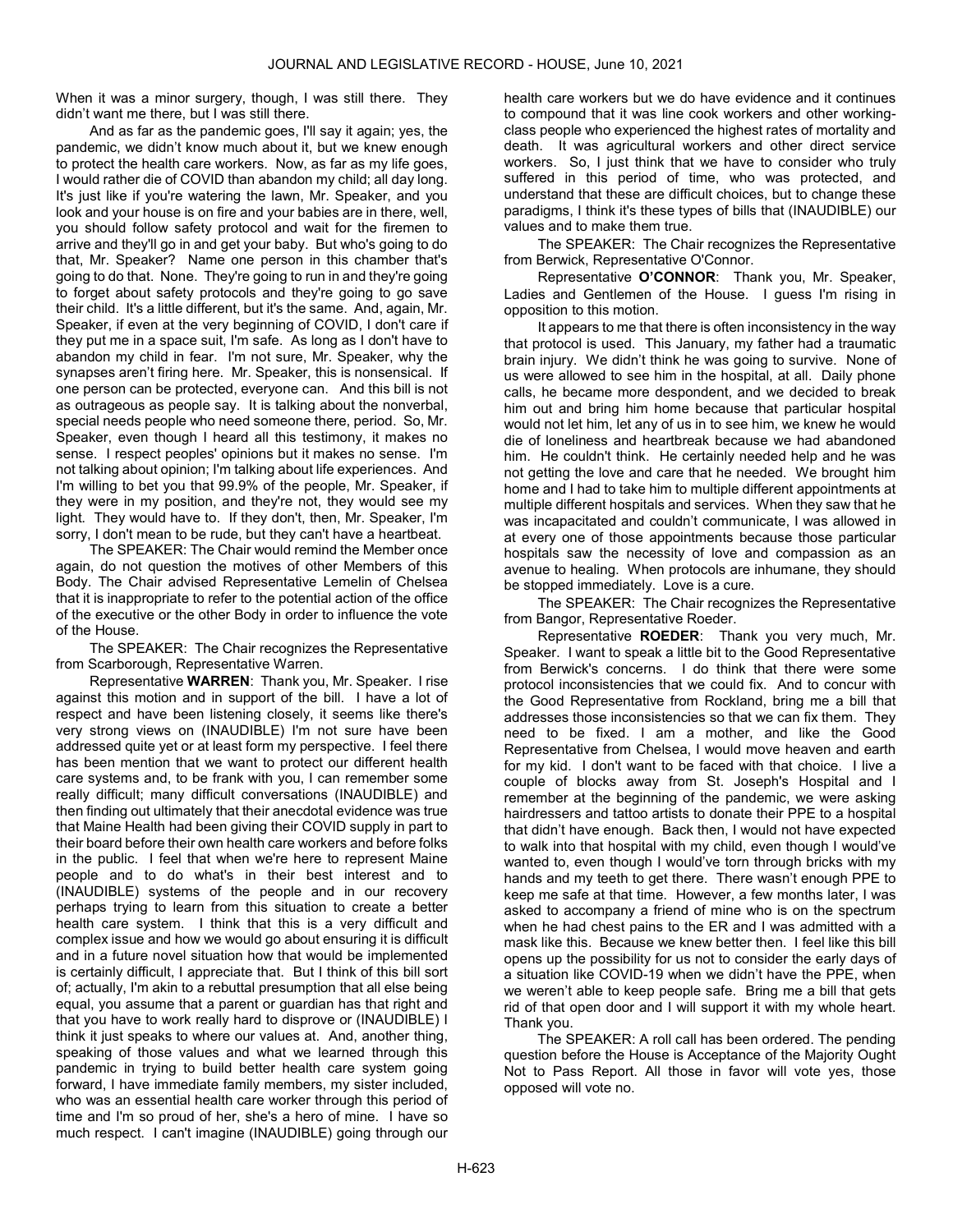## ROLL CALL NO. 226

 YEA - Alley, Arford, Babbidge, Bailey, Bell, Berry, Blume, Brennan, Brooks, Bryant, Caiazzo, Cardone, Cloutier, Collings, Copeland, Crafts, Craven, Crockett, Cuddy, Dodge, Doore, Doudera, Dunphy, Evans, Fay, Geiger, Gere, Gramlich, Grohoski, Harnett, Hasenfus, Hepler, Hymanson, Kessler, Landry, Lookner, Madigan, Martin J, Martin R, Mathieson, Matlack, McCrea, McCreight, Melaragno, Meyer, Millett, Morales, Moriarty, O'Neil, Osher, Paulhus, Pebworth, Perry, Pierce, Reckitt, Rielly, Roberts, Roeder, Sachs, Salisbury, Sharpe, Sheehan, Stover, Supica, Sylvester, Talbot Ross, Tepler, Terry, Tucker, Tuttle, Warren, Williams, Wood, Zager, Zeigler, Mr. Speaker.

 NAY - Andrews, Austin, Bernard, Bickford, Blier, Carlow, Carmichael, Collamore, Connor, Corey, Costain, Dillingham, Dolloff, Downes, Drinkwater, Ducharme, Evangelos, Faulkingham, Fecteau, Foster, Gifford, Greenwood, Griffin, Hall, Hanley, Harrington, Head, Hutchins, Johansen, Kinney, Kryzak, Lemelin, Libby, Lyford, Lyman, Martin, Mason, Millett, Morris, Nadeau, Newman, O'Connor, Ordway, Parry, Perkins, Perry, Pickett, Pluecker, Poirier, Prescott, Quint, Riseman, Roche, Rudnicki, Sampson, Skolfield, Stanley, Stearns, Stetkis, Theriault, Thorne, Tuell, Underwood, Wadsworth, Warren, White B, White D.

 ABSENT - Arata, Bradstreet, Cebra, Grignon, Haggan, Javner, McDonald, O'Connell.

Yes, 76; No, 67; Absent, 8; Excused, 0.

 76 having voted in the affirmative and 67 voted in the negative, with 8 being absent, and accordingly the Majority Ought Not to Pass Report was ACCEPTED and sent for concurrence.

 By unanimous consent, all matters having been acted upon were ORDERED SENT FORTHWITH. \_\_\_\_\_\_\_\_\_\_\_\_\_\_\_\_\_\_\_\_\_\_\_\_\_\_\_\_\_\_\_\_\_

\_\_\_\_\_\_\_\_\_\_\_\_\_\_\_\_\_\_\_\_\_\_\_\_\_\_\_\_\_\_\_\_\_

 The following item was taken up out of order by unanimous consent:

#### UNFINISHED BUSINESS

 The following matter, in the consideration of which the House was engaged at the time of adjournment yesterday, had preference in the Orders of the Day and continued with such preference until disposed of as provided by House Rule 502.

 HOUSE DIVIDED REPORT - Report "A" (6) Ought to Pass - Report "B" (6) Ought Not to Pass - Committee on CRIMINAL JUSTICE AND PUBLIC SAFETY on Resolve, To Develop a Plan To Close the Long Creek Youth Development Center and Redirect Funding to Community Integration Services for Adjudicated Youth

(H.P. 1239) (L.D. 1668) TABLED - June 7, 2021 (Till Later Today) by Representative WARREN of Hallowell.

# PENDING - ACCEPTANCE OF EITHER REPORT.

 Representative WARREN of Hallowell moved that the House ACCEPT Report "A" Ought to Pass.

The SPEAKER: The Chair recognizes the Representative from Hallowell, Representative Warren.

Representative WARREN: Thank you, Mr. Speaker. One thing I want to make sure that we all know is that there will always be in the State of Maine secure confinement for youth who present a danger to themselves or a danger to our community. I want to say that again, that this bill is not about taking away secure confinement for youth that at some point present a public safety risk to themselves or to our communities;

full-stop. That is part of this plan and we recognize that sometimes youth need to be in secure confinement. Last session, many people on both sides of the aisle participated in a taskforce around juvenile justice in Maine and there are two pieces of legislation coming out of that study and this is one of them. This particular proposal basically directs the Department of Corrections to be evidence-based in the way that we look at the future of juvenile services in Maine, bring experts to the table as they have done so well, they've brought many of us to the table, we want them to continue to do that, and to develop a plan to close the current facility. The current facility was licensed for over 200 youth. The current facility has 27 youth in it. We already have appropriated for the next two years \$37 million for that facility for 27 youth and 175 staff members. For those watching at home, that means \$660,000 per year per youth. Twenty-seven youth, 175 staff members. I don't think we could find a constituent of any of ours that thinks that a good expense. This bill asks the department to develop a plan to close that particular behemoth of a facility that we no longer need and that is costing us millions of dollars. Further, there would be individual transition plans for each of the 27 youth remaining and a workforce development plan for the staff. The DOC would report back this plan to the Criminal Justice and Public Safety Committee by this December. You, every one of you will have a chance to hear from us about that plan as well. It's time to shed this behemoth facility that at its height had almost 250 youth and, as I said, now has 27 youth in it. And that's what this is about and I hope that you'll support this report that creates a plan forward that is fiscally responsible, that protects public safety, that transitions the workforce and that makes commonsense. Thank you, Mr. Speaker.

The SPEAKER: The Chair recognizes the Representative from Standish, Representative Ordway.

Representative ORDWAY: Thank you, Mr. Speaker. Mr. Speaker, have I ever told you how wise my friend from Hallowell is? Because I fully support her position on this bill. Because much to the dismay of the people on this side of the aisle, I think, I may take some flack. But she is absolutely correct. It is time to close that facility. It's huge, it's rundown, it's horrible. There are other positions to put these children in. Children. Put them where they belong. It's time to close this facility and I'm going to take my lumps over here, but it's time. My friend from Hallowell is wise. Pass this bill.

The SPEAKER: The Chair recognizes the Representative from Dixfield, Representative Pickett.

Representative PICKETT: Thank you, Mr. Speaker. Mr. Speaker, I would like to preempt my space a little bit, too, and say that we heard from the Good Representative from Hallowell it's time to develop a plan using evidence-based planning and all of the things that were graciously put out here and eloquently spoken about. Well, I'm going to, in my testimony, talk about a plan that's already working, already in the process, and working to accomplish the same identical thing and already the timeline is already started. I rise, first of all, in opposition to the pending motion. This resolve directs the Department of Corrections to create a plan to close the Long Creek Youth Development Center by June 30, 2023. The current youth incarceration funds must be used for community-based integration services for youth that are not administered by the department. Not administered by the department. These services include, but are not limited to, supportive housing, jobs programs, educational programs, and health care, including mental health and substance use disorder treatment. The resolve further requires that the current facility must be repurposed for use as a community center with supportive housing.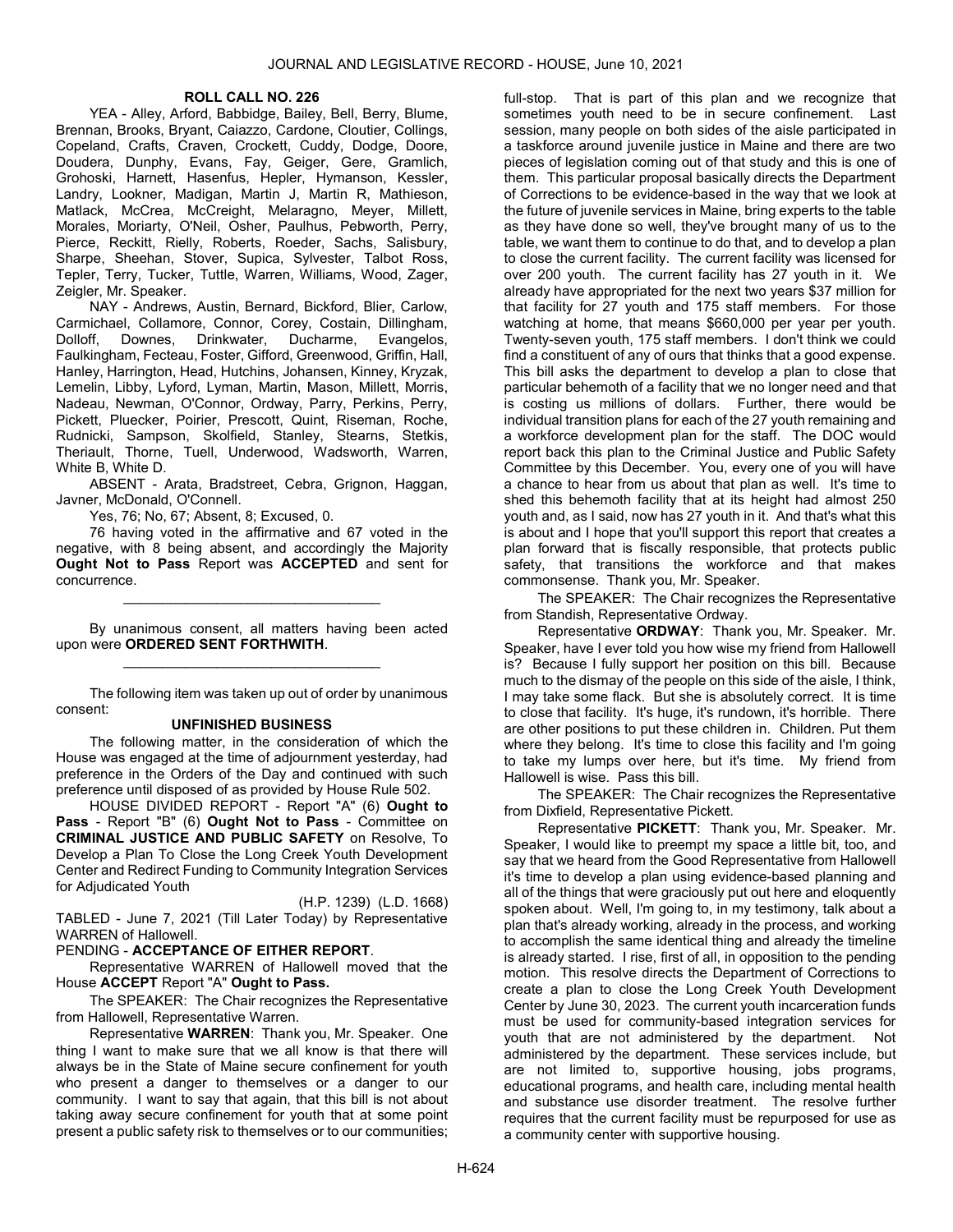Mr. Speaker, in February of this year, the Department of Corrections, Division of Juvenile Services, unveiled their strategic action plan detailing the strategies of the department to lessen the reliance on institutional secure confinement for the youth in their purview. These strategies included the incorporation of the recommendations of the Maine Juvenile Justice System Assessment and Reinvestment Taskforce that some of the members of my committee were members of. The focus of the action plan is to ensure the expanding of community-based programs and incentives to increase crosssystem collaborations resulting in reduced use of institutional secure confinement when it is determined to be a safe alternative. The Department of Corrections recognizes that the process they are in now is fluid and that, as they move into more community-based programs, more collaborations with other entities, and as they implement the recommendations brought forth by the Center for Children Law and Policy and the Maine Juvenile Justice System Assessment and Reinvestment Taskforce, they may need to make modifications to their action plan. They have assured our Criminal Justice and Public Safety Committee that they are more than willing to modify as they go, but that does not include the closure of the Long Creek Youth Development Center prematurely. The department further advised us that what they have experienced so far is positive progress, including a significant reduction in the number of girls committed, reduction in overall commitment rates, increased diversion and two new community placements, with a third expected this month for youth requiring stepdown services before returning home. Their focus remains on monitoring and measuring outcomes which will help ensure that they will not encounter unintended consequences. Their plan has been carefully crafted to ensure that unintended consequences like juveniles going into an adult system, juveniles being placed out of state, and juveniles being returned to homes that are unsafe, do not materialize. As well intended as LD 1688 may be, if passed, it would be closing a facility prematurely and moving juvenile justice services, juvenile services, out of the Department of Corrections and to another agency serving youth. The Department of Corrections has a strategic plan in progress and they are moving forward with a commitment to see that all justice-involved youth shall experience a fair, equitable, and responsive juvenile justice system that provides each one of them with positive outcomes. When I asked the commissioner in committee if the plan involved an eventual closure of Long Creek, the answer was yes. But they are in the process in the program now. So, please follow my light and defeat this motion so that the Department of Corrections can continue with their well-planned strategic action plan already in progress. Thank you, Mr. Speaker.

The SPEAKER: The Chair recognizes the Representative from Monticello, Representative Johansen.

Representative JOHANSEN: Thank you, Mr. Speaker. I rise in opposition to this plan. Chris Johansen is not running the Department of Corrections. If the Department of Corrections didn't absolutely need this facility, they'd be here asking us to close down and decommission that plant. They are not. We've got a very good commissioner there right now and if it was needed, he'd be here asking us to decommission that plant, and that's not the case right now. We need to keep that open until he comes here and says there's no more children and there's no need for that facility, let's close her down. Thank you.

The SPEAKER: The Chair recognizes the Representative from South Portland, Representative Kessler.

Representative KESSLER: Thank you, Mr. Speaker, Ladies and Gentlemen of the House. I'm from South Portland

and Long Creek is in my city. I can tell you that my constituents would like to see this happen. In a former life, when I got out of college, I worked in a nonsecure detention facility with youth and had to experience what goes on at Long Creek firsthand; restraining kids while they're crying for their parents, not understanding why they did the things they did or why they were there. And, later on in life, I had my own children and realized that so many of the behaviors that those kids were having in that facility were purely behaviors that all kids have. These kids just don't have the supports that they need and they're not getting them from Long Creek. They need supportive housing, they need integrated housing. We know what we need to do. 2023 is ample time to transition. I'd also like to emphasize, Mr. Speaker, to remind this Body that it's the Legislative Branch that makes the policy and the Executive Branch that executes the policy. I think that this absolutely must happen and I am absolutely in support of the motion. Thank you, Mr. Speaker.

The SPEAKER: The Chair recognizes the Representative from Portland, Representative Lookner.

Representative LOOKNER: Thank you, Mr. Speaker. I rise in support of the motion. This is a bill for, by, and of the youth of our State and I'm honored to have had the opportunity to work with them on it. With this legislation, we have the opportunity to provide for both public safety and to provide for a brighter future for the youth of Maine. I worked for a period of time with youth experiencing homelessness and substance use disorder and that experience taught me that we do not prioritize caring for youth who cannot count on their families or their support networks to care for them. That program was acutely underfunded and it was the young people who found themselves there who suffered because of it. From that experience, I also learned that most young people are not criminals, although they sometimes act out of desperation and make mistakes. What they need is understanding, support, and help from trustworthy adults, not condemnation, punishment, and a long stay in a traumatic environment while their brains are still not fully developed.

In this chamber, we often hear about the need for more affordable housing. This need is especially acute for youth living in poverty. Yet, instead of providing housing and mental health treatment and educational opportunities for these youth to put them on the path to building lives for themselves in this State, we found that it is more convenient to put them in a lockdown facility. There are currently 27 young people incarcerated at the Long Creek Youth Development Center, maybe 26, half of whom are there because they have nowhere else to go. The facility, as you've heard, has an annual operating budget of 18.5 million, which means we are spending close to \$700,000 a year on each young person locked up at Long Creek. And while we should not spare any expense in providing for the youth of our State, most of us can agree that for that amount, we can be doing a lot better for those 27 individuals and many others. This bill implements the recommendations of the Maine Juvenile Justice System Assessment and Reinvestment Taskforce which was released in early 2020 and it establishes a continuum of community-based alternatives to incarceration for Maine youth. This taskforce was made up of youth justice experts, the commissioners of various departments, legislators in this chamber and advocates from numerous organizations. They concluded that it's time for Maine to join the likes of New Hampshire, Vermont, and states all across this country in closing juvenile detention centers and this bill would accomplish that. This bill also provides that there will always in some form or another be the need for secure confinement for those youth who are a danger to themselves and others, but it can be done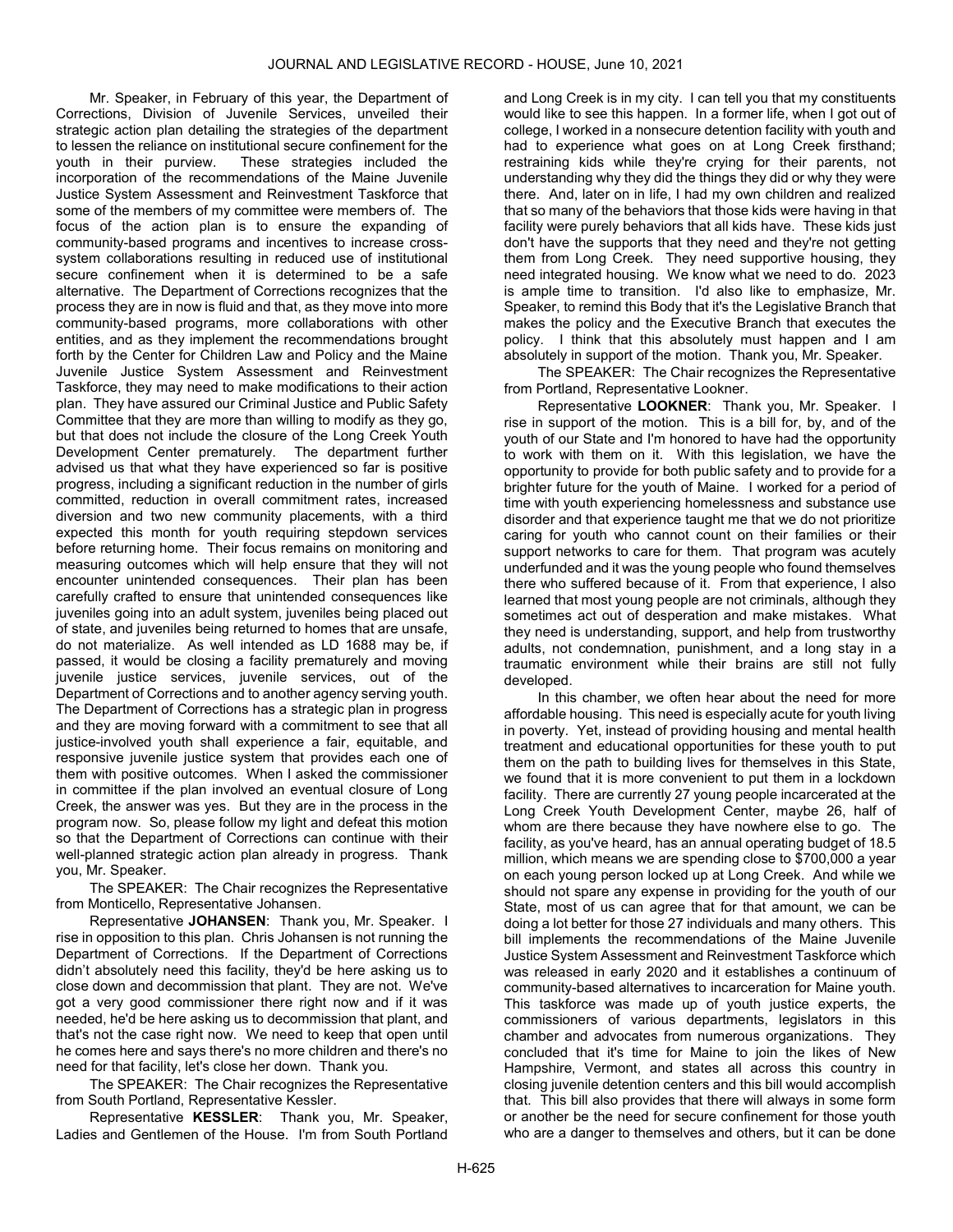so in a way that restores youth, not in a way that harms them and sets them down the path to institutionalization, recidivism and lives of crime in their adult lives. We have the opportunity before us with this bill to do something monumental today and change the way that we support our youth who fall through the cracks and end up involved in the juvenile justice system. These are minors and they deserve the same individual attention and support that we would offer to any other youth in our State and in our communities. So, please join me in supporting the motion and to provide for public safety, restorative justice and for the future of youth in Maine. Thank you.

 Representative DILLINGHAM of Oxford REQUESTED a roll call on the motion to ACCEPT Report "A" Ought to Pass.

 More than one-fifth of the members present expressed a desire for a roll call which was ordered.

The SPEAKER: The Chair recognizes the Representative from South Portland, Representative Reckitt.

Representative RECKITT: Thank you, Mr. Speaker, Ladies and Gentlemen of the House. I'm the third person from South Portland who's concerned with this issue. I've lived in this city with Long Creek for 51 years. And it wasn't there in its current fashion that entire time, but I've certainly been conscious of it, as have my constituents. And every time I tell them what it costs to keep a juvenile there, everybody just wants to throw me out of office for allowing such a thing, as if I had control. My interactions with Long Creek have been both personal and in this Legislature. Personally, I was there the week of 9/11, the infamous 9/11, doing staff trainings that entire week with the staff at Long Creek. That was quite the experience, and not because of the juveniles but because of the struggle to deal with the staff that week who were not in particularly cheery shape nor, of course, was I because I think I had a broken leg at the time. But what I wanted to say is that I've also been five years now on the Criminal Justice Committee and been dealing with the issues of Long Creek in that venue and it's become clear to me that the facility is of decreasing need in the community but the juveniles need to be handled in a disparate way depending on what their individual circumstances are, some of whose primary problem is substance use disorder, some of it is mental health issues, some of it, a few, are truly dangerous individuals who need to be in a secured facility, but not that many of them.

I have watched the department do some good things around Long Creek, but I think the difference here is that they don't have a vision that's fast enough for my taste or for the taste of the committee, mostly, to get the place closed because we really don't need it. We need carefully-crafted services and, frankly, I hope not just congregated in Portland or South Portland, but in many cases, it should be in other places in the State where young people could be closer to where their family is. I can't imagine why we would have a pod of juveniles secured in South Portland when their families are in Bangor north. It doesn't make sense to me. So, I think that there's a spreading out of services, there's a diversification of them, and there's delivery of them in a caring way that is so important to juveniles. I'm thrilled that many of my cohorts on the committee have been working with the juveniles to try to craft what this facility ought to look like, ought to feel like, particular regard to a couple of the people who have already spoken, who have been doing this work, and kudos to the third member of the South Portland delegation who has really been front and center on this.

So, I urge you to pass this bill. I urge, if it does pass, that the group that begins that planning or the push for the planning does indeed work with the Department of Corrections. I, too, have a high regard for several of the higher-ups in the Department of Corrections and I believe in their promises,

probably more than some people do. But I want to make sure that we push them in the way that I think they want to go, which is to do the best that we can by the juveniles who are in that facility. And I think that not only this bill, which I think pushes us faster, and the upcoming bill on the same topic are both important bills and good things and I intend to vote for both of them as they come forward. Thank you very much.

The SPEAKER: The Chair recognizes the Representative from Auburn, Representative Libby.

Representative LIBBY: Thank you, Mr. Speaker. May I put a question through the Chair?

The SPEAKER: The Member may proceed.

Representative LIBBY: Thank you. I appreciate the intent of this bill, but I have questions on some of the specifics. And the reference that the Good Representative made from South Portland made in reference to potentially dangerous individuals. My specific question would be; there was a case in 2018, for example, where a 15-year-old youth murdered his mother, was convicted and sentenced to 33 years in prison the following year. What would the proposed disposition be of an individual in that situation with the closure of the facility and what would that secure confinement look like for those individuals? Thank you.

The SPEAKER: The Representative from Auburn, Representative Libby has posed a question to any member who may care to respond. The Chair recognizes the Representative from Hallowell, Representative Warren.

Representative WARREN: Thank you, Mr. Speaker. I thank my friend from Auburn for the question. There will always be secure facilities for youth exactly as my friend from Auburn just referred to. Youth that provide a public safety threat to our communities, they will continue to be in secure confinement; that means locked up for as long as their sentence is. It will just be a facility that instead of being built and we're paying the bills for, a facility that's for over 200, it'll actually fit the need, which is a very small need. It will be fiscally responsible.

The SPEAKER: The Chair recognizes the Representative from East Machias, Representative Tuell.

Representative TUELL: Thank you, Mr. Speaker. I rise in opposition to the motion.

Honestly, several years ago when I rose in support of another prison, I never thought I would be defending the work that the corrections officers and the people on the staff at each of our state prisons have to do day in and day out ever again. But, as I can well attest and I appreciate my friend from South Portland, I know this is not an easy decision for her. But, with that, you know, throughout the past six years, from when my own correctional facility was closed and is mercifully now on the road to reopening. When I spoke with Commissioner Liberty in the hall today, he said that it's on course for October 1st. I said that while I am very thankful for that, we talked about the need for all of our facilities and the need for the work because there always will be people in the State that will need these facilities and will need to be housed in these facilities. And I think it's critical, as one who has been through the fire before of seeing a facility close, it's not that easy to get a facility reopened or get a new facility built. It takes a lot of time, it takes a lot of work, there's a reason my hair is going gray and I just can't support the motion before us but I will definitely be supporting the department in this because I think it's critical that we support all of our facilities, support of both state and county, by the way. I think removing one from the system really has ripple effects in ways across the entire system that nobody can fully understand or appreciate. So, I will be opposing the pending motion and supporting the department. Thank you, Mr. Speaker.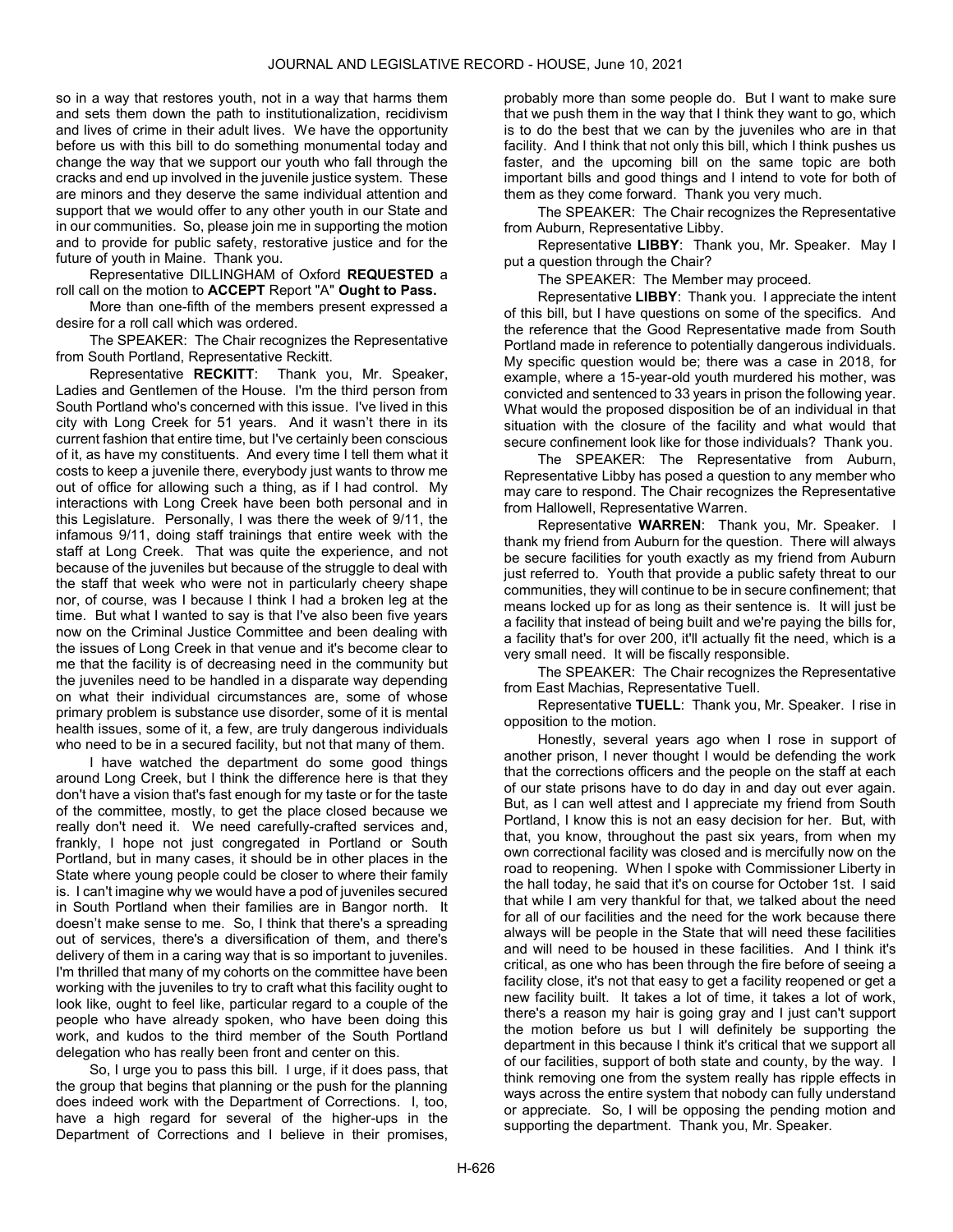The SPEAKER: The Chair recognizes the Representative from Waterville, Representative Madigan.

Representative MADIGAN: Thank you, Mr. Speaker, Friends and Colleagues. I rise in support of this motion. I'm a social worker. In that time, I've worked primarily with children and families in youth diversion programs for nonviolent first-time teen offenders, in school-based mental health services, I've done community-based mental health and Section 65 home and family community treatment. And what I can tell you is that what I've heard from many of my colleagues here is that there's a crisis in substance use disorder services and mental health services for youth. Long Creek is not the place for youth to end up. And when you hear about the kids that are down there, you hear that many of them are there because there's literally no place else for them to go. In my time working with youth and families, about 15 years ago, I had a 15-year-old boy, a client, who presented in my office at the school with withdrawal symptoms from benzodiazepines, so, he was substance use disorder and actually experiencing physical withdrawal requiring hospitalization. I was able to get him a bed for that 15 years ago. That does not exist now. There are other things we could be spending our money on; things like substance use disorder treatment for youth, things we are already saying in the Office of Child and Family Services that we need to invest more in; multisystemic family therapy, functional family. All of which have evidence-based recognized by the federal government that can help youth and families that are experiencing criminal behavior in a youth, mental health problems in a youth and substance use problems in a youth. These are the things that I want to see in a plan. There's no evidence that spending that many millions of dollars for 27 people is actually getting us anything or leading to those 27 youth to be able to become an adult and live their lives. Please pass this bill. We should be doing things that work for kids, not locking them up. Thank you.

The SPEAKER: The Chair recognizes the Representative from South Portland, Representative Morales.

Representative MORALES: Thank you, Mr. Speaker, Friends and Colleagues. This bill, as you've heard, is not about the end of secure confinement, it's about the right-sizing of secure confinement based on best practices, based on the work of many young people and advocates, at great savings to the taxpayer and consistent with the work of the Juvenile Justice Taskforce, which spent a year meeting once a month, sometimes two, listening to community members all over our State, really listening to Maine people. When I toured Long Creek, well, I've been there a number of times, but a few years ago, with a judge, we talked to the DOC about what could secure confinement look like if it didn't look like Long Creek. And the discussion we had was around a small number of young people who will need to have secure confinement, as has been mentioned, but that, that looks very different from an adult maximum-security prison, which is what Long Creek is; it is licensed as an adult maximum-security prison. It could look like a home, like any of the homes that we all live in, but it could be secured.

I'm really grateful to the work of the advocates, to the young people, to the prosecutors, judges, and the DOC for listening and working within community to get to the point today where we only have 26 children in Long Creek. That wasn't the case 10-15 years ago, when I started doing work around juvenile justice. That facility was filled. So, I'm grateful that we've gotten to this point, but everyone recognizes that we're not done yet. We still have work to do. And we've heard a lot of words that we will close Long Creek and it will be closed, and this bill puts that into policy and gives us the time and the planning and the

looking at the best practices that we learned about in the juvenile justice taskforce. We're an outlier here in Maine because in most states around the country, juvenile services are not under an adult corrections system. So, there's a lot of learning we can do from other jurisdictions around the country, and this bill will allow us to do that. So, I just want to say with these low numbers that we have today, which is a good thing, we all agree, I believe, Mr. Speaker, that this is a good thing for our State. All stakeholders understand that a facility like this cannot remain as is for much longer and this is why we must have a thorough plan for the next steps for this building that shows Maine taxpayers that we can and we will be fiscally responsible and we can and we will follow juvenile justice best practices in doing so. I ask all of you to support this bill. Thank you very much, Mr. Speaker.

The SPEAKER: The Chair recognizes the Representative from Sanford, Representative Harrington.

Representative HARRINGTON: Thank you, Mr. Speaker, Ladies and Gentlemen of the House. I rise in opposition to the pending motion. And, mainly to dispel there's only 27 inmates in the facility. Over my law enforcement career, I can tell you that the Department of Corrections through policy changes have over and over again refused to accept juvenile criminals and they are left on the streets of our communities to be arrested over and over and over and over again by our law enforcement officers. So, whether they are in a secure facility where they can't commit crimes in our community or they're in the streets and they're breaking into your car, into your house, and committing other crimes that are left up to our local communities, sheriff's offices, state police, and municipal police departments to deal with, we are paying for it either way. So, we have 27 inmates in there because of policy changes by the Department of Corrections and from this Body. Thank you.

The SPEAKER: The Chair recognizes the Representative from Chelsea, Representative Lemelin.

Representative LEMELIN: Thank you, Mr. Speaker. I'm not opposed to the facility closing. My concern is the timing issue. This bill states that the facility has to be closed by 2023. My concern is where are we going to put them. I've heard different ideas, but none of them are concrete. Like my good friend from East Machias said, building a new facility takes a long time, opening up a different facility because we ran out of time, that's not going to happen, either. So, my concern is these children falling through the cracks. Keep in mind that even though these children need a lot of help and hopefully they're going to get the help they need to be able to be placed back in society, they're criminals. They're dangerous to themselves and others. And we have to keep that in mind also. So, where are we going to put them? Well, being on the Health and Human Services Committee, one thing I was told over and over and over again, basically every day, is that we're understaffed, we don't have enough facilities. So, where are you going to put these kids? Someone's going to fall through the cracks, and I'm standing up here letting everybody know that, Mr. Speaker, because I want the public to know that we as a Body knew that, we were told someone's going to fall through the cracks, so when it does, we're at fault. So, that's my concern. If we can change the timing of it, I believe the department is working on it, they have a plan. Why don't we let that plan run through? We can always in a year and a half from now take this up again and look at it and say oh, wait a minute, that plan is wrong, now we can move forward. It's not going to make a difference. Like I said, we need to close the facility but why not wait; why not let the plan go through, because I know we have no place to put these kids. It's either that or all the professionals that came before my committee were fibbing to me. For some reason, I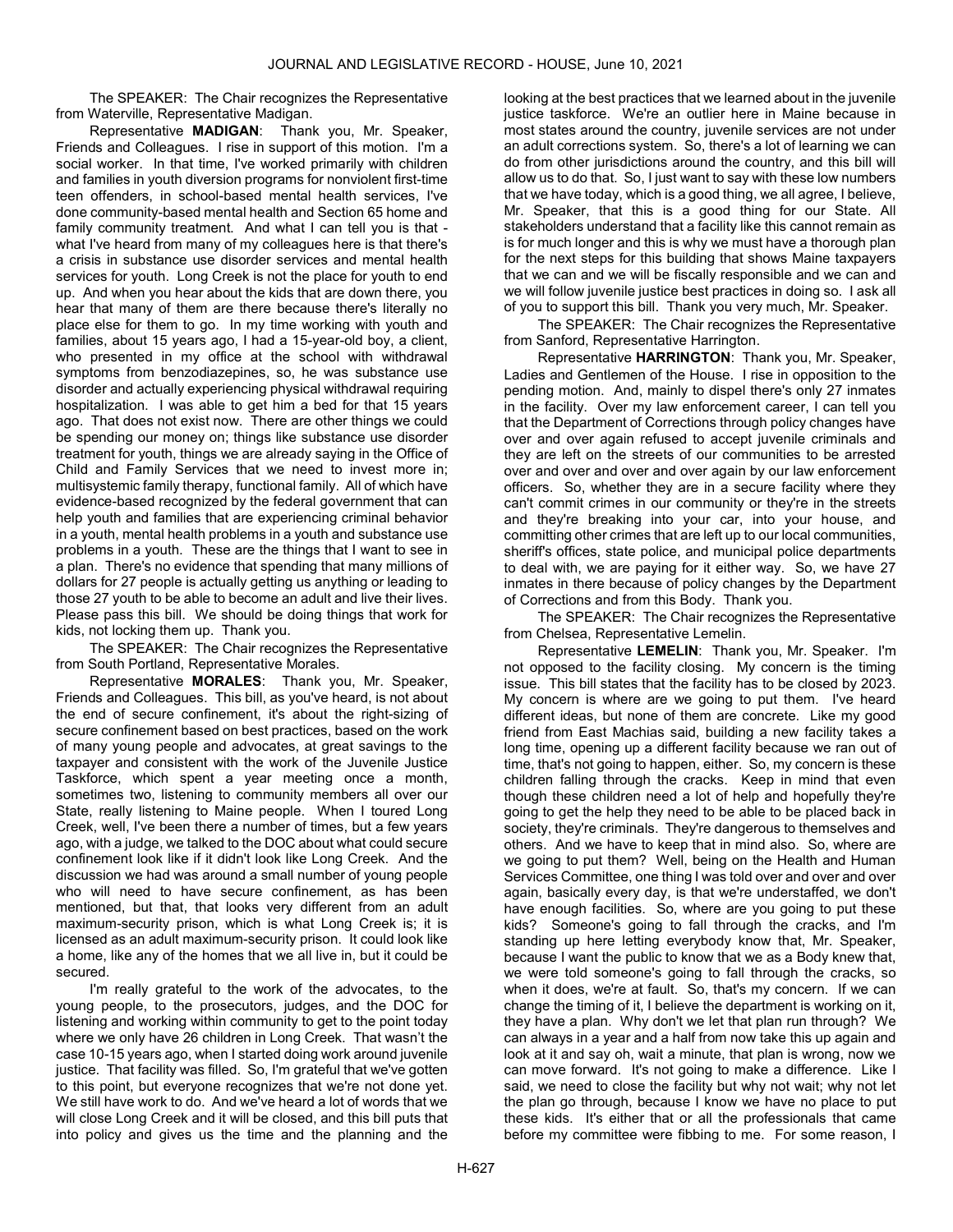just don't think they are. So, as a businessman, I can't stand wasting money. I can't stand it. So, I am in full agreement that wasting money in this building needs to be addressed, but we can't just let one child out of the 27 fall through the cracks. It's better to pay the money and keep the building open while we find a place to put them and then close the facility and place these children where they need to be and get them the help that they need so that we can have them back as friends in the society. Thank you, Mr. Speaker.

The SPEAKER: The Chair recognizes the Representative from Portland, Representative Sylvester.

Representative SYLVESTER: Thank you, Mr. Speaker. I wanted to just speak a little bit about two of the points that I've heard today, one is from my good friend from East Machias, and to express how proud I was of him when he stood up and supported those workers in his community. I thought that was a very bold move to take in tough conditions and this is a similar situation, he is correct in that. However, the difference in this is that, as I've been involved in the discussions about the closing of Long Creek, the condition and the plight of those workers were in my mind the entire time. And what has been important to me, alongside all of the things that you have heard about these children in this facility, many of whom are there because they have no other place to go, was what would happen to the workers. That's my bailiwick. And so, we have been working to make sure that in this bill there is a plan. As a part of this grander plan, of what will happen to these workers and that the money that will be saved that we keep talking about, will be used to make sure that those workers land on their feet and that they are not found in the same position as those workers in the Good Representative from East Machias' district, without a plan, without any notice, and without any resources to get to where their next position. The good Representative from Chelsea spoke correctly that the positions in DHHS are understaffed, that there are not enough facilities, that there is not enough money. And what there is not a lack of is good ideas or good research or good plans that have been instituted in other states of how to take care of juveniles at risk. What we lack are the resources. This bill is about providing the resources, about moving staff from this type of facility into a type of facility that we know takes care of kids, Mr. Speaker. So, they were not fibbing about the lack that we have in this State, but it is because we have a lack of will to take one model that does not work and put those resources into a model that can work. Thank you, Mr. Speaker.

The SPEAKER: The Chair recognizes the Representative from Freeport, Representative Sachs.

Representative SACHS: Thank you, Mr. Speaker. I rise today in support of the motion before us, not as a licensed clinical social worker of over two decades, but as an analyst. I'm also a business data analyst and I would say that the return of investment that we are receiving from Long Creek is not a good one for any district. I am very surprised at the scope of this bill because it does set out a methodical plan to address the many steps around closing Long Creek. As the Good Representative from Dixfield said, yes, there is a plan currently going on with the Department of Corrections. The endpoint, however, is not closing of Long Creek. That is what this bill does in a very considered way, looking at the return on investment not only in financial terms but from clinical evidence-based data that these kids are not getting any better, in fact adverse outcomes for these children who are being incarcerated.

I am heartened by the report back requirements to the Legislature. I am heartened by the workforce development piece within the bill. I am heartened that each child within this

bill is stipulated that each child must have an individual transition plan. This is a good bill, Mr. Speaker, and I'd urge you to vote Ought to Pass on this motion. Thank you, sir.

 Representative PICKETT of Dixfield REQUESTED that the Clerk READ the Committee Report.

The Clerk READ the Committee Report in its entirety.

The SPEAKER: The Chair recognizes the Representative from Monticello, Representative Johansen.

Representative JOHANSEN: Thank you, Mr. Speaker. Mr. Speaker, today, we're trying to attack the result, not attack the problem. My law enforcement career goes back to 1970, and I can remember when locking youth up, arresting youth, was very, very rare. But we had both parents and we had God in the family then. If we don't stabilize the family, this is not going to go away. So, we're out here attacking result instead of taking on the hard job of stabilizing the family and I just think we're attacking this the wrong way. Thank you.

The SPEAKER: The Chair recognizes the Representative from Milford, Representative Drinkwater.

Representative DRINKWATER: Thank you, Mr. Speaker. Good debate. A lot of good points, a lot of back and forth. My question through the Chair, if I may, sir?

The SPEAKER: The Member may proceed.

Representative DRINKWATER: What does the department recommend? Have they made a recommendation that we ought to close the facility and seek a new building?

The SPEAKER: The Representative from Milford, Representative Drinkwater has posed a question to any member who may care to respond. The Chair recognizes the Representative from Hallowell, Representative Warren.

Representative WARREN: Thank you, Mr. Speaker. Currently, the Department of Corrections is doing part of exactly what this bill asks for; it's creating small, secure facilities. One is in development right now in Auburn, one is already housing youth in South Portland. So, yes, the Department of Corrections is already on its way. What the Department of Corrections is at this point unwilling to do is to let go of a facility that's licensed to serve over 200 youth that we no longer need, that taxpayers are supporting, that isn't right-sized. And we have to make the decision with our constituents in mind that it's not a fiscally commonsense solution. It's time to get away from a building that is way, way, way too large. That's what this is about. They are close to there and they need us, the policymakers, the ones who've been elected to do this job, they need us to make the fiscally responsible decision to move away from this facility. Thank you.

The SPEAKER: The Chair recognizes the Representative from Bangor, Representative Roeder.

Representative ROEDER: Thank you, Mr. Speaker, Women and Men of the House. I do not wish to extend this debate longer than it needs to be, but I wanted to read a quote into record and also share some information that hits me at my heart, being a former foster parent.

Being in foster care too often means being institutionalized over and over again. Frequent placement changes increase the likelihood of incarceration. One study shows that more than 90% of youth in foster care with five or more moves will become involved in the juvenile justice system. Another study found that by age 17, over half of youth in foster care experienced an arrest, conviction or overnight stay in a correctional facility. This is especially acute for LGBTQ youth. We have heard over and over again that Long Creek is the only place these children have to go and that sets off alarm bells for me. That makes it sound to me like some of those kids might be in care, might be in group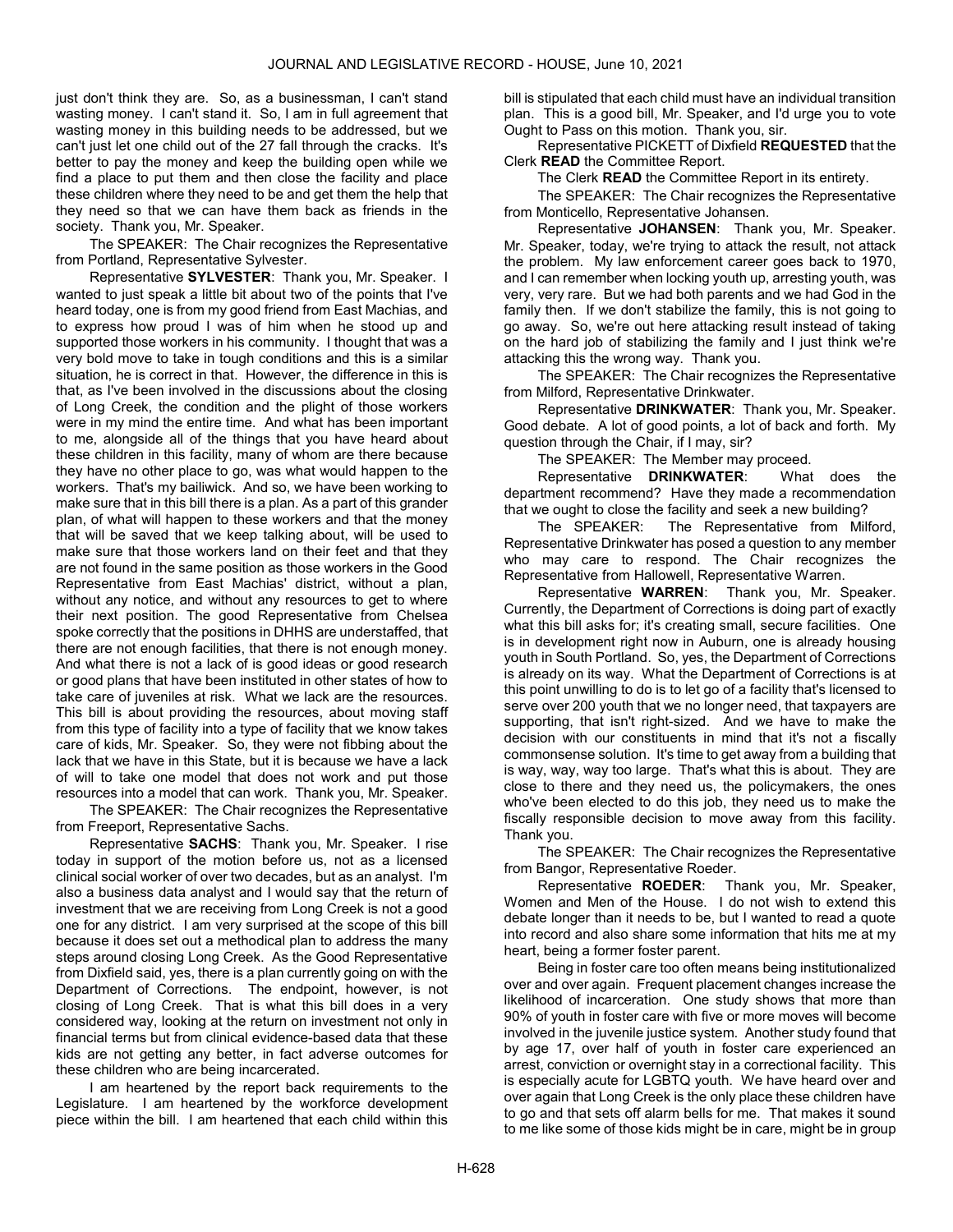homes. And this is a quote from a former resident, incarcerated person, at Long Creek; it says it's a development center, but the only thing it's developing is a posttraumatic stress disorder. Thank you.

The SPEAKER: The Chair recognizes the Representative from Dixfield, Representative Pickett.

Representative PICKETT: May I ask permission to speak one more time?

The SPEAKER: The Chair would advise the Member because you requested that the Committee Report be read, that is not considered rising for a third time. The Member may proceed.

Representative PICKETT: Thank you, Mr. Speaker. I just echo what the Good Representative from Hallowell said about the commissioner's plan to close Long Creek and they are, that is the end goal; to close Long Creek. And I would also be remiss if I didn't remind people here that the building itself, as my understanding, is owned by the State and the building is going to be repurposed into a community center, so, it's still going to be there and it's still going to be used, granted, not in the same way, but the reason the commissioner does not want, I believe, and I'm going from the conversation we heard in committee, is because he does not want to stop holding onto the building until he's sure that these other things they're doing is right, the right fit and then at that point there's a transitioning out of the building. Thank you very much, Mr. Speaker.

The SPEAKER: The Chair recognizes the Representative from Lewiston, Representative Brooks.

Representative BROOKS: Thank you, Speaker, Women and Men of the House. I've heard loud and clear from members of my community that this is a lot of peoples' number one issue. We need options for children. Sometimes there are people placed there that they're going to be institutionalized and incarcerated because there isn't appropriate community supports for them. There are many with mental health issues, including substance use disorder and poverty. We need to have a least-restrictive appropriate setting for our children and this is tearing our families apart and it's related very directly to stigmatizing and I urge people to vote Ought to Pass on this motion to help address these issues.

 The SPEAKER: A roll call has been ordered. The pending question before the House is Acceptance of Report "A" Ought to Pass. All those in favor will vote yes, those opposed will vote no. ROLL CALL NO. 227

 YEA - Alley, Arford, Bailey, Bell, Berry, Blume, Brennan, Brooks, Bryant, Caiazzo, Cloutier, Collings, Copeland, Crafts, Craven, Crockett, Cuddy, Dodge, Doore, Doudera, Dunphy, Evangelos, Evans, Fay, Geiger, Gere, Gramlich, Grohoski, Harnett, Hasenfus, Hepler, Kessler, Landry, Lookner, Madigan, Martin J, Martin R, Mathieson, Matlack, McCrea, McCreight, McDonald, Melaragno, Meyer, Millett, Morales, Moriarty, Nadeau, O'Neil, Ordway, Osher, Paulhus, Pebworth, Perry A, Perry J, Pierce, Pluecker, Reckitt, Rielly, Riseman, Roberts, Roeder, Sachs, Salisbury, Sharpe, Sheehan, Stover, Supica, Sylvester, Talbot Ross, Tepler, Terry, Tucker, Tuttle, Warren C, Warren S, White, Williams, Wood, Zager, Zeigler.

 NAY - Andrews, Austin, Bernard, Bickford, Blier, Cardone, Carlow, Collamore, Connor, Corey, Costain, Dillingham, Dolloff, Downes, Drinkwater, Ducharme, Faulkingham, Fecteau, Foster, Gifford, Greenwood, Hall, Hanley, Harrington, Head, Hutchins, Hymanson, Johansen, Kinney, Kryzak, Lemelin, Libby, Lyford, Lyman, Martin, Mason, Millett, Morris, Newman, O'Connor, Parry, Perkins, Pickett, Poirier, Quint, Sampson, Skolfield, Stanley, Stearns, Stetkis, Theriault, Thorne, Tuell, Underwood, Wadsworth, White, Mr. Speaker.

 ABSENT - Arata, Babbidge, Bradstreet, Carmichael, Cebra, Griffin, Grignon, Haggan, Javner, O'Connell, Prescott, Roche, Rudnicki.

Yes, 81; No, 57; Absent, 13; Excused, 0.

 81 having voted in the affirmative and 57 voted in the negative, with 13 being absent, and accordingly Report "A" Ought to Pass was ACCEPTED.

The Resolve was READ ONCE.

 Under suspension of the rules, the Resolve was given its SECOND READING without REFERENCE to the Committee on Bills in the Second Reading.

The Resolve was PASSED TO BE ENGROSSED and sent for concurrence. \_\_\_\_\_\_\_\_\_\_\_\_\_\_\_\_\_\_\_\_\_\_\_\_\_\_\_\_\_\_\_\_\_

 By unanimous consent, all matters having been acted upon were ORDERED SENT FORTHWITH. \_\_\_\_\_\_\_\_\_\_\_\_\_\_\_\_\_\_\_\_\_\_\_\_\_\_\_\_\_\_\_\_\_

# REPORTS OF COMMITTEE Divided Reports

 Majority Report of the Committee on STATE AND LOCAL GOVERNMENT reporting Ought to Pass as Amended by Committee Amendment "A" (H-512) on Bill "An Act To Update and Eliminate References in Statute to Aldermen, Selectmen and Overseers of the Poor"

(H.P. 1126) (L.D. 1522)

 Signed: Senators:

 BALDACCI of Penobscot CLAXTON of Androscoggin

Representatives:

 MATLACK of St. George BRYANT of Windham COPELAND of Saco DOORE of Augusta DOWNES of Bucksport HEAD of Bethel PAULHUS of Bath RISEMAN of Harrison TUELL of East Machias

 Minority Report of the same Committee reporting Ought Not to Pass on same Bill.

Signed:

Representative:

GREENWOOD of Wales

# READ.

 On motion of Representative MATLACK of St. George, the Majority Ought to Pass as Amended Report was ACCEPTED.

 The Bill was READ ONCE. Committee Amendment "A" (H-512) was READ by the Clerk and ADOPTED.

 Under suspension of the rules the Bill was given its SECOND READING WITHOUT REFERENCE to the Committee on Bills in the Second Reading.

 Under further suspension of the rules the Bill was PASSED TO BE ENGROSSED as Amended by Committee Amendment "A" (H-512) and sent for concurrence.

\_\_\_\_\_\_\_\_\_\_\_\_\_\_\_\_\_\_\_\_\_\_\_\_\_\_\_\_\_\_\_\_\_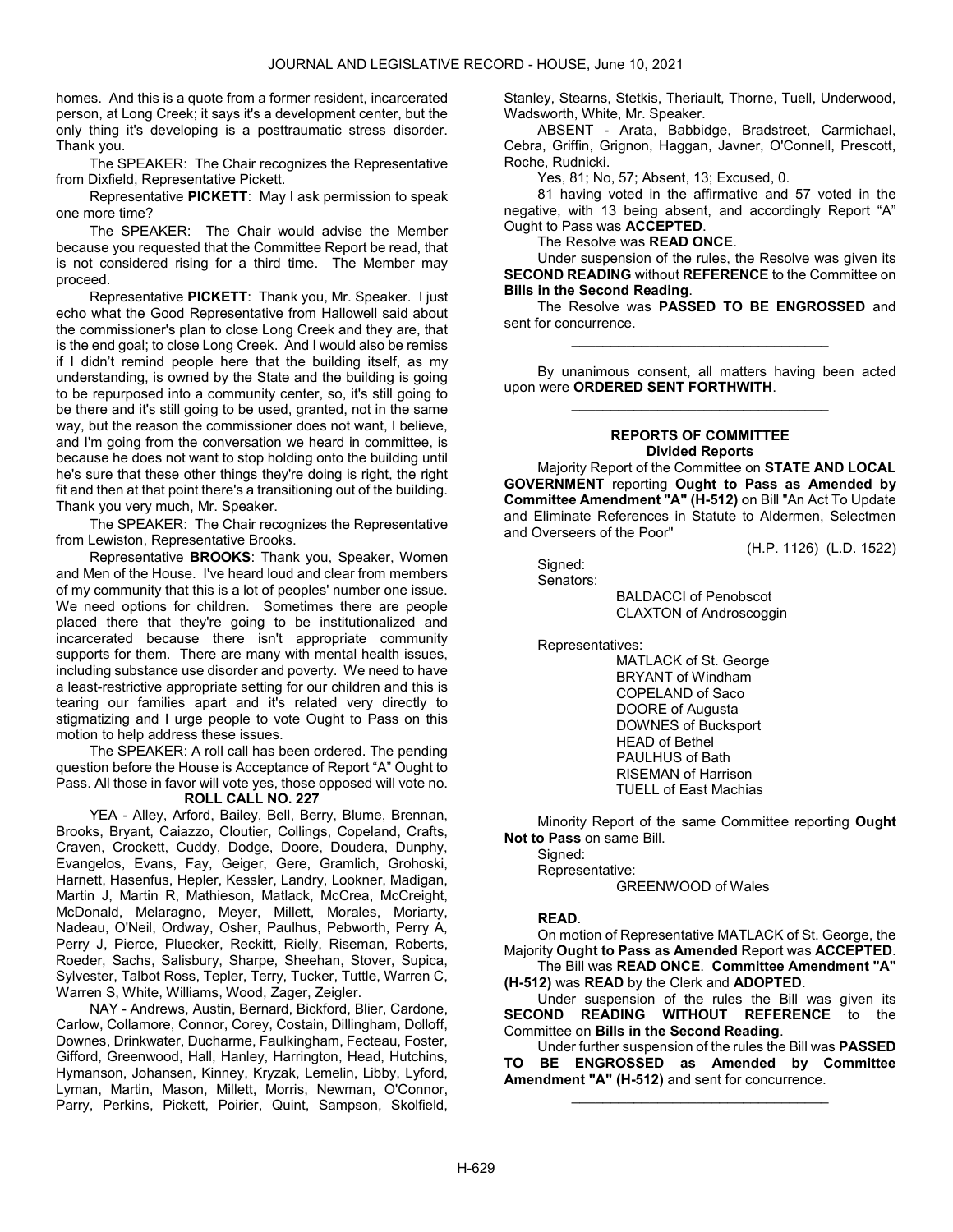Majority Report of the Committee on STATE AND LOCAL GOVERNMENT reporting Ought to Pass as Amended by Committee Amendment "A" (H-525) on Resolve, To Implement Security Screenings in the State House and Capitol Area Offices (EMERGENCY)

(H.P. 1242) (L.D. 1671)

 Signed: Senators:

BALDACCI of Penobscot

CLAXTON of Androscoggin

Representatives:

 MATLACK of St. George BRYANT of Windham COPELAND of Saco DOORE of Augusta PAULHUS of Bath RISEMAN of Harrison

 Minority Report of the same Committee reporting Ought Not to Pass on same Resolve.

 Signed: Senator:

ROSEN of Hancock

Representatives:

 DOWNES of Bucksport GREENWOOD of Wales HEAD of Bethel TUELL of East Machias

#### READ.

 On motion of Representative MATLACK of St. George, the Majority Ought to Pass as Amended Report was ACCEPTED. The Resolve was READ ONCE. Committee Amendment

"A" (H-525) was READ by the Clerk and ADOPTED.

 Under suspension of the rules the Resolve was given its SECOND READING WITHOUT REFERENCE to the Committee on Bills in the Second Reading.

 Under further suspension of the rules the Resolve was PASSED TO BE ENGROSSED as Amended by Committee Amendment "A" (H-525) and sent for concurrence.

\_\_\_\_\_\_\_\_\_\_\_\_\_\_\_\_\_\_\_\_\_\_\_\_\_\_\_\_\_\_\_\_\_

 Nine Members of the Committee on VETERANS AND LEGAL AFFAIRS report in Report "A" Ought to Pass as Amended by Committee Amendment "A" (H-530) on Bill "An Act To Require Election Transparency and Audits" (H.P. 833) (L.D. 1155)

Signed:

Senators:

 LUCHINI of Hancock HICKMAN of Kennebec

Representatives:

 CAIAZZO of Scarborough COREY of Windham McCREIGHT of Harpswell RIELLY of Westbrook SUPICA of Bangor TUTTLE of Sanford WOOD of Portland

 Two Members of the same Committee report in Report "B" Ought to Pass as Amended by Committee Amendment "B" (H-531) on same Bill.

Signed:

Representatives:

 DOLLOFF of Milton Township KINNEY of Knox

 Two Members of the same Committee report in Report "C" **Ought Not to Pass on same Bill.** 

 Signed: Senator:

FARRIN of Somerset

Representative:

HARRINGTON of Sanford

# READ.

 On motion of Representative CAIAZZO of Scarborough, TABLED pending ACCEPTANCE of either Report and later today assigned.

\_\_\_\_\_\_\_\_\_\_\_\_\_\_\_\_\_\_\_\_\_\_\_\_\_\_\_\_\_\_\_\_\_

#### CONSENT CALENDAR First Day

 In accordance with House Rule 519, the following items appeared on the Consent Calendar for the First Day:

 (H.P. 368) (L.D. 505) Bill "An Act To Expand the Disciplinary Authority of the Board of Trustees of the Maine Criminal Justice Academy" Committee on CRIMINAL JUSTICE AND PUBLIC SAFETY reporting Ought to Pass as Amended by Committee Amendment "A" (H-535)

 (H.P. 377) (L.D. 514) Bill "An Act To Establish and Promote a System of Safe Disposal of Expired Marine Flares" Committee on CRIMINAL JUSTICE AND PUBLIC SAFETY reporting Ought to Pass as Amended by Committee Amendment "A" (H-539)

 (H.P. 488) (L.D. 661) Bill "An Act To Ensure Equity in Petitions for Rulemaking under the Maine Administrative Procedure Act" Committee on CRIMINAL JUSTICE AND PUBLIC SAFETY reporting Ought to Pass as Amended by Committee Amendment "A" (H-534)

 (H.P. 523) (L.D. 710) Bill "An Act Regarding the Maine Criminal Code" Committee on CRIMINAL JUSTICE AND PUBLIC SAFETY reporting Ought to Pass as Amended by Committee Amendment "A" (H-538)

 (H.P. 574) (L.D. 769) Bill "An Act To Increase the Availability of Mental Health Services for a Defendant Who Has Been Found Incompetent To Stand Trial" Committee on CRIMINAL JUSTICE AND PUBLIC SAFETY reporting Ought to Pass as Amended by Committee Amendment "A" (H-537)

 (H.P. 848) (L.D. 1170) Bill "An Act Regarding Unauthorized Possession of a Firearm in a Correctional Facility" Committee on CRIMINAL JUSTICE AND PUBLIC SAFETY reporting Ought to Pass as Amended by Committee Amendment "A" (H-533)

 (H.P. 849) (L.D. 1171) Bill "An Act To Curtail No-knock Warrants" Committee on CRIMINAL JUSTICE AND PUBLIC SAFETY reporting Ought to Pass as Amended by Committee Amendment "A" (H-536)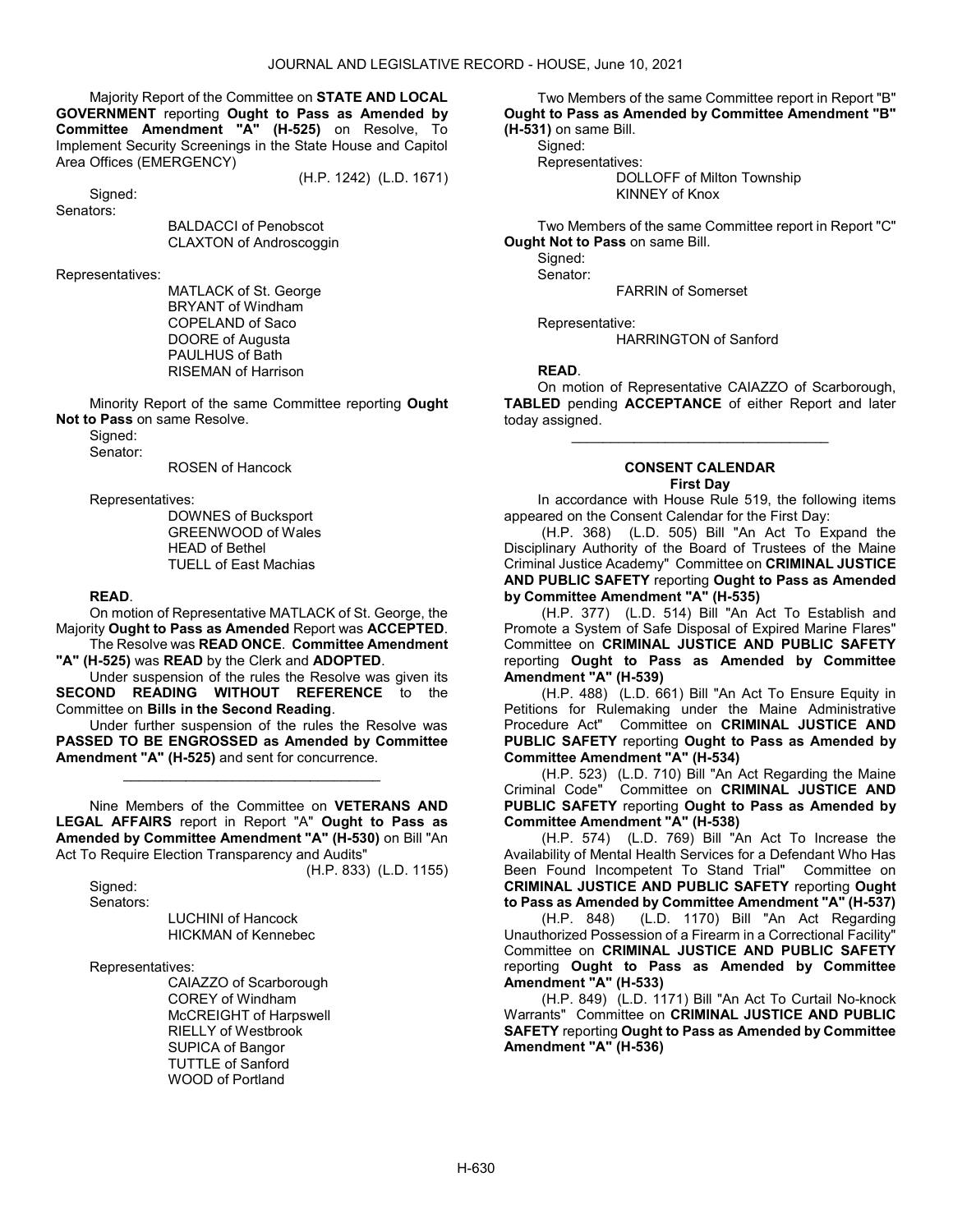(H.P. 1175) (L.D. 1586) Bill "An Act To Strengthen Statewide Mental Health Peer Support, Crisis Intervention Mobile Response and Crisis Stabilization Unit Services and To Allow E-9-1-1 To Dispatch Using the Crisis System" Committee on HEALTH AND HUMAN SERVICES reporting Ought to Pass as Amended by Committee Amendment "A" (H-527)

 Under suspension of the rules, Second Day Consent Calendar notification was given.

There being no objection the House Papers were **PASSED** TO BE ENGROSSED as Amended and sent for concurrence. \_\_\_\_\_\_\_\_\_\_\_\_\_\_\_\_\_\_\_\_\_\_\_\_\_\_\_\_\_\_\_\_\_

 By unanimous consent, all matters having been acted upon were ORDERED SENT FORTHWITH. \_\_\_\_\_\_\_\_\_\_\_\_\_\_\_\_\_\_\_\_\_\_\_\_\_\_\_\_\_\_\_\_\_

 The following items were taken up out of order by unanimous consent:

# UNFINISHED BUSINESS

 The following matters, in the consideration of which the House was engaged at the time of adjournment, had preference in the Orders of the Day and continued with such preference until disposed of as provided by House Rule 502.

 HOUSE DIVIDED REPORT - Majority (8) Ought to Pass as Amended by Committee Amendment "A" (H-175) - Minority (5) Ought Not to Pass - Committee on LABOR AND HOUSING on Bill "An Act To Strengthen the Ability of Public Employers and Unions To Negotiate"

(H.P. 325) (L.D. 449) TABLED - May 19, 2021 (Till Later Today) by Representative SYLVESTER of Portland.

PENDING - Motion of same Representative to ACCEPT the Majority OUGHT TO PASS AS AMENDED Report.

 Subsequently, Representative MORRIS of Turner REQUESTED a roll call on the motion to ACCEPT the Majority Ought to Pass as Amended Report.

 More than one-fifth of the members present expressed a desire for a roll call which was ordered.

The SPEAKER: The Chair recognizes the Representative from Milford, Representative Drinkwater.

Representative DRINKWATER: Thank you, Mr. Speaker. This bill came before us and I'd just like to read a couple things, if I may. The summary of the bill; current law provides that the obligation of a public employer and a bargaining agent to bargain collectively includes their mutual obligation to meet within 10 days after receipt of written notice from the other party requesting a meeting for collective bargaining purposes as long as the parties have not otherwise agreed in a prior written contract. This bill removes the exception for the case in which the parties have otherwise agreed in a prior written contract. Mr. Speaker, having served on a school board and been part of negotiating teams multiple times, I can tell you that my school board was sympathetic to any issue that came before us. We had a situation where a grandparent had died and the teacher requested bereavement. Contract didn't say bereavement was allowed. My superintendent called and said what do you think? I said absolutely, grandparents are important and, furthermore, let the union know that we want to open the contract and put that in. Bingo; it was done. In closing, I'd just like to read to you, Mr. Speaker, what the Maine Superintendents Association has to say. We believe this bill introduces a very dangerous concept, which is, legislators will start to amend local contracts that are purview of the local teachers' association and the school board. Those contracts, as you know, also outline salary and benefit agreements that ultimately affect what local property taxpayers

will pay to support their local schools. We urge a unanimous Ought Not to Pass. So, in my opinion, this is not necessary. Thank you, Mr. Speaker.

 The SPEAKER: A roll call has been ordered. The pending question before the House is Acceptance of Majority Ought to Pass as Amended Report. All those in favor will vote yes, those opposed will vote no.

# ROLL CALL NO. 228

 YEA - Alley, Arford, Bell, Berry, Blume, Brennan, Brooks, Bryant, Caiazzo, Cardone, Cloutier, Collings, Copeland, Crafts, Craven, Cuddy, Dodge, Doore, Doudera, Dunphy, Evangelos, Evans, Fay, Geiger, Gere, Gramlich, Grohoski, Harnett, Hasenfus, Hepler, Hymanson, Kessler, Landry, Lookner, Madigan, Martin, Mathieson, Matlack, McCrea, McCreight, McDonald, Melaragno, Meyer, Millett, Morales, Moriarty, O'Neil, Osher, Paulhus, Pebworth, Perry A, Perry J, Pierce, Pluecker, Reckitt, Rielly, Riseman, Roberts, Roeder, Sachs, Salisbury, Sharpe, Sheehan, Stover, Supica, Sylvester, Talbot Ross, Tepler, Terry, Tucker, Tuttle, Warren C, Warren S, White, Williams, Wood, Zager, Zeigler, Mr. Speaker.

 NAY - Andrews, Austin, Bernard, Bickford, Blier, Carlow, Collamore, Connor, Corey, Costain, Dillingham, Dolloff, Downes, Drinkwater, Ducharme, Faulkingham, Fecteau, Foster, Gifford, Greenwood, Hall, Hanley, Harrington, Head, Hutchins, Johansen, Kinney, Kryzak, Lemelin, Libby, Lyford, Lyman, Martin, Mason, Millett, Morris, Nadeau, Newman, O'Connor, Ordway, Parry, Perkins, Poirier, Quint, Sampson, Skolfield, Stanley, Stearns, Stetkis, Theriault, Thorne, Tuell, Underwood, Wadsworth, White.

 ABSENT - Arata, Babbidge, Bailey, Bradstreet, Carmichael, Cebra, Crockett, Griffin, Grignon, Haggan, Javner, Martin, O'Connell, Pickett, Prescott, Roche, Rudnicki.

Yes, 79; No, 55; Absent, 17; Excused, 0.

 79 having voted in the affirmative and 55 voted in the negative, with 17 being absent, and accordingly the Majority Ought to Pass as Amended Report was ACCEPTED.

 The Bill was READ ONCE. Committee Amendment "A" (H-175) was READ.

 On motion of Representative McCREA of Fort Fairfield, Committee Amendment "A" (H-175) was INDEFINITELY POSTPONED.

 Under suspension of the rules the Bill was given its SECOND READING WITHOUT REFERENCE to the Committee on Bills in the Second Reading.

 Representative McCREA of Fort Fairfield PRESENTED House Amendment "A" (H-540), which was READ by the Clerk.

The SPEAKER: The Chair recognizes the Representative from Fort Fairfield, Representative McCrea.

Representative McCREA: Thank you, Mr. Speaker, Ladies and Gentlemen of the House. This amendment does basically three things. It changes the title to read An Act to Strengthen the Ability of Public Employers and Teachers Unions to Negotiate. In its original version, all municipal contracts were included and that was not the intent of the bill whatsoever. The other two things are quite straightforward and quite easy. This removes the mandate clause. This will make it so that this is not a mandate and that we will send it to the table with the fiscal note and it will be on the appropriations table and they can do with it that which they would like. So, that removes the mandate and it makes it so that it is only schools and it changes the title. I thank you, Mr. Speaker.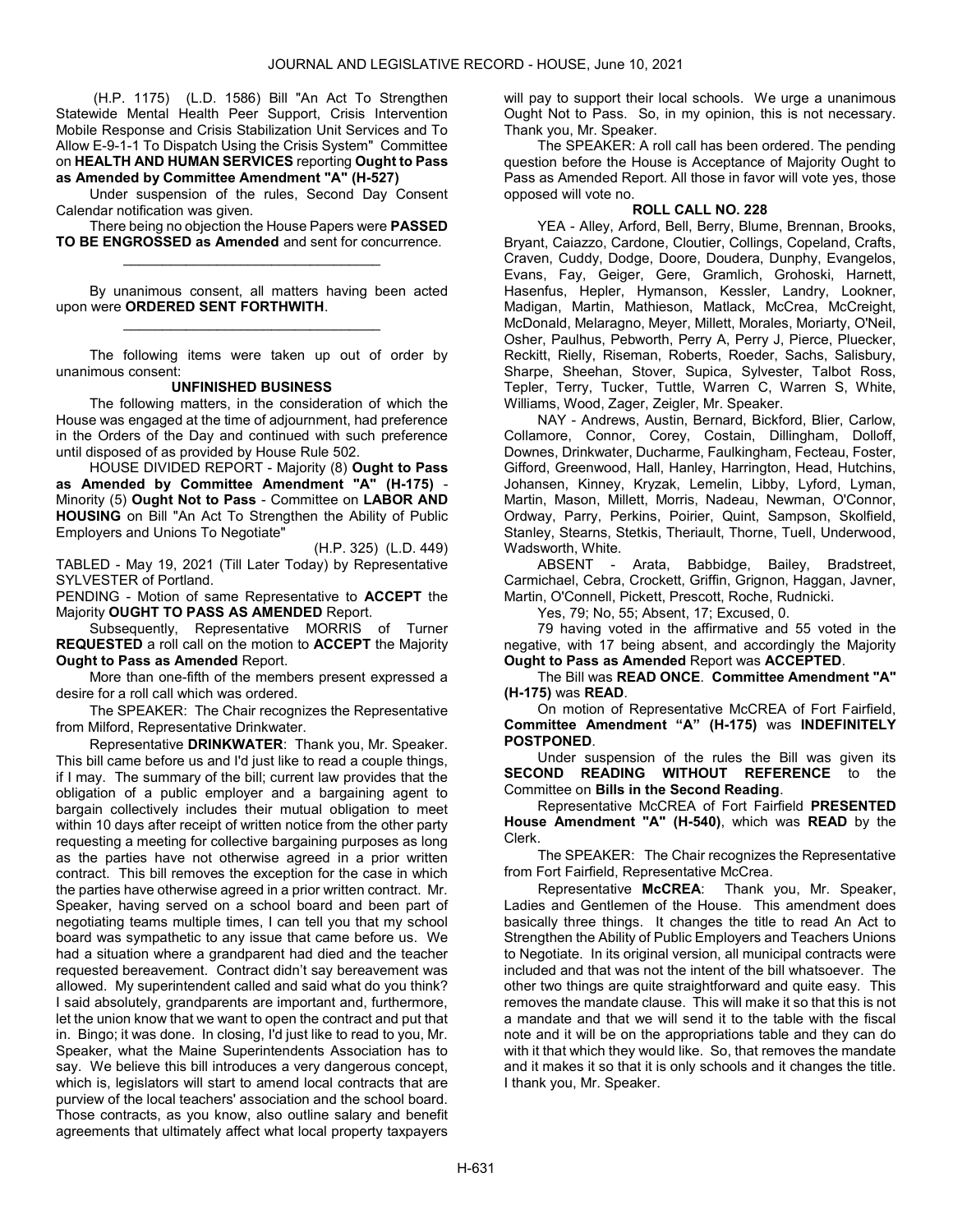Representative MORRIS of Turner REQUESTED a roll call on the motion to ADOPT House Amendment "A" (H-540).

 More than one-fifth of the members present expressed a desire for a roll call which was ordered.

 The SPEAKER: A roll call has been ordered. The pending question before the House is Adoption of House Amendment "A" (H-540). All those in favor will vote yes, those opposed will vote no.

## ROLL CALL NO. 229

 YEA - Alley, Arford, Bailey, Bell, Berry, Blume, Brennan, Brooks, Bryant, Caiazzo, Cardone, Cloutier, Collings, Copeland, Crafts, Craven, Crockett, Cuddy, Dodge, Doore, Doudera, Dunphy, Evangelos, Evans, Fay, Geiger, Gere, Gramlich, Grohoski, Harnett, Hasenfus, Hepler, Hymanson, Kessler, Landry, Lookner, Madigan, Martin J, Martin R, Mathieson, Matlack, McCrea, McCreight, McDonald, Melaragno, Meyer, Millett, Morales, O'Neil, Osher, Paulhus, Pebworth, Perry A, Perry J, Pierce, Pluecker, Reckitt, Rielly, Riseman, Roberts, Roeder, Sachs, Salisbury, Sharpe, Sheehan, Stover, Supica, Sylvester, Talbot Ross, Tepler, Terry, Tucker, Tuttle, Warren, White, Williams, Wood, Zager, Zeigler, Mr. Speaker.

 NAY - Andrews, Austin, Bernard, Bickford, Blier, Carlow, Collamore, Connor, Corey, Costain, Dillingham, Dolloff, Downes, Drinkwater, Ducharme, Faulkingham, Fecteau, Foster, Gifford, Greenwood, Hall, Hanley, Harrington, Head, Hutchins, Johansen, Kinney, Kryzak, Lemelin, Libby, Lyford, Lyman, Martin, Mason, Millett, Moriarty, Morris, Nadeau, Newman, O'Connor, Ordway, Parry, Perkins, Poirier, Quint, Sampson, Skolfield, Stanley, Stearns, Stetkis, Theriault, Thorne, Tuell, Underwood, Wadsworth, Warren, White.

 ABSENT - Arata, Babbidge, Bradstreet, Carmichael, Cebra, Griffin, Grignon, Haggan, Javner, O'Connell, Pickett, Prescott, Roche, Rudnicki.

Yes, 80; No, 57; Absent, 14; Excused, 0.

 80 having voted in the affirmative and 57 voted in the negative, with 14 being absent, and accordingly House Amendment "A" (H-540) was ADOPTED.

 Under further suspension of the rules the Bill was PASSED TO BE ENGROSSED as Amended by House Amendment "A" (H-540) and sent for concurrence.

\_\_\_\_\_\_\_\_\_\_\_\_\_\_\_\_\_\_\_\_\_\_\_\_\_\_\_\_\_\_\_\_\_

 By unanimous consent, all matters having been acted upon were ORDERED SENT FORTHWITH. \_\_\_\_\_\_\_\_\_\_\_\_\_\_\_\_\_\_\_\_\_\_\_\_\_\_\_\_\_\_\_\_\_

 HOUSE DIVIDED REPORT - Majority (8) Ought Not to Pass - Minority (5) Ought to Pass as Amended by Committee Amendment "A" (H-243) - Committee on EDUCATION AND CULTURAL AFFAIRS on Bill "An Act To Require Instruction on the History of Genocide and the Holocaust"

(H.P. 150) (L.D. 215) TABLED - June 2, 2021 (Till Later Today) by Representative BRENNAN of Portland.

PENDING - Motion of same Representative to ACCEPT the Majority OUGHT NOT TO PASS Report.

 Subsequently, the Majority Ought Not to Pass Report was ACCEPTED and sent for concurrence. \_\_\_\_\_\_\_\_\_\_\_\_\_\_\_\_\_\_\_\_\_\_\_\_\_\_\_\_\_\_\_\_\_

 HOUSE REPORT - Ought to Pass as Amended by Committee Amendment "A" (H-288) - Committee on HEALTH AND HUMAN SERVICES on Resolve, To Change the Educational Requirements of Behavioral Health Professionals Providing Services for Children

(H.P. 1040) (L.D. 1424)

TABLED - June 3, 2021 (Till Later Today) by Representative MEYER of Eliot.

PENDING - ACCEPTANCE OF COMMITTEE REPORT.

 Subsequently, the Unanimous Committee Report was ACCEPTED.

 The Resolve was READ ONCE. Committee Amendment "A" (H-288) was READ by the Clerk.

 Representative MEYER of Eliot PRESENTED House Amendment "A" (H-532) to Committee Amendment "A" (H-288), which was READ by the Clerk and ADOPTED.

Committee Amendment "A" (H-288) as Amended by House Amendment "A" (H-532) thereto was ADOPTED.

 Under suspension of the rules, the Resolve was given its SECOND READING WITHOUT REFERENCE to the Committee on Bills in the Second Reading.

 Under further suspension of the rules, the Resolve was PASSED TO BE ENGROSSED as Amended by Committee Amendment "A" (H-288) as Amended by House Amendment "A" (H-532) thereto and sent for concurrence.

\_\_\_\_\_\_\_\_\_\_\_\_\_\_\_\_\_\_\_\_\_\_\_\_\_\_\_\_\_\_\_\_\_

 By unanimous consent, all matters having been acted upon were ORDERED SENT FORTHWITH. \_\_\_\_\_\_\_\_\_\_\_\_\_\_\_\_\_\_\_\_\_\_\_\_\_\_\_\_\_\_\_\_\_

 RESOLUTION, Proposing an Amendment to the Constitution of Maine To Establish a Right to Food

(H.P. 61) (L.D. 95) (C. "A" H-124)

TABLED - June 3, 2021 (Till Later Today) by Representative DILLINGHAM of Oxford.

PENDING - FINAL PASSAGE.

 Subsequently, Representative DILLINGHAM of Oxford REQUESTED a roll call on FINAL PASSAGE.

 More than one-fifth of the members present expressed a desire for a roll call which was ordered.

The SPEAKER: The Chair recognizes the Representative from Oxford, Representative Dillingham.

Representative DILLINGHAM: Thank you, Mr. Speaker, Ladies and Gentlemen of the House. I once again want to highlight issues I see with this proposal, and please understand I'm not trying to participate in any scare tactics but rather doing my due diligence to try and ensure we put forth fully-vetted proposals. Previously, we've heard testimony providing many examples of the importance for individuals to be able to farm, to provide for themselves and their families. I couldn't agree more. But we're not talking simply about a right to farm; we are talking about a constitutional change that states a right to food. I believe the intent of this proposal would be better suited to further statutory change versus a constitutional change. The right to food is already explicitly implied both in Maine Statute and the country's action as a signatory of the U.N. Declaration of Human Rights and their international covenant on economic, social and cultural rights. Statutes protect the delivery of this obligation with flexibility to respond to new scientific information, new threats to public health and changes to animal health. Constitutional rights are not law until the courts define the right through case law. The Committee on Economic, Social and Cultural Rights defines this delivery threshold through four basic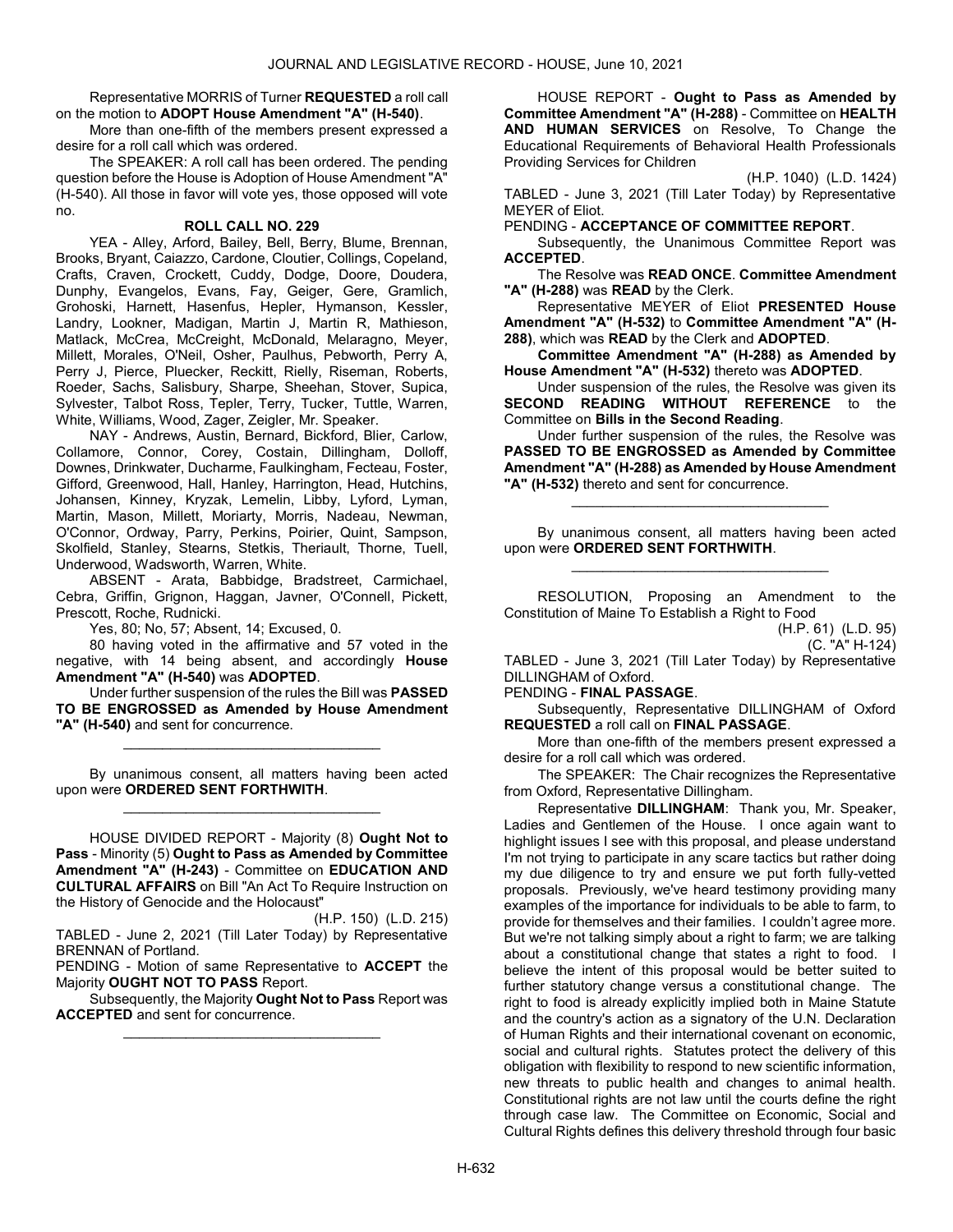principles; availability, accessibility, adequacy and sustainability. The right to adequate food is realized when every man, woman, and child, alone or in community with others, has physical and economic access at all times to adequate food or means for its procurement. That's from the Committee on Economic, Social and Cultural Rights, general comment number 12; right to food.

Maine Statutes protect and enhance the delivery of the state obligation with flexibility to respond to new scientific information, new threats to public health and changes to animal health and market availability. However, the amendment language proposed in LD 95 enshrines private property rights and personal choice rather than the established legal standard of adequacy of nutrition and sustainability of food resources for the future. The courts will make the final decision on a constitutional right to food regardless of legislative intent. They will interpret challenges to this constitutional right through choice and private property rights instead of the important standards in Statute currently, which accounts for dietary needs, taking into account a person's age, living conditions, health, occupation, sex, etcetera. Additionally, these Statutes help to make sure taxpayer-supported programs provide food that is safe for human consumption and free from adverse substances. As a result, school lunch programs that provide nutritional meals to students recently enhanced by the other Body through unanimous support of LD 1679, are likely to be challenged when the \$34 million a year investment fails to meet an individual's choice of food rather than nutritional adequacy. Our county jails and state prisons, who have already had litigation from inmates regarding food services, will be challenged to deliver inmate choice of food rather than nutritional needs or medicallyrecommended diet supporting incarcerated individuals' health at a significant expense.

The phrase other abuses of private property rights should be a concern. Again, where are the abuses enumerated? Who will decide and interpret these abuses? Again, I say we are leaving it to the courts to interpret without clear guidance. This has significant implications when applied to holders of legal patents on seeds. Such patent holders could also file a suit that their constitutional rights to their privately-owned genetic seed material belongs exclusively to them, and thus claim crops adulterated naturally by the material and grown by others for their own benefit. To date in the United States, 844 farmers have had lawsuits filed against them for growing crops that had been pollenated or grown from seed drift of patented biological seeds that belong to exclusive firms. Rather than protect Maine's farmer from this fate, which this, I think this is the intent, this amendment will have the net effect of opening up to constitutional violations when seed technology is found on a farmer's land without contract instead of the already-concerning liable for patent infringement rulings in 144 cases nationally.

Maine has a longstanding tradition of support of sporting camps that provide avid anglers and hunters the opportunity to visit our State and take a share of our wildlife, providing economic benefit to rural communities, and a measured harvest of animals on our natural lands that helps maintain a healthy and consistent herd. Such provision of licenses to nonresidents could be at risk of a constitutional challenge should the lottery system provide a license to a nonresident over a resident, reducing their choice and right to pursue the same wild game. The concern still remains; will a constitutional right supersede local ordinances that have been put in place by the citizens of a municipality for the health, safety, economic viability and wellbeing of the residents? Again, this will place municipalities in a position of having to litigate if and when challenged and

placing additional financial burdens on them. Whereas the unintended consequences of vague Statutes can be remedied the next legislative session by the people and those who they elect to the Legislature, the unintended consequences of judicial interpretation of vague constitutional language are costly to establish and difficult to correct. There is no threat to a right to food that cannot be remedied and improved upon by Maine's legislative Body. Individuals should be able to have an adequate diet without compromising another basic need such as school fees, medicines or rent. This amendment will divert available governmental resources to provide for the provision of legal services instead of food provision and protection. And I will say it again; I support the concept of this piece of legislation but believe the language needs to be more focused and that we should place this in Statute, have the ability to amend should the need arise, and then perhaps after having worked out any possible issues, have a discussion once again about whether this should be placed in constitutional change. I ask you please to not support enactment of this piece of legislation.

The SPEAKER: The Chair recognizes the Representative from Knox, Representative Kinney.

Representative KINNEY: Thank you, Mr. Speaker. May I pose a question through the Speaker?

The SPEAKER: The Member may proceed.

Representative KINNEY: Thank you, Mr. Speaker. I'm curious; what food are you prohibited from growing or producing?

 The SPEAKER: The Representative from Knox, Representative Kinney has posed a question to any member who may care to respond. Seeing none, A roll call has been ordered. The pending question before the House is Final Passage. All those in favor will vote yes, those opposed will vote no.

 This being a Constitutional Amendment, a two-thirds vote of the House being necessary, a total was taken.

# ROLL CALL NO. 230

 YEA - Andrews, Arford, Bailey, Bell, Berry, Blier, Blume, Brennan, Brooks, Bryant, Caiazzo, Cardone, Carlow, Cloutier, Collamore, Collings, Connor, Copeland, Corey, Crafts, Craven, Crockett, Cuddy, Dodge, Dolloff, Doore, Doudera, Downes, Drinkwater, Ducharme, Dunphy, Evangelos, Evans, Faulkingham, Fay, Fecteau, Geiger, Gere, Gramlich, Greenwood, Grohoski, Hanley, Harnett, Hasenfus, Head, Hepler, Hutchins, Kessler, Landry, Lemelin, Libby, Lookner, Madigan, Martin J, Martin R, Martin T, Mathieson, Matlack, McCrea, McCreight, McDonald, Melaragno, Meyer, Millett, Morales, Moriarty, O'Neil, Osher, Pebworth, Perry A, Perry J, Pierce, Pluecker, Poirier, Quint, Reckitt, Rielly, Riseman, Roberts, Roeder, Rudnicki, Sachs, Salisbury, Sampson, Sharpe, Sheehan, Skolfield, Stanley, Stetkis, Stover, Supica, Sylvester, Talbot Ross, Tepler, Terry, Thorne, Tucker, Tuttle, Warren C, Warren S, White, Williams, Wood, Zager, Zeigler, Mr. Speaker.

 NAY - Alley, Austin, Bernard, Bickford, Costain, Dillingham, Foster, Gifford, Hall, Harrington, Hymanson, Johansen, Kinney, Kryzak, Lyford, Lyman, Mason, Millett, Morris, Nadeau, Newman, O'Connor, Ordway, Parry, Perkins, Stearns, Theriault, Tuell, Underwood, Wadsworth, White.

 ABSENT - Arata, Babbidge, Bradstreet, Carmichael, Cebra, Griffin, Grignon, Haggan, Javner, O'Connell, Paulhus, Pickett, Prescott, Roche.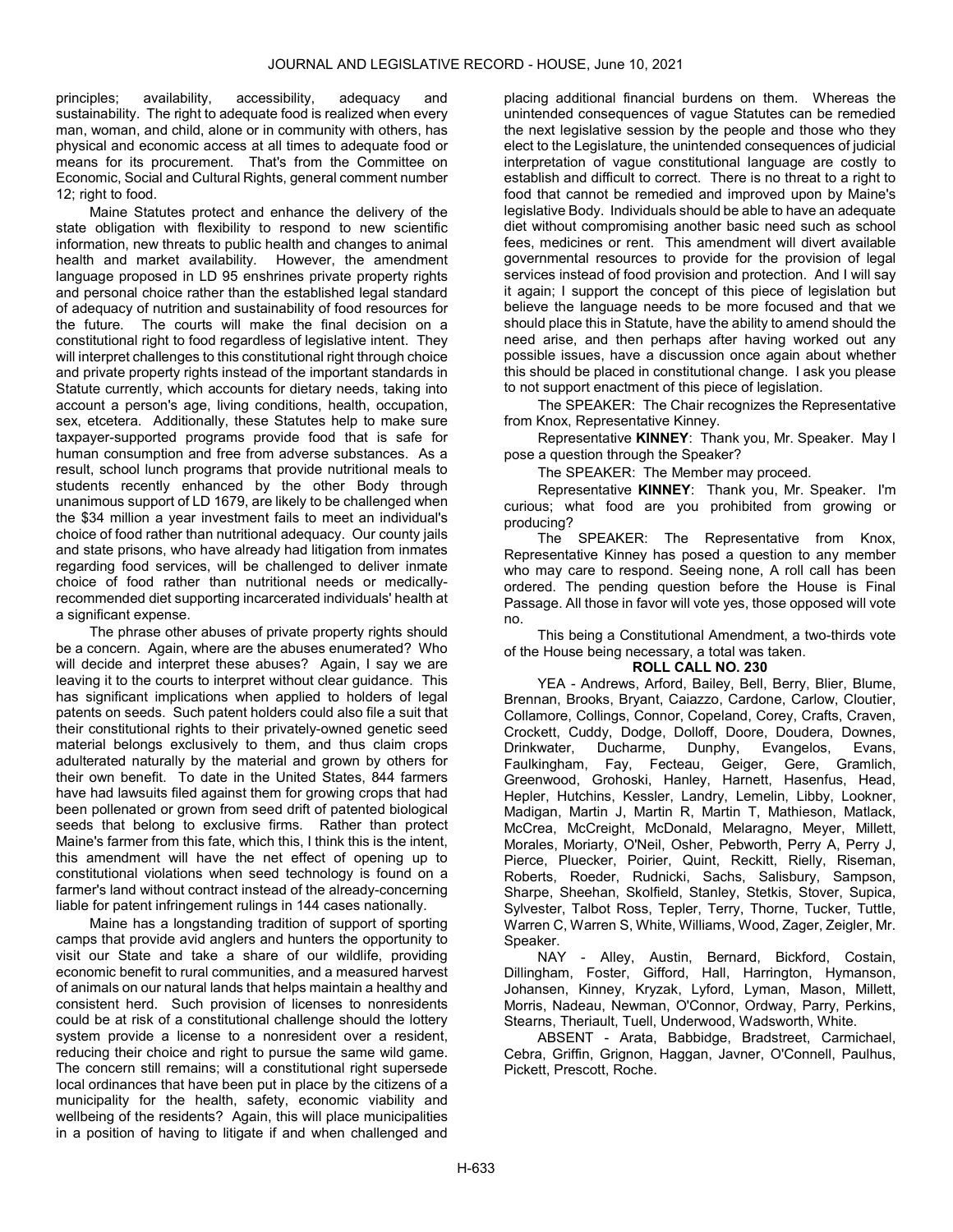Yes, 106; No, 31; Absent, 14; Excused, 0.

 106 having voted in the affirmative and 31 voted in the negative, with 14 being absent, and accordingly the Resolution was FINALLY PASSED, signed by the Speaker and sent to the Senate.

\_\_\_\_\_\_\_\_\_\_\_\_\_\_\_\_\_\_\_\_\_\_\_\_\_\_\_\_\_\_\_\_\_

 By unanimous consent, all matters having been acted upon were ORDERED SENT FORTHWITH. \_\_\_\_\_\_\_\_\_\_\_\_\_\_\_\_\_\_\_\_\_\_\_\_\_\_\_\_\_\_\_\_\_

 HOUSE DIVIDED REPORT - Majority (11) Ought to Pass as Amended by Committee Amendment "A" (H-403) - Minority (2) Ought Not to Pass - Committee on AGRICULTURE, CONSERVATION AND FORESTRY on Bill "An Act To Amend Maine's Harness Racing Laws Regarding Race Dates and Pari-mutuel Pools" (EMERGENCY)

(H.P. 1200) (L.D. 1611) TABLED - June 7, 2021 (Till Later Today) by Representative O'NEIL of Saco.

PENDING - ACCEPTANCE OF EITHER REPORT.

Subsequently, on motion of Representative O'NEIL of Saco, the Majority Ought to Pass as Amended Report was ACCEPTED.

 The Bill was READ ONCE. Committee Amendment "A" (H-403) was READ by the Clerk.

 Representative O'NEIL of Saco PRESENTED House Amendment "A" (H-546) to Committee Amendment "A" (H-403), which was READ by the Clerk and ADOPTED.

Committee Amendment "A" (H-403) as Amended by House Amendment "A" (H-546) thereto was ADOPTED.

 Under suspension of the rules, the Bill was given its SECOND READING WITHOUT REFERENCE to the Committee on Bills in the Second Reading.

The SPEAKER: The Chair recognizes the Representative from Saco, Representative O'Neil.

Representative O'NEIL: Thank you, Mr. Speaker. This is a small language amendment to clarify the municipal approval provision of the bill.

The same Representative REQUESTED a roll call on PASSAGE TO BE ENGROSSED as Amended by Committee Amendment "A" (H-430) and House Amendment "A" (H-546) thereto.

 More than one-fifth of the members present expressed a desire for a roll call which was ordered.

 The SPEAKER: A roll call has been ordered. The pending question before the House is Passage to be Engrossed as Amended by Committee "A" (H-430) as Amended by House Amendment "A" (H-546) thereto. All those in favor will vote yes, those opposed will vote no.

#### ROLL CALL NO. 231

 YEA - Alley, Andrews, Austin, Bailey, Bernard, Bickford, Blier, Bryant, Caiazzo, Cardone, Carlow, Cloutier, Collamore, Collings, Connor, Corey, Costain, Crafts, Craven, Crockett, Cuddy, Dillingham, Dolloff, Doore, Downes, Drinkwater, Ducharme, Dunphy, Evangelos, Evans, Faulkingham, Fay, Fecteau, Foster, Gifford, Greenwood, Hall, Hanley, Harnett, Harrington, Hasenfus, Head, Hutchins, Johansen, Kinney, Kryzak, Lemelin, Libby, Lyman, Madigan, Martin J, Martin R, Martin T, McCrea, McDonald, Millett, Moriarty, Morris, Nadeau, Newman, O'Connor, Ordway, Parry, Pebworth, Perkins, Perry A, Perry J, Pluecker, Quint, Riseman, Roberts, Roeder, Rudnicki, Salisbury, Sampson, Sharpe, Sheehan, Skolfield, Stanley, Stearns, Stetkis, Stover, Sylvester, Terry, Theriault, Thorne, Tuell, Tuttle, Underwood, Wadsworth, Warren, White B, White D, Mr. Speaker.

 NAY - Arford, Bell, Berry, Blume, Brennan, Brooks, Copeland, Dodge, Doudera, Geiger, Gere, Gramlich, Grohoski, Hepler, Hymanson, Kessler, Lookner, Lyford, Mason, Mathieson, Matlack, McCreight, Melaragno, Meyer, Millett, Morales, O'Neil, Osher, Pierce, Reckitt, Rielly, Sachs, Supica, Talbot Ross, Tepler, Tucker, Warren, Williams, Wood, Zager, Zeigler.

 ABSENT - Arata, Babbidge, Bradstreet, Carmichael, Cebra, Griffin, Grignon, Haggan, Javner, Landry, O'Connell, Paulhus, Pickett, Poirier, Prescott, Roche.

Yes, 94; No, 41; Absent, 16; Excused, 0.

 94 having voted in the affirmative and 41 voted in the negative, with 16 being absent, and accordingly under further suspension of the rules, the Bill was PASSED TO BE ENGROSSED as Amended by Committee Amendment "A" (H-403) as Amended by House Amendment "A" (H-546) thereto and sent for concurrence.

 By unanimous consent, all matters having been acted upon were ORDERED SENT FORTHWITH. \_\_\_\_\_\_\_\_\_\_\_\_\_\_\_\_\_\_\_\_\_\_\_\_\_\_\_\_\_\_\_\_\_

\_\_\_\_\_\_\_\_\_\_\_\_\_\_\_\_\_\_\_\_\_\_\_\_\_\_\_\_\_\_\_\_\_

 SENATE REPORT - Ought to Pass as Amended by Committee Amendment "A" (S-196) - Committee on VETERANS AND LEGAL AFFAIRS on Bill "An Act To Reform Payments to Legislators by Political Action Committees"

(S.P. 514) (L.D. 1621) - In Senate, Unanimous OUGHT TO PASS AS AMENDED Report READ and ACCEPTED and the Bill PASSED TO BE ENGROSSED AS AMENDED BY COMMITTEE AMENDMENT "A" (S-196).

TABLED - June 8, 2021 (Till Later Today) by Representative DUNPHY of Old Town.

PENDING - ACCEPTANCE OF COMMITTEE REPORT.

 Subsequently, the Unanimous Committee Report was ACCEPTED.

 The Bill was READ ONCE. Committee Amendment "A" (S-196) was READ by the Clerk.

 Representative PLUECKER of Warren PRESENTED House Amendment "A" (H-502) to Committee Amendment "A" (S-196), which was READ by the Clerk.

The SPEAKER: The Chair recognizes the Representative from Warren, Representative Pluecker.

Representative PLUECKER: Thank you, Mr. Speaker. In the 129th Legislature, the term party PAC was defined by Statute and an unintended consequence of that was to exclude the unenrolled Members of this House from having access to the PACs that have that ability that is as defined by the party PACs. These abilities are such things as allowing to fund a recount election for clean elections candidates and some other things. This is a power that 146 Members of this House have, there's only five of us without it. So, this is a simple fix to a bill that passed in the 129th, making sure that everybody in this House has access to the same PACs. It's a fundamental equity that we should all share and I hope you'll follow my light or I hope you'll just follow me and let this go through so that we can all really be on equal footing when it comes to how we fund our elections and fund our recounts. Thank you.

 Representative DILLINGHAM of Oxford REQUESTED a roll call on the motion to ADOPT House Amendment "A" (H-502) to Committee Amendment "A" (S-196).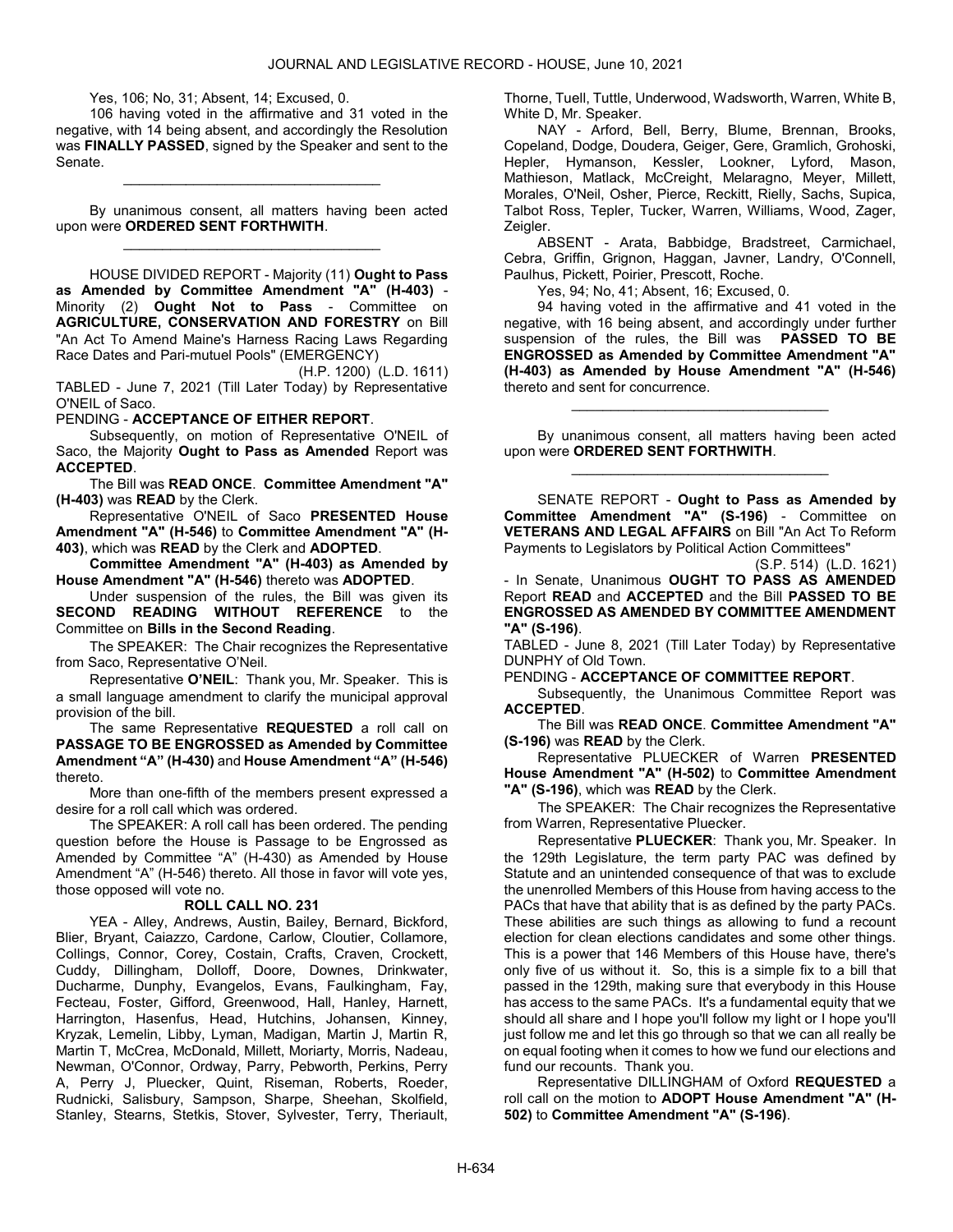More than one-fifth of the members present expressed a desire for a roll call which was ordered.

The SPEAKER: The Chair recognizes the Representative from Scarborough, Representative Caiazzo.

Representative CAIAZZO: Thank you, Mr. Speaker. I just wanted to remind the Body that the language for this amendment is very much familiar to a previous LD that the Body disposed of earlier in the session.

 The SPEAKER: A roll call has been ordered. The pending question before the House is Adoption of House Amendment "A" (H-502) to Committee Amendment "A" (S-196). All those in favor will vote yes, those opposed will vote no.

# ROLL CALL NO. 232

 YEA - Andrews, Bailey, Brooks, Bryant, Cardone, Collings, Copeland, Crafts, Crockett, Cuddy, Dodge, Doore, Doudera, Drinkwater, Evangelos, Faulkingham, Fecteau, Geiger, Gramlich, Grohoski, Harnett, Hasenfus, Hepler, Hutchins, Kessler, Landry, Lookner, Lyford, Madigan, Mason, Mathieson, Matlack, Melaragno, Morales, Newman, O'Neil, Osher, Pebworth, Perry A, Perry J, Pluecker, Quint, Reckitt, Riseman, Roeder, Stanley, Sylvester, Talbot Ross, Thorne, Warren C, Warren S, Williams, Zager, Zeigler.

 NAY - Alley, Arford, Austin, Bell, Bernard, Berry, Bickford, Blier, Blume, Brennan, Caiazzo, Carlow, Cloutier, Collamore, Connor, Corey, Costain, Craven, Dillingham, Dolloff, Downes, Ducharme, Dunphy, Evans, Fay, Foster, Gere, Gifford, Greenwood, Hall, Hanley, Harrington, Head, Hymanson, Johansen, Kinney, Kryzak, Lemelin, Libby, Lyman, Martin J, Martin R, Martin T, McCrea, McCreight, McDonald, Meyer, Millett H, Millett R, Moriarty, Morris, Nadeau, O'Connor, Ordway, Parry, Perkins, Pierce, Rielly, Roberts, Rudnicki, Sachs, Salisbury, Sampson, Sharpe, Sheehan, Skolfield, Stearns, Stetkis, Stover, Supica, Tepler, Terry, Theriault, Tucker, Tuell, Tuttle, Underwood, Wadsworth, White B, White D, Wood, Mr. Speaker.

 ABSENT - Arata, Babbidge, Bradstreet, Carmichael, Cebra, Griffin, Grignon, Haggan, Javner, O'Connell, Paulhus, Pickett, Poirier, Prescott, Roche.

Yes, 54; No, 82; Absent, 15; Excused, 0.

 54 having voted in the affirmative and 82 voted in the negative, with 15 being absent, and accordingly House Amendment "A" (H-502) to Committee Amendment "A" (S-196) was NOT ADOPTED.

 Subsequently, Committee Amendment "A" (S-196) was ADOPTED.

 Under suspension of the rules, the Bill was given its SECOND READING WITHOUT REFERENCE to the Committee on Bills in the Second Reading.

 Under further suspension of the rules, the Bill was PASSED TO BE ENGROSSED as Amended by Committee Amendment "A" (S-196) in concurrence.

\_\_\_\_\_\_\_\_\_\_\_\_\_\_\_\_\_\_\_\_\_\_\_\_\_\_\_\_\_\_\_\_\_

 By unanimous consent, all matters having been acted upon were ORDERED SENT FORTHWITH. \_\_\_\_\_\_\_\_\_\_\_\_\_\_\_\_\_\_\_\_\_\_\_\_\_\_\_\_\_\_\_\_\_

 HOUSE DIVIDED REPORT - Report "A" (6) Ought to Pass as Amended by Committee Amendment "A" (H-481) - Report "B" (4) Ought Not to Pass - Report "C" (2) Ought to Pass as Amended by Committee Amendment "B" (H-482) - Committee on LABOR AND HOUSING on Bill "An Act To End At-will Employment"

(H.P. 398) (L.D. 553)

TABLED - June 9, 2021 (Till Later Today) by Representative SYLVESTER of Portland.

PENDING - Motion of same Representative to ACCEPT Report "A" OUGHT TO PASS AS AMENDED.

 Representative MORRIS of Turner REQUESTED a roll call on the motion to ACCEPT Report "A" Ought to Pass as Amended.

 More than one-fifth of the members present expressed a desire for a roll call which was ordered.

The SPEAKER: The Chair recognizes the Representative from Turner, Representative Morris.

Representative MORRIS: Thank you, Mr. Speaker. I rise today in strong opposition to the pending motion. This bill is unnecessary, it's impractical and it is unenforceable. Maine businesses have had a lot to deal with within the last year with the coronavirus pandemic. Many of them have been, most of them have been very good citizens, they all have been good citizens. They've employed our people, they've done what they could to help their communities during this pandemic, including dealing with the decreased capacity and other mandates. What they deserve right now is help and they deserve predictability from their government. This bill would require small employers, even the smallest employers such as your local convenience store that may only employ 10 to 15 people to develop a policy to deal with those employees who may not always be the best employees. That is not workable for a small business. They do not have the time or the resources that a large business does. Most large businesses do have an employee handbook that lays out the consequences of actions of an employee. It's much more difficult to do that. The expectations are generally very clear in any business anybody's ever worked at, they know if they show up on time, they do what they're expected to do, then they will continue to remain employed. In fact, right now, most of the small businesses in my area are struggling to find employees, they're in a competition for employees. They can't hire enough help. Many of them have had to shut down for a day or more a week because they can't find employees. They are not looking to lay people off or fire people for spurious reasons.

This bill would expose them to new potential costly litigation. It is not clear, it would appear within the bill that there would be a private right of action available to employees if the employer did not give them what they saw to be sufficient warnings. Small employers, again, they do not have the opportunity to document at every single instance when an employee misbehaves, to correct their behavior. They cannot always put that in a written form. It's an in-the-moment thing and if you have an employee that is consistently not performing up to the standards that the business sees fit, they should have the right to terminate their employment. This policy is unfriendly to business. It sends a message that Maine is not open for business. I would say there is no need for this bill. The Department of Labor testified that this would be a very difficult bill to enforce, it would be a very difficult law, if it were to become law. They would anticipate needing additional resources to educate and to enforce this. I encourage this Body to reject this motion. There is really no need for this bill. As I have said, many businesses in my area are trying to compete for employees, they're not looking to fire people for no reason. I urge you to follow my light and vote this bill down. Thank you.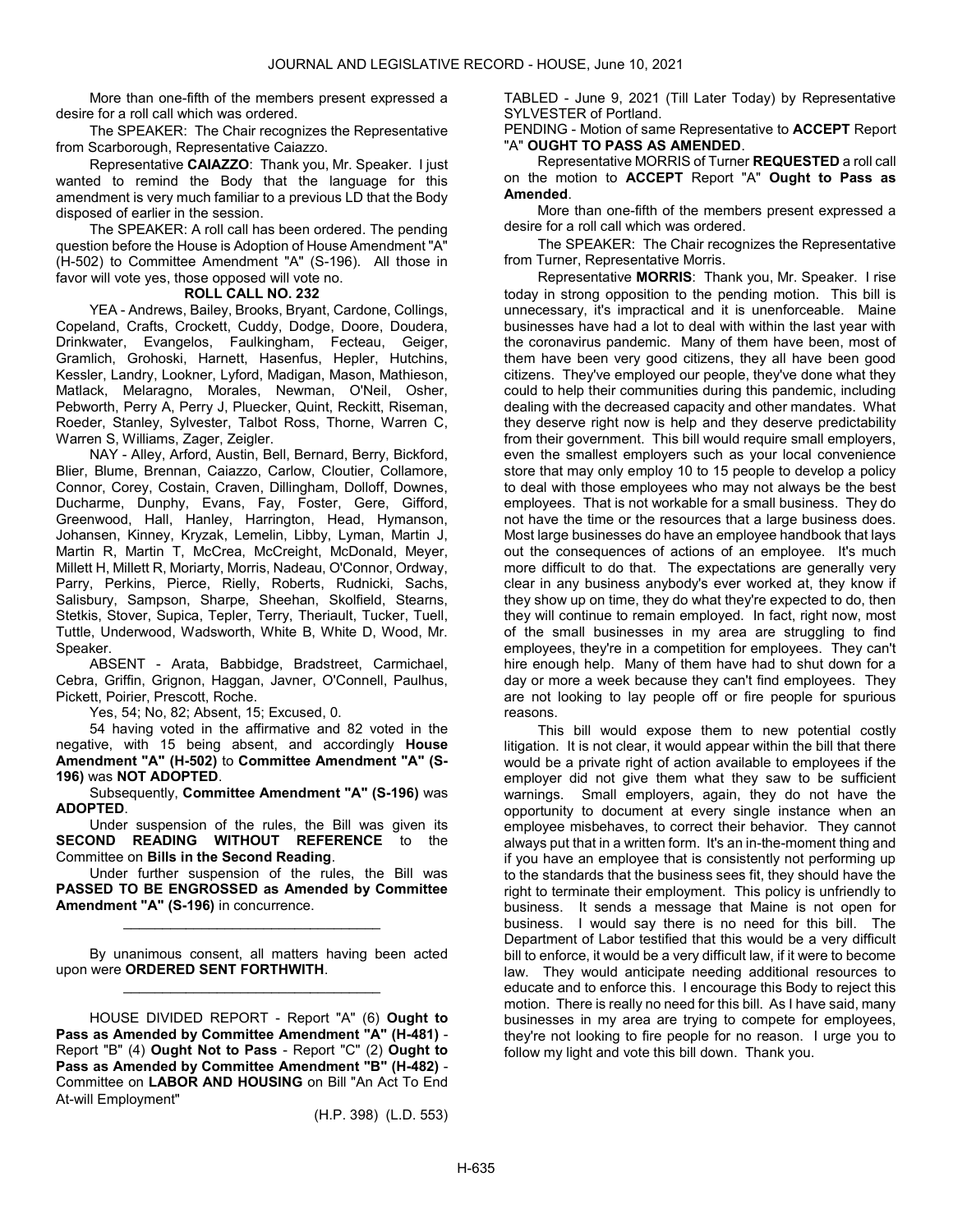The SPEAKER: The Chair recognizes the Representative from Milford, Representative Drinkwater.

Representative DRINKWATER: Thank you, Mr. Speaker. We are celebrating 200 years, the birth of the State of Maine, when we separated from Massachusetts. For 200 years, we've had at-will employment. Now, all of a sudden, it's got to be changed. It just boggles my mind, Mr. Speaker. The testimonies we heard during this lengthy, lengthy hearing was mostly from the business community. Some of the questions that were popped was unclear how to enforce this, does the employer decide this, could lead to significant cost to State if the Department of Labor must enforce, disrupts the employer's operation or other legitimate business. Mr. Speaker, if we're going to change the rules of employment, I think we need to do more studying than just one public hearing and one work session. For years, I used a trucking company to bring cars back to the State of Maine and one day the owner of the operation called me and said Gary, is there any chance you can give my employee a ride home from Connecticut? I inquired to Mr. Scott, you know, why do you need me to transport him home. Well, Gary, he got called in for a random drug test by the insurance company. He goes in, he gets tested, it comes back positive for marijuana; which is legal. But the insurance company said we will not cover anything that that man drives. So, what's the employer to do? He can't put him in as a mechanic, the insurance company won't cover him so he can't let him drive. Well, he's only had one strike. So, I just think, Mr. Speaker, that this bill is a work in progress, it needs a lot more studying, it needs the business community's input on this, and hopefully that's where it will go, but I would encourage people to vote against the motion. Thank you, Mr. Speaker.

The SPEAKER: The Chair recognizes the Representative from Penobscot, Representative Hutchins.

Representative HUTCHINS: Thank you, Mr. Speaker, Ladies and Gentlemen of the House. It doesn't always have to be something an employee did wrong. I've hired people before to do projects, sometimes fairly long projects, a year, maybe up to two years, and when the project is done, if you don't have another one that is that person's specialty and, you know, they may be a high-paid person that works for you, you know, you're going to let them go because you don't have something for them to do. And so, it doesn't necessarily have to be that the employee has done anything wrong at all, maybe they're being let go with the highest recommendation for the next person that needs that particular specialty.

The SPEAKER: The Chair recognizes the Representative from Auburn, Representative Bickford.

Representative BICKFORD: Thank you, Mr. Speaker. Mr. Speaker, Ladies and Gentlemen of the House, I spent nearly 40 years managing small businesses and, in those businesses, I had employees, up to over 100 at one point. There were times that I always wanted to improve my employee performance. Not all my employees were superstars. But there were times that I had enough employees that my superstars outweighed my marginal employees. And if I had to let a marginal employee go, it may not be because they did something specifically wrong, they were just marginal, they just did not come up to the capacity that I needed in the business I managed.

Mr. Speaker, I was terminated more than once at will because I served in the Legislature, and they made sure that was not the reason I was terminated. I still supported that business after that and I still support not preventing at-will employment. At-will employment is incredibly important. If I have an employee that comes up, I'll give you an example; I

work a couple days a week in a small business now and an employee was terminated because they were caught on camera smoking pot out back. That's not a criminal offense, but it's against the store policy and the penalty for that is automatic termination. If an employee fails to card a customer that's underage for cigarettes or alcohol, it's not a criminal offense, it's an offense with the State of Maine and they have to pay a fine, but that person is automatically terminated for the sake of the business. Mr. Speaker, this at-will employment cannot be stopped, it has to stay, we would only be, I believe, and I can be corrected, I believe that would make us only the second state to not have at-will employment, and that would be a disgrace. Thank you.

The SPEAKER: The Chair recognizes the Representative from Portland, Representative Sylvester.

Representative SYLVESTER: Thank you, Mr. Speaker. I will speak briefly. I could speak a long time on this, about how we are the only country in the world that has this concept that you can let somebody go for no reason, about the origins of this policy and the mistakes that were made in terms of generating it, but what I really want to do is clarify for businesses who might be listening what this bill actually does versus the information that they have gotten. This bill in its amended form says that you must have a handbook. It says that within that handbook, you must have a just cause policy which would mean that you'd have a progressive discipline policy of three steps, that the DOL would create this policy for anyone who didn't have one, a model policy. But the most important thing is it says you cannot fire someone for no reason. The bill defines what cause is. It's not layoff, it's not seasonal, it's not economic downturn. And I would agree that employers are, in fact, working overtime to make sure that employees are successful and this codifies that into law. But what about when they are not successful? What this bill does is rather than the other state, which is Montana, which decided that all of their cases of at-will of when somebody is fired should go to the courts and if you look up at-will employment, Montana, you'll find 500 listings for lawyers.

What this bill does is it puts the judgement into the hands of employers. And what the amendment says is several things. One, that you can put into your handbook whichever policies you want which you find to be fireable offenses. So, the example of the Good Representative from Auburn of the gentleman smoking pot in the back, if it was in a handbook that was a policy would be a fireable offense, you could move that person right to termination. But, more importantly, it states that if there are situations where there's an unsafe condition for the employer, for the employee, for the customers, if there is an incident in which the image of the company will be damaged, all of those should be moved to fireable offenses at the discretion of the employer. And there is no right to private action in this bill. The only thing that it demands is that the policies of the company are applied evenly. That seems fair to me. And the only right of action is to call the DOL and ask for an opinion about whether or not it was applied fairly. So, I would state, Mr. Speaker, that this is a policy that says you can be fired for cause but not for no reason. That seems just to me. I'm glad to have brought this idea forward. I'm glad that we had a good discussion in the State about this policy and I hope that people are able to support it. Thank you.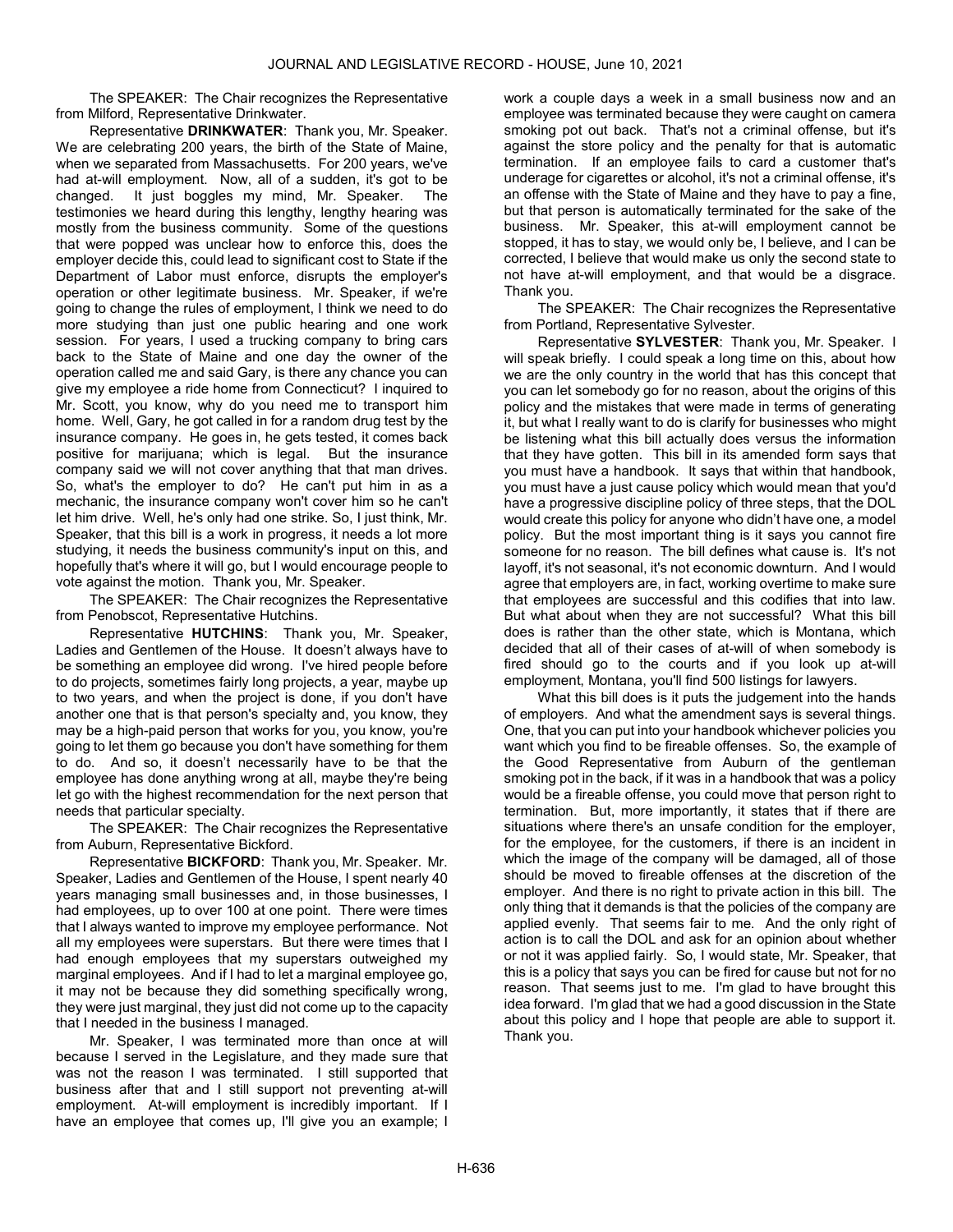The SPEAKER: The Chair recognizes the Representative from Oakland, Representative Perkins.

Representative PERKINS: Thank you, Mr. Speaker. I rise up in opposition to the termination of at-will people. If anyone here knows and I said that wrong, I apologize if anyone here knows about being a boss, that would be you. Recently, you had to make a hardline decision to remove seven people, and that's okay. You did it and that's what you're supposed to do, that's your job. I run a company and I have 18 employees. Now, if someone steals from me, then I say, you know, you're all done, then he gets a chance to call DOL, then it ties up my time, I can't be here because I'm going to have to be on a phone conversation talking with DOL, and I got it. We can't do that, sir. We cannot take and put this burden onto our small businesses. Also, during the course of the day I run a school bus company and during the course of that time, we have to take random drug tests. And if someone comes in and fails their random drug test, we have to say goodbye and again they can say well, it wasn't me, I went to a party and someone else was smoking, now I have to tie up my time as a small business owner, as an employer, and have to justify it. And I think that, you know, the hands of the employers are really tied, are really tied up, and we need to support our small business owners because this pandemic has been a perfect example; a lot of small businesses have gone out and we can't get enough employees as it is. So, I think it would be really wrong and I wish you to follow my light, please. Thank you, Mr. Speaker.

The SPEAKER: The Chair recognizes the Representative from Freeport, Representative Sachs.

Representative SACHS: Thank you, Mr. Speaker, and I rise with all the brimming enthusiasm of a first-year legislator to say I will be voting against this motion in the hopes that amendment C will be brought before this Body. I do so, Mr. Speaker, because of the many thoughtful conversations I have had with both committee members who worked really hard to amend this bill up until the very last day of the work session. And then also with businesses within my district who, surprisingly, to me, stated this system does need revision and does need work, but that this bill just was not the right remedy. And so, amendment C has been offered in the attempt to bring the stakeholders together.

The SPEAKER: The Member will defer. The Member must relate her comments to the pending question before us, which is Report "A". The Chair reminded Representative SACHS of Freeport to stay as close as possible to the pending question. The member may proceed.

Representative SACHS: Thank you so much. So, given the conversations that I am having with my businesses, who are thoughtful about this, I will be opposing this motion. Thank you, Mr. Speaker.

The SPEAKER: The Chair recognizes the Representative from Turner, Representative Morris.

Representative **MORRIS:** Thank you, Mr. Speaker. I apologize for rising a second time, I just would like to clear up a few things or for further clarification. The issue that we have is how is the Department of Labor going to enforce this? Small businesses do not have human resources departments to be able to develop these policies. They're most small businesses that I know in my area are very straightforward about what their expectations are, they just don't have them in a handbook. And the idea that they're going to develop a policy that's going to say this is what you have to do and these are the steps and then they're going to write this all down, and you're going to expect the Department of Labor to enforce this when they don't have

the resources to do it and the amount of money it would cost the State to enforce such a thing, I believe this is very unworkable, it is unnecessary and, again, I urge this Body to reject this motion. Thank you.

The SPEAKER: The Chair recognizes the Representative from Presque Isle, Representative Underwood.

Representative UNDERWOOD: Thank you, Mr. Speaker, Ladies and Gentlemen of the 130th Legislature. Good afternoon, good evening, and most of us legislators received a lot of email, probably, on this one. This is the one that I got the most email on. And I'd just like to say this is a full employment bill for lawyers. Thank you.

The SPEAKER: The Chair recognizes the Representative from Buxton, Representative Blier.

Representative BLIER: Thank you, Mr. Speaker. May I pose a question to the Chair?

The SPEAKER: The Member may proceed.

Representative BLIER: My question is how thick will a handbook have to be in order to put in all the possible possibilities of firing somebody?

The SPEAKER: The Representative from Buxton, Representative Blier has posed a question to any member who may care to respond. The Chair recognizes the Representative from Bangor, Representative Roeder.

Representative ROEDER: Thank you, Mr. Speaker. In reference to the question posed, having written more than one handbook for business places that I work for, we had several policies that we put in that were large enough to encompass a number of behaviors and none of our handbooks exceeded 20 pages, I believe. Thank you.

The SPEAKER: The Chair recognizes the Representative from Scarborough, Representative Warren.

Representative WARREN: Thank you, Mr. Speaker. I hope I'm loud enough. I wish to rise in support of the motion, strong support. I hope that this will be brief. I just wanted to say I heard a lot of different perspectives from the point of view of employers and I want to find common ground always but I just want to remind this Body and I guess yourself, Mr. Speaker, that there are many more employees in the State of Maine than there are employers and I want to consider their rights. What are they entitled to? I think this is a basic fundamental human rights issue. I think most nations that we would compare ourselves to don't have a notion like this. I think it's high time that we consider this in a serious way. I'm proud that this is before us now. I hope that you'll follow my light and, again, it's not an original idea, and I understand the language of this bill, we were considering it from the point of view of an employer, but most people I know are employees and have only been employees. I hope that we'll remember them and consider what their rights are in this situation. Thank you.

The SPEAKER: The Chair recognizes the Representative from Canaan, Representative Stetkis.

Representative STETKIS: Thank you, Mr. Speaker, Men and Women of the House. When this bill came up for a public hearing, the hospitals came and spoke with us, retail vendors came and spoke with us, real estate, grocers, hospitality, farm equipment, even municipalities, water districts, and the forest products industry, just to name a few. These industries provide tens of thousands, if not hundreds of thousands of Maine jobs. I would hope the people in this chamber would take into account what the people who actually have to run these businesses and maintain employees are telling us. And, secondly, with the amendments, I hate to say it, but there is not nearly enough lipstick to put on this pig to make this very, very, very bad, job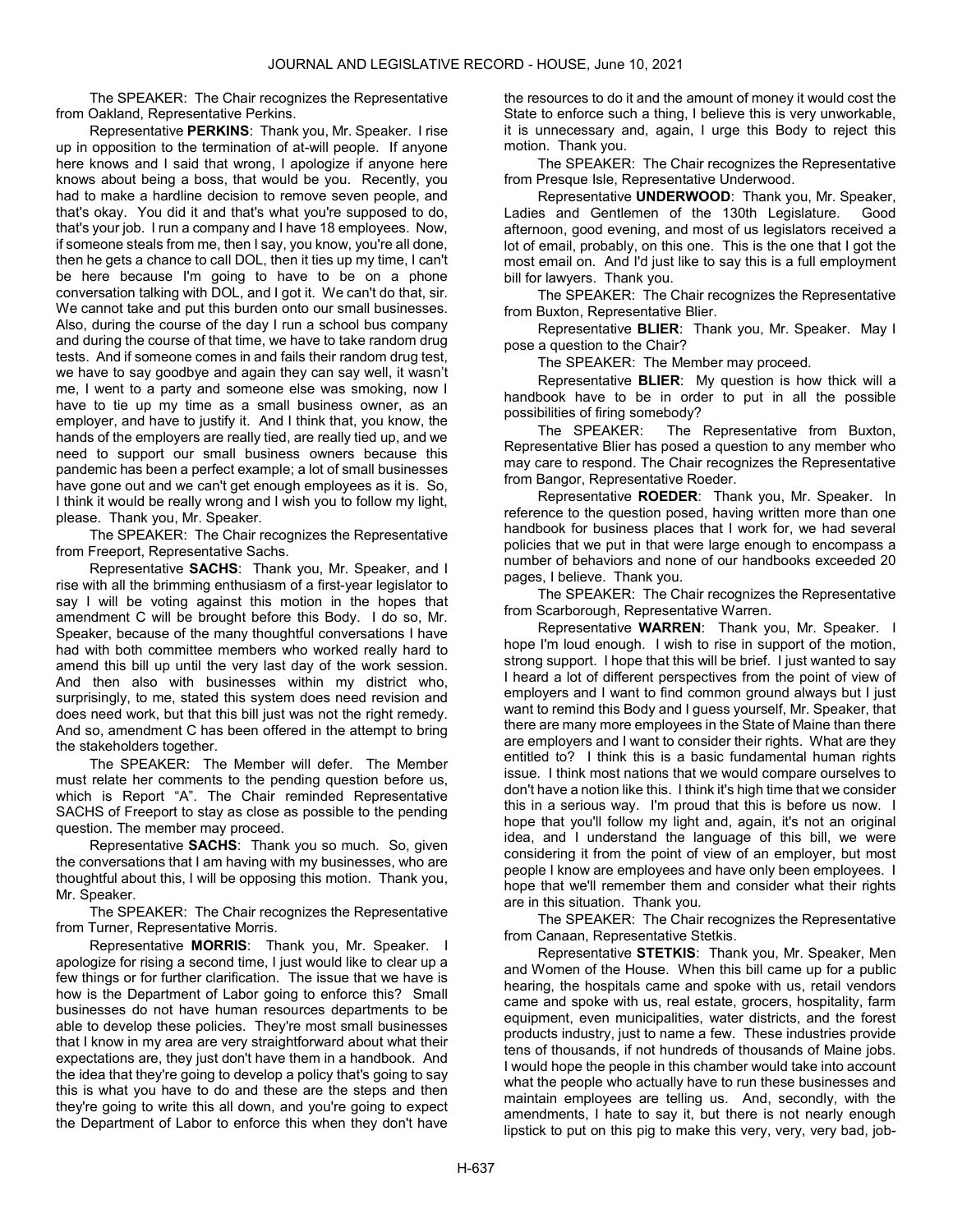killing bill better. Let's defeat this, let's step away from this nightmare and let's get back to work and create a prosperous Maine for our citizens.

The SPEAKER: The Chair recognizes the Representative from Penobscot, Representative Hutchins.

Representative HUTCHINS: Thank you, Mr. Speaker, Ladies and Gentlemen of the House. I rise a second time; thank you for allowing me to do so. Right now, we're in the process of huge numbers of unemployed people. One of the things I get comments on the most is please do away with that \$300 extra unemployment so people will come ask for jobs. But in the process of doing that, many employers are going to be hiring the wrong people because they're so desperate and it's going to take a little while to sort that out as to which employer is going to hire the right person and then end up in this job or that job. And so, there's going to be a lot of hiring and firing, I think. And this certainly would make that much more difficult. Thank you.

The SPEAKER: The Chair recognizes the Representative from Scarborough, Representative Warren.

Representative WARREN: Thank you very much, Mr. Speaker. I just wanted to mention briefly, as a new member of the Labor Committee, I also want to remind the Body something that I'm sure many people here know more and much better than me; we have a long-term and very multisector labor shortage. So, I think it's also very important to consider how we make ourselves as attractive as possible to new employees. I think that's one element that we've been trying to really grapple with as the Labor Committee and then also I think as a Body for many years, Mr. Speaker. And so, I just want to consider that as well. There's many ways to incentivize and to get people to come to our State, to stay in our State. As a young Mainer, especially, I'm trying to think about that and I think it's not just about wages or these things, I'm sympathetic, actually, to those Members that have discussed that as it's not that simple. But one thing I think that is very important is the quality of work, how you're treated as an employee, in parity with fellow employees, and to have really that clarity. So, this is again, the way that this bill is amended, I think was very carefully and thoughtfully done with a variety of stakeholders and just says that if you're going to fire me, I want to know why. I just want a stated reason, just want that communication. Thank you very much for your consideration, Mr. Speaker.

The SPEAKER: The Chair recognizes the Representative from Carmel, Representative Thorne.

Representative THORNE: Thank you, Mr. Speaker. Long time, fifth time; some people get that. I would like to thank the Representative from Oakland for bringing up the Augusta 7 plight and can you imagine, Mr. Speaker, if we had a union steward representative that we sent to your office to discuss the violations of our collective bargaining agreement as legislators? That being said, I stand in opposition and urge those to vote in opposition of this pending bill. Thank you.

The SPEAKER: The Chair recognizes the Representative from Chelsea, Representative Lemelin.

Representative LEMELIN: Thank you, Mr. Speaker and Friends of the House. I rise in opposition. I'm a business owner. And what I'd like everybody to imagine is, first of all, I don't know that many people that are fired randomly for no reason. There's always a reason and 99 out of 100 times, it's a good reason. But my concern with this bill is even greater than that, and that is I hire a person, I own a professional business, and I hire a person, they interviewed outstandingly. I didn't know they had multiple personalities. So, they sit at the front desk of my business and they start saying things that are very unprofessional and I'm

losing business. I find this out. I find out through this new bill that I have to give them a warning. Keeping in mind, I'm losing business. A short time later, I find out they just stole \$10,000 from me. Well, geez, I'd like to turn them into the police, but that's pretty hard to do today unless you've got videos and 500 witnesses. That's going to be a rough road. But now I have to give them a written notice or a second notice. Not only that, I have to wait now for a third mistake that they're going to do to ruin my business and even then, I have to wait again because I have to, according to this policy, I just read it, I was blown away, even on the third time, I have to have them sign it and let them know that their next mistake, they're going to be terminated. Geez, my business, I'm losing tons of it because they're badmouthing me at the front desk, only because they have a dual personality, I just lost 10 grand that they stole from me, I can't even get it back, and even if I tried litigation, I can't fire them, so they go to the police or whatever, they're released the next day, remember, I can't fire them. I got to put them back at my front desk or at least pay them. Why would you ask me to do this? I don't understand it as a business owner. So, yeah, there are circumstances, I understand what the gentleman is trying to do to protect the employee, but what about the small business owner? Am I really going to lose business and then \$10,000 and on and on and don't pretend that this can't happen; it can. I've owned businesses and been a business manager for over 30 years. I've seen it happen. I've seen it where people have destroyed a business and, unfortunately, with this bill, we cannot release these people back out and save our businesses. This is just not right, Mr. Speaker. Thank you.

The SPEAKER: The Chair recognizes the Representative from Portland, Representative Sylvester.

Representative SYLVESTER: Thank you, Mr. Speaker. I apologize for rising for a second time, but I needed to give two pieces of good news to my friends across the aisle. The first one is that almost all of the instances that they raised would be covered by the amendment and could move straight to termination. The second is if any of the Members on the other side of the aisle would like to form a legislative union, I'll be in the back later.

 The SPEAKER: A roll call has been ordered. The pending question before the House is Acceptance of Report "A" Ought to Pass as Amended. All those in favor will vote yes, those opposed will vote no.

# ROLL CALL NO. 233

 YEA - Arford, Berry, Brennan, Brooks, Bryant, Caiazzo, Collings, Copeland, Cuddy, Doore, Evangelos, Geiger, Gramlich, Kessler, Lookner, Madigan, Mathieson, Matlack, Melaragno, Morales, O'Neil, Osher, Pebworth, Reckitt, Rielly, Roberts, Roeder, Salisbury, Sharpe, Sylvester, Talbot Ross, Warren C, Warren S, Williams, Zager.

 NAY - Alley, Andrews, Austin, Bailey, Bell, Bernard, Bickford, Blier, Blume, Cardone, Carlow, Cloutier, Collamore, Connor, Corey, Costain, Crafts, Craven, Crockett, Dillingham, Dodge, Dolloff, Doudera, Downes, Drinkwater, Ducharme, Dunphy, Evans, Faulkingham, Fay, Fecteau, Foster, Gere, Gifford, Greenwood, Grohoski, Hall, Hanley, Harnett, Harrington, Hasenfus, Head, Hepler, Hutchins, Hymanson, Johansen, Kinney, Kryzak, Landry, Lemelin, Libby, Lyford, Lyman, Martin J, Martin R, Martin T, Mason, McCrea, McCreight, McDonald, Millett H, Millett R, Moriarty, Morris, Nadeau, Newman, O'Connor, Ordway, Parry, Perkins, Perry A, Perry J, Pierce, Pluecker, Quint, Riseman, Rudnicki, Sachs, Sampson, Sheehan, Skolfield, Stanley, Stearns, Stetkis, Stover, Supica, Tepler, Terry, Theriault, Thorne, Tuell, Tuttle,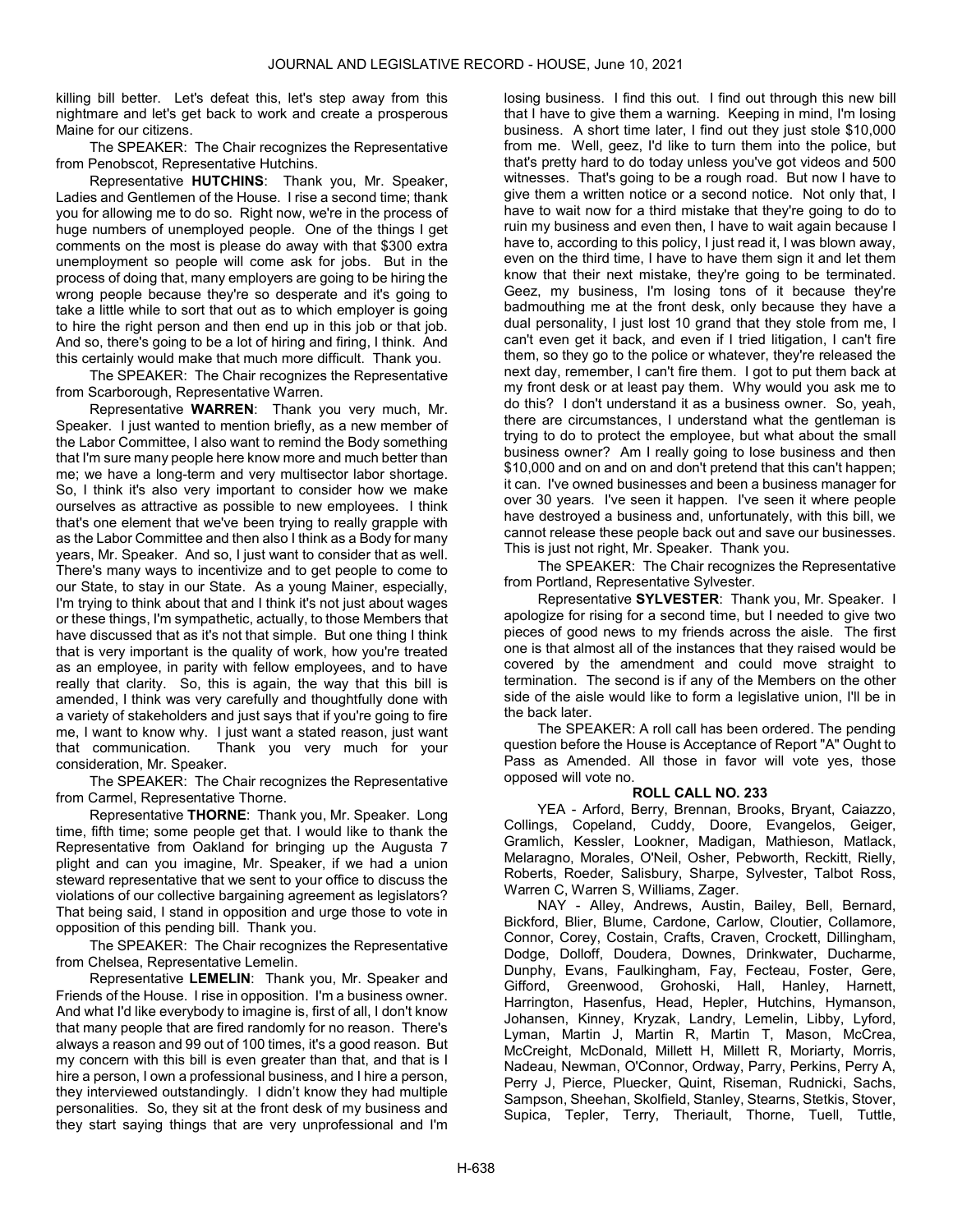Underwood, Wadsworth, White B, White D, Wood, Zeigler, Mr. Speaker.

 ABSENT - Arata, Babbidge, Bradstreet, Carmichael, Cebra, Griffin, Grignon, Haggan, Javner, Meyer, O'Connell, Paulhus, Pickett, Poirier, Prescott, Roche, Tucker.

Yes, 35; No, 99; Absent, 17; Excused, 0.

 35 having voted in the affirmative and 99 voted in the negative, with 17 being absent, and accordingly Report "A" Ought to Pass as Amended was NOT ACCEPTED.

 Subsequently, Representative SYLVESTER of Portland, moved that the House ACCEPT Report "C" Ought to Pass as Amended.

The SPEAKER: The Chair recognizes the Representative from Portland, Representative Sylvester.

Representative SYLVESTER: Thank you, Mr. Speaker. Very simply, this is a study to look at the economic impact of ending at-will employment, and I think that would be very interesting numbers to know. Thank you, Mr. Speaker.

 Representative MORRIS of Turner REQUESTED a roll call on the motion to ACCEPT Report "C" Ought to Pass as Amended

 More than one-fifth of the members present expressed a desire for a roll call which was ordered.

The SPEAKER: The Chair recognizes the Representative from Turner, Representative Morris.

Representative MORRIS: Thank you, Mr. Speaker. This report is just as bad as the last report. The problem with this is that still you have a situation where you're creating unpredictability for our businesses. Our business communities deserve the predictability of knowing that something like this is not going to happen. They do not support it in any form, it is not good policy in any form. A study is not going to change that. The study is unnecessary, just as getting rid of at-will, because getting rid of at-will employment does not make sense. It is unworkable. I urge this Body to reject this bill as well. Thank you.

The SPEAKER: The Chair recognizes the Representative from Freeport, Representative Sachs.

Representative SACHS: Thank you, Mr. Speaker. Thought I'd continue on my unbridled enthusiasm and optimism at the appropriate time. So, the reason that I am supporting this motion, Mr. Speaker, is because of the thoughtful conversations that I've had with businesses in my district who have engaged in a thoughtful examination of the bill and this study is not just a study, within this amendment is also the intent to put forward a bill. The timeframe is also short, as it comes out in January, so, there is an opportunity to bring stakeholders together and the bill that comes out of that process, Mr. Speaker, may well look very similar to the one before us today but will have been vetted with dialogue. And what I have said to the thoughtful, wonderful businesses who have contacted me is to be part of that process. Because if, indeed, Mr. Speaker, what they said to me is true, that they know there are problems with the system, I'm very excited about the opportunity to come together in a stakeholder group to make some changes and put forward legislation that hopefully this entire Body can support. Thank you, Mr. Speaker.

The SPEAKER: The Chair recognizes the Representative from Penobscot, Representative Hutchins.

Representative HUTCHINS: Thank you, Mr. Speaker, Ladies and Gentlemen of the House. I don't think we can pass this one for the simple reason this study, I think, drains the State of people available to serve on a study. I think we're done; I think we've served all we can. Thank you.

The SPEAKER: The Chair recognizes the Representative from Milford, Representative Drinkwater.

Representative DRINKWATER: Thank you, Mr. Speaker. Good move, good move. But, as I'm reading the Amendment C, Mr. Speaker, I'd like to see the business community involved. I don't see anywhere in here where it says they have a seat at the table. The other thing I'm missing here, Mr. Speaker, is what's the fiscal cost. It says see attached, but I'd like to pose a question through the Speaker, if I may?

The SPEAKER: The Member may proceed.

Representative DRINKWATER: Do we know what the cost is and does the business community have a seat at the table?

The SPEAKER: The Representative from Milford, Representative Drinkwater has posed a question to any member who may care to respond. The Chair recognizes the Representative from Freeport, Representative Sachs.

Representative SACHS: Thank you, Mr. Speaker. I did just want to read from the amendment that says that the Department of Labor and Department of Economic and Community Development shall convene a working group that must invite members of the business community, labor community and economists to participate in the stakeholder group. Thank you, Mr. Speaker.

 The SPEAKER: A roll call has been ordered. The pending question before the House is Acceptance of Report "C" Ought to Pass as Amended. All those in favor will vote yes, those opposed will vote no.

# ROLL CALL NO. 234

 YEA - Alley, Arford, Bailey, Bell, Berry, Blume, Brennan, Brooks, Bryant, Caiazzo, Cardone, Cloutier, Collings, Copeland, Crafts, Craven, Cuddy, Dodge, Doore, Doudera, Dunphy, Evangelos, Evans, Geiger, Gere, Gramlich, Grohoski, Harnett, Hasenfus, Hepler, Hymanson, Kessler, Lookner, Madigan,<br>Mathieson, Matlack, McCrea, McCreight, McDonald, Matlack, McCrea, McCreight, McDonald, Melaragno, Meyer, Millett, Morales, O'Neil, Osher, Pebworth, Perry A, Perry J, Pluecker, Reckitt, Rielly, Riseman, Roberts, Roeder, Sachs, Salisbury, Sharpe, Sheehan, Supica, Sylvester, Talbot Ross, Tepler, Terry, Warren C, Warren S, White, Williams, Wood, Zager, Zeigler, Mr. Speaker.

 NAY - Andrews, Austin, Bernard, Bickford, Blier, Carlow, Collamore, Connor, Corey, Costain, Crockett, Dillingham, Dolloff, Downes, Drinkwater, Ducharme, Faulkingham, Fay, Fecteau, Foster, Gifford, Greenwood, Hall, Hanley, Harrington, Head, Hutchins, Johansen, Kryzak, Landry, Lemelin, Libby, Lyford, Lyman, Martin J, Martin R, Martin T, Mason, Millett, Moriarty, Morris, Nadeau, Newman, O'Connor, Ordway, Parry, Perkins, Pierce, Quint, Rudnicki, Sampson, Skolfield, Stanley, Stearns, Stetkis, Stover, Theriault, Thorne, Tuell, Tuttle, Underwood, Wadsworth, White.

 ABSENT - Arata, Babbidge, Bradstreet, Carmichael, Cebra, Griffin, Grignon, Haggan, Javner, Kinney, O'Connell, Paulhus, Pickett, Poirier, Prescott, Roche, Tucker.

Yes, 71; No, 63; Absent, 17; Excused, 0.

 71 having voted in the affirmative and 63 voted in the negative, with 17 being absent, and accordingly Report "C" Ought to Pass as Amended was ACCEPTED.

 The Bill was READ ONCE. Committee Amendment "B" (H-482) was READ by the Clerk and ADOPTED.

 Under suspension of the rules the Bill was given its SECOND READING WITHOUT REFERENCE to the Committee on Bills in the Second Reading.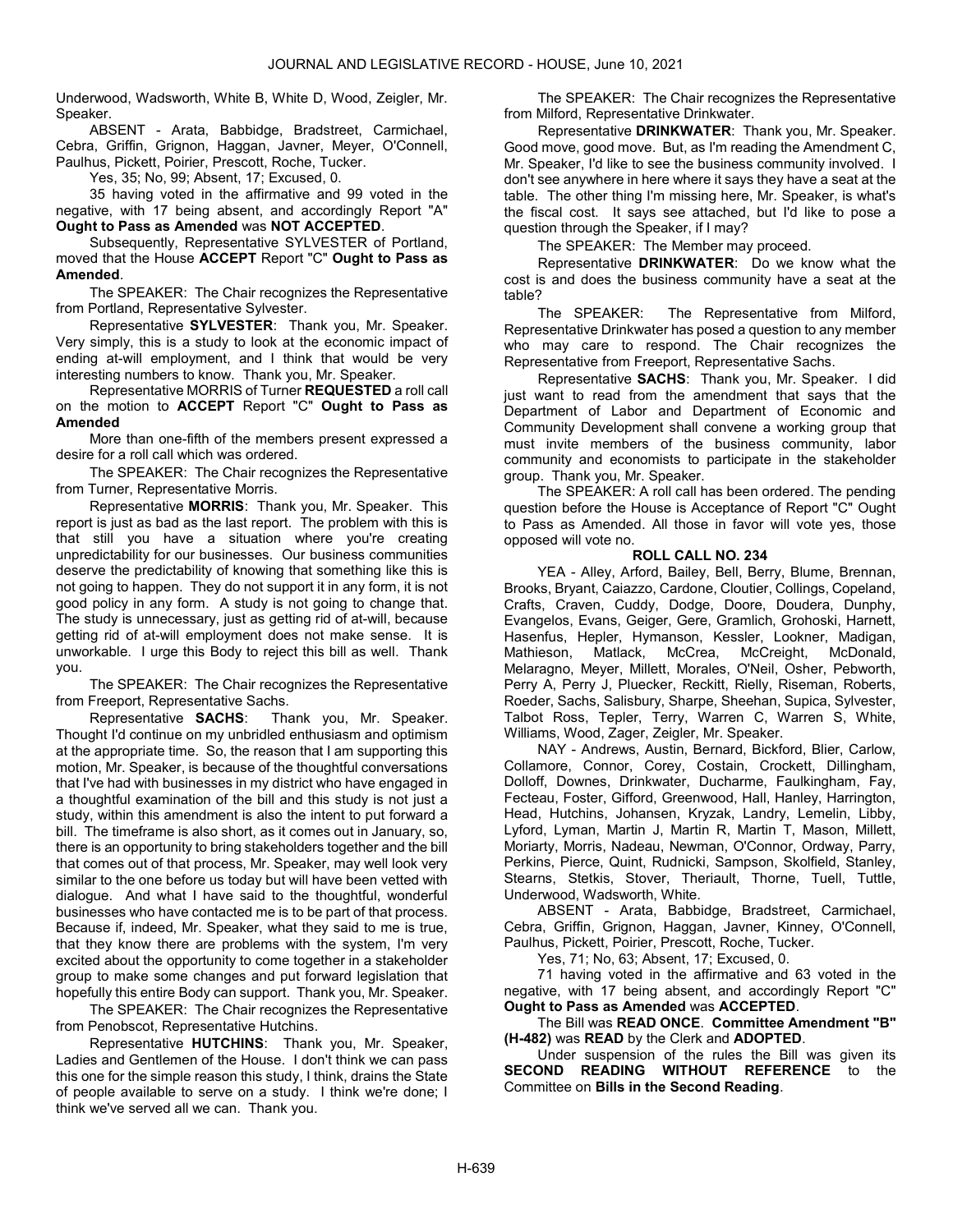Under further suspension of the rules the Bill was PASSED TO BE ENGROSSED as Amended by Committee Amendment "B" (H-482) and sent for concurrence.

\_\_\_\_\_\_\_\_\_\_\_\_\_\_\_\_\_\_\_\_\_\_\_\_\_\_\_\_\_\_\_\_\_

 By unanimous consent, all matters having been acted upon were ORDERED SENT FORTHWITH. \_\_\_\_\_\_\_\_\_\_\_\_\_\_\_\_\_\_\_\_\_\_\_\_\_\_\_\_\_\_\_\_\_

#### SENATE PAPERS Non-Concurrent Matter

 An Act Regarding the Outdoor Release or Abandonment of Balloons

> (H.P. 761) (L.D. 1023) (C. "A" H-137)

PASSED TO BE ENACTED in the House on June 3, 2021. Came from the Senate PASSED TO BE ENGROSSED AS AMENDED BY COMMITTEE AMENDMENT "A" (H-137) AS AMENDED BY SENATE AMENDMENT "B" (S-232) thereto in NON-CONCURRENCE.

The House voted to RECEDE AND CONCUR

 By unanimous consent, all matters having been acted upon were ORDERED SENT FORTHWITH. \_\_\_\_\_\_\_\_\_\_\_\_\_\_\_\_\_\_\_\_\_\_\_\_\_\_\_\_\_\_\_\_\_

\_\_\_\_\_\_\_\_\_\_\_\_\_\_\_\_\_\_\_\_\_\_\_\_\_\_\_\_\_\_\_\_\_

#### REPORTS OF COMMITTEE Divided Reports

 Majority Report of the Committee on EDUCATION AND CULTURAL AFFAIRS reporting Ought to Pass as Amended by Committee Amendment "A" (H-544) on Bill "An Act To Help Maine Students Catch Up and Keep Up by Providing Remedial and Compensatory Assistance in Response to Education Disruption" (EMERGENCY)

(H.P. 238) (L.D. 334)

 Signed: Senators:

 RAFFERTY of York DAUGHTRY of Cumberland

Representatives:

 BRENNAN of Portland CROCKETT of Portland DODGE of Belfast McCREA of Fort Fairfield MILLETT of Cape Elizabeth SALISBURY of Westbrook

 Minority Report of the same Committee reporting Ought Not to Pass on same Bill.

Signed:

Senator:

#### WOODSOME of York

Representatives:

 LYMAN of Livermore Falls ROCHE of Wells SAMPSON of Alfred STEARNS of Guilford

# READ.

 Representative BRENNAN of Portland moved that the House ACCEPT the Majority Ought to Pass as Amended Report.

 Representative STEARNS of Guilford REQUESTED a roll call on the motion to ACCEPT the Majority Ought to Pass as Amended Report.

 More than one-fifth of the members present expressed a desire for a roll call which was ordered.

 The SPEAKER: A roll call has been ordered. The pending question before the House is Acceptance the Majority Ought to Pass as Amended Report. All those in favor will vote yes, those opposed will vote no.

# ROLL CALL NO. 235

 YEA - Alley, Arford, Bailey, Bell, Berry, Blume, Brennan, Brooks, Bryant, Caiazzo, Cardone, Cloutier, Collings, Copeland, Crafts, Craven, Crockett, Cuddy, Dodge, Doore, Doudera, Dunphy, Evangelos, Evans, Fay, Geiger, Gere, Gramlich, Grohoski, Harnett, Hasenfus, Hepler, Hymanson, Kessler, Landry, Lookner, Madigan, Martin J, Martin R, Mathieson, Matlack, McCrea, McCreight, McDonald, Melaragno, Meyer, Millett, Morales, Moriarty, O'Neil, Osher, Pebworth, Perry A, Perry J, Pierce, Pluecker, Reckitt, Rielly, Riseman, Roberts, Roeder, Sachs, Salisbury, Sharpe, Sheehan, Stover, Supica, Sylvester, Talbot Ross, Tepler, Terry, Tuttle, Warren C, Warren S, White, Williams, Wood, Zager, Zeigler, Mr. Speaker.

 NAY - Andrews, Austin, Bernard, Bickford, Blier, Carlow, Collamore, Connor, Corey, Costain, Dillingham, Dolloff, Downes, Drinkwater, Ducharme, Faulkingham, Fecteau, Foster, Gifford, Greenwood, Hall, Hanley, Harrington, Head, Hutchins, Johansen, Kryzak, Lemelin, Libby, Lyford, Lyman, Martin, Mason, Millett, Morris, Nadeau, Newman, O'Connor, Ordway, Parry, Perkins, Quint, Rudnicki, Sampson, Skolfield, Stanley, Stearns, Stetkis, Theriault, Thorne, Tuell, Underwood, Wadsworth, White.

 ABSENT - Arata, Babbidge, Bradstreet, Carmichael, Cebra, Griffin, Grignon, Haggan, Javner, Kinney, O'Connell, Paulhus, Pickett, Poirier, Prescott, Roche, Tucker.

Yes, 80; No, 54; Absent, 17; Excused, 0.

 80 having voted in the affirmative and 54 voted in the negative, with 17 being absent, and accordingly the Majority Ought to Pass as Amended Report was ACCEPTED.

 The Bill was READ ONCE. Committee Amendment "A" (H-544) was READ by the Clerk and ADOPTED.

 Under suspension of the rules the Bill was given its SECOND READING WITHOUT REFERENCE to the Committee on Bills in the Second Reading.

 Under further suspension of the rules the Bill was PASSED TO BE ENGROSSED as Amended by Committee Amendment "A" (H-544) and sent for concurrence.

\_\_\_\_\_\_\_\_\_\_\_\_\_\_\_\_\_\_\_\_\_\_\_\_\_\_\_\_\_\_\_\_\_

 Majority Report of the Committee on EDUCATION AND CULTURAL AFFAIRS reporting Ought to Pass as Amended by Committee Amendment "A" (H-545) on Bill "An Act To Keep All Maine Students Safe by Restricting the Use of Seclusion and Restraint in Schools"

(H.P. 1007) (L.D. 1373)

 Signed: Senators:

 RAFFERTY of York DAUGHTRY of Cumberland

Representatives:

 BRENNAN of Portland CROCKETT of Portland DODGE of Belfast McCREA of Fort Fairfield MILLETT of Cape Elizabeth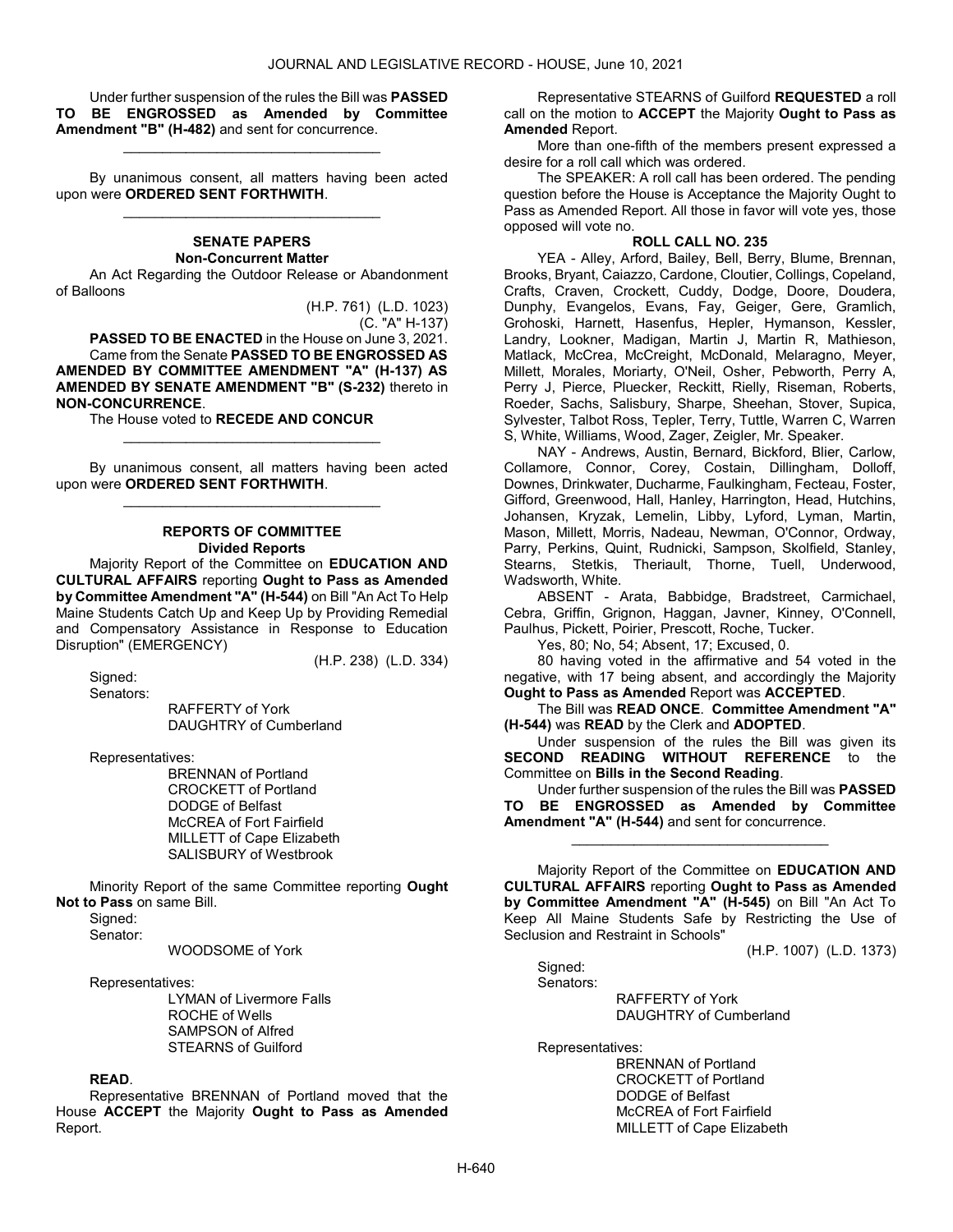#### SALISBURY of Westbrook

 Minority Report of the same Committee reporting Ought Not to Pass on same Bill.

Signed:

Senator:

WOODSOME of York

Representatives:

 LYMAN of Livermore Falls ROCHE of Wells SAMPSON of Alfred STEARNS of Guilford

#### READ.

 Representative BRENNAN of Portland moved that the House ACCEPT the Majority Ought to Pass as Amended Report.

 On further motion of the same Representative, TABLED pending his motion to ACCEPT the Majority Ought to Pass as Amended Report and later today assigned.

\_\_\_\_\_\_\_\_\_\_\_\_\_\_\_\_\_\_\_\_\_\_\_\_\_\_\_\_\_\_\_\_\_

 Majority Report of the Committee on ENERGY, UTILITIES AND TECHNOLOGY reporting Ought to Pass as Amended by Committee Amendment "A" (H-541) on Bill "An Act To Require Consideration of Climate and Equity Impacts by the Public Utilities Commission"

 Signed: Senators: (H.P. 1251) (L.D. 1682)

 LAWRENCE of York VITELLI of Sagadahoc

Representatives:

 BERRY of Bowdoinham CUDDY of Winterport GROHOSKI of Ellsworth KESSLER of South Portland WOOD of Portland ZEIGLER of Montville

 Minority Report of the same Committee reporting Ought Not to Pass on same Bill.

Sianed:

Senator:

STEWART of Aroostook

Representatives:

 CARLOW of Buxton FOSTER of Dexter

# READ.

 Representative BERRY of Bowdoinham moved that the House ACCEPT the Majority Ought to Pass as Amended Report.

The SPEAKER: The Chair recognizes the Representative from Hiram, Representative Wadsworth.

Representative WADSWORTH: Thank you, Mr. Speaker, Ladies and Gentlemen of the House. I rise to oppose the pending motion. If you love undefined catch phrases, this is the bill for you. Environmental justice populations and frontline communities are seeking to be defined. I questioned supporters of the bill in what frontline communities mean to them at the public hearing. Mr. Speaker, I did not get any answers. This is

my third Legislature as being the lead on the EUT and these catchphrases have never come up during committee. This bill is absolutely not needed. Mr. Speaker, I request a Roll Call and please follow my light.

 The same Representative REQUESTED a roll call on the motion to ACCEPT the Majority Ought to Pass as Amended Report.

 More than one-fifth of the members present expressed a desire for a roll call which was ordered.

The SPEAKER: The Chair recognizes the Representative from Camden, Representative Doudera.

Representative DOUDERA: Thank you, Mr. Speaker. Here in Maine, we have a critically important set of goals, published six months ago, that have the potential to help us address what may be the most pressing long-term problem our State has ever faced; preparing for and mitigating the effects of climate change. Maine Won't Wait is the product of the Maine Climate Council, whose work engaged hundreds of Maine citizens, scientists, industry leaders, elected officials, students, and many others and symphonized their thoughts into a set of written goals to reduce carbon emissions and achieve carbon neutrality in Maine by 2045. It was a herculean effort and our State should be very proud of that work. The report also stipulates that future climate actions are to have a focus on protecting and supporting vulnerable communities who are most at risk from climate disruption.

I thank those of you in this chamber who participated in these important discussions of the climate council. The rest of us owe you a debt of gratitude. Now the time has come to take those goals and begin achieving them and a critical way to do that is by empowering our state agencies to emphasize climate and equity impacts, to hold these considerations in the same regard as others such as cost and adequate service. LD 1682 begins this process by focusing on the Public Utilities Commission, an agency whose future decisions are critical to achieving the goals in our climate action plan. As the regulator of 430 electric, gas, telephone, and water utilities and districts in our State, the PUC is uniquely positioned to help us advance climate impacts and make progress. LD 1682 also requires the Governor's Office of Policy Innovation & Future, in consultation with other state agencies and offices, to develop methods to incorporate equity considerations in decision-making at the Department of Environmental Protection, the Public Utilities Commission, and other state agencies and to develop definitions for terms with input from the public and stakeholders and submit a report to the Joint Standing Committees on Environment and Natural Resources and Energy, Utilities and Technology by February 15, 2022. LD 1682 is the action in our States' climate action plan and it begins the critical work of defining important environmental justice terms. I urge you to vote in support. Thank you.

The SPEAKER: The Chair recognizes the Representative from Auburn, Representative Bickford.

Representative BICKFORD: Thank you, Mr. Speaker. Mr. Speaker, Ladies and Gentlemen of the House, what's better for the environment? Is natural gas better for the environment? Solar? Wind? What does it cost after 20 years of solar and wind when they are used up? Where are they going to put the cadmium? What are they going to do with the silver? What are they going to do with the lead in solar? Is that good for the environment? The making of our wind turbines requires a lot of carbon, as does solar. What's this going to do for the cost of our electricity? Those of us that are on Social Security and fixed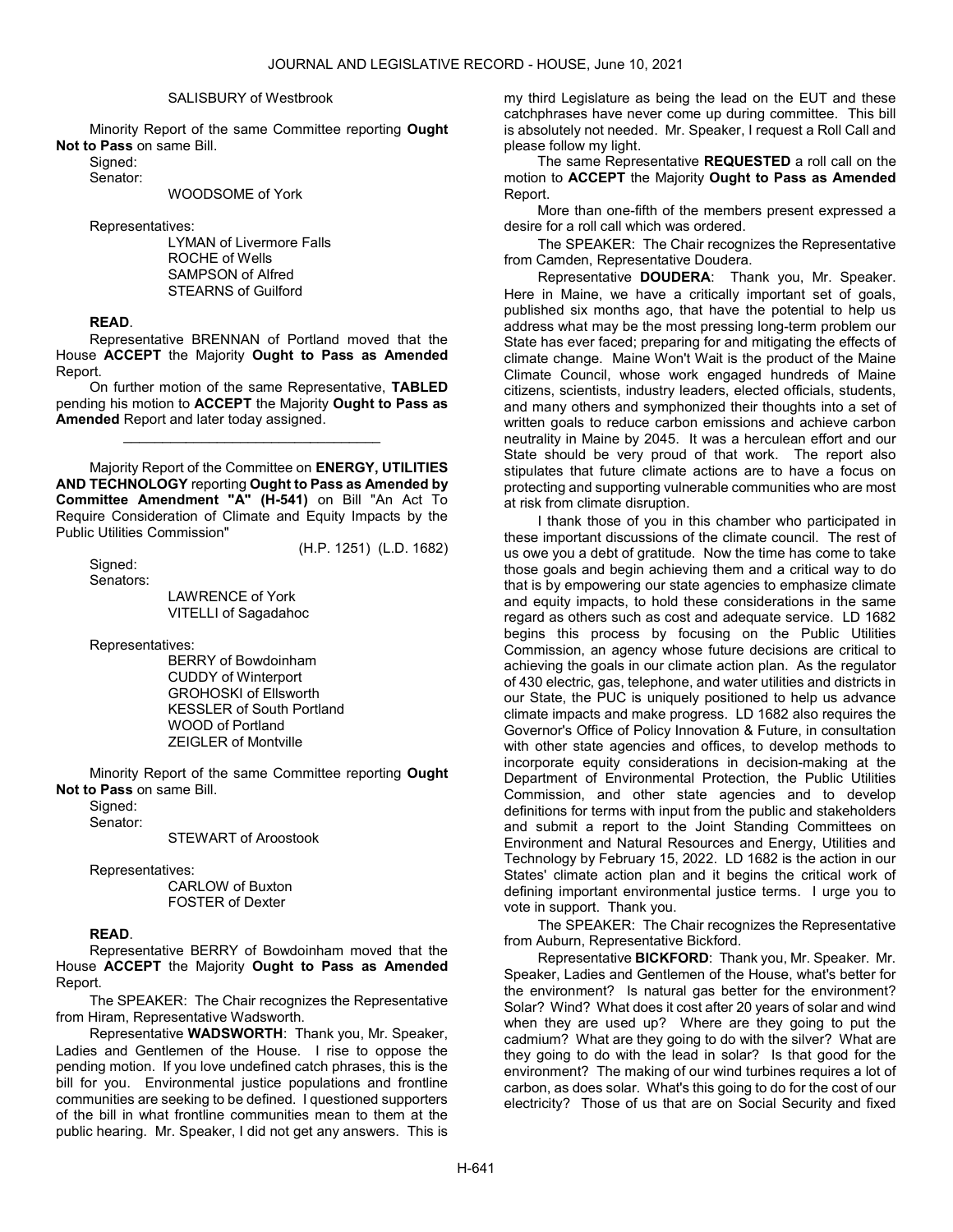incomes? Mr. Speaker, this is a bad bill and I urge you to follow my light.

 The SPEAKER: A roll call has been ordered. The pending question before the House is Acceptance of the Majority Ought to Pass as Amended Report. All those in favor will vote yes, those opposed will vote no.

# ROLL CALL NO. 236

 YEA - Alley, Arford, Bailey, Bell, Berry, Blume, Brennan, Brooks, Bryant, Caiazzo, Cardone, Cloutier, Collings, Copeland, Corey, Crafts, Craven, Crockett, Cuddy, Dodge, Doore, Doudera, Dunphy, Evangelos, Evans, Fay, Geiger, Gere, Gramlich, Grohoski, Harnett, Hasenfus, Hepler, Hymanson, Kessler, Landry, Lookner, Madigan, Martin J, Martin R, Mathieson, Matlack, McCrea, McCreight, McDonald, Melaragno, Meyer, Millett, Morales, Moriarty, O'Neil, Osher, Pebworth, Perry A, Perry J, Pierce, Pluecker, Reckitt, Rielly, Riseman, Roberts, Roeder, Sachs, Salisbury, Sharpe, Sheehan, Stover, Supica, Sylvester, Talbot Ross, Tepler, Terry, Tucker, Tuttle, Warren C, Warren S, White, Williams, Wood, Zager, Zeigler, Mr. Speaker.

 NAY - Andrews, Austin, Bernard, Bickford, Blier, Carlow, Collamore, Connor, Costain, Dillingham, Dolloff, Downes, Drinkwater, Ducharme, Faulkingham, Fecteau, Foster, Gifford, Greenwood, Hall, Hanley, Harrington, Head, Hutchins, Johansen, Kryzak, Lemelin, Libby, Lyford, Lyman, Martin, Mason, Millett, Morris, Nadeau, Newman, O'Connor, Ordway, Parry, Perkins, Quint, Rudnicki, Sampson, Skolfield, Stanley, Stearns, Stetkis, Theriault, Thorne, Tuell, Underwood, Wadsworth, White.

 ABSENT - Arata, Babbidge, Bradstreet, Carmichael, Cebra, Griffin, Grignon, Haggan, Javner, Kinney, O'Connell, Paulhus, Pickett, Poirier, Prescott, Roche.

Yes, 82; No, 53; Absent, 16; Excused, 0.

 82 having voted in the affirmative and 53 voted in the negative, with 16 being absent, and accordingly the Majority Ought to Pass as Amended Report was ACCEPTED.

 The Bill was READ ONCE. Committee Amendment "A" (H-541) was READ by the Clerk and ADOPTED.

 Under suspension of the rules the Bill was given its SECOND READING WITHOUT REFERENCE to the Committee on Bills in the Second Reading.

 Under further suspension of the rules the Bill was PASSED BE ENGROSSED as Amended by Committee Amendment "A" (H-541) and sent for concurrence.

\_\_\_\_\_\_\_\_\_\_\_\_\_\_\_\_\_\_\_\_\_\_\_\_\_\_\_\_\_\_\_\_\_

 Majority Report of the Committee on INNOVATION, DEVELOPMENT, ECONOMIC ADVANCEMENT AND BUSINESS reporting Ought Not to Pass on Bill "An Act To Require Crane Operators To Be Licensed"

(H.P. 145) (L.D. 210)

Signed:

Senators:

 CYRWAY of Kennebec LUCHINI of Hancock

Representatives:

 ANDREWS of Paris AUSTIN of Gray BERNARD of Caribou COLLAMORE of Pittsfield DUCHARME of Madison

 Minority Report of the same Committee reporting Ought to Pass as Amended by Committee Amendment "A" (H-543)

on same Bill. Signed: Senator:

CURRY of Waldo

Representatives:

 ROBERTS of South Berwick BAILEY of Gorham GEIGER of Rockland HASENFUS of Readfield PEBWORTH of Blue Hill

# READ.

 Representative ROBERTS of South Berwick moved that the House ACCEPT the Majority Ought Not to Pass Report.

 On further motion of the same Representative, TABLED pending her motion to ACCEPT the Majority Ought Not to Pass Report and later today assigned.

\_\_\_\_\_\_\_\_\_\_\_\_\_\_\_\_\_\_\_\_\_\_\_\_\_\_\_\_\_\_\_\_\_

 Majority Report of the Committee on INNOVATION, DEVELOPMENT, ECONOMIC ADVANCEMENT AND BUSINESS reporting Ought to Pass as Amended by Committee Amendment "A" (H-542) on Bill "An Act To Build a Child Care System by Recruiting and Retaining Maine's Early Childhood Educators Workforce"

(H.P. 1223) (L.D. 1652)

 Signed: Senators:

 CURRY of Waldo CYRWAY of Kennebec LUCHINI of Hancock

Representatives:

 ROBERTS of South Berwick ANDREWS of Paris BAILEY of Gorham BERNARD of Caribou COLLAMORE of Pittsfield DUCHARME of Madison GEIGER of Rockland HASENFUS of Readfield PEBWORTH of Blue Hill

 Minority Report of the same Committee reporting Ought Not to Pass on same Bill.

 Signed: Representative: AUSTIN of Gray

# READ.

 `On motion of Representative ROBERTS of South Berwick, TABLED pending ACCEPTANCE of either Report and later today assigned.

\_\_\_\_\_\_\_\_\_\_\_\_\_\_\_\_\_\_\_\_\_\_\_\_\_\_\_\_\_\_\_\_\_

 By unanimous consent, all matters having been acted upon were ORDERED SENT FORTHWITH. \_\_\_\_\_\_\_\_\_\_\_\_\_\_\_\_\_\_\_\_\_\_\_\_\_\_\_\_\_\_\_\_\_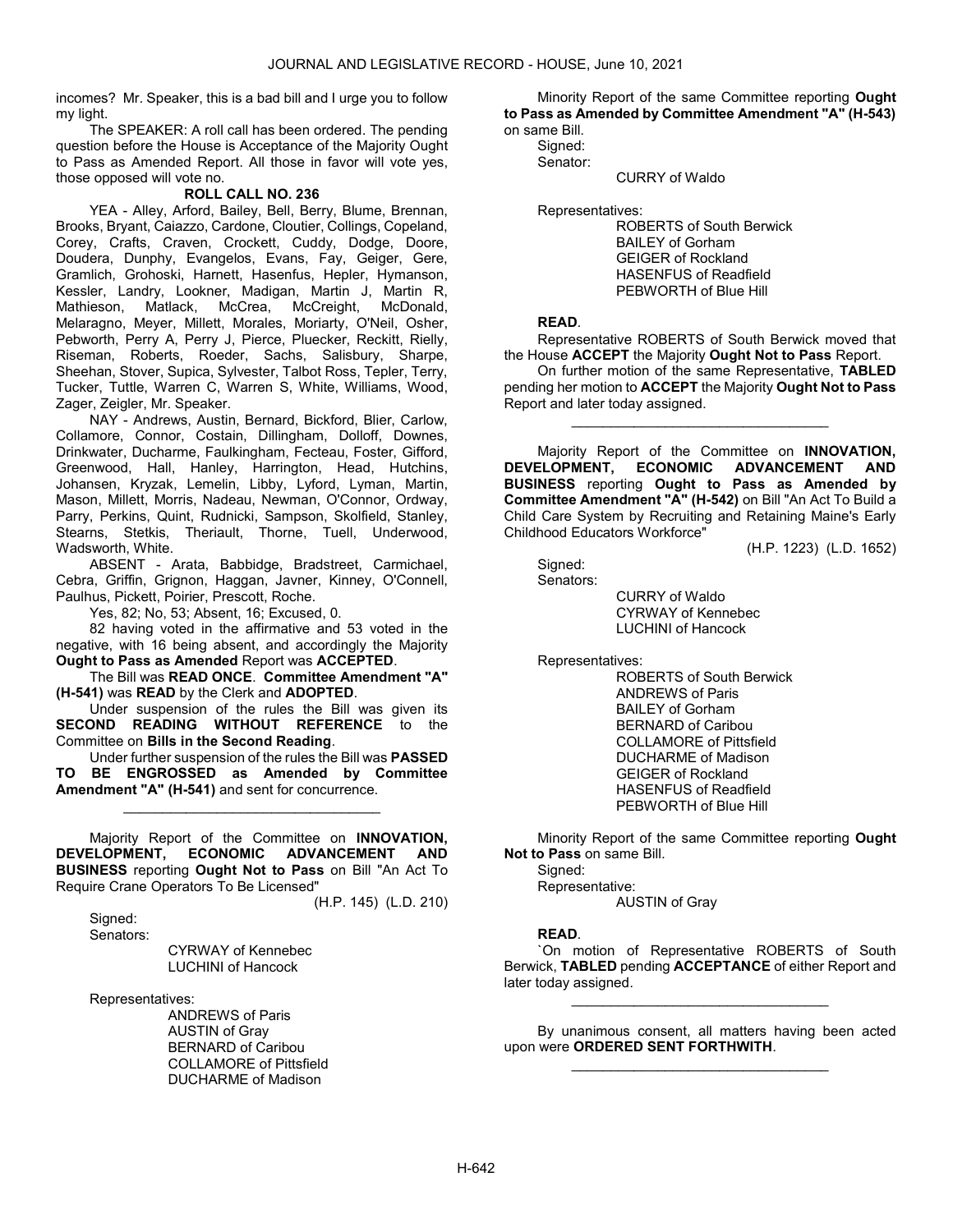Majority Report of the Committee on JUDICIARY reporting Ought to Pass on Bill "An Act To Implement the Recommendations of the Right To Know Advisory Committee Concerning Fees Charged for Responding to Public Records Requests"

(H.P. 997) (L.D. 1346)

 Signed: Senators:

 CARNEY of Cumberland SANBORN of Cumberland

Representatives:

 HARNETT of Gardiner BABBIDGE of Kennebunk EVANGELOS of Friendship MORIARTY of Cumberland RECKITT of South Portland SHEEHAN of Biddeford

 Minority Report of the same Committee reporting Ought Not to Pass on same Bill.

 Signed: Senator:

KEIM of Oxford

Representatives:

 HAGGAN of Hampden LIBBY of Auburn POIRIER of Skowhegan THORNE of Carmel

 Representative NEWELL of the Passamaquoddy Tribe - of the House - supports the Majority Ought to Pass Report.

# READ.

 Representative HARNETT of Gardiner moved that the House ACCEPT the Majority Ought to Pass Report.

 Representative DILLINGHAM of Oxford REQUESTED a roll call on the motion to ACCEPT the Majority Ought to Pass Report.

 More than one-fifth of the members present expressed a desire for a roll call which was ordered.

The SPEAKER: The Chair recognizes the Representative from Auburn, Representative Libby.

Representative LIBBY: Thank you, Mr. Speaker. I read the testimony of Judith Meyer, who said in her testimony, much more coherently than I ever could, the opposition I have to this bill. This bill is the culmination of several years of debate about how Maine could better manage large FOA requests, specifically requests that come from commercial data miners, for-profit companies that seek access to, for instance, public records to create databases to reach new customers. These requests are enormous, they take a lot of staff time and there is a general irritation about companies that use public records for their own profit. But this bill does not erase that problem, it probably doesn't even ease it because these companies have proven time and again that they're willing to pay and willing to pay any price. So, while this bill would certainly bring in more revenue on data mining requests, what it really does is punish Maine people whose interest in public records is personal and it punishes Maine advocates and educators who access public records for research purposes. Most of all, it punishes the poor. Let's do the math. A person of extremely limited means is bothered by a neighbor's rapidly-growing pile of junk in the dooryard and wants to know what the town has done over the

years to enact a junkyard ordinance. And that person, who may never have filed a FOA request in their lifetime, files an overlybroad FOA for copies of any selectman's minutes in which the topic may have come up. The town's estimate to research and produce the documents is set at 10 hours. Currently, the total cost to this taxpayer to receive what he has asked for would be \$135, the first hour free and nine hours following at \$15 per hour. Under this proposal, the total cost would \$200, two hours free and eight hours at \$25 per hour, an increase of \$65. That might just be enough for this person to give up and just endure the junk.

There is no question that the cost of public access is a barrier to public access for all except those willing to pay any costs, like commercial requesters. Public records are created for and maintained in service to the public and the public, through its tax dollars, pays for that creation and maintenance. The public should not then bear a high cost for access to those documents. Thank you, and I ask that you follow my light and vote against the pending motion.

The SPEAKER: The Chair recognizes the Representative from Gardiner, Representative Harnett.

Representative HARNETT: Thank you, Mr. Speaker. I had the honor of chairing the Right to Know Advisory Committee during the 129th Legislature. The committee is made up of 16 stakeholders, representing various interests, some supporting transparency in government, all members of the media, members of state agencies, municipalities and educational institutions. The vote on this bill was; 15 to 1. There was one dissent, and that was Judith Meyer. Let me tell you what this bill does. Currently, when somebody files a Freedom of Access request, they get the first hour of work by the municipality or the state agency for free and then all the hours after that are billed at \$15 an hour. What this bill does is it increases the amount of free time to two hours but then raises the rate to \$25 for all hours after that. Over 90% of all Freedom of Access requests are satisfied with less than two hours of work by a state agency or a municipality. All of those will be free to anybody who requests it. It does not increase the fees paid until the amount of time exceeds four hours. That covers over 95% of all FOA requests.

This bill, which was worked out with all of the stakeholders, particularly municipalities and the MMA, found that it is costing municipalities upwards of \$35 an hour to comply with this work because of the salary of the persons paid to do it. This is a reasonable compromise. The committee looked at who should pay for large requests that take up well over four hours that are often commercial in interest and the decision was made that it should not be placed on the property taxpayer but instead should be placed on the entity requiring the information. This is a reasonable compromise, overwhelmingly supported by the advisory committee, and I ask you to support the motion before you.

 The SPEAKER: A roll call has been ordered. The pending question before the House is Acceptance of the Majority Ought to Pass Report. All those in favor will vote yes, those opposed will vote no.

# ROLL CALL NO. 237

 YEA - Alley, Arford, Bailey, Bell, Berry, Blume, Brennan, Brooks, Bryant, Caiazzo, Cardone, Carlow, Cloutier, Collings, Copeland, Corey, Crafts, Craven, Crockett, Cuddy, Dodge, Doore, Doudera, Dunphy, Evangelos, Evans, Fay, Geiger, Gere, Gramlich, Grohoski, Harnett, Hasenfus, Hepler, Hutchins, Hymanson, Kessler, Landry, Lookner, Madigan, Martin J, Martin R, Mathieson, Matlack, McCrea, McCreight, McDonald, Melaragno, Meyer, Millett, Morales, Moriarty, Newman, O'Neil, Osher, Pebworth, Perkins, Perry A, Perry J, Pierce, Pluecker,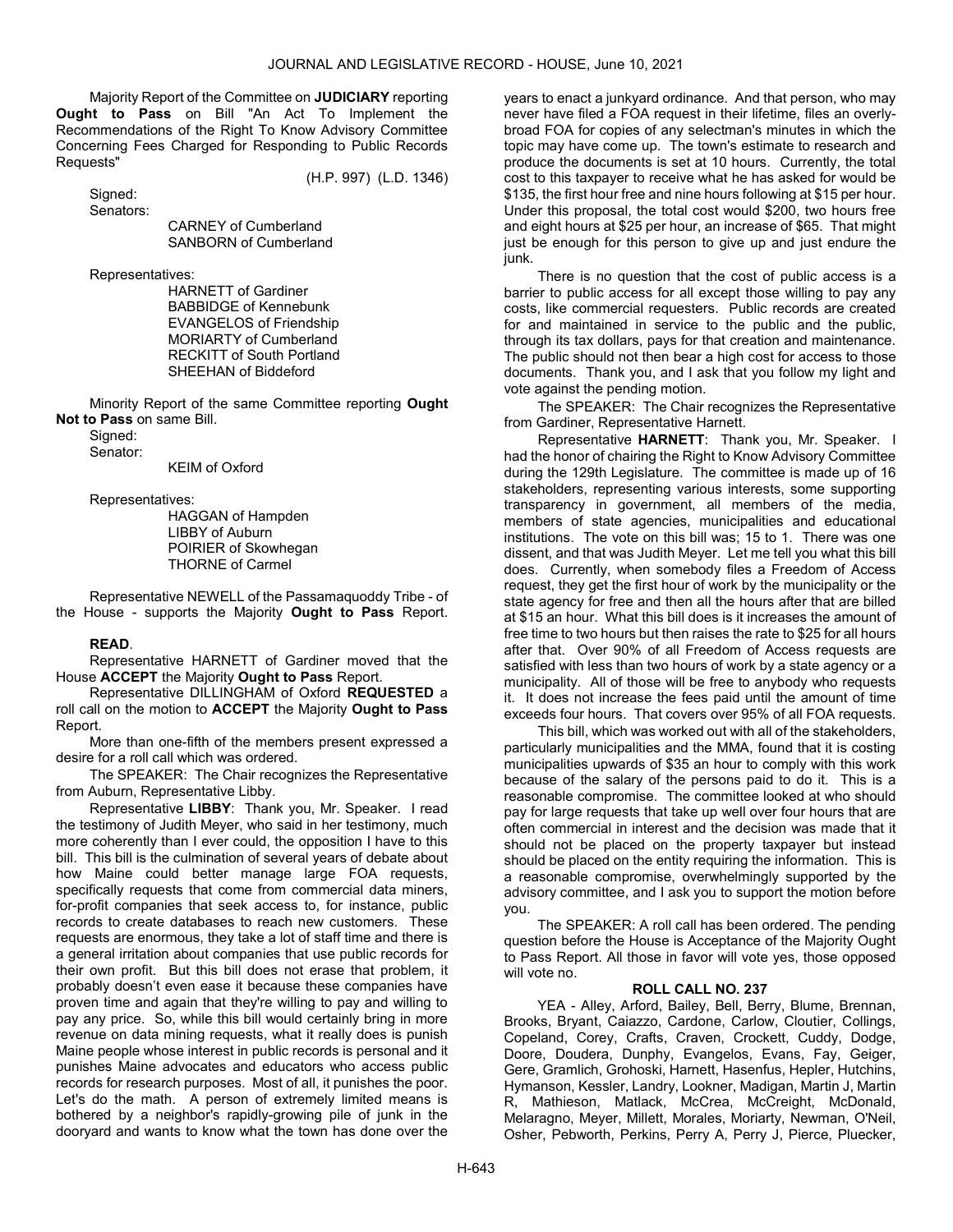Reckitt, Rielly, Riseman, Roberts, Roeder, Sachs, Salisbury, Sharpe, Sheehan, Stearns, Stover, Supica, Sylvester, Talbot Ross, Tepler, Terry, Tucker, Tuttle, Warren C, Warren S, White, Williams, Wood, Zager, Zeigler, Mr. Speaker.

 NAY - Andrews, Austin, Bernard, Bickford, Blier, Collamore, Connor, Costain, Dillingham, Dolloff, Downes, Drinkwater, Ducharme, Faulkingham, Fecteau, Foster, Gifford, Greenwood, Hall, Hanley, Harrington, Head, Johansen, Kryzak, Lemelin, Libby, Lyford, Lyman, Martin, Mason, Millett, Morris, Nadeau, O'Connor, Ordway, Parry, Quint, Rudnicki, Sampson, Skolfield, Stanley, Stetkis, Theriault, Thorne, Tuell, Underwood, Wadsworth, White.

 ABSENT - Arata, Babbidge, Bradstreet, Carmichael, Cebra, Griffin, Grignon, Haggan, Javner, Kinney, O'Connell, Paulhus, Pickett, Poirier, Prescott, Roche.

Yes, 87; No, 48; Absent, 16; Excused, 0.

 87 having voted in the affirmative and 48 voted in the negative, with 16 being absent, and accordingly the Majority Ought to Pass Report was ACCEPTED.

The Bill was READ ONCE.

 Under suspension of the rules the Bill was given its SECOND READING WITHOUT REFERENCE to the Committee on Bills in the Second Reading.

 Under further suspension of the rules the Bill was PASSED TO BE ENGROSSED and sent for concurrence. \_\_\_\_\_\_\_\_\_\_\_\_\_\_\_\_\_\_\_\_\_\_\_\_\_\_\_\_\_\_\_\_\_

Six Members of the Committee on JUDICIARY report in Report "A" Ought to Pass on Bill "An Act To Prohibit Evictions until 90 Days after the End of the Governor's Declaration of Emergency" (EMERGENCY)

Signed:

(H.P. 921) (L.D. 1255)

Representatives:

 HARNETT of Gardiner BABBIDGE of Kennebunk EVANGELOS of Friendship MORIARTY of Cumberland RECKITT of South Portland SHEEHAN of Biddeford

 Seven Members of the same Committee report in Report "B" Ought Not to Pass on same Bill.

 Signed: Senators:

 CARNEY of Cumberland KEIM of Oxford SANBORN of Cumberland

Representatives:

 HAGGAN of Hampden LIBBY of Auburn POIRIER of Skowhegan THORNE of Carmel

Representative NEWELL of the Passamaquoddy Tribe - of<br>the House - supports Report "A" Ought to Pass. House - supports Report "A" Ought to Pass.

# READ.

 Representative HARNETT of Gardiner moved that the House ACCEPT Report "A" Ought to Pass.

 Representative DILLINGHAM of Oxford REQUESTED a roll call on the motion to ACCEPT Report "A" Ought to Pass.

 More than one-fifth of the members present expressed a desire for a roll call which was ordered.

The SPEAKER: The Chair recognizes the Representative from Auburn, Representative Libby.

Representative LIBBY: Thank you, Mr. Speaker. I rise in opposition to the pending motion for several reasons, all of which point to the fact that this bill is simply not necessary. On April 16, 2020, the Chief Executive issued Executive Order 40. This order extended 30 day notice to 60 days and 7 day notice to 30 days. And this policy will remain in place until 30 days after the termination of the State of Emergency. In addition, the Judicial Branch has a significant backlog such that eviction proceedings are delayed, often by months at this point. Given the availability of the rental relief program, this bill is redundant. The program covers unpaid rent with no monthly upper limit. There is no monthly cap on eligible rent relief. The monthly amount is determined by the rent payment agreed to in your lease. You may apply for back rent owed back to March 13, 2020 as well as up to three months of upcoming rent at one time.

The important piece of this program that I must emphasize, Mr. Speaker, is that tenants must apply and that landlords cannot apply themselves, even if they have a tenant that both refuses to pay rent and refuses to apply for rent relief. This bill would allow tenants to not pay their rent without providing verification of their ability to pay with either their own financial resources or through their ability to receive rental assistance. While this bill focuses on the tenant's right to housing, we must simultaneously consider a landlord's necessity to pay their mortgage, taxes, insurance, heating bills, electrical bills and water and sewer bills. This bill is like writing a bill that states that all critical items to support human health, such as food and medicine from your local grocery store or pharmacy, are free for the population for the duration of an emergency and for 90 days afterward. Please follow my light and vote against the pending motion. I ask that the Clerk read the Committee Report.

 Representative LIBBY of Auburn REQUESTED that the Clerk READ the Committee Report.

The Clerk **READ** the Committee Report in its entirety.

The SPEAKER: The Chair recognizes the Representative from Buxton, Representative Blier.

Representative BLIER: Thank you, Mr. Speaker, Ladies and Gentlemen of the House. This is what I do for a living. You'd think I'd be passionate about it, but I'm not really because I've had such a whipping this year that this is really no different. The truth of the matter is this; Maine State Housing has done a wonderful job taking care of the poor in our State. This doesn't do that. What this does is it protects the people who make the income to pay rent but choose not to. Most of you have received a check from being a legislator, for serving here. I have not. Mine has kept families in their homes who make enough money to pay rent but don't. Now, think about this now, put yourself in my shoes. You drive by your tenant's house, they're barbecuing a filet mignon, drinking beer and smoking cigarettes on your dime. How does that make you feel? This does not protect the poor. This protects the people who you educate by telling them there's a moratorium on evictions, that they don't have to pay rent, and force me to pay their rent in place. Now, if you make \$15,000 working for the Legislature, you can buy a house. You can buy the house, you can house a tenant, and you can pay all the utilities and the mortgage and let them live there for free if you want to help the poor. That's what you're forcing people like myself to do. So, instead of putting in legislation and going out and telling people you're doing a great job to protect the poor, buy housing and let them live there for free. It's the same thing. Get credit for what you're really doing. Thank you, Mr. Speaker.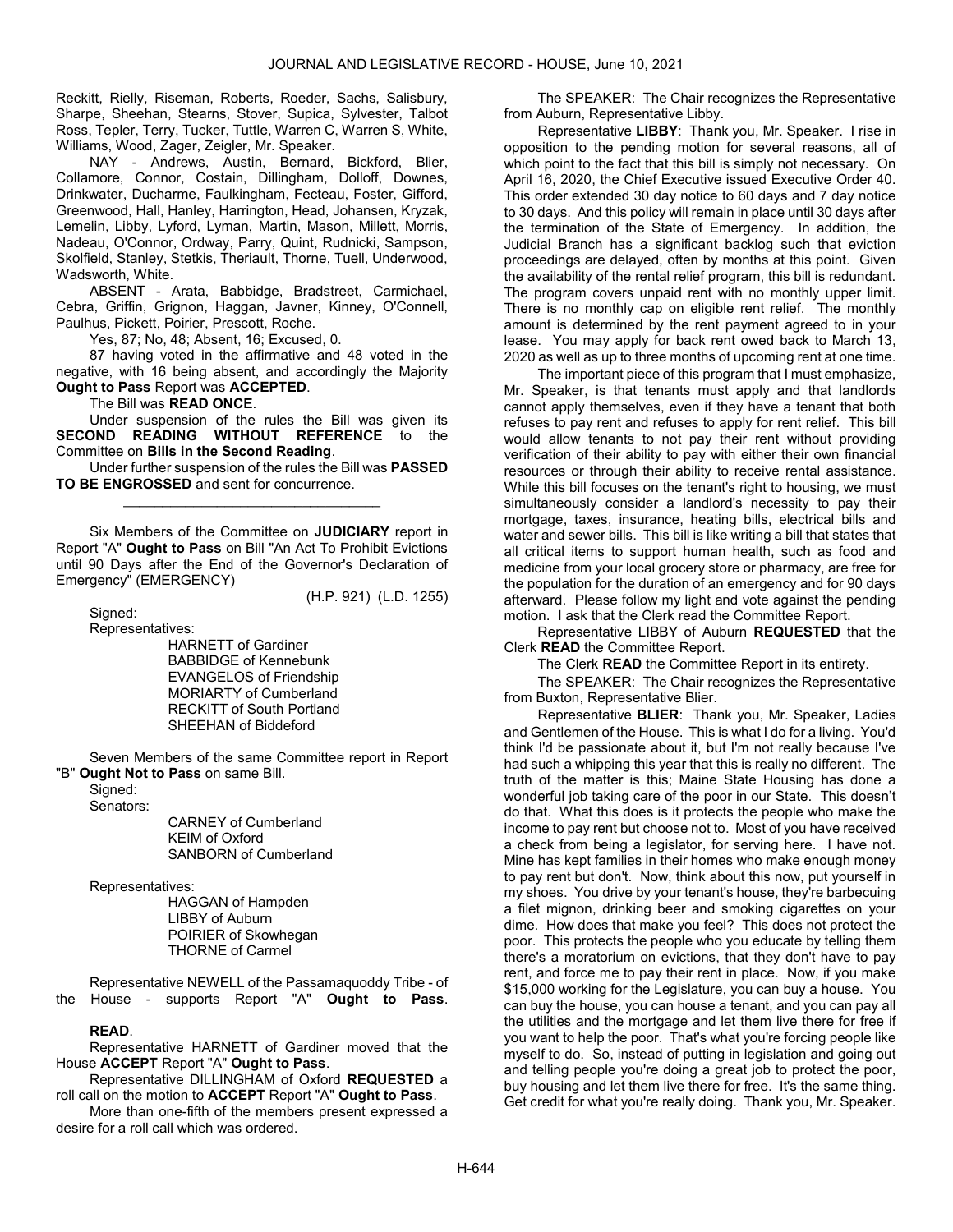The SPEAKER: The Chair recognizes the Representative from Portland, Representative Lookner.

Representative LOOKNER: Thank you, Mr. Speaker. When I introduced this bill, it was the beginning of the pandemic and it was clear that the protections in place were not adequate, in my opinion. It's been shown that states that enacted broader evictions moratoria throughout the pandemic had lower death rates. A UCLA study attributed over 10,000 deaths nationally to a lack of adequate protections for tenants through the pandemic. We are still very much in the midst of a pandemic and a national and state emergency. As much as I dislike it and wish that things could just get back to normal, we're close but we're not quite there. We're also going to be facing a wave of evictions as soon as the state of emergency lifts and people are unable to access those federal benefits that they've been relying on for the last 14 or 15 months now.

So, you know, we spent a lot of time in this Body debating about, you know, how are we going to help people who are experiencing homelessness and people who can't afford their homes and, you know, the best way to prevent homelessness is to keep people in their homes. I, for one, believe that housing is a human right, the U.N. concurs. In 1948, they declared that everybody has the right to adequate housing in which they can provide for their health and wellbeing. That's really what this bill is about. It comes down on landlords, you know, most of whom have been doing their best to provide and work with their tenants and there are some federal programs in place that can help folks. But it's really, you know, this is just the step that we're going to protect human lives and provide for housing and keep people in their homes. It's not an easy thing to do and I understand it's tough on landlords but folks, you know, who choose to become landlords also assume a lot of responsibility for their tenants. That's just the reality. So, you know, that's why I introduced this bill. A couple of things that I've heard that I'd like to counter, so, there's nothing in this bill that prevents a landlord from going back to collect back rent after the fact. So, you can go back and get that rent, there is nothing preventing you from doing that. This is not about protecting bad tenants; this is about extending the federal evictions moratorium that only extended to --

The SPEAKER: The Member will defer. The Chair recognizes the Representative from Windham, Representative Corey, and inquires as to his Point of Order.

Representative COREY: Mr. Speaker, Point of Order. The Member is addressing us, the Body, and not looking forward.

On POINT OF ORDER, Representative COREY of Windham asked the Chair to remind Representative LOOKNER of Portland to address the Speaker and not turn to the rest of the House.

The SPEAKER: The Chair would advise Members I have given a great deal latitude in the course of debate today with Members, where their eyes are positioned. I would ask the Member and remind the Member to address comments to the Chair, but I have given some latitude. The Member may proceed.

 The Chair reminded Representative LOOKNER of Portland to address his comments toward the Speaker.

Representative LOOKNER: Thank you, Mr. Speaker. I'll do my best to look straight ahead. So, what it comes down to here is that landlords have assumed a lot of responsibility for their tenants and I understand that and it's not easy, I get that, but we are in a state of emergency, this is about saving lives. The data is there, the studies are there, I think this is the responsible and the humane thing to do, that's why I introduced this bill, because housing is a human right, in my mind, and, you know, we're going to get through this pandemic, this is a state of emergency, this is a historic period of history that we are going through. So, that's why, you know, I put this bill in and it may seem drastic to a lot of folks but in my mind it's what needs to be done. So, please vote with me, I'll be supporting the motion.

The SPEAKER: The Chair recognizes the Representative from Buxton, Representative Blier.

Representative BLIER: Thank you, Mr. Speaker. Sorry for rising a second time. I'm appreciative of the previous speaker that introduced the bill and that I'm very happy to see that he's willing to write me a check from his legislative pay to help keep people in their homes. But, having said that, he's incorrect in this statement; you can collect back rents but they have to qualify for the Maine State Housing program. This is not protecting those people. The programs are out there for people who can't pay that need to stay in their homes. This extension, the 90 days, is for people who choose not to apply for the program, who choose to take advantage of landlords' situations. This is what this bill is doing. This is not helping the poor people. This is not helping the poor. Thank you.

The SPEAKER: The Chair recognizes the Representative from Cumberland, Representative Moriarty.

Representative MORIARTY: Thank you, Mr. Speaker. As a member of the Judiciary Committee who voted in favor of the motion Ought to Pass, I have a few bullet points to make and won't go on at length. First of all, this pertains only to the state of emergency declared on March 15, 2020. It has no ongoing effect whatsoever in the event that any future state of emergency should be called for any reason.

Secondly, it does not excuse the obligation of a tenant to pay rent. The obligation accrues during the period of time in which the tenant may be unable to pay rent. I don't mean to split hairs, I know it's tough going after somebody for actual income or rental obligation if they have no assets, but it doesn't say that you can, in effect, continue to stay and not accrue an obligation to pay at some point. Furthermore, all this does is prevent a court from issuing a judgment of forceable entry and detainer for two reasons; the nonpayment of rent or for the expiration of a lease in the event that there is a lease between the parties. There's nothing here that would prevent a landlord from filing a complaint with the court for forceable entry and detainer and, in effect, getting in line for an eventual hearing. That can still happen, it's just that the court can't issue a judgment until more than 90 days have passed since the expiration of the state of emergency. Thank you.

The SPEAKER: The Chair recognizes the Representative from Milford, Representative Drinkwater.

Representative DRINKWATER: Thank you, Mr. Speaker. As a former landlord myself, I've gone the small claims route of trying to collect some money. Let me tell you something right now about my experience; I never got paid. I spent money to get there, I took them through all the steps. They didn't show. I had to pay to get them to show through the sheriff's office, they showed. The judge said you're going to give Mr. Drinkwater your income tax return and you're going to pay him \$25 a week until you're paid in full. That was 1989, Mr. Speaker. I'm still waiting for my first payment. Hopefully, I'll get it soon. Mr. Speaker, I introduced the bill in Labor and Housing, heard from a lot of landlords that they wanted to apply for rent relief along with their tenant so that the landlord could get the rent. There are some tenants that absolutely refuse to sign. So, introduced the bill, had a hearing, had a workshop, the Maine State Housing said that we can't do it because of federal law, that the tenant has to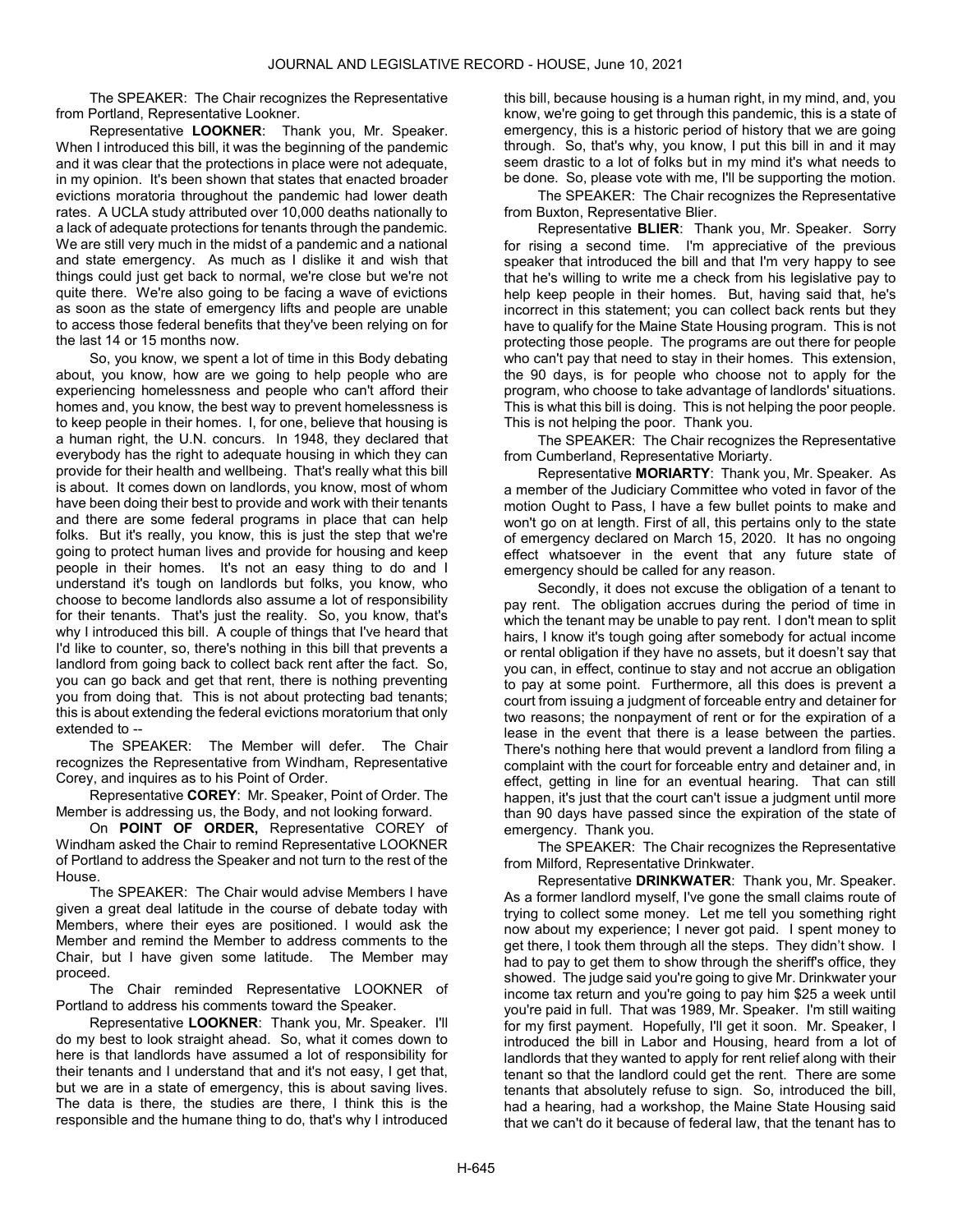sign. So, my last part, Mr. Speaker, is just a simple question. Will the government continue to pay rent for those 90 days, through the Speaker, if somebody knew the answer, I would appreciate it, sir.

The SPEAKER: The Representative from Milford, Representative Drinkwater has posed a question to any member who may care to respond. The Chair recognizes the Representative from Canaan, Representative Stetkis.

Representative STETKIS: Thank you, Mr. Speaker. I'd like to ask a question through the Chair.

The SPEAKER: The Member may proceed.

Representative STETKIS: So, you know, a real-world situation, if a landlord, whether it's a single residence or multi residences, if they're not receiving rent from their tenants and they cannot evict them, is there something in place that protects the landlord from being foreclosed on that property which not only the landlord loses the property but also the poor person we're trying to protect, I guess, loses their place to live? Is there such a thing in place to keep this from happening?

The SPEAKER: The Representative from Canaan, Representative Stetkis has posed a question to any member who may care to respond. The Chair recognizes the Representative from Portland, Representative Sylvester.

Representative SYLVESTER: Thank you, Mr. Speaker. I would just mention once again the programs that I continue to mention, which is the 200 million federal dollars which will provide back rent for any COVID-related lapse in rent and bills, which, again, I would encourage the Members of this Body to let their constituents know when they reach out, whether they be landlords or tenants, and then the 165 million which is coming which we expect to be more permissive in terms of its ability to pay rent and bills and that, you know, we hope will be the start of programs that will help landlords pay those bills. I understand the frustration of landlords who might have tenants who refuse to apply for this relief. I have talked to hundreds of tenants who were very happy to find out it was there, I haven't yet talked to one that wasn't wanting to apply on it, but I can see that they might exist. And I would just say that I would encourage, as I said, all of our constituents to reach out because this relief is very important, not only to tenants but also to landlords. Thank you, Mr. Speaker.

The SPEAKER: The Chair recognizes the Representative from Bangor, Representative Supica.

Representative SUPICA: Thank you, Mr. Speaker. There is a direct correlation between a person's health and their housing. We know that quality affordable housing reduces negative health outcomes. The effects that evictions have on public health are clear; an eviction causes a family to lose their home and most often their possessions and it is an extremely traumatic event. Children will have to change schools, people can lose their jobs from the turbulence, and a mark is now placed against them, making it harder to rent again. It has a huge effect on peoples' mental health and wellbeing. It is also shown that it's not just a cause of poverty or is not just a condition of poverty, but a cause. And that is why I rise in support of this bill today.

The SPEAKER: The Chair recognizes the Representative from Portland, Representative Lookner.

Representative LOOKNER: Thank you, Mr. Speaker. I just want to address the Good Representative who was asking about foreclosures. When I considered this bill originally, I wanted to include that but was looking at the data and it's already much more difficult to foreclose on somebody who owns their property than it is to evict a tenant who is renting their home. So, in order to foreclose, it takes months and months and months of court proceedings. If somebody wanted to start that, if they were behind on their mortgage and they couldn't pay and the bank decided to start that process, it would take months and months and I think that provides an adequate buffer. You know, but the data is showing that's not really happening right now. People who own their properties are generally doing pretty well through the pandemic and, per usual, the hardest hit are the most vulnerable among us, so, that's why I limited it and made it very simple here to just evictions and sewing up some of those loopholes that were left out by the federal evictions moratorium.

So, really, that's not happening in the State of Maine right now and, you know, this is just focused on the problem which is keeping people in their homes for the duration of the pandemic, saving lives and it's going to make their recovery much easier. Thank you.

The SPEAKER: The Chair recognizes the Representative from Pittsfield, Representative Collomore.

Representative COLLOMORE: Thank you, Mr. Speaker. I do have a question of clarification because I don't see it in the bill text. Does this apply on to, I'm sorry; may I ask a question?

The SPEAKER: The Member may proceed.

Representative COLLOMORE: Thank you. Does this apply only to residential or does this apply to as well businesses that rent? We have commercial property and I'm curious if this affects our properties as well.

The SPEAKER: The Representative from Pittsfield, Representative Collomore has posed a question to any member who may care to respond. The Chair recognizes the Representative from Portland, Representative Lookner.

Representative LOOKNER: Thank you, Mr. Speaker. This is only for residential.

The SPEAKER: The Chair recognizes the Representative from Portland, Representative Collings.

Representative COLLINGS: Mr. Speaker, Ladies and Gentlemen of the House. I just wanted to quickly reply to some of the questions previously asked that I don't think were answered fully. Number one, there was some SBA funding made available which landlords and property owners could've applied for, so, some consideration was done for that. Most credit unions and banks, anyway, at least I know in the State, throughout most of this pandemic were very reasonable to work with property owners, whether they were renting or just someone had a mortgage on a home. As far as the CDC national moratorium that would protect renters, they actually would've had to have signed a declaration form for that to be in effect, so, if they didn't, that wouldn't be in effect, so. that's something that would've had to have been worked out with the CDC, that declaration form, and the tenant and the landlord.

And as another legislator from Portland spoke, and I'll reiterate, there is the 200 million dollars sent to Maine of which a tenant can work with the landlord and get up to 15 months of rent and as there is some uncertainty in this pandemic, we're doing very well and I hope that continues, but if we don't, if some things may change, I think it's important to have this in effect if needed in this instance and it's an added protection in the event that this happens. And another Representative from Portland who introduced this bill is correct; there is lots of data that showed a correlation between people getting evicted throughout the country and fatalities. So, during an infectious disease, a pandemic happening, it's obviously a health risk when it's at its peak, if people are thrown out of their house and put in crowded environments where they're susceptible to getting this virus. So, that's the impetus of why the Good Representative from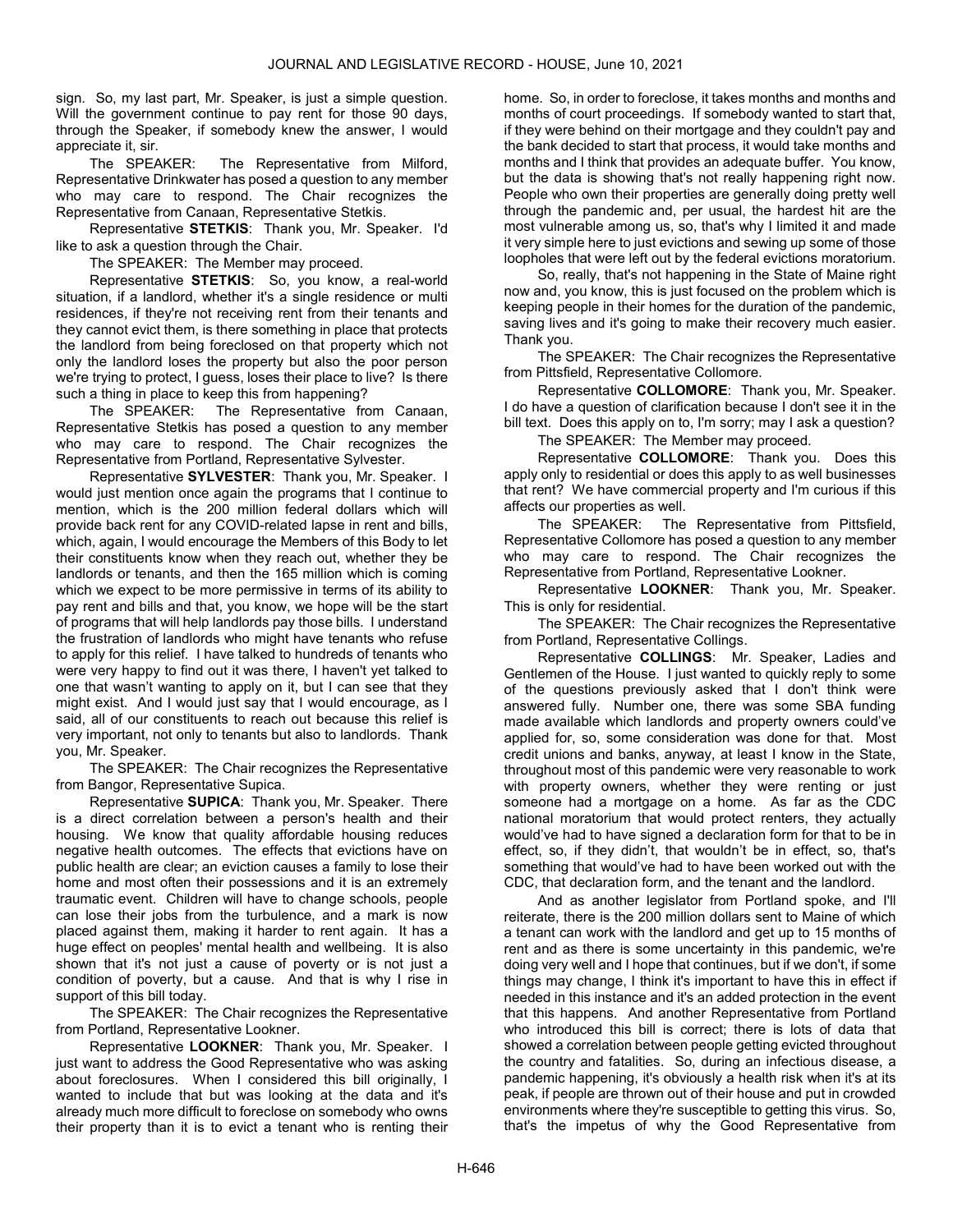Portland put this bill in. I support it. I understand the hardship of many property owners, I know it's tough, I know it's been a tough 15-16 months for people, but I do believe that the federal government and the state government has put reasonable protections in place for both property owners and tenants and with the fact that a federal, at least one level in the federal judicial process, it's kind of limbo right now about the legitimacy of the federal CDC order for the eviction moratorium. State by state now, what we're seeing are states are having some of their own protections in some instances to deal with the uncertainty of the federal government. So, I think it will be prudent that we have our policy in the case that there is something in limbo with different orders that are coming out of Washington D.C. that impact both property owners and renters in Maine. Thank you.

The SPEAKER: The Chair recognizes the Representative from Dexter, Representative Foster.

Representative FOSTER: Thank you, Mr. Speaker, Ladies and Gentlemen of the House. I stand opposed to the pending motion. A lot of what I've heard reminds me of something my mother used to say to me, in regards to what is being said to the landlords, property owners, in this regard. I feel for you, but I can't quite reach. Landlords are certainly at risk during this time. Although there may be funds available, Mr. Speaker, they are a lot of them depending on their own funds in the meantime. A short time ago, I was invited and attended a Zoom coffee time with the Chief Executive. As that was wrapping up, the Chief Executive asked me; Representative Foster, what do you see as a very crucial issue at this time? And I keep thinking this as I look at the title of this bill, 90 days after the end of this emergency situation. That's three months. Right now, people are getting back to work or things are opening up and employers are begging for people to come back to work. My reply to the Chief Executive was we need to get people back to work. Landlords like the Good Representative from Buxton do owe his tenants a certain amount of responsibility, but he did not adopt them. When they are capable, when they are physically able and as things open up and safety-wise, people are able to return to work, bills such as this make it easier for them not to go out and earn a living, which is what I went to work for, so that I could pay for housing for my wife and family, so that I could provide food and I could provide health insurance and so on and so forth.

There are medical studies that show that people being evicted, worrying about housing, certainly weighs on them and can be detrimental to their health. But I know from my past life that when people are sitting at home, away from work for extended periods of time, their health can also be affected, and the longer that occurs, it's harder for them to be able to get back into that regular setting that they were in before. So, I would suggest, Mr. Speaker, that this 90-day window is actually going to be incurring more problems for the landlord and potentially more for the individuals that we're trying to help, as long as those who cannot afford it or are not capable to go back to work are taken care of. Thank you, Mr. Speaker.

The SPEAKER: The Chair recognizes the Representative from Readfield, Representative Hasenfus.

Representative HASENFUS: Mr. Speaker, I know this Body has heard it multiple times, that I did not plan on speaking today, but, I did not enter this room for this motion knowing how I was going to vote. But this discussion has been helpful. I have represented numerous clients on both sides of this issue and the people who are in the home, they are not freeloaders who are eating filet mignon and drinking beer and cigarettes. They are families that have children, that are fighting as hard as they can to make ends meet, to pay the rent, to pay the bills and to feed

their kids. But I also understand that there are owners of these apartments, often, you know, multi-unit apartments where they themselves share. And it's hard for them to go without the money and the income that is derived from offering this service, a much-needed service. But when I look at the hardship, it occurs to me that being up against a wall, not knowing where you're going to make your next meal or put your kids to sleep is a far more serious threat than not getting a paycheck from a rent receipt. And, additionally, there's individuals who can't find a place to go even if they have that paycheck to pay and, for that reason, just because it's so important to protect peoples' residence and a place to stay, I think the balance of interest in this unique circumstance needs to lie with housing individuals because where we sleep and shelter is oftentimes more important than money and these people are not simply a blank check.

The SPEAKER: The Chair recognizes the Representative from Buxton, Representative Blier.

Representative BLIER: Thank you, Mr. Speaker. Just, you know, I wasn't that passionate about it but now that I've heard everyone speak, I'm trying to keep my head from blowing off. But here's where we're at. The Good Representative from Portland talking about people who don't pay their rent, is there anything in place for landlords to keep their, you know, stop from being foreclosed on, and the Good Representative from Portland said well, I don't really hear that happening. But it takes months and months and months for people to get foreclosed on, so the tenants will still have a place to live. There's no consideration there whatsoever for the landlord. What are we; chopped liver? The other Representative from Portland said you know what, we don't really need this right now but if we do, it will be in place. Yeah, but what about the damage caused in the process? Again, this is not to protect the poor, this is to protect the people that feel that they don't have to pay because you're educating them that they can stay for free. There's already programs out there from Maine State Housing that allow people who can't pay rent, pay rent, pay back rent. It's out there, there's programs out there to help those people. This does not do that. And to end with this. It's stressful for people who cannot pay rent to stay in their homes; it's equally as stressful for a landlord who has to pay bills while tenants are living for free. We have worked 20 years or 30 years to acquire these properties that are going to be taken away from us, from tenants that you are allowing to stay for free, and once they lose their home, we may lose our homes, too. Does that count for something? Thank you, Mr. Speaker. Vote this motion down.

The SPEAKER: The Chair recognizes the Representative from Berwick, Representative O'Connor.

Representative O'CONNOR: Thank you, Mr. Speaker, Ladies and Gentlemen of the House. So, I rise in opposition to the pending motion. This seems to me like a classic case of legalized plunder, which is exactly this; see if the law takes from one citizen what rightfully belongs to him and gives it to another citizen to whom it does not belong. See if the government does what that citizen can do without committing a crime. Then abolish this law without delay for it will invite reprisals. I was a landlord. I had little kids. If my tenants didn't pay, my kids didn't eat and I'd be outside living in the street on a cardboard box. Thank you.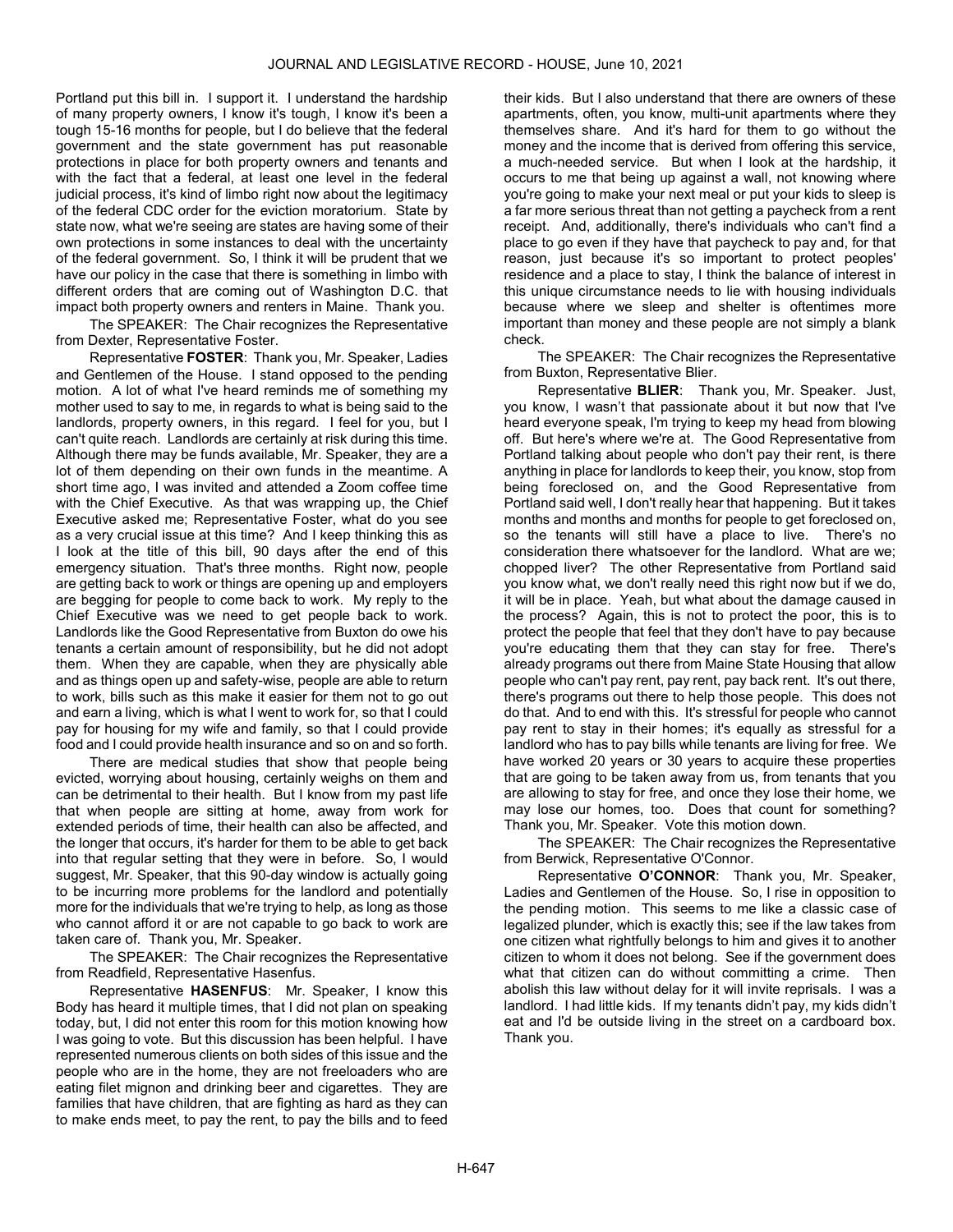The SPEAKER: The Chair recognizes the Representative from Saco, Representative Copeland.

Representative COPELAND: Thank you, Mr. Speaker. I rise in support of this motion. As a landlord myself, I understand when it's difficult to have tenants and I have persevered through the difficult tenants, gone through the FED process, it's horrible for everybody. Someone burned down our garage, in fact, so, I get it. I get that it's tough to be a landlord, there's things that happen that cost money. But I also have empathy and I haven't raised the rent on my tenants for five years, any of them. In fact, I lowered some of them.

So, I think that we have to consider that, you know, other people aren't as fortunate as others. You know, some people aren't as fortunate as others and whatever and I think that we need to be compassionate and lend a helping hand. This is not a permanent bill. This bill is temporary during the emergency. So, if we can all just hang tight, support one another, I think we'll get through this. And I don't feel like I'm at risk for losing my house because of my tenant. I mean, if you, I would presume, and I understand I'm being presumptuous here, that if you have tenants, that you probably have a couple of bucks in your bank to sustain you for a month or so, so, I don't see 90 days as being a horrible thing, it's very temporary, and I would, Mr. Speaker, I would ask that people consider this bill with compassion and empathy. Thank you.

The SPEAKER: The Chair recognizes the Representative from Gardiner, Representative Harnett.

Representative HARNETT: Thank you, Mr. Speaker, and I will be brief. At the outset of the COVID-19 pandemic, we were told to socially distance and shelter in place. And we learned a few things. We learned that stable housing led to more positive health outcomes. We learned that states like Maine with tenant protections have lower infection and mortality rates. And we learned that moratoriums like the one in Maine and some across the United States saved lives, stopped people from losing their lives. This bill simply extends and broadens those lifesaving measures for 90 days after the expiration of the Chief Executive's declared emergency. That's all it does. I ask you to support the Ought to Pass motion.

The SPEAKER: The Chair recognizes the Representative from Penobscot, Representative Hutchins.

Representative HUTCHINS: Thank you, Mr. Speaker. This is supposed to extend after the emergency. Most rural states, and I think I'm right to say most rural states, stopped being in an emergency some little time ago. Is there any thought that this might even extend the emergency so that it is more than 90 days from now? We have no way of knowing how long that's going to be. Thank you.

 The SPEAKER: A roll call has been ordered. The pending question before the House is Acceptance of Report "A" Ought to Pass. All those in favor will vote yes, those opposed will vote no. ROLL CALL NO. 238

 YEA - Alley, Arford, Bailey, Bell, Berry, Blume, Brennan, Brooks, Bryant, Caiazzo, Cardone, Cloutier, Collings, Copeland, Crafts, Crockett, Dodge, Doore, Doudera, Evangelos, Evans, Geiger, Gere, Gramlich, Harnett, Hasenfus, Kessler, Lookner, Madigan, Martin J, Martin R, Mathieson, Matlack, McCrea, McCreight, Melaragno, Millett, Morales, Moriarty, O'Neil, Osher, Pebworth, Pluecker, Reckitt, Rielly, Roeder, Sachs, Salisbury, Sharpe, Sheehan, Stover, Supica, Sylvester, Talbot Ross, Tepler, Terry, Tucker, Tuttle, Warren C, Warren S, Williams, Wood, Zager, Zeigler, Mr. Speaker.

 NAY - Andrews, Austin, Bernard, Bickford, Blier, Carlow, Collamore, Connor, Corey, Costain, Cuddy, Dillingham, Dolloff, Downes, Drinkwater, Ducharme, Dunphy, Faulkingham, Fay, Fecteau, Foster, Gifford, Greenwood, Grohoski, Hall, Hanley, Harrington, Head, Hepler, Hutchins, Hymanson, Johansen, Kryzak, Landry, Lemelin, Libby, Lyford, Lyman, Martin, Mason, McDonald, Meyer, Millett, Morris, Nadeau, Newman, O'Connor, Ordway, Parry, Perkins, Perry A, Perry J, Pierce, Quint, Riseman, Roberts, Rudnicki, Sampson, Skolfield, Stanley, Stearns, Stetkis, Theriault, Thorne, Tuell, Underwood, Wadsworth, White B, White D.

 ABSENT - Arata, Babbidge, Bradstreet, Carmichael, Cebra, Craven, Griffin, Grignon, Haggan, Javner, Kinney, O'Connell, Paulhus, Pickett, Poirier, Prescott, Roche.

Yes, 65; No, 69; Absent, 17; Excused, 0.

 65 having voted in the affirmative and 69 voted in the negative, with 17 being absent, and accordingly Report "A" Ought to Pass was NOT ACCEPTED.

 Subsequently, on motion of Representative HARNETT of Gardiner, Report "B" Ought Not to Pass was ACCEPTED and sent for concurrence.

\_\_\_\_\_\_\_\_\_\_\_\_\_\_\_\_\_\_\_\_\_\_\_\_\_\_\_\_\_\_\_\_\_

 By unanimous consent, all matters having been acted upon were ORDERED SENT FORTHWITH. \_\_\_\_\_\_\_\_\_\_\_\_\_\_\_\_\_\_\_\_\_\_\_\_\_\_\_\_\_\_\_\_\_

 Majority Report of the Committee on CRIMINAL JUSTICE AND PUBLIC SAFETY reporting Ought to Pass as Amended by Committee Amendment "A" (H-548) on Bill "An Act To Improve Information Sharing by Criminal Justice Agencies with Government Agencies Responsible for Investigating Child or Adult Abuse"

(H.P. 24) (L.D. 58)

 Signed: Senators:

 DESCHAMBAULT of York CYRWAY of Kennebec

Representatives:

 WARREN of Hallowell COSTAIN of Plymouth LOOKNER of Portland MORALES of South Portland NEWMAN of Belgrade PICKETT of Dixfield PLUECKER of Warren RECKITT of South Portland RUDNICKI of Fairfield SHARPE of Durham

 Minority Report of the same Committee reporting Ought to Pass on same Bill.

 Signed: Senator:

LAWRENCE of York

# READ.

 On motion of Representative WARREN of Hallowell, the Majority Ought to Pass as Amended Report was ACCEPTED. The Bill was READ ONCE. Committee Amendment "A" (H-548) was READ by the Clerk and ADOPTED.

Under suspension of the rules the Bill was given its<br>**DND READING WITHOUT REFERENCE** to the SECOND READING WITHOUT Committee on Bills in the Second Reading.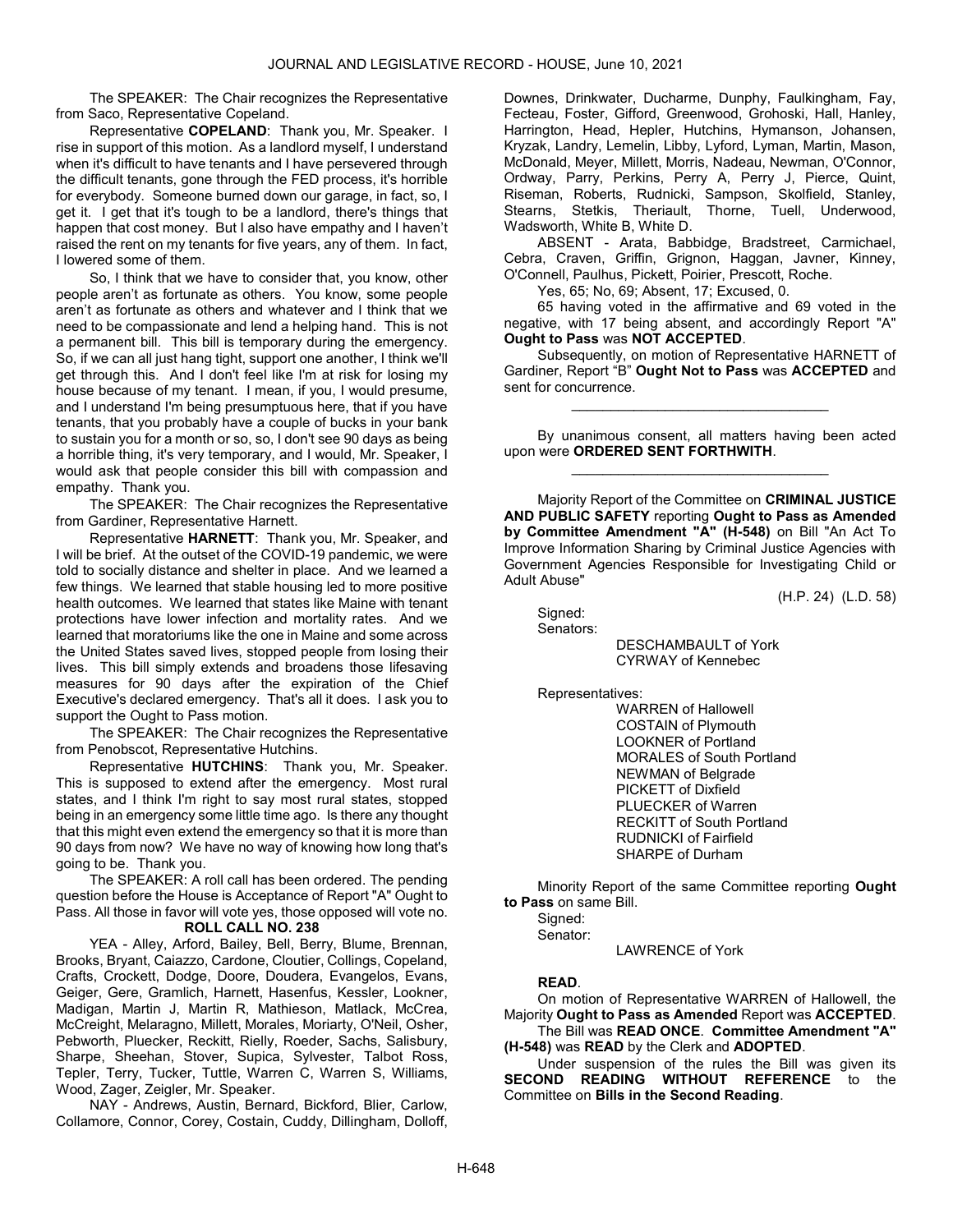(H.P. 418) (L.D. 573)

 Under further suspension of the rules the Bill was PASSED TO BE ENGROSSED as Amended by Committee Amendment "A" (H-548) and sent for concurrence.

\_\_\_\_\_\_\_\_\_\_\_\_\_\_\_\_\_\_\_\_\_\_\_\_\_\_\_\_\_\_\_\_\_

 Majority Report of the Committee on CRIMINAL JUSTICE AND PUBLIC SAFETY reporting Ought to Pass as Amended by Committee Amendment "A" (H-549) on Bill "An Act Concerning Records of the Employment of Law Enforcement Officers and Corrections Officers"

 Signed: Senators:

 DESCHAMBAULT of York CYRWAY of Kennebec LAWRENCE of York

Representatives:

 WARREN of Hallowell COSTAIN of Plymouth LOOKNER of Portland MORALES of South Portland NEWMAN of Belgrade PICKETT of Dixfield PLUECKER of Warren RECKITT of South Portland SHARPE of Durham

 Minority Report of the same Committee reporting Ought Not to Pass on same Bill.

Signed:

Representative:

RUDNICKI of Fairfield

#### READ.

 On motion of Representative WARREN of Hallowell, the Majority Ought to Pass as Amended Report was ACCEPTED. The Bill was READ ONCE. Committee Amendment "A"

(H-549) was READ by the Clerk and ADOPTED.

 Under suspension of the rules the Bill was given its SECOND READING WITHOUT REFERENCE to the Committee on Bills in the Second Reading.

 Under further suspension of the rules the Bill was PASSED BE ENGROSSED as Amended by Committee Amendment "A" (H-549) and sent for concurrence.

\_\_\_\_\_\_\_\_\_\_\_\_\_\_\_\_\_\_\_\_\_\_\_\_\_\_\_\_\_\_\_\_\_

 Majority Report of the Committee on CRIMINAL JUSTICE AND PUBLIC SAFETY reporting Ought to Pass as Amended by Committee Amendment "A" (H-550) on Bill "An Act To Allow State Vehicles Assigned to Maine Emergency Management Agency Employees To Be Used for Commuting" (H.P. 568) (L.D. 763)

 Signed: Senators:

DESCHAMBAULT of York CYRWAY of Kennebec

Representatives:

 WARREN of Hallowell COSTAIN of Plymouth LOOKNER of Portland MORALES of South Portland NEWMAN of Belgrade PICKETT of Dixfield

 PLUECKER of Warren RECKITT of South Portland SHARPE of Durham

 Minority Report of the same Committee reporting Ought Not to Pass on same Bill.

 Signed: Representative: RUDNICKI of Fairfield

#### READ.

 On motion of Representative WARREN of Hallowell, the Majority Ought to Pass as Amended Report was ACCEPTED. The Bill was READ ONCE. Committee Amendment "A"

(H-550) was READ by the Clerk and ADOPTED.

 Under suspension of the rules the Bill was given its SECOND READING WITHOUT REFERENCE to the Committee on Bills in the Second Reading.

 Under further suspension of the rules the Bill was PASSED TO BE ENGROSSED as Amended by Committee Amendment "A" (H-550) and sent for concurrence.

\_\_\_\_\_\_\_\_\_\_\_\_\_\_\_\_\_\_\_\_\_\_\_\_\_\_\_\_\_\_\_\_\_

 Majority Report of the Committee on CRIMINAL JUSTICE AND PUBLIC SAFETY reporting Ought to Pass as Amended by Committee Amendment "A" (H-551) on Bill "An Act To Divert Older Youth from the Adult Criminal Justice System"

(H.P. 615) (L.D. 847)

 Signed: Senators:

 DESCHAMBAULT of York LAWRENCE of York

Representatives:

 WARREN of Hallowell LOOKNER of Portland MORALES of South Portland PLUECKER of Warren RECKITT of South Portland SHARPE of Durham

 Minority Report of the same Committee reporting Ought Not to Pass on same Bill.

 Signed: Senator:

CYRWAY of Kennebec

Representatives:

 COSTAIN of Plymouth NEWMAN of Belgrade PICKETT of Dixfield RUDNICKI of Fairfield

#### READ.

 Representative WARREN of Hallowell moved that the House ACCEPT the Majority Ought to Pass as Amended Report.

 Representative DILLINGHAM of Oxford REQUESTED a roll call on the motion to ACCEPT the Majority Ought to Pass as Amended Report.

 More than one-fifth of the members present expressed a desire for a roll call which was ordered.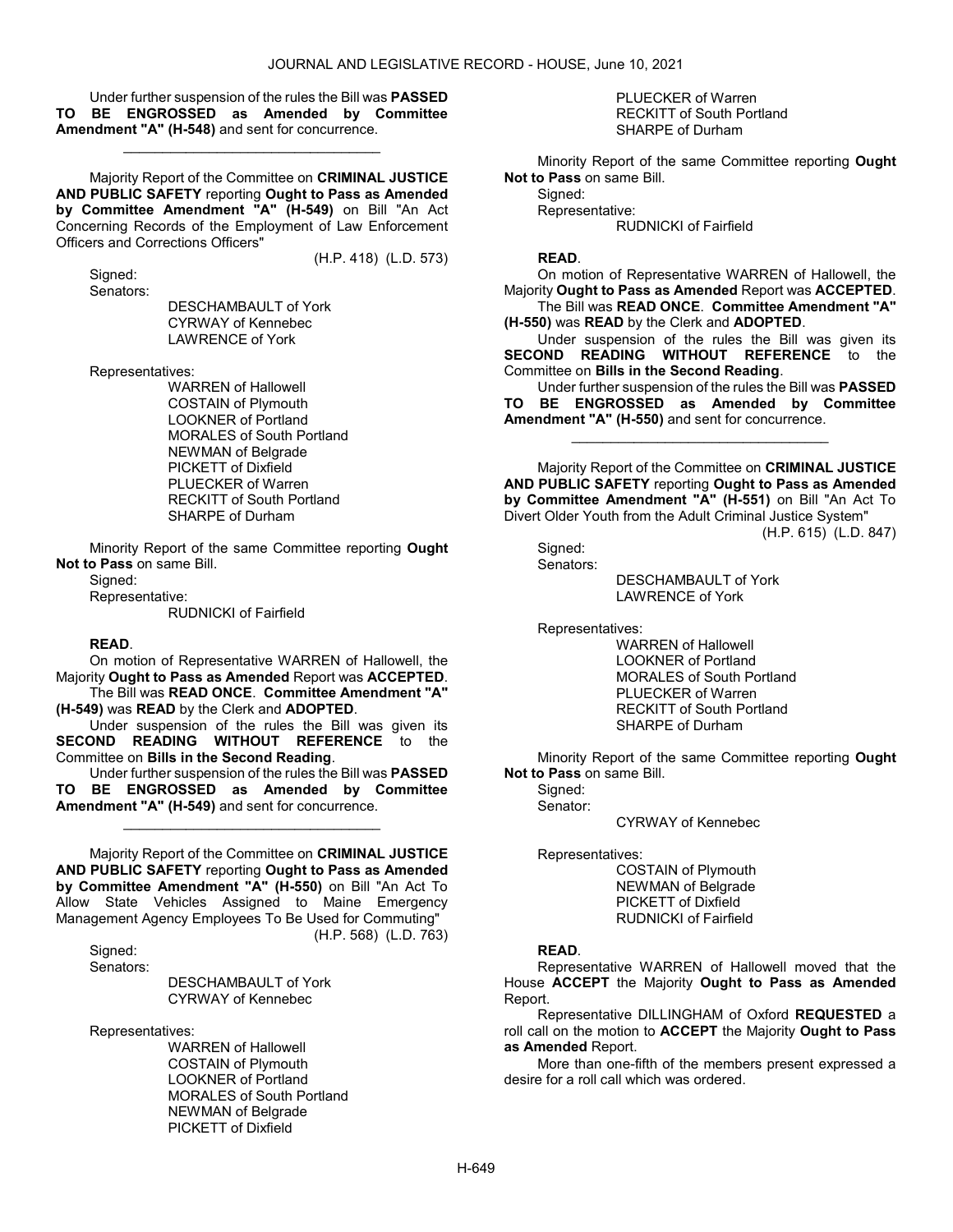The SPEAKER: A roll call has been ordered. The pending question before the House is Acceptance of the Majority Ought to Pass as Amended Report. All those in favor will vote yes, those opposed will vote no.

## ROLL CALL NO. 239

 YEA - Alley, Arford, Bailey, Bell, Berry, Blume, Brennan, Brooks, Bryant, Caiazzo, Cardone, Cloutier, Collings, Copeland, Crafts, Crockett, Cuddy, Dodge, Doore, Doudera, Dunphy, Evangelos, Evans, Fay, Geiger, Gere, Gramlich, Grohoski, Harnett, Hasenfus, Hepler, Hymanson, Kessler, Landry, Lookner, Madigan, Martin J, Martin R, Mathieson, Matlack, McCrea, McCreight, McDonald, Melaragno, Meyer, Millett, Morales, O'Neil, Osher, Pebworth, Perry A, Perry J, Pierce, Pluecker, Reckitt, Rielly, Riseman, Roberts, Roeder, Sachs, Salisbury, Sharpe, Sheehan, Stover, Supica, Sylvester, Talbot Ross, Tepler, Terry, Tucker, Tuttle, Warren C, Warren S, White, Williams, Wood, Zager, Zeigler, Mr. Speaker.

 NAY - Andrews, Austin, Bernard, Bickford, Blier, Carlow, Collamore, Connor, Corey, Costain, Dillingham, Dolloff, Downes, Drinkwater, Ducharme, Faulkingham, Fecteau, Foster, Gifford, Greenwood, Hall, Hanley, Harrington, Head, Hutchins, Johansen, Kryzak, Lemelin, Libby, Lyford, Lyman, Martin, Mason, Millett, Morris, Nadeau, Newman, O'Connor, Ordway, Parry, Perkins, Quint, Rudnicki, Sampson, Skolfield, Stanley, Stearns, Stetkis, Theriault, Thorne, Tuell, Underwood, Wadsworth, White.

 ABSENT - Arata, Babbidge, Bradstreet, Carmichael, Cebra, Craven, Griffin, Grignon, Haggan, Javner, Kinney, Moriarty, O'Connell, Paulhus, Pickett, Poirier, Prescott, Roche.

Yes, 79; No, 54; Absent, 18; Excused, 0.

 79 having voted in the affirmative and 54 voted in the negative, with 18 being absent, and accordingly the Majority Ought to Pass as Amended Report was ACCEPTED.

 The Bill was READ ONCE. Committee Amendment "A" (H-551) was READ by the Clerk and ADOPTED.

 Under suspension of the rules the Bill was given its SECOND READING WITHOUT REFERENCE to the Committee on Bills in the Second Reading.

 Under further suspension of the rules the Bill was PASSED TO BE ENGROSSED as Amended by Committee Amendment "A" (H-551) and sent for concurrence.

\_\_\_\_\_\_\_\_\_\_\_\_\_\_\_\_\_\_\_\_\_\_\_\_\_\_\_\_\_\_\_\_\_

 Majority Report of the Committee on CRIMINAL JUSTICE AND PUBLIC SAFETY reporting Ought to Pass as Amended by Committee Amendment "A" (H-552) on Bill "An Act To Protect Maine Residents from Stalking by Use of an Unmanned Aerial Vehicle"

(H.P. 759) (L.D. 1021)

 Signed: Senators:

> DESCHAMBAULT of York CYRWAY of Kennebec

Representatives:

 WARREN of Hallowell LOOKNER of Portland MORALES of South Portland PLUECKER of Warren RECKITT of South Portland SHARPE of Durham

 Minority Report of the same Committee reporting Ought Not to Pass on same Bill.

Signed: Representatives:

 COSTAIN of Plymouth NEWMAN of Belgrade PICKETT of Dixfield

RUDNICKI of Fairfield

READ.

 On motion of Representative WARREN of Hallowell, the Majority Ought to Pass as Amended Report was ACCEPTED.

 The Bill was READ ONCE. Committee Amendment "A" (H-552) was READ by the Clerk and ADOPTED.

 Under suspension of the rules the Bill was given its SECOND READING WITHOUT REFERENCE to the Committee on Bills in the Second Reading.

 Under further suspension of the rules the Bill was PASSED TO BE ENGROSSED as Amended by Committee Amendment "A" (H-552) and sent for concurrence.

\_\_\_\_\_\_\_\_\_\_\_\_\_\_\_\_\_\_\_\_\_\_\_\_\_\_\_\_\_\_\_\_\_

 Majority Report of the Committee on CRIMINAL JUSTICE AND PUBLIC SAFETY reporting Ought to Pass as Amended by Committee Amendment "A" (H-553) on Bill "An Act To Protect the Rights of Certain Incarcerated Individuals"

(H.P. 772) (L.D. 1044)

 Signed: Senators:

 DESCHAMBAULT of York CYRWAY of Kennebec LAWRENCE of York

Representatives:

 WARREN of Hallowell COSTAIN of Plymouth LOOKNER of Portland MORALES of South Portland NEWMAN of Belgrade PICKETT of Dixfield PLUECKER of Warren RECKITT of South Portland SHARPE of Durham

 Minority Report of the same Committee reporting Ought Not to Pass on same Bill.

Signed:

Representative:

RUDNICKI of Fairfield

#### READ.

 On motion of Representative WARREN of Hallowell, the Majority Ought to Pass as Amended Report was ACCEPTED. The Bill was READ ONCE. Committee Amendment "A"

(H-553) was READ by the Clerk and ADOPTED.

 Under suspension of the rules the Bill was given its SECOND READING WITHOUT REFERENCE to the Committee on Bills in the Second Reading.

 Under further suspension of the rules the Bill was PASSED TO BE ENGROSSED as Amended by Committee Amendment "A" (H-553) and sent for concurrence.

\_\_\_\_\_\_\_\_\_\_\_\_\_\_\_\_\_\_\_\_\_\_\_\_\_\_\_\_\_\_\_\_\_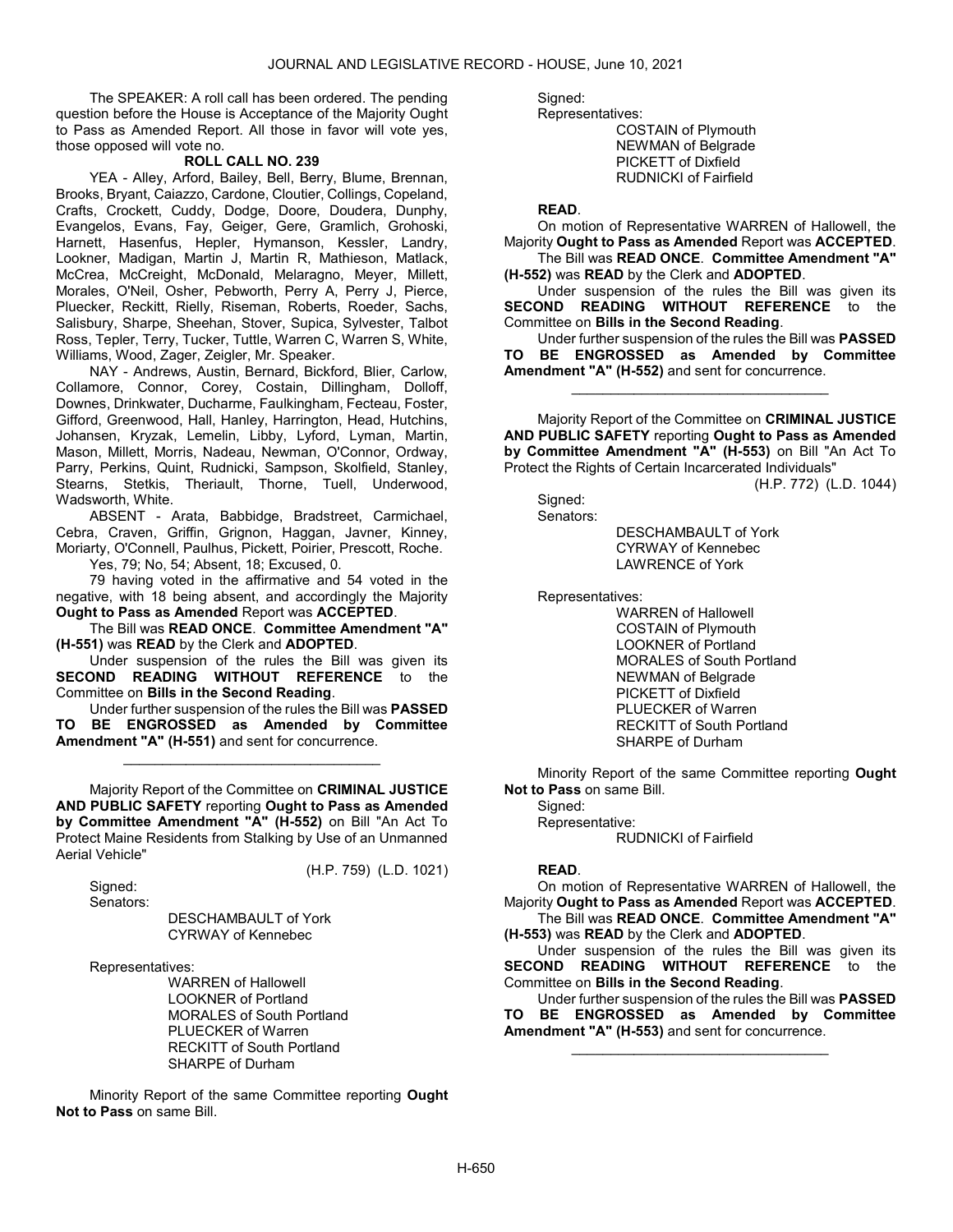Majority Report of the Committee on CRIMINAL JUSTICE AND PUBLIC SAFETY reporting Ought to Pass as Amended by Committee Amendment "A" (H-554) on Resolve, To Establish the Commission To Study and Recommend Incentives for Residential Fire Sprinkler Systems

(H.P. 998) (L.D. 1364)

 Signed: Senators:

 DESCHAMBAULT of York LAWRENCE of York

Representatives:

 WARREN of Hallowell COSTAIN of Plymouth LOOKNER of Portland MORALES of South Portland NEWMAN of Belgrade PICKETT of Dixfield PLUECKER of Warren RECKITT of South Portland RUDNICKI of Fairfield SHARPE of Durham

 Minority Report of the same Committee reporting Ought Not to Pass on same Resolve.

Signed:

Senator:

CYRWAY of Kennebec

#### READ.

 On motion of Representative WARREN of Hallowell, the Majority Ought to Pass as Amended Report was ACCEPTED.

 The Resolve was READ ONCE. Committee Amendment "A" (H-554) was READ by the Clerk and ADOPTED.

 Under suspension of the rules the Resolve was given its SECOND READING WITHOUT REFERENCE to the Committee on Bills in the Second Reading.

 Under further suspension of the rules the Resolve was PASSED TO BE ENGROSSED as Amended by Committee Amendment "A" (H-554) and sent for concurrence.

\_\_\_\_\_\_\_\_\_\_\_\_\_\_\_\_\_\_\_\_\_\_\_\_\_\_\_\_\_\_\_\_\_

 Majority Report of the Committee on CRIMINAL JUSTICE AND PUBLIC SAFETY reporting Ought to Pass as Amended by Committee Amendment "A" (H-555) on Resolve, To Convene a Working Group To Identify and Find Replacements for Certain Stigmatizing References throughout the Maine Revised Statutes and Government Publications (H.P. 1177) (L.D. 1588)

Signed:

Senators:

 DESCHAMBAULT of York LAWRENCE of York

Representatives:

 WARREN of Hallowell COSTAIN of Plymouth LOOKNER of Portland MORALES of South Portland NEWMAN of Belgrade PICKETT of Dixfield PLUECKER of Warren RECKITT of South Portland SHARPE of Durham

 Minority Report of the same Committee reporting Ought Not to Pass on same Resolve.

 Signed: Senator:

CYRWAY of Kennebec

Representative:

RUDNICKI of Fairfield

#### READ.

 On motion of Representative WARREN of Hallowell, the Majority Ought to Pass as Amended Report was ACCEPTED. The Resolve was READ ONCE. Committee Amendment

"A" (H-555) was READ by the Clerk and ADOPTED.

 Under suspension of the rules the Resolve was given its SECOND READING WITHOUT REFERENCE to the Committee on Bills in the Second Reading.

 Under further suspension of the rules the Resolve was PASSED TO BE ENGROSSED as Amended by Committee Amendment "A" (H-555) and sent for concurrence.

\_\_\_\_\_\_\_\_\_\_\_\_\_\_\_\_\_\_\_\_\_\_\_\_\_\_\_\_\_\_\_\_\_

 Majority Report of the Committee on CRIMINAL JUSTICE AND PUBLIC SAFETY reporting Ought to Pass as Amended by Committee Amendment "A" (H-556) on Bill "An Act To Provide Pathways to Rehabilitation, Reentry and Reintegration" (H.P. 1182) (L.D. 1593)

Signed:

Senators:

DESCHAMBAULT of York LAWRENCE of York

Representatives:

 WARREN of Hallowell COSTAIN of Plymouth LOOKNER of Portland MORALES of South Portland NEWMAN of Belgrade PICKETT of Dixfield PLUECKER of Warren RECKITT of South Portland SHARPE of Durham

 Minority Report of the same Committee reporting Ought Not to Pass on same Bill.

 Signed: Senator:

CYRWAY of Kennebec

Representative:

RUDNICKI of Fairfield

# READ.

 On motion of Representative WARREN of Hallowell, the Majority Ought to Pass as Amended Report was ACCEPTED.

 The Bill was READ ONCE. Committee Amendment "A" (H-556) was READ by the Clerk and ADOPTED.

 Under suspension of the rules the Bill was given its SECOND READING WITHOUT REFERENCE to the Committee on Bills in the Second Reading.

 Under further suspension of the rules the Bill was PASSED TO BE ENGROSSED as Amended by Committee Amendment "A" (H-556) and sent for concurrence.

\_\_\_\_\_\_\_\_\_\_\_\_\_\_\_\_\_\_\_\_\_\_\_\_\_\_\_\_\_\_\_\_\_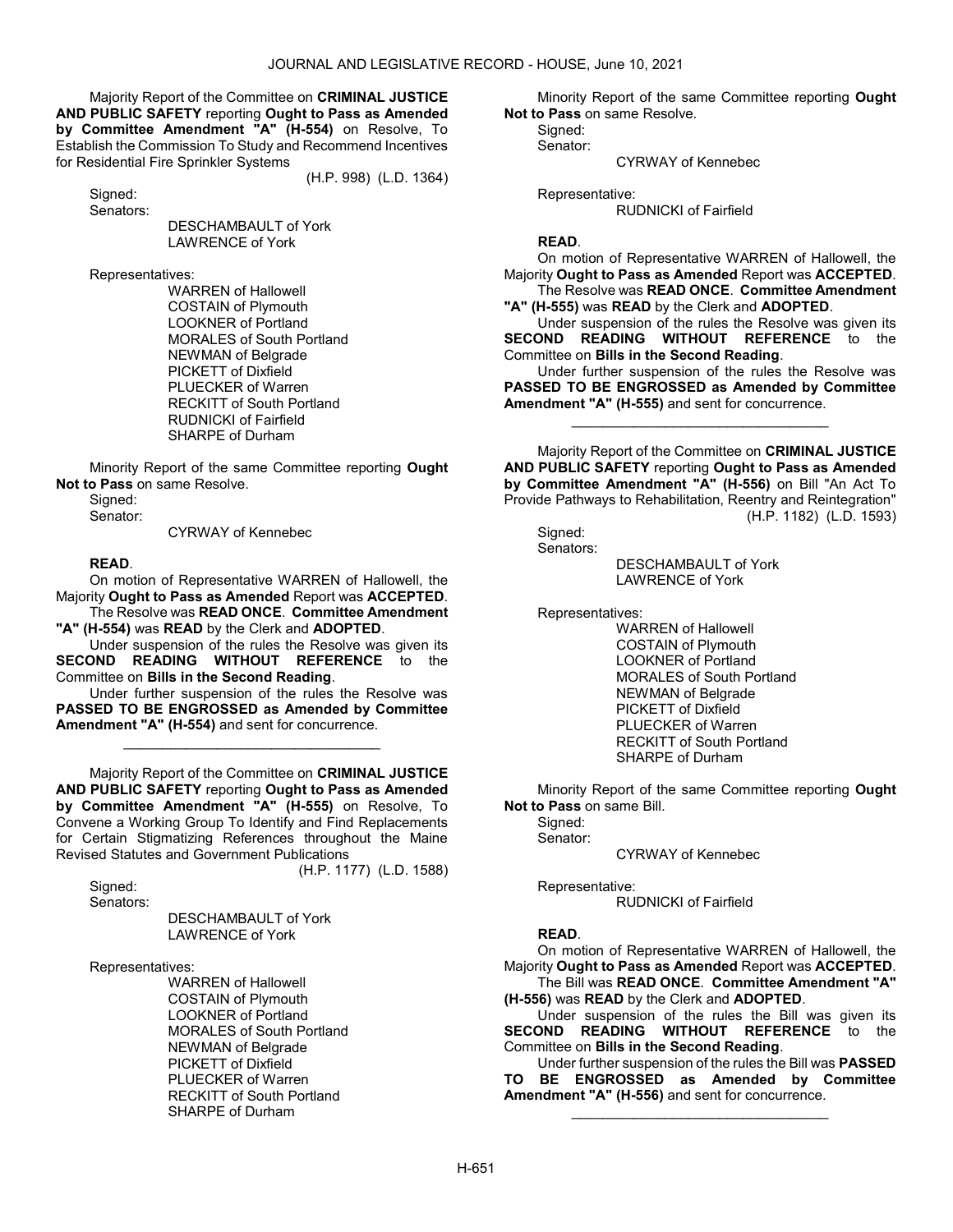Eleven Members of the Committee on CRIMINAL JUSTICE AND PUBLIC SAFETY report in Report "A" Ought to Pass as Amended by Committee Amendment "A" (H-557) on Bill "An Act To Amend the Storage Requirements for Consumer Fireworks"

(H.P. 133) (L.D. 180)

 Signed: Senators:

 DESCHAMBAULT of York CYRWAY of Kennebec LAWRENCE of York

Representatives:

 WARREN of Hallowell COSTAIN of Plymouth LOOKNER of Portland MORALES of South Portland PICKETT of Dixfield PLUECKER of Warren RUDNICKI of Fairfield SHARPE of Durham

 One Member of the same Committee reports in Report "B" Ought to Pass on same Bill.

Signed:

Representative:

NEWMAN of Belgrade

One Member of the same Committee reports in Report "C" Ought Not to Pass on same Bill.

Signed:

Representative:

RECKITT of South Portland

# READ.

 On motion of Representative WARREN of Hallowell, Report "A" Ought to Pass as Amended was ACCEPTED.

 The Bill was READ ONCE. Committee Amendment "A" (H-557) was READ by the Clerk and ADOPTED.

 Under suspension of the rules the Bill was given its SECOND READING WITHOUT REFERENCE to the Committee on Bills in the Second Reading.

 Under further suspension of the rules the Bill was PASSED BE ENGROSSED as Amended by Committee Amendment "A" (H-557) and sent for concurrence.

\_\_\_\_\_\_\_\_\_\_\_\_\_\_\_\_\_\_\_\_\_\_\_\_\_\_\_\_\_\_\_\_\_

 By unanimous consent, all matters having been acted upon were ORDERED SENT FORTHWITH. \_\_\_\_\_\_\_\_\_\_\_\_\_\_\_\_\_\_\_\_\_\_\_\_\_\_\_\_\_\_\_\_\_

 Majority Report of the Committee on ENERGY, UTILITIES AND TECHNOLOGY reporting Ought to Pass as Amended by Committee Amendment "A" (S-229) on Bill "An Act To Support the Continued Access to Solar Energy and Battery Storage by Maine Homes and Businesses"

 Signed: Senators: (S.P. 361) (L.D. 1100)

 LAWRENCE of York VITELLI of Sagadahoc Representatives:

 BERRY of Bowdoinham CUDDY of Winterport GROHOSKI of Ellsworth KESSLER of South Portland WOOD of Portland ZEIGLER of Montville

 Minority Report of the same Committee reporting Ought Not to Pass on same Bill.

 Signed: Senator:

STEWART of Aroostook

Representatives:

 CARLOW of Buxton FOSTER of Dexter WADSWORTH of Hiram

 Came from the Senate with the Majority OUGHT TO PASS AS AMENDED Report READ and ACCEPTED and the Bill PASSED TO BE ENGROSSED AS AMENDED BY COMMITTEE AMENDMENT "A" (S-229).

READ.

 Representative BERRY of Bowdoinham moved that the House ACCEPT the Majority Ought to Pass as Amended Report.

 Representative FOSTER of Dexter REQUESTED a roll call on the motion to ACCEPT the Majority Ought to Pass as Amended Report.

 More than one-fifth of the members present expressed a desire for a roll call which was ordered.

The SPEAKER: The Chair recognizes the Representative from Dexter, Representative Foster.

Representative FOSTER: Thank you, Mr. Speaker, Ladies and Gentlemen of the House. LD 1100, An Act to Support the Continued Access to Solar Energy and Battery Storage by Maine Homes and Businesses sounds like a great bill to promote solar and battery storage in the State of Maine. However, as I will explain now in a few minutes, I believe this bill is not necessary and, in fact, may end up causing just the opposite action. First of all, I'd like to read from the PUC testimony, and they're neither for nor against testimony before the EUT committee at the bill's hearing. And I quote; the commission questions the necessity of these legislative changes at this time in light of the very similar work already being undertaken by the commission. Comprehensive interconnection rules that satisfy the requirements contained in the bill are currently in place. As a result of the substantial changes to the grid and the interconnection process resulting from significant increases in distributed generation, the commission has made periodic changes to its interconnection rules. Moreover, the commission has a pending inquiry regarding additional changes to the rule and anticipates opening a rulemaking process regarding Chapter 324, Small Generator Interconnection Procedures. This rulemaking will consider cost allocation requirements with respect to the interconnecting customers. It's good to be back to some technical issues, Mr. Speaker. Also, I would add that besides the fact that the PUC has already been charged with work that will take care of the issues that this bill wishes to have them take care of by hiring a consultant, it also has a fiscal note from other special revenue funds; \$254,693. And those funds will be assessed by the utilities on ratepayers. Thank you, Mr. Speaker, I would oppose this motion.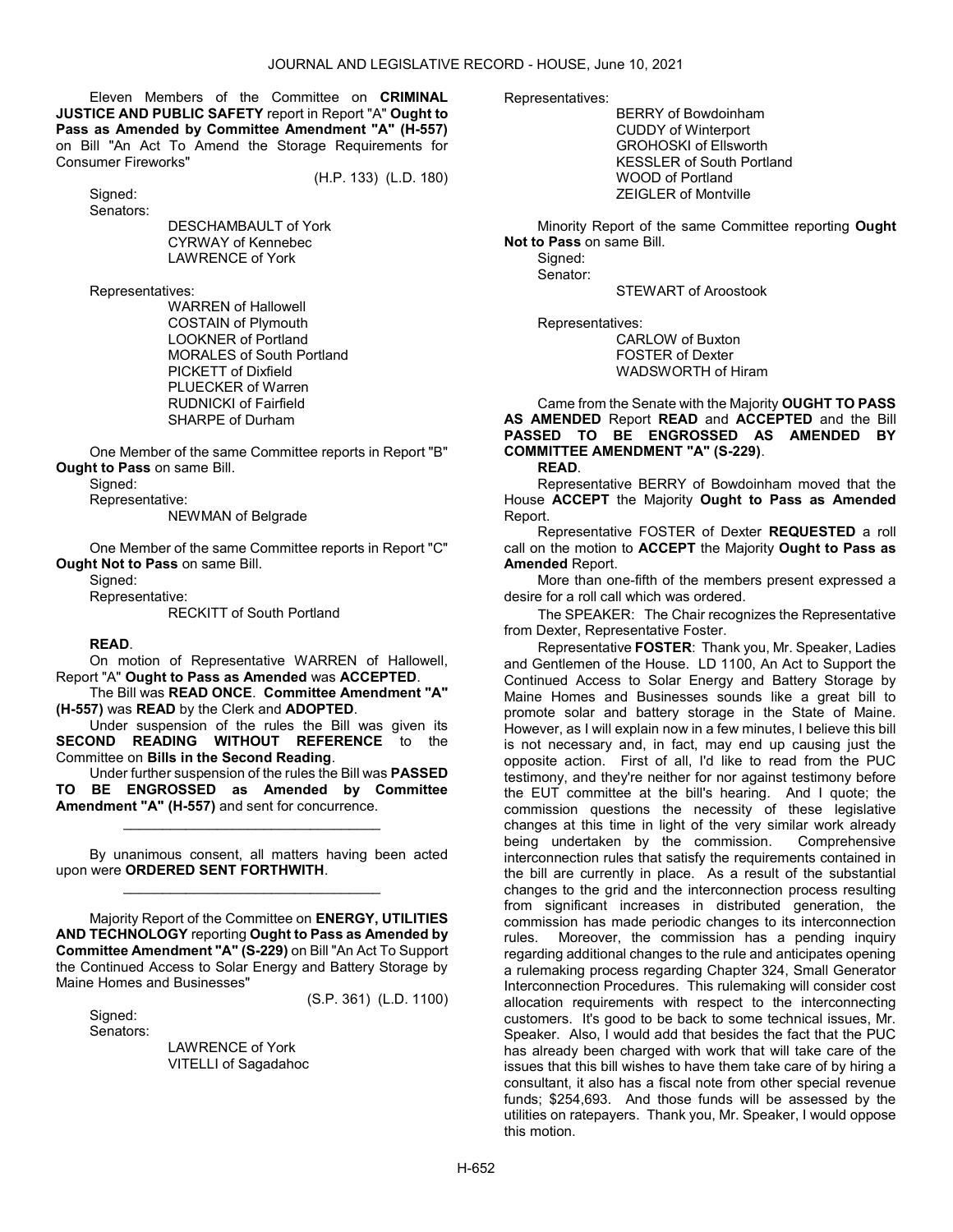The SPEAKER: The Chair recognizes the Representative from Hiram, Representative Wadsworth.

Representative WADSWORTH: Thank you, Mr. Speaker. I, too, rise to oppose the pending motion. Let me read from section two of the bill, and I quote; the commission shall determine docked cost allocation methods for interconnection studies and upgrades that ensure onsite solar energy generators do not bear prohibitive cost to be interconnected to the state's distribution system. Mr. Speaker, what that really means is that the solar developers that are coming up from Wall Street, showing up in Maine, chopping down our forests, are forcing our poorest constituents to pick up the tab.

The SPEAKER: The Chair recognizes the Representative from Bowdoinham, Representative Berry.

Representative BERRY: Thank you, Mr. Speaker, and Mr. Speaker, Men and Women of the House, I rise simply to clarify somewhat the problems that this bill seeks to address which have clearly not been addressed in recent months or years. The bill was brought by the sponsor, Senator Woodsome, because of concerns that he had heard --

The SPEAKER: The Member will defer. The Chair would remind the Member not to refer to the motives or the actions of the other Body or members of the other Body.

 The Chair advised all members that it is inappropriate to refer to the potential action of the office of the executive or the other Body in order to influence the vote of the House.

The SPEAKER: The Member may proceed.

Representative BERRY: Thank you, Mr. Speaker. The sponsor was not, of course, the only person to testify in favor. We heard from the Solar Energy Association of Maine, from Vaughan Woodruff of Pittsfield, formerly the CEO of Insource Renewables, from Fortunat Mueller, one of the principles at ReVision Energy, another Maine-based business, both of those B corporations and employee owned, testimony in favor from the Chief Executive's energy office, and testimony neither for nor against from the PUC. Section two of the bill was just --

The SPEAKER: The Member will defer. The Chair recognizes the Representative from Auburn and inquires as to why he rises.

Representative BICKFORD: Point of Order, Mr. Speaker; referring to the Chief Executive by any other term is probably not permissible, I don't believe.

The SPEAKER: The Chair would remind the Member to refer to the Chief Executive as the Chief Executive.

 The Chair reminded the Representative from Bowdoinham, Representative Berry to refer to the Chief Executive as the Chief Executive.

The SPEAKER: The member may proceed.

Representative BERRY: Thank you, Mr. Speaker. It's clearly late in the day and I do apologize and thank the Good Representative, my friend from Auburn, for that reminder.

I'm going to just briefly remind the Body, Mr. Speaker, that we experienced quite a rash of headlines, including national headlines, regarding our largest investor in utility and some notices that they sent to solar and other renewable energy developers here in Maine, principally solar developers, regarding the cost of interconnections. These businesses had made significant investments in siting, in preparation, in permitting for projects, had spent millions, in many cases, and had been told by CMP last summer that projects would cost a given amount to interconnect. They were then told a few months later, specifically in January, that the cost would be different and, in many cases, those costs were 10, 12 times as much as they had originally been quoted. That represented a major business

uncertainty, a significant challenge for these businesses and these investors, and it caused quite an uproar, Mr. Speaker. Maine made the national news over it and you can look it up yourself in U.S. News and World Report. The company then, after the headlines and after the uproar, the utility then decided that there was a different way to do, a different engineering approach, and that lower cost upgrades or the complete elimination of upgrades, to use their own words, might be possible. So, it raised some eyebrows, to say the least.

We saw, similarly, in the Versant territory, some significant issues around interconnections and I just want to read to you from testimony that was submitted to the committee with respect to this bill by the Aroostook Band of Micmacs, Mr. Speaker. They had a very tough experience with our other major utility, Versant, which has replaced Emera Maine and is owned by the City of Calgary in Canada. I am pulling up the testimony at this time and there we go. So, the Aroostook Band of Micmacs, to quote the testimony, support LD 1100. The Chief delivered the testimony, Chief Edward Peter-Paul, of the Aroostook Band of Micmacs in Presque Isle. The Aroostook band have been in limbo on a much-needed solar project to be built in Presque Isle. We have purchased the equipment and have been working with a contractor on the project but unfortunately after many months we still have yet to put a single post in the ground toward building the project. This has been a very frustrating situation for the tribe, we have lost considerable revenue as a result of not being able to build the project yet. Although we are well aware that our project requires a level two interconnection agreement, after several months the utility company in our area continued to stall our project by claiming that the rules aren't clear. Ultimately, they have been directed by the PUC to allow the interconnection, however the stalling continues. Native Americans have a strong desire to support the environment and in keeping with the Governor's climate action document issued on December 1, 2020 titled Maine Can't Wait, neither can the Aroostook Band of Micmacs. The testimony goes on, I encourage Members to read it for themselves. But, Mr. Speaker, it is quite clear that there are significant issues remaining and outstanding. These are particularly aggravating for the smaller solar installers, those who do rooftop arrays. They don't have the money, Mr. Speaker, to go to the Public Utilities Commission to litigate these cases through the very expensive and cumbersome process at the PUC. They're just trying to make a living and, you know, especially for those smaller solar installers, those Maine-based solar installers, I think we need to make rules and procedures at the PUC that are clear and friendlier to businesses of all size. Thank you.

The SPEAKER: The Chair recognizes the Representative from Dexter, Representative Foster.

Representative FOSTER: Thank you, Mr. Speaker. I would just like to and I know that for most of us here, this may be pretty dry and when we're talking about Statute, PUC, and these technical matters, a little bit hard or even not something we really want to understand. But I would like to make a little bit clearer a couple of things. First of all, one of the issues that I've raised many times at committee and when I've had the opportunity to meet through Zoom with some of the representatives from the Chief Executive's energy office, PUC, and others, one of the frailties, if you will, of the Maine Won't Wait plan is we got a little ahead of ourselves. And one of the things that, for instance, net energy billing, the large Dow Solar Bill, brought to us is the knowledge that we weren't ready with our grid to be set up to just drop solar sites anywhere in the State of Maine that a developer was able to buy land in and wanted to do it. The grid needs to be able to support that. Things like the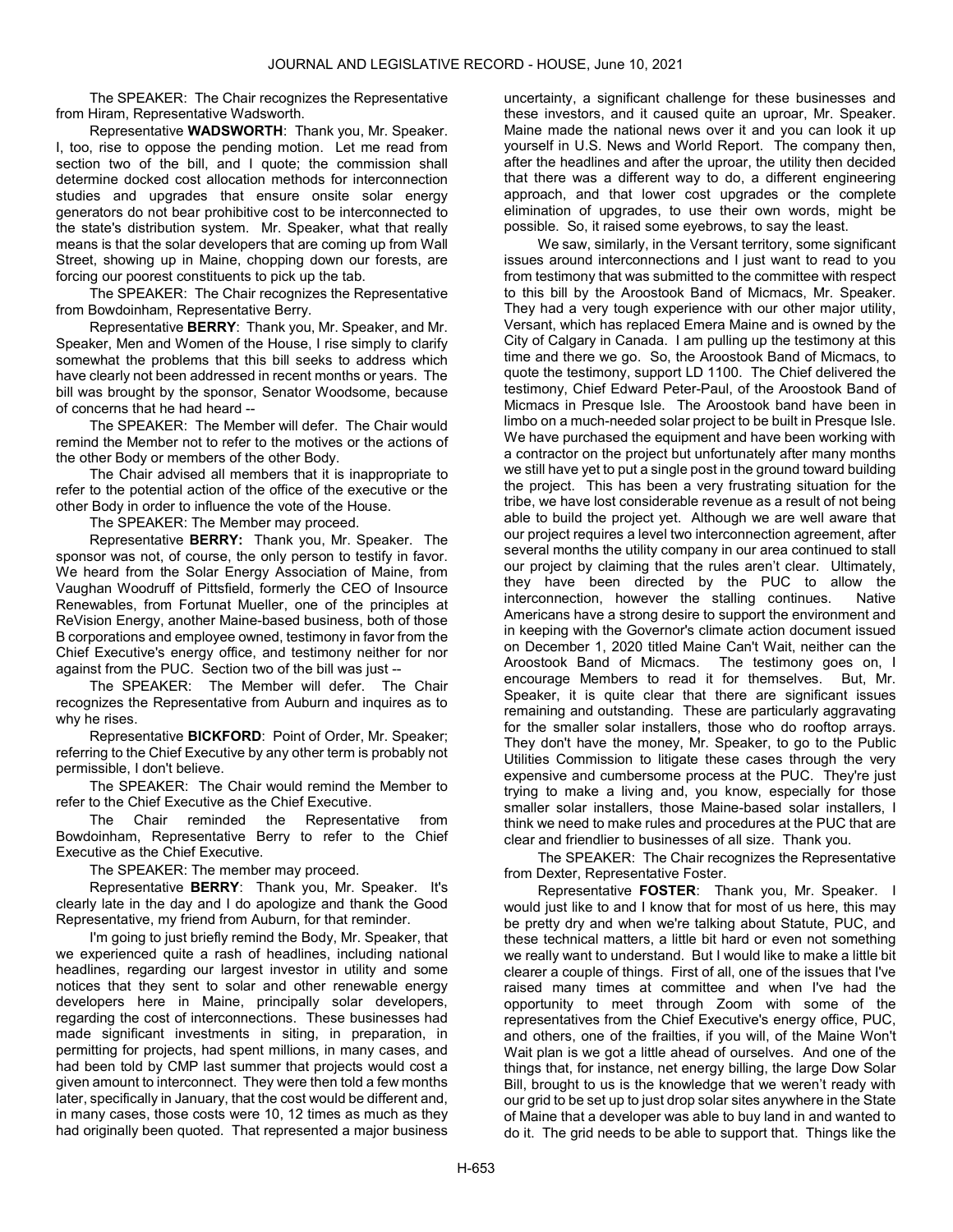voltage regulation have to be considered and we're talking about some pretty significant large equipment that with a, say, 500 acre solar farm that's in full output on a nice sunny day, blue skies and a few puffy clouds, if those clouds go over that solar array in a matter of minutes, there's a large voltage change, the power has to come from somewhere else, the voltage has to be regulated. There's a lot more to it than just buying a solar panel, sticking it in a field, hooking it up, and making power.

With that in mind, the PUC has undertaken an inquiry and, as the Good Representative from Bowdoinham says, about issues that were found when some of those solar farms that want to locate in regions, that getting them connected up was going to take more equipment, more time, and more money to do, they are looking at our grid now and they will, once those findings are arrived at, come out with a report to the committee. That is a necessary item. This bill actually duplicates that effort. Now, during my time on EUT, one of the things that I have also heard from others, especially the director of Efficiency Maine, is that every time, as we try to convert from carbon-based energy to renewable energy, every time we raise the electric rates even a penny, we are making the transition for especially our middleand lower-income folks, you know, those on set, Social Security, more difficult. Why would I want to pay more for my electric bill to go use more electricity when you keep raising the rates? And this bill potentially would do that in a very significant way and I will explain if you'll bear with me.

Currently, in Statute, the net energy billing, the Dow Solar Bill, all of those megawatts of energy that solar developers would like to put in place, in Statute, they are required to pay for the interconnection fees. In other words, the equipment they need to hook up a 500-acre solar farm or a 1-acre solar farm, they are required to submit for a study and also if once the study has proven that it can be done where they want to do it, they are required to pay for the connection. This bill, and to expand on the section two language, this bill says that the PUC, that they will study it and that those fees for the study and for the interconnection will be charged to the utilities.

The SPEAKER: The Member will defer. The Chair recognizes the Representative from Bowdoinham, Representative Berry, and inquires as to why he rises.

Representative BERRY: Thank you, Mr. Speaker. Just on a Point of Order, this is the second speaker who's been really debating the committee amendment. I just want to inquire as to whether we're debating the committee amendment at this time.

 On POINT OF ORDER, Representative BERRY of Bowdoinham asked the Chair if the remarks of Representative FOSTER of Dexter were germane to the pending question.

The SPEAKER: The Chair would advise the Member that, generally speaking, when the question before the House is the Ought to Pass as Amended Report, the underlying amendment, even though not currently before us for adoption, generally speaking, the Chair has provided the latitude for Members to discuss the amendment that's before us.

 The Chair reminded Representative FOSTER of Dexter to stay as close as possible to the pending question.

The SPEAKER: The member may proceed.

Representative FOSTER: Thank you, Mr. Speaker, and I held off in my earlier comments on that for that reason, but when I heard the Good Representative from Bowdoinham mention section two, I felt that's where we were. So, again, I would just reiterate; we are looking at a 250-plus-thousand-dollar bill for the ratepayers to do the study and then we are also looking at a very large amount of money that could be shifted from the developers to the ratepayers for not only the different study that's required for the site, location, and the hookup of the array, but also for the interconnection costs, which currently in Statute they will fund. Thank you, Mr. Speaker.

The SPEAKER: The Chair recognizes the Representative from Pittston, Representative Hanley.

Representative HANLEY: Thank you, Mr. Speaker. Mr. Speaker, Ladies and Gentlemen of the House, earlier this session I spoke to you about a man that knocks on your door trying to sell you a product that you don't want to buy. Well, if you listen carefully, he's knocking again. He's back. He's back because he made a bad business decision and he wants you to buy a product that you don't want to buy and you don't want to buy it so he's hired his lobbyists, they're back, and they have convinced lawmakers to make a law to force you to buy something you would never buy. This is only going to cause rates to raise, this is going to affect the people, think of the low income, the fixed income, the retired, the disabled, the family with three children. Everything costs money. Have you been to a gas pump lately? You're just putting another brick in the load on the back of citizens in this State. Follow my light, defeat this motion, and slam the door on the guy knocking. Thank you.

The SPEAKER: The Chair recognizes the Representative from Bowdoinham, Representative Berry.

Representative BERRY: Thank you, Mr. Speaker. Mr. Speaker, Men and Women of the House, I'm going to be very brief because the sun is going down and we will no longer be generating any solar energy shortly. But I just encourage folks again to read section two, the committee amendment, even though it isn't technically before us, and see how many times the word customer pops up in that. To ensure that the timelines and requirements for interconnection do not unduly limit the ability of residential and nonresidential customers to install onsite solar energy generation and battery storage system, to offset a customer's electrical consumption, and that interconnection costs for these customers are limited to interconnection facility upgrades and do not include the cost of distribution upgrades. Improving transparency, which is a huge issue right now before the PUC, is very difficult, especially for small businesses and residential customers to even understand what goes on at the PUC, never mind to get data from the utilities themselves. To ensure that there's a dispute resolution process for both residential and nonresidential interconnection customers that is fair and efficient. You know, these are customer oriented and, yes, environment oriented and business-oriented eliminations of red tape, Mr. Speaker. That is all that this bill tries to do. There is no incentive here, there is no subsidy, and I think any intimations to the contrary need to be checked against the actual language of the bill. Thank you.

 The SPEAKER: A roll call has been ordered. The pending question before the House is Acceptance of the Majority Ought to Pass as Amended Report. All those in favor will vote yes, those opposed will vote no.

# ROLL CALL NO. 240

 YEA - Alley, Arford, Bailey, Bell, Berry, Blume, Brennan, Brooks, Bryant, Caiazzo, Cardone, Cloutier, Collamore, Collings, Copeland, Corey, Crafts, Crockett, Cuddy, Dodge, Doore, Doudera, Dunphy, Evans, Fay, Geiger, Gere, Gramlich, Grohoski, Harnett, Hasenfus, Hepler, Hymanson, Kessler, Landry, Lookner, Madigan, Martin J, Martin R, Mathieson, Matlack, McCrea, McCreight, McDonald, Melaragno, Meyer, Morales, Moriarty, O'Neil, Osher, Pebworth, Perry A, Perry J, Pierce, Pluecker, Reckitt, Rielly, Roberts, Roeder, Sachs, Salisbury, Sharpe, Sheehan, Stover, Supica, Sylvester, Talbot Ross, Tepler, Terry, Tucker, Tuttle, Warren C, Warren S, White, Williams, Wood, Zager, Zeigler, Mr. Speaker.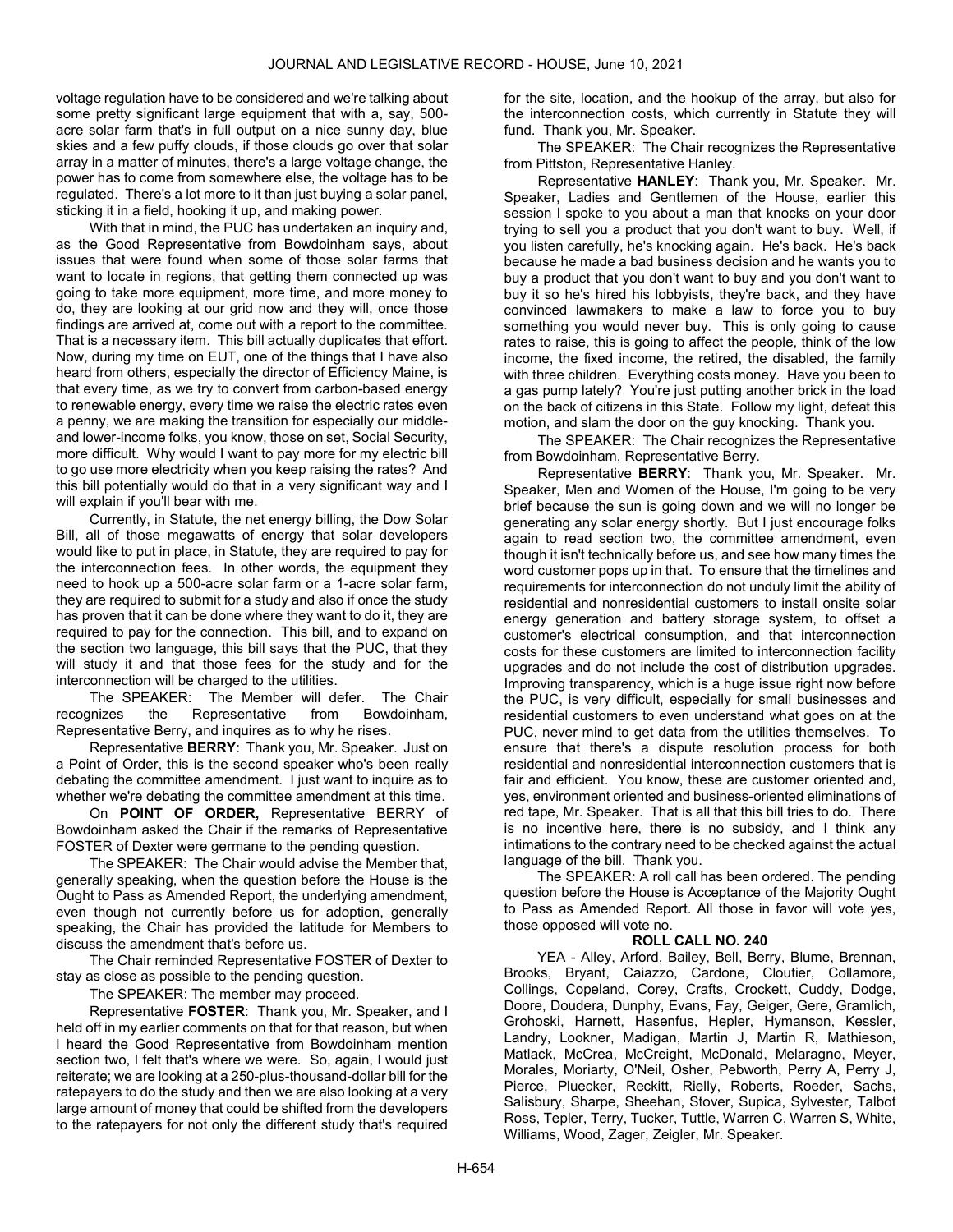NAY - Andrews, Austin, Bernard, Bickford, Blier, Carlow, Connor, Costain, Dillingham, Dolloff, Downes, Drinkwater, Ducharme, Faulkingham, Fecteau, Foster, Gifford, Greenwood, Hall, Hanley, Harrington, Head, Hutchins, Johansen, Kryzak, Lemelin, Libby, Lyford, Lyman, Martin, Mason, Millett, Morris, Nadeau, Newman, O'Connor, Ordway, Parry, Perkins, Quint, Rudnicki, Sampson, Skolfield, Stanley, Stearns, Stetkis, Theriault, Thorne, Tuell, Underwood, Wadsworth, White.

 ABSENT - Arata, Babbidge, Bradstreet, Carmichael, Cebra, Craven, Evangelos, Griffin, Grignon, Haggan, Javner, Kinney, Millett, O'Connell, Paulhus, Pickett, Poirier, Prescott, Riseman, Roche.

Yes, 79; No, 52; Absent, 20; Excused, 0.

 79 having voted in the affirmative and 52 voted in the negative, with 20 being absent, and accordingly the Majority Ought to Pass as Amended Report was ACCEPTED.

 The Bill was READ ONCE. Committee Amendment "A" (S-229) was READ by the Clerk and ADOPTED.

 Under suspension of the rules the Bill was given its SECOND READING WITHOUT REFERENCE to the Committee on Bills in the Second Reading.

 Under further suspension of the rules the Bill was PASSED TO BE ENGROSSED as Amended by Committee Amendment "A" (S-229) in concurrence.

\_\_\_\_\_\_\_\_\_\_\_\_\_\_\_\_\_\_\_\_\_\_\_\_\_\_\_\_\_\_\_\_\_

 Majority Report of the Committee on HEALTH COVERAGE, INSURANCE AND FINANCIAL SERVICES reporting Ought to Pass as Amended by Committee Amendment "A" (S-239) on Bill "An Act To Improve Access to HIV Prevention Medications"

 Signed: Senators: (S.P. 378) (L.D. 1115)

 SANBORN of Cumberland BRENNER of Cumberland

Representatives:

 TEPLER of Topsham ARFORD of Brunswick BROOKS of Lewiston EVANS of Dover-Foxcroft MATHIESON of Kittery MELARAGNO of Auburn

 Minority Report of the same Committee reporting Ought to Pass as Amended by Committee Amendment "B" (S-240) on same Bill.

 Signed: Senator:

STEWART of Aroostook

Representatives:

 BLIER of Buxton CONNOR of Lewiston MORRIS of Turner QUINT of Hodgdon

 Came from the Senate with the Majority OUGHT TO PASS AS AMENDED Report READ and ACCEPTED and the Bill PASSED TO BE ENGROSSED AS AMENDED BY COMMITTEE AMENDMENT "A" (S-239). READ.

 Representative TEPLER of Topsham moved that the House ACCEPT the Majority Ought to Pass as Amended Report.

 Representative MORRIS of Turner REQUESTED a roll call on the motion to ACCEPT the Majority Ought to Pass as Amended Report.

 More than one-fifth of the members present expressed a desire for a roll call which was ordered.

The SPEAKER: The Chair recognizes the Representative from Turner, Representative Morris.

Representative MORRIS: Thank you, Mr. Speaker. Mr. Speaker, there is broad agreement on the committee that the ideas contained within this bill are good ideas and something that we all support. We absolutely support the idea of making these drugs more; these HIV PrEP drugs more widely available to people. Each of the last two federal administrations has worked to ensure this, to ensure that these HIV prevention drugs are available to the public as a way, as a means to limit the spread of HIV. We certainly are in full agreement on the section that deals with dispensing through the pharmacist to people without a prescription and trying to help them get a primary care doctor. These are all things that we agree on.

The difference of opinion comes on the issue of adding new mandates into our insurance code. We can only regulate about 25% of the market in Maine. We cannot do any, the rest of the 75% is federally regulated. If it's an ERISA plan, Walmart, we can't do anything about those plans. We have added new mandates into this bill for insurance companies that will be passed on to consumers in the individual and small group markets that will be added to their cost and to their premiums in future years. We really should, when we're going to do something like that, it should go out to a mandate study as the law suggests and this we exempted from a mandate study, has been exempted from the mandate study. I believe we should follow what the federal guidelines are on HIV, with the HIV drugs, the same way we do with all other diseases that are unfortunate. We would prefer not to add new mandates. The thing that really concerned me and some of my colleagues on the committee dealt with the phrasing in the bill of methods of administration, that I think the concern is that as these drugs, as new methods of administration come onto the market, there is some talk of a long-acting injectable, if that is exempt from a prior authorization requirement or a step therapy requirement, if that costs \$10,000, potentially, that is a cost that's going to have to be absorbed by other premium payers in the small group and individual market that we only regulate 25% of. And so, those folks that are not on a state-insured plan would not have access to these, they would still have to go through whatever the federal ACA regulations are. So, for those reasons, we oppose this report and I would urge this Body to follow my light and reject this motion. Thank you.

The SPEAKER: The Chair recognizes the Representative from Gorham, Representative Bailey.

Representative BAILEY: Thank you, Mr. Speaker, Ladies and Gentlemen of the House. I rise in support of the pending motion. According to the Centers for Disease Control and Prevention, the CDC, there are more than 1.2 million Americans currently living with HIV. Nearly 37,000 Americans are diagnosed every year with HIV. Here in Maine, the highest HIV infection rates are in Piscataquis, Androscoggin, Franklin and Knox Counties. Recent advances in HIV prevention and treatment have decreased new HIV infections. Pre-exposure prophylaxis, or PrEP, is a once-daily pill that effectively prevents transmission of HIV virus when taken as prescribed. The cost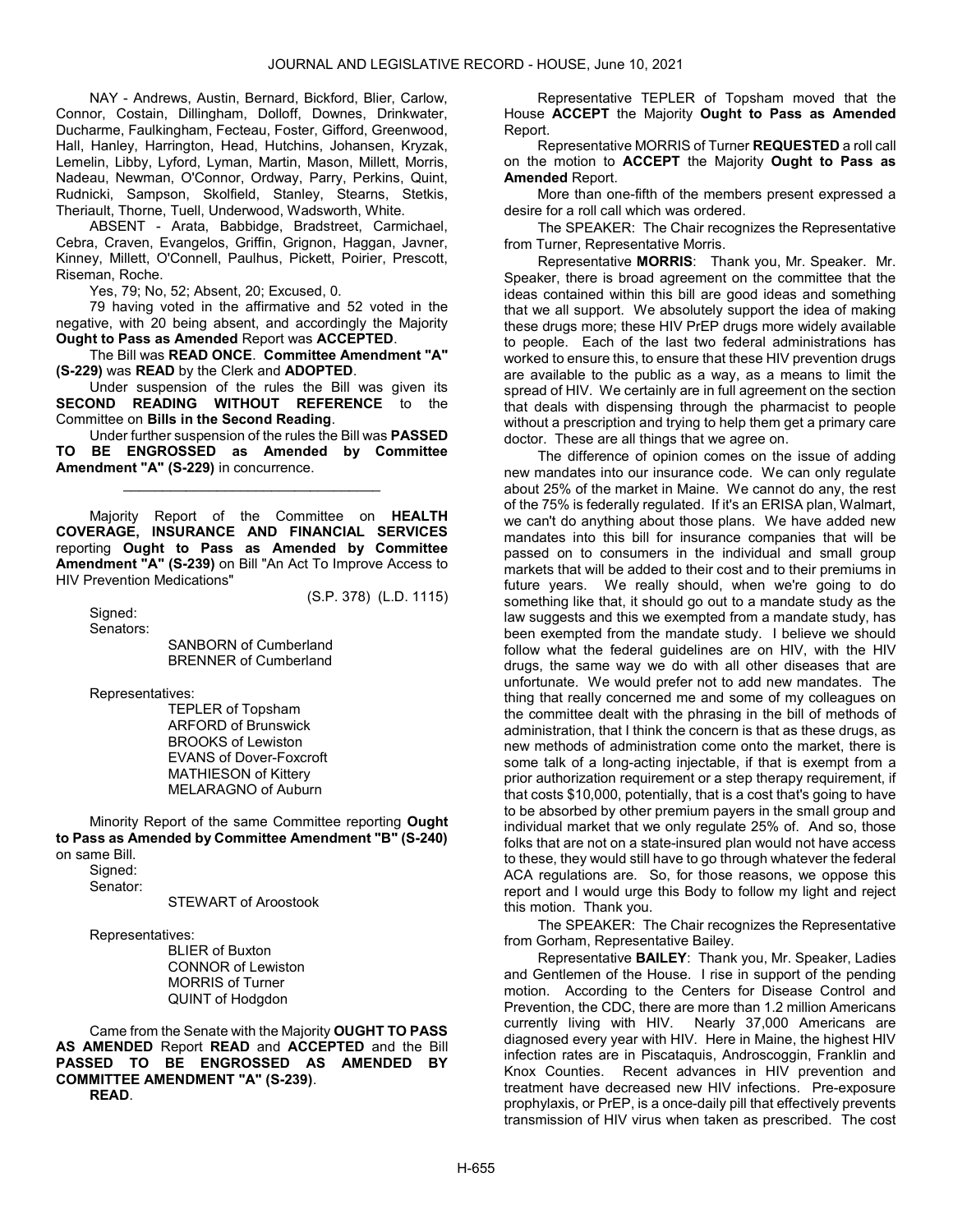of this critical medication can be as high as \$20,000 per year, not including co-pays and lab fees for quarterly blood work that can impede a patient's access to this preventative medication.

When I was first prescribed PrEP a decade ago, I went to my local Hannaford pharmacy to pick up a prescription. I was told by the pharmacy technician that my insurance didn't cover this preventative drug. After the helpful technician applied special discount cards, I was told that the one-year prescription for PrEP would cost me \$2400. As a young man in my 20s from a working family who was on my own financially, that was a lot of money. It's still a lot of money, Mr. Speaker. Too much money for me and so many to pay out of pocket for this preventative drug that I needed to be on and others do too. My story isn't unique. A decade later, thousands of Mainers who need to be on PrEP aren't on it because they can't get it, they can't afford it, and there is stigma about talking about with their primary care physicians about the need to get it. We have the power to fix this and stop new HIV infections, to improve lives, generate better public health outcomes, and save taxpayer dollars in the long run on public health, housing and social services. I urge my colleagues to support the current motion and prevent the spread of HIV in Maine and I appreciate the colleague who speaking in support of making PrEP more available, but this is the right motion, Mr. Speaker, to support to make it most widely available to the people of Maine.

The SPEAKER: The Chair recognizes the Representative from Topsham, Representative Tepler.

Representative TEPLER: Thank you, Mr. Speaker. Mr. Speaker, I agree with my Good Colleague of Gorham. This is definitely the right motion and it's also the motion that may lead eventually to an eradication of this disease that has been a scourge not only in the LGBTQ community but also among heterosexual sexually active individuals. And PrEP and PEP have the possibility to eradicate this disease, particularly when the long-acting form of these come out. So, we did not mandate that insurance companies cover all types of each of these medications but rather that they cover one type of each of these medications. And that allows the insurers to choose the less expensive of the types of medication. PrEP has been out long enough that it is now really in a generic form. So, thank you, Mr. Speaker, and I strongly look forward to the day that no one has to fear HIV infection.

 The SPEAKER: A roll call has been ordered. The pending question before the House is Acceptance of the Majority Ought to Pass as Amended Report. All those in favor will vote yes, those opposed will vote no.

# ROLL CALL NO. 241

 YEA - Alley, Arford, Bailey, Bell, Berry, Blume, Brennan, Brooks, Bryant, Caiazzo, Cardone, Carlow, Cloutier, Collings, Copeland, Corey, Crafts, Crockett, Cuddy, Dodge, Doore, Doudera, Dunphy, Evans, Fay, Geiger, Gere, Gramlich, Grohoski, Harnett, Hasenfus, Hepler, Hymanson, Kessler, Landry, Lookner, Madigan, Martin J, Martin R, Mathieson, Matlack, McCrea, McCreight, McDonald, Melaragno, Meyer, Millett, Morales, Moriarty, Nadeau, Newman, O'Neil, Ordway, Osher, Pebworth, Perry A, Perry J, Pierce, Pluecker, Reckitt, Rielly, Roberts, Roeder, Sachs, Salisbury, Sharpe, Sheehan, Stover, Supica, Sylvester, Talbot Ross, Tepler, Terry, Tucker, Tuttle, Warren C, Warren S, White, Williams, Wood, Zager, Zeigler, Mr. Speaker.

 NAY - Andrews, Austin, Bernard, Bickford, Blier, Collamore, Connor, Costain, Dillingham, Dolloff, Downes, Drinkwater, Ducharme, Faulkingham, Fecteau, Foster, Gifford, Greenwood, Hall, Hanley, Harrington, Head, Hutchins, Johansen, Kryzak, Lemelin, Libby, Lyford, Lyman, Martin, Mason, Millett, Morris, O'Connor, Parry, Perkins, Quint, Rudnicki, Sampson, Skolfield, Stanley, Stearns, Stetkis, Theriault, Thorne, Tuell, Underwood, Wadsworth, White.

 ABSENT - Arata, Babbidge, Bradstreet, Carmichael, Cebra, Craven, Evangelos, Griffin, Grignon, Haggan, Javner, Kinney, O'Connell, Paulhus, Pickett, Poirier, Prescott, Riseman, Roche.

Yes, 83; No, 49; Absent, 19; Excused, 0.

 83 having voted in the affirmative and 49 voted in the negative, with 19 being absent, and accordingly the Majority Ought to Pass as Amended Report was ACCEPTED.

 The Bill was READ ONCE. Committee Amendment "A" (S-239) was READ by the Clerk and ADOPTED.

 Under suspension of the rules the Bill was given its SECOND READING WITHOUT REFERENCE to the Committee on Bills in the Second Reading.

 Under further suspension of the rules the Bill was PASSED TO BE ENGROSSED as Amended by Committee Amendment "A" (S-239) in concurrence.

\_\_\_\_\_\_\_\_\_\_\_\_\_\_\_\_\_\_\_\_\_\_\_\_\_\_\_\_\_\_\_\_\_

 Majority Report of the Committee on TAXATION reporting Ought to Pass as Amended by Committee Amendment "A" (S-235) on Bill "An Act To Reduce Property Taxes for Maine Residents"

(S.P. 339) (L.D. 1071)

 Signed: Senators:

 CHIPMAN of Cumberland LIBBY of Androscoggin POULIOT of Kennebec

Representatives:

 TERRY of Gorham BICKFORD of Auburn CARMICHAEL of Greenbush COLLINGS of Portland GRAMLICH of Old Orchard Beach KRYZAK of Acton MATLACK of St. George SACHS of Freeport

 Minority Report of the same Committee reporting Ought to Pass as Amended by Committee Amendment "B" (S-236) on same Bill.

 Signed: Representative: PERRY of Bangor

 Came from the Senate with the Majority OUGHT TO PASS AS AMENDED Report READ and ACCEPTED and the Bill PASSED TO BE ENGROSSED AS AMENDED BY COMMITTEE AMENDMENT "A" (S-235).

#### READ.

 Representative TEPLER of Topsham moved that the House ACCEPT the Majority Ought to Pass as Amended Report.

 Representative PERRY of Bangor REQUESTED a roll call on the motion to **ACCEPT** the Majority **Ought to Pass as** Amended Report.

 More than one-fifth of the members present expressed a desire for a roll call which was ordered.

The SPEAKER: The Chair recognizes the Representative from Bangor, Representative Perry.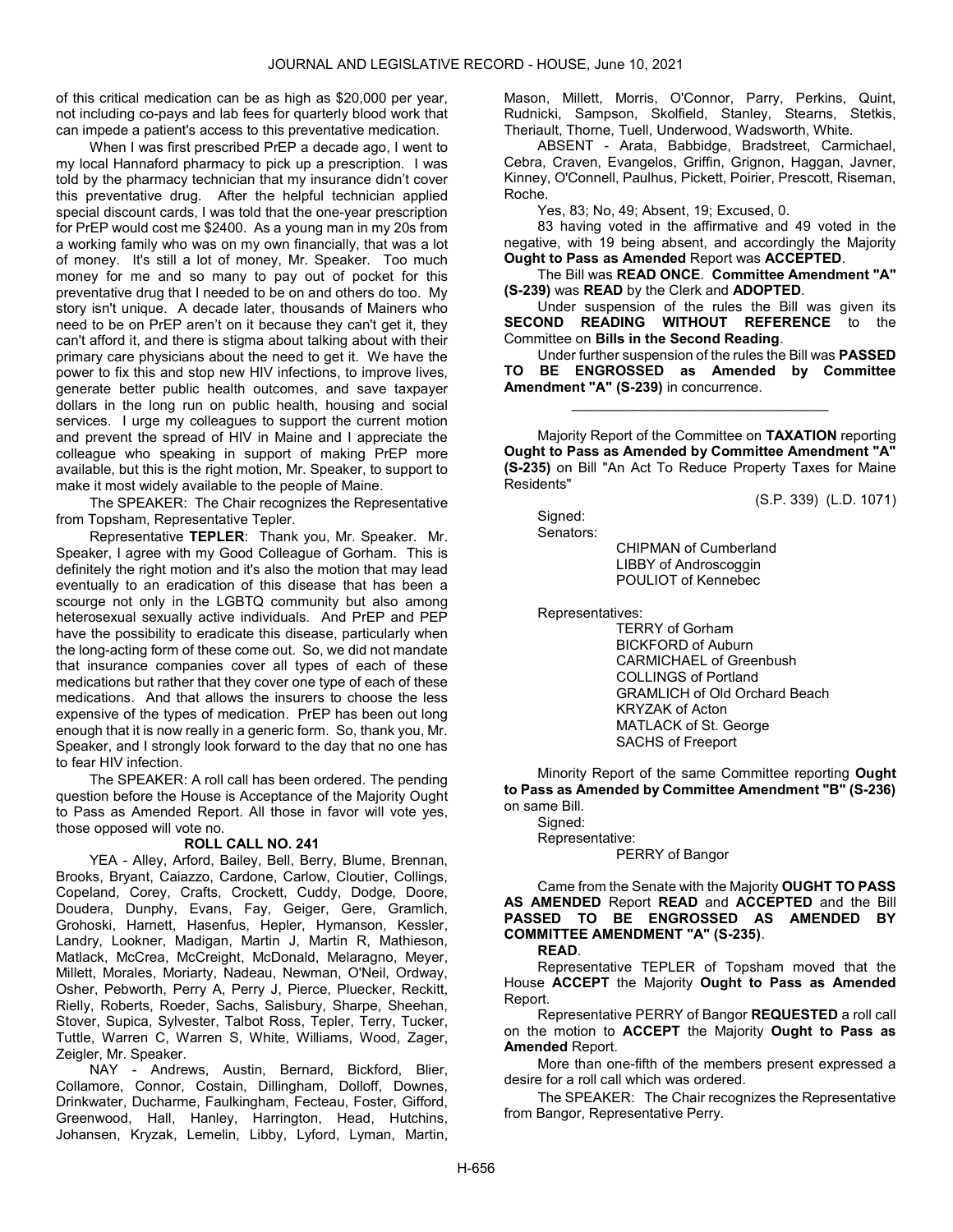Representative PERRY: Thank you, Mr. Speaker. Mr. Speaker, Ladies and Gentlemen of the House, it's not often I'm the one on a 12 to one report, but this is an issue I feel strongly about. My caucus got the long version earlier today, I'll give you the short version this time of night. This bill seeks to fully fund the homestead exemption. The homestead exemption back in 2004 is part of the bill that implemented 55% school funding. It was during that process that we switched from 100% funding on the homestead to 50% funding. And the rationale was there was hundreds of millions of dollars of new funding going into education which was going to lower property taxes for everyone. At the same time, the situation was very much like it is today where home values were rising in value far faster than other forms of property, such as business. And we were able to double the amount of the homestead exemption by half-funding it. Everyone got lower property tax rates because of the school funding and the homestead went up.

What it does is it makes a homestead, it makes it progressive, that lower-valued homes get more of a break than higher-valued homes. And the argument against and at a time right now where for the first time ever we're going to hit 55% school funding in this budget and we're going to get back to 5% revenue sharing. We're already sending a lot of new money to municipalities and when you talk to your city manager, your town manager or your city manager, they would far prefer choosing the 5% revenue sharing over fully funding the homestead exemption. I'll just give you one example. In the city of Portland, the shift by half-funding the homestead exemption equals 14 cents on their mill rate. And the argument in committee against was this is shifting more taxes onto businesses. Now, let's take a business in Portland that has a \$10 million valuation. Their property tax will go up \$1400 a year. But, at the same time as we switch the funding for homestead, we exempted the personal property tax on business equipment. That cost the State \$54 million a year in this budget. And for that exemption, we're only reimbursing municipalities at 50 cents on the dollar and there's no talk of bringing it up. So, a business in Portland that maybe has \$10 million of real property likely has another \$10 million in personal property. So, they're getting a \$1400 increase on their property and they're getting a \$200,000 decrease on their personal property. So, it was part of a bigger package and at this time, with home values increasing so rapidly, it makes a lot of sense to me to maximize the amount of the homestead exemption by keeping it, right now, it's at 70%. This would phase it up 3% per year for 10 years. So, in Portland that 14 cent shift will come down at 1.4 cents per year for the next 10 years. I think it makes sense to leave it the way it is. By the way, I don't have it in front of me, but I think the fiscal note on this bill is around \$35 million. Thank you, Mr. Speaker.

The SPEAKER: The Chair recognizes the Representative from Auburn, Representative Bickford.

Representative BICKFORD: Thank you, Mr. Speaker. Mr. Speaker, Ladies and Gentlemen of the House, the report before us as amended with committee amendment A changes the homestead exemption to \$30,000 for all properties for property tax years beginning on or after April 1, 2022, and it increases the percentage of state reimbursement of taxes lost because of the homestead exemption to municipalities, it increases it by 3% per year until it hits 100%. Mr. Speaker, we're at 70% now, which is a lot higher than the original 50% was, and increasing that by 3% per year certainly helps the communities and, more importantly, it helps all property owners. Please support the pending motion. Thank you.

 The SPEAKER: A roll call has been ordered. The pending question before the House is Acceptance of the Majority Ought to Pass as Amended Report. All those in favor will vote yes, those opposed will vote no.

# ROLL CALL NO. 242

 YEA - Alley, Andrews, Arford, Austin, Bailey, Bell, Bernard, Berry, Bickford, Blier, Blume, Brennan, Brooks, Bryant, Caiazzo, Cardone, Carlow, Cloutier, Collamore, Collings, Connor, Copeland, Corey, Costain, Crafts, Crockett, Dillingham, Dodge, Dolloff, Doore, Doudera, Downes, Drinkwater, Ducharme, Dunphy, Evans, Faulkingham, Fay, Fecteau, Foster, Geiger, Gere, Gifford, Greenwood, Grohoski, Hall, Hanley, Harnett, Harrington, Hasenfus, Head, Hepler, Hutchins, Hymanson, Johansen, Kessler, Kryzak, Landry, Lemelin, Libby, Lookner, Lyford, Lyman, Madigan, Martin R, Martin T, Mason, Mathieson, Matlack, McCrea, McCreight, McDonald, Melaragno, Meyer, Millett H, Millett R, Morales, Moriarty, Morris, Nadeau, Newman, O'Connor, O'Neil, Ordway, Osher, Parry, Pebworth, Perkins, Perry, Pierce, Pluecker, Quint, Reckitt, Rielly, Roberts, Roeder, Rudnicki, Sachs, Salisbury, Sampson, Sharpe, Sheehan, Skolfield, Stanley, Stearns, Stetkis, Stover, Sylvester, Talbot Ross, Tepler, Terry, Theriault, Thorne, Tucker, Tuell, Underwood, Wadsworth, Warren C, Warren S, White B, White D, Williams, Wood, Zager, Zeigler, Mr. Speaker.

NAY - Cuddy, Gramlich, Martin, Perry, Supica, Tuttle.

 ABSENT - Arata, Babbidge, Bradstreet, Carmichael, Cebra, Craven, Evangelos, Griffin, Grignon, Haggan, Javner, Kinney, O'Connell, Paulhus, Pickett, Poirier, Prescott, Riseman, Roche.

Yes, 126; No, 6; Absent, 19; Excused, 0.

126 having voted in the affirmative and 6 voted in the negative, with 19 being absent, and accordingly the Majority Ought to Pass as Amended Report was ACCEPTED.

 The Bill was READ ONCE. Committee Amendment "A" (S-235) was READ by the Clerk and ADOPTED.

 Under suspension of the rules the Bill was given its SECOND READING WITHOUT REFERENCE to the Committee on Bills in the Second Reading.

 Under further suspension of the rules the Bill was PASSED TO BE ENGROSSED as Amended by Committee Amendment "A" (S-235) in concurrence.

\_\_\_\_\_\_\_\_\_\_\_\_\_\_\_\_\_\_\_\_\_\_\_\_\_\_\_\_\_\_\_\_\_

 By unanimous consent, all matters having been acted upon were ORDERED SENT FORTHWITH. \_\_\_\_\_\_\_\_\_\_\_\_\_\_\_\_\_\_\_\_\_\_\_\_\_\_\_\_\_\_\_\_\_

 Majority Report of the Committee on INNOVATION, DEVELOPMENT, ECONOMIC ADVANCEMENT AND BUSINESS reporting Ought to Pass as Amended by Committee Amendment "A" (H-561) on Resolve, Directing the Department of Economic and Community Development To Create and Administer a Fund for Live Entertainment Venue, Performer and Worker and Public Art Recovery Grants (EMERGENCY)

(H.P. 1163) (L.D. 1566)

 Signed: Senators:

 CURRY of Waldo LUCHINI of Hancock

Representatives:

 ROBERTS of South Berwick BAILEY of Gorham GEIGER of Rockland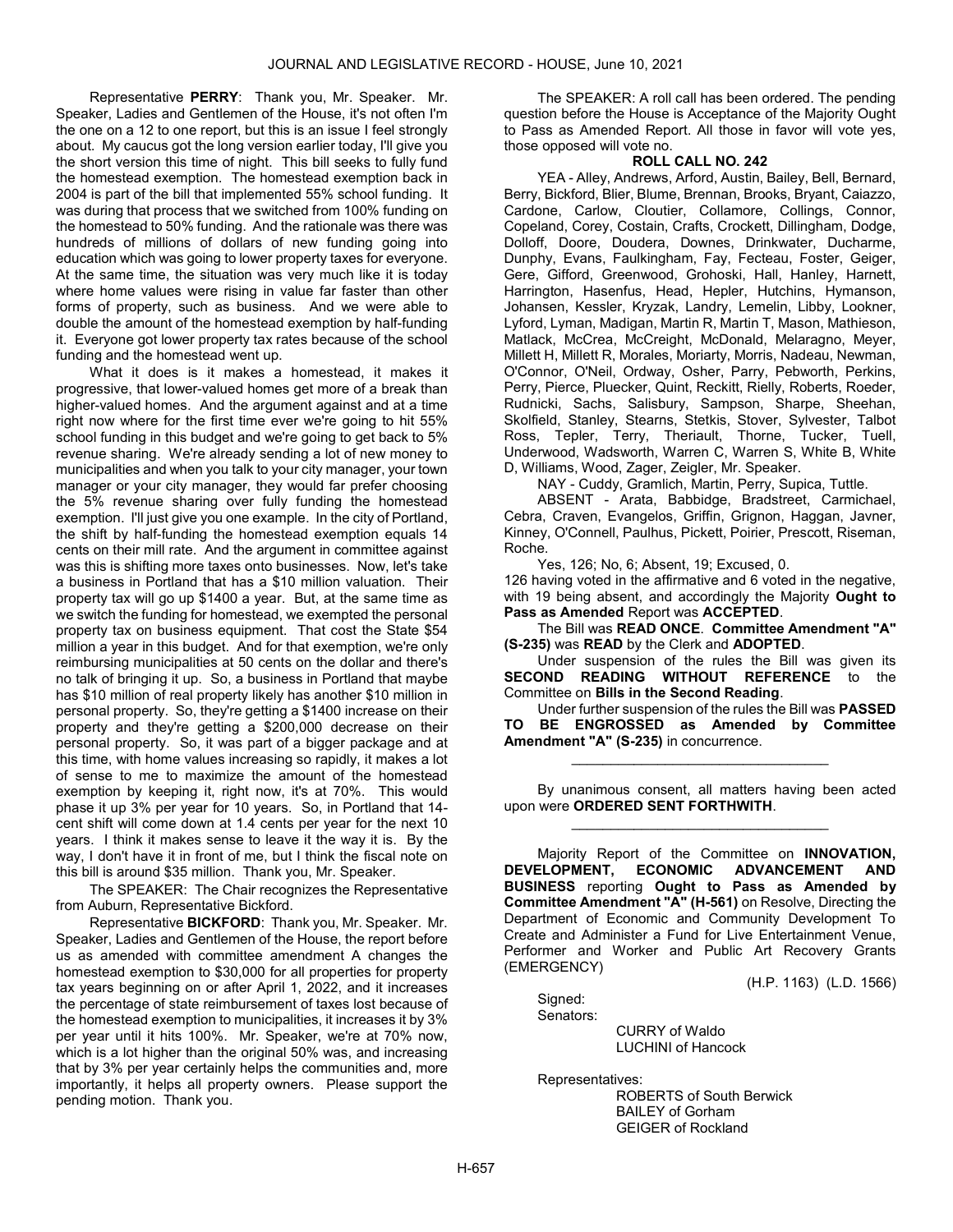#### HASENFUS of Readfield PEBWORTH of Blue Hill

 Minority Report of the same Committee reporting Ought Not to Pass on same Resolve.

Signed: Senator:

CYRWAY of Kennebec

Representatives:

 ANDREWS of Paris AUSTIN of Gray BERNARD of Caribou DUCHARME of Madison

# READ.

 On motion of Representative ROBERTS of South Berwick, the Majority Ought to Pass as Amended Report was ACCEPTED.

The Resolve was READ ONCE. Committee Amendment "A" (H-561) was READ by the Clerk and ADOPTED.

 Under suspension of the rules the Resolve was given its SECOND READING WITHOUT REFERENCE to the Committee on Bills in the Second Reading.

 Under further suspension of the rules the Resolve was PASSED TO BE ENGROSSED as Amended by Committee Amendment "A" (H-561) and sent for concurrence.

\_\_\_\_\_\_\_\_\_\_\_\_\_\_\_\_\_\_\_\_\_\_\_\_\_\_\_\_\_\_\_\_\_

 Majority Report of the Committee on TAXATION reporting Ought to Pass as Amended by Committee Amendment "A" (H-560) on Resolve, Establishing the Commission To Study Fair, Equitable and Competitive Tax Policy for Maine's Working Families and Small Businesses (EMERGENCY)

(H.P. 712) (L.D. 966)

 Signed: Senators:

 CHIPMAN of Cumberland LIBBY of Androscoggin

Representatives:

 TERRY of Gorham GRAMLICH of Old Orchard Beach MATLACK of St. George PERRY of Bangor SACHS of Freeport

 Minority Report of the same Committee reporting Ought Not to Pass on same Resolve.

Sianed:

Senator:

POULIOT of Kennebec

Representatives:

 BICKFORD of Auburn KRYZAK of Acton

# READ.

 On motion of Representative ROBERTS of South Berwick, the Majority Ought to Pass as Amended Report was ACCEPTED.

The Resolve was READ ONCE. Committee Amendment "A" (H-560) was READ by the Clerk and ADOPTED.

 Under suspension of the rules the Resolve was given its SECOND READING WITHOUT REFERENCE to the Committee on Bills in the Second Reading.

 Under further suspension of the rules the Resolve was PASSED TO BE ENGROSSED as Amended by Committee Amendment "A" (H-560) and sent for concurrence.

\_\_\_\_\_\_\_\_\_\_\_\_\_\_\_\_\_\_\_\_\_\_\_\_\_\_\_\_\_\_\_\_\_

 By unanimous consent, all matters having been acted upon were ORDERED SENT FORTHWITH. \_\_\_\_\_\_\_\_\_\_\_\_\_\_\_\_\_\_\_\_\_\_\_\_\_\_\_\_\_\_\_\_\_

 Majority Report of the Committee on AGRICULTURE, CONSERVATION AND FORESTRY reporting Ought to Pass as Amended by Committee Amendment "A" (S-217) on Bill "An Act To Clarify the Funding for the University of Maine Cooperative Extension Diagnostic and Research Laboratory"

(S.P. 141) (L.D. 808)

 Signed: Senators:

 BLACK of Franklin MAXMIN of Lincoln

Representatives:

 O'NEIL of Saco BERNARD of Caribou GIFFORD of Lincoln McCREA of Fort Fairfield OSHER of Orono PLUECKER of Warren SKOLFIELD of Weld UNDERWOOD of Presque Isle

 Minority Report of the same Committee reporting Ought to Pass as Amended by Committee Amendment "B" (S-218) on same Bill.

 Signed: Representatives: HALL of Wilton LANDRY of Farmington

 Came from the Senate with the Majority OUGHT TO PASS AS AMENDED Report READ and ACCEPTED and the Bill PASSED TO BE ENGROSSED AS AMENDED BY COMMITTEE AMENDMENT "A" (S-217).

READ.

 On motion of Representative O'NEIL of Saco, the Majority Ought to Pass as Amended Report was ACCEPTED.

 The Bill was READ ONCE. Committee Amendment "A" (S-217) was READ by the Clerk and ADOPTED.

 Under suspension of the rules the Bill was given its SECOND READING WITHOUT REFERENCE to the Committee on Bills in the Second Reading.

 Under further suspension of the rules the Bill was PASSED TO BE ENGROSSED as Amended by Committee Amendment "A" (S-217) in concurrence.

\_\_\_\_\_\_\_\_\_\_\_\_\_\_\_\_\_\_\_\_\_\_\_\_\_\_\_\_\_\_\_\_\_

 By unanimous consent, all matters having been acted upon were ORDERED SENT FORTHWITH. \_\_\_\_\_\_\_\_\_\_\_\_\_\_\_\_\_\_\_\_\_\_\_\_\_\_\_\_\_\_\_\_\_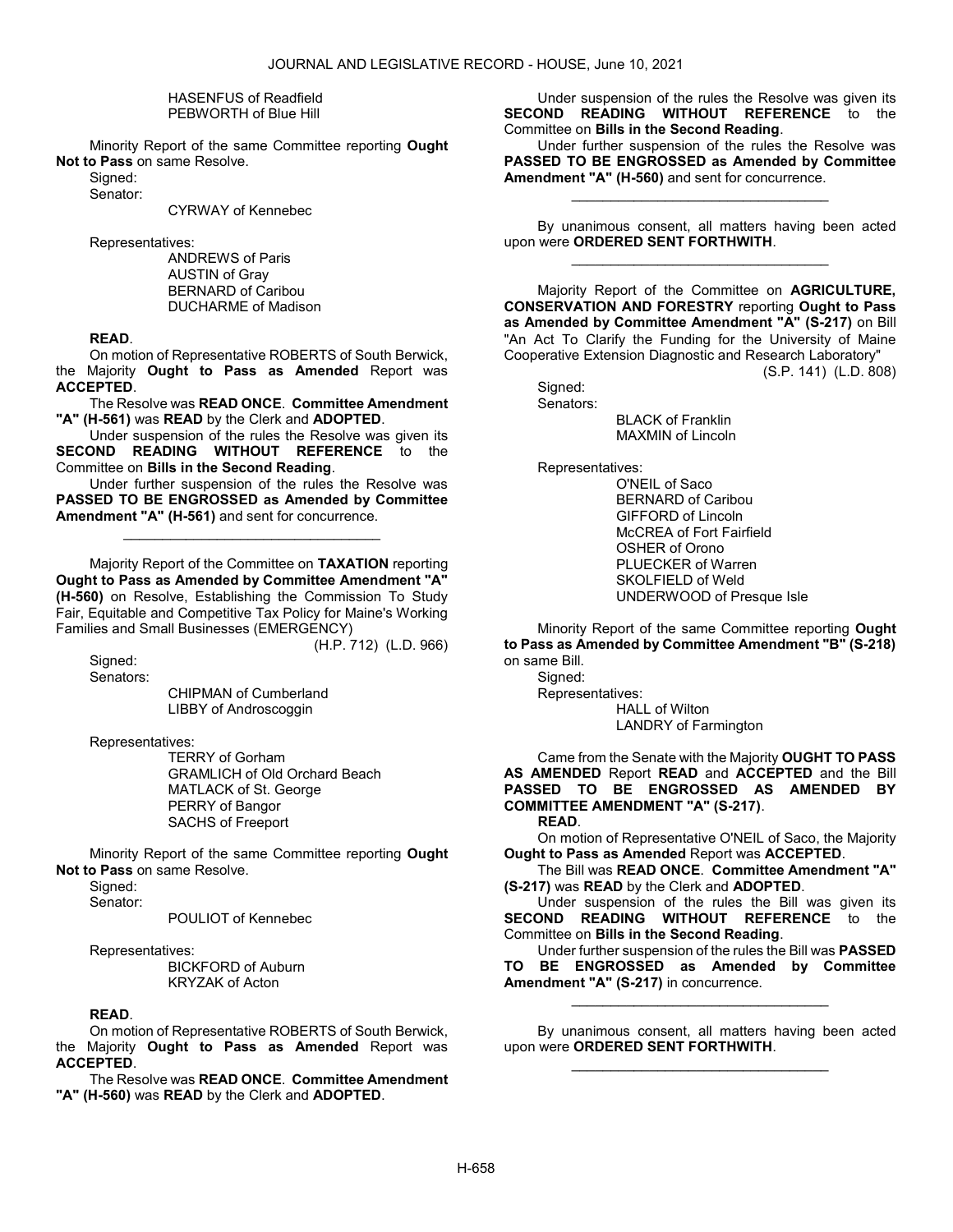# CONSENT CALENDAR

First Day

 In accordance with House Rule 519, the following items appeared on the Consent Calendar for the First Day:

 (S.P. 102) (L.D. 241) Bill "An Act To Support the Trades through a Tax Credit for Apprenticeship Programs" Committee on TAXATION reporting Ought to Pass as Amended by Committee Amendment "A" (S-238)

 (S.P. 109) (L.D. 801) Bill "An Act Regarding Sentencing Options for a Person Convicted of a Crime Committed While Serving a Term of Imprisonment" Committee on CRIMINAL JUSTICE AND PUBLIC SAFETY reporting Ought to Pass as Amended by Committee Amendment "A" (S-242)

 (S.P. 305) (L.D. 953) Bill "An Act To Improve Affordable Housing Options and Services To Address Homelessness" Committee on TAXATION reporting Ought to Pass as Amended by Committee Amendment "A" (S-237)

 (H.P. 188) (L.D. 272) Bill "An Act To Establish Separate Prosecutorial Districts in Downeast Maine" (EMERGENCY) Committee on JUDICIARY reporting Ought to Pass as Amended by Committee Amendment "A" (H-547)

 Under suspension of the rules, Second Day Consent Calendar notification was given.

 There being no objection, the Senate Papers were PASSED TO BE ENGROSSED as Amended in concurrence and the House Paper was PASSED TO BE ENGROSSED as Amended and sent for concurrence.

\_\_\_\_\_\_\_\_\_\_\_\_\_\_\_\_\_\_\_\_\_\_\_\_\_\_\_\_\_\_\_\_\_

 By unanimous consent, all matters having been acted upon were ORDERED SENT FORTHWITH. \_\_\_\_\_\_\_\_\_\_\_\_\_\_\_\_\_\_\_\_\_\_\_\_\_\_\_\_\_\_\_\_\_

#### ENACTORS Emergency Measure

 An Act To Prohibit Contributions, Expenditures and Participation by Foreign Government-owned Entities To Influence Referenda

> (S.P. 82) (L.D. 194) (C. "A" S-125)

Was reported by the Committee on Engrossed Bills as truly and strictly engrossed.

 On motion of Representative DUNPHY of Old Town, TABLED pending PASSAGE TO BE ENACTED and later today assigned.

\_\_\_\_\_\_\_\_\_\_\_\_\_\_\_\_\_\_\_\_\_\_\_\_\_\_\_\_\_\_\_\_\_

# Emergency Measure

 An Act To Make Technical Changes to the Maine Medical Use of Marijuana Act

> (S.P. 295) (L.D. 881) (C. "A" S-231)

 Reported by the Committee on Engrossed Bills as truly and strictly engrossed. This being an emergency measure, a two-thirds vote of all the members elected to the House being necessary, a total was taken. 108 voted in favor of the same and 1 against, and accordingly the Bill was PASSED TO BE ENACTED, signed by the Speaker and sent to the Senate.

\_\_\_\_\_\_\_\_\_\_\_\_\_\_\_\_\_\_\_\_\_\_\_\_\_\_\_\_\_\_\_\_\_

#### Acts

 An Act To Prohibit the Aerial Spraying of Glyphosate and Other Synthetic Herbicides for the Purpose of Silviculture (S.P. 58) (L.D. 125)

(C. "B" S-185)

 An Act To Amend the Laws Governing Proof of Financial Responsibility with Respect to Motor Vehicles

(S.P. 151) (L.D. 368) (C. "A" S-208)

 An Act To Protect Consumers against Predatory Lending **Practices** 

> (S.P. 205) (L.D. 522) (C. "A" S-65)

An Act Regarding Violation of a Protective Order

(S.P. 117) (L.D. 803)

(C. "A" S-204)

 An Act To Reduce Lung Cancer Rates in Maine by Creating a Voluntary Radon Testing and Mitigation Program for Landlords, Homeowners and Home Builders

(S.P. 203) (L.D. 819)

(C. "A" S-228)

 An Act To Promote Public Safety by Allowing Lighted Signs on Certain Vehicles

> (S.P. 385) (L.D. 1122) (C. "A" S-214)

 An Act To Authorize Remote Participation in Maine State Cultural Affairs Council Meetings

(S.P. 397) (L.D. 1224) An Act To Improve Access to Certain Injectable Medications Approved by the Federal Food and Drug Administration

(S.P. 413) (L.D. 1293)

(C. "A" S-220) An Act To Regulate Insurance Carrier Practice or Facilitywide Prepayment Review

(S.P. 423) (L.D. 1317)

(C. "A" S-207) An Act To Amend the Laws Governing Elections

(S.P. 450) (L.D. 1363)

(C. "A" S-209)

 An Act To Improve the Disability Retirement Program of the Maine Public Employees Retirement System

(S.P. 529) (L.D. 1644)

(C. "A" S-216) An Act To Amend the Occupational Therapy Licensing **Statutes** 

> (S.P. 531) (L.D. 1646) (C. "A" S-206)

 An Act To Amend Legislative Expenses Reimbursement and Allowances

> (S.P. 541) (L.D. 1680) (C. "A" S-230)

Was reported by the Committee on Engrossed Bills as truly and strictly engrossed, PASSED TO BE ENACTED, signed by the Speaker and sent to the Senate.

\_\_\_\_\_\_\_\_\_\_\_\_\_\_\_\_\_\_\_\_\_\_\_\_\_\_\_\_\_\_\_\_\_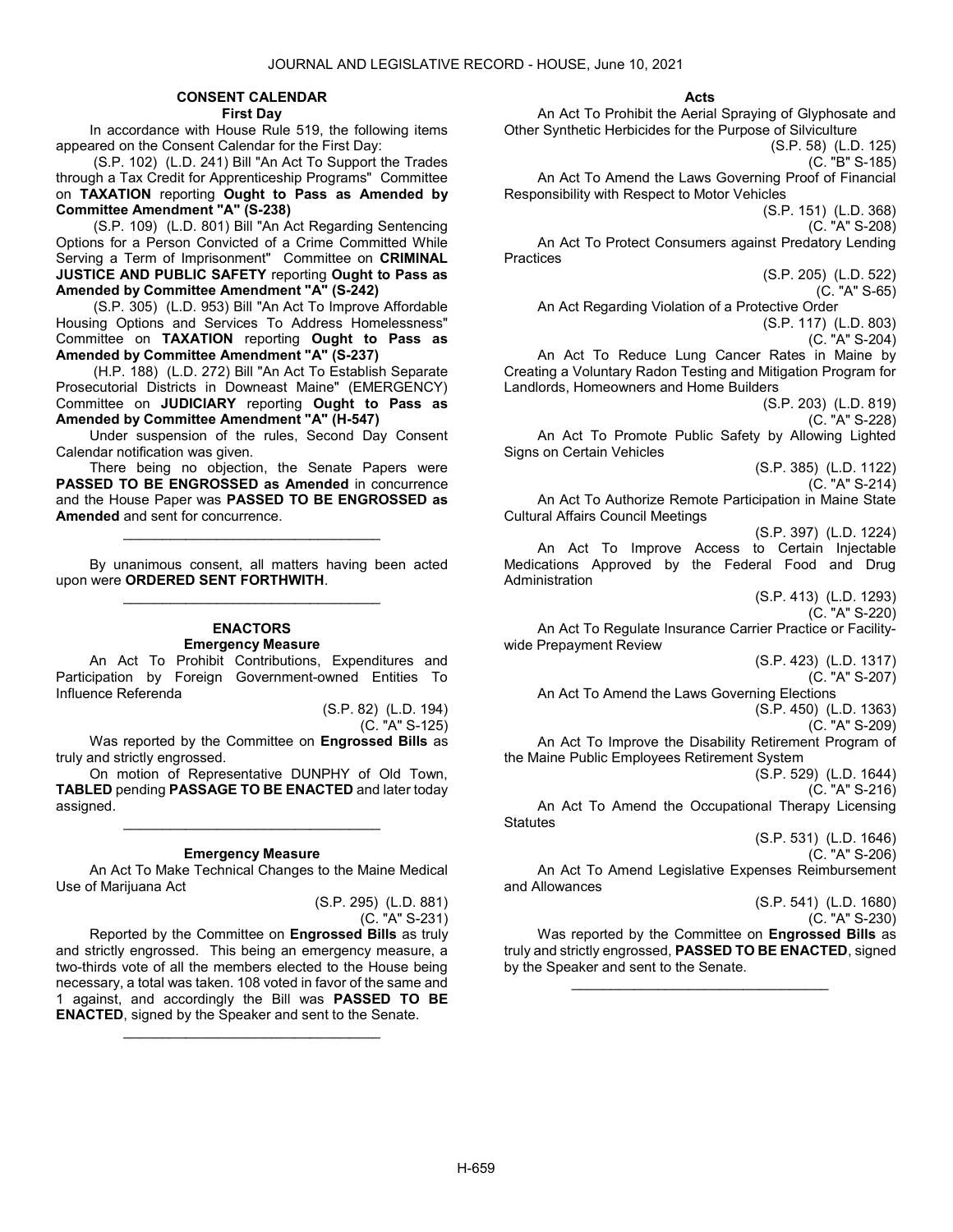#### Resolves

 Resolve, To Direct the Office of Marijuana Policy To Convene Stakeholder Meetings Regarding the Maine Medical Use of Marijuana Program

> (S.P. 296) (L.D. 882) (C. "A" S-213)

 Resolve, Directing the Department of Health and Human Services To Conduct a Review of Rules Governing In-home Personal Care Assistance Services

> (S.P. 310) (L.D. 958) (C. "A" S-227)

 Resolve, To Classify Employee Health Insurance as a Fixed Cost for MaineCare Reimbursement in Nursing Homes (S.P. 374) (L.D. 1112)

(C. "A" S-226)

 Resolve, To Direct the Permanent Commission on the Status of Racial, Indigenous and Maine Tribal Populations To Study and Propose Solutions to Disparities in Access to Prenatal Care in the State

(S.P. 376) (L.D. 1113)

(S. "A" S-159 to C. "A" S-116) Reported by the Committee on **Engrossed Bills** as truly and strictly engrossed, FINALLY PASSED, signed by the Speaker and sent to the Senate.

\_\_\_\_\_\_\_\_\_\_\_\_\_\_\_\_\_\_\_\_\_\_\_\_\_\_\_\_\_\_\_\_\_

 By unanimous consent, all matters having been acted upon were ORDERED SENT FORTHWITH. \_\_\_\_\_\_\_\_\_\_\_\_\_\_\_\_\_\_\_\_\_\_\_\_\_\_\_\_\_\_\_\_\_

# ENACTORS

Emergency Measure

 An Act Concerning the Regulation of Air Emissions at Petroleum Storage Facilities

(H.P. 119) (L.D. 163)

(S. "A" S-221 to C. "A" H-441) Was reported by the Committee on Engrossed Bills as truly and strictly engrossed.

 Representative DILLINGHAM of Oxford REQUESTED a roll call on PASSAGE TO BE ENACTED.

 More than one-fifth of the members present expressed a desire for a roll call which was ordered.

 On motion of Representative DUNPHY of Old Town, TABLED pending PASSAGE TO BE ENACTED and later today assigned. (Roll Call Ordered)

\_\_\_\_\_\_\_\_\_\_\_\_\_\_\_\_\_\_\_\_\_\_\_\_\_\_\_\_\_\_\_\_\_

#### Acts

 An Act To Create the Maine Rental Assistance and Guarantee Program

(H.P. 347) (L.D. 473)

(C. "A" H-488)

 An Act To Support Farms and Address Food Insecurity (H.P. 503) (L.D. 691)

(C. "A" H-487)

 An Act To Support Maine's Medical Marijuana Program and Ensure Patient Access

(H.P. 695) (L.D. 939)

(C. "A" H-468)

 An Act To Protect State Workers from Exposure to Harmful **Substances** 

(H.P. 770) (L.D. 1042) An Act To Update the Voter Registration Process (H.P. 804) (L.D. 1126) (C. "A" H-461) An Act To Preserve Fair Housing in Maine

(H.P. 929) (L.D. 1269)

(C. "A" H-476) An Act Directing the Maine Center for Disease Control and

Prevention To Release Annually Public Health Data Regarding Certain Fatalities and Hospitalizations

(H.P. 1026) (L.D. 1392)

(C. "A" H-477)

 An Act Regarding the Waiting Period for Compensation for Incapacity To Work under the Maine Workers' Compensation Act of 1992

> (H.P. 1046) (L.D. 1430) (C. "A" H-478)

An Act To Promote Energy-efficient Affordable Housing

(H.P. 1227) (L.D. 1656)

(C. "A" H-479) Reported by the Committee on Engrossed Bills as truly and strictly engrossed, PASSED TO BE ENACTED, signed by the Speaker and sent to the Senate.

#### Resolves

\_\_\_\_\_\_\_\_\_\_\_\_\_\_\_\_\_\_\_\_\_\_\_\_\_\_\_\_\_\_\_\_\_

 Resolve, Directing the Department of Education To Review Diversity, Equity and Inclusion Training and Other Professional Development for School Staff

(S.P. 247) (L.D. 633)

(C. "A" S-211)

 Resolve, To Study Best Practices and Different Area Needs for Development of Affordable Homes and Expanding Home Ownership in Maine Communities

(H.P. 912) (L.D. 1246)

(C. "A" H-475)

 Reported by the Committee on Engrossed Bills as truly and strictly engrossed, FINALLY PASSED, signed by the Speaker and sent to the Senate.

\_\_\_\_\_\_\_\_\_\_\_\_\_\_\_\_\_\_\_\_\_\_\_\_\_\_\_\_\_\_\_\_\_

 By unanimous consent, all matters having been acted upon were ORDERED SENT FORTHWITH. \_\_\_\_\_\_\_\_\_\_\_\_\_\_\_\_\_\_\_\_\_\_\_\_\_\_\_\_\_\_\_\_\_

#### CONSENT CALENDAR Second Day

 In accordance with House Rule 519, the following item appeared on the Consent Calendar for the First Day:

 (H.P. 1084) (L.D. 1468) Bill "An Act To Support All-terrain Vehicle Trail Improvement" Committee on TAXATION reporting Ought to Pass as Amended by Committee Amendment "A" (H-559)

 Under suspension of the rules, Second Day Consent Calendar notification was given.

 There being no objection, the House Paper was or PASSED TO BE ENGROSSED as Amended and sent for concurrence.

\_\_\_\_\_\_\_\_\_\_\_\_\_\_\_\_\_\_\_\_\_\_\_\_\_\_\_\_\_\_\_\_\_

 By unanimous consent, all matters having been acted upon were ORDERED SENT FORTHWITH. \_\_\_\_\_\_\_\_\_\_\_\_\_\_\_\_\_\_\_\_\_\_\_\_\_\_\_\_\_\_\_\_\_